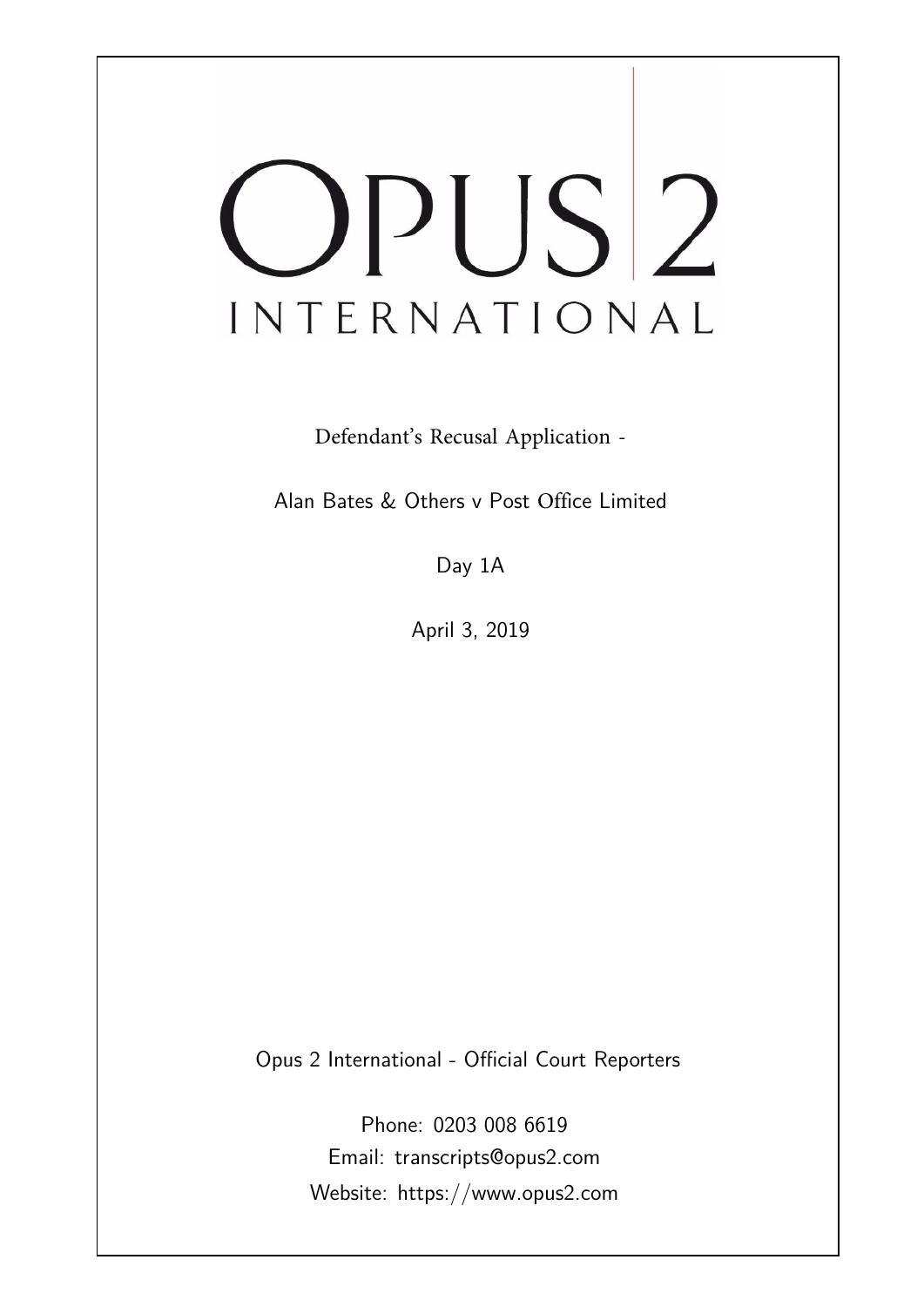| 1  | Wednesday, 3 April 2019                                     | 1  | I quote:                                                     |
|----|-------------------------------------------------------------|----|--------------------------------------------------------------|
| 2  | $(10.30 \text{ am})$                                        | 2  | "Whether the fair-minded and informed observer,              |
| 3  | Housekeeping                                                | 3  | having considered the facts, would conclude that there       |
| 4  | LORD GRABINER: My Lord, on this application I appear for    | 4  | was a real possibility that the Tribunal was biased."        |
| 5  | the Post Office, and I think your Lordship will be          | 5  | So it is an objective test.                                  |
| 6  | familiar with all the characters in the story. I am         | 6  | The second case is the case of Otkritie v Urumov,            |
| 7  | with my learned friends Mr Cavender and Mr Cohen, and my    | 7  | and that is in bundle 9.5, tab 25, $\{B9.5/25/1\}$ and it is |
| 8  | learned friends Mr Green, Ms Donnelly, Mr Warwick,          | 8  | at paragraph 1 of the judgment of Lord Justice Longmore,     |
| 9  | Mr Miletic and Ms MacKenzie appear for the claimants.       | 9  | to the effect that bias includes conveying the               |
| 10 | MR JUSTICE FRASER: Yes.                                     | 10 | impression of having prejudged any issue which remains       |
| 11 | LORD GRABINER: Your Lordship will have seen our skeleton    | 11 | to be decided. And Lord Justice Longmore's observation       |
| 12 | argument and a draft of the order that we seek. We          | 12 | is this, and I quote:                                        |
| 13 | invite your Lordship to recuse your Lordship as managing    | 13 | "The concept of bias extends further to any real             |
| 14 | judge of this litigation and in association with that       | 14 | possibility that a judge would approach a case with          |
| 15 | application we also seek an order that the Horizon trial    | 15 | a closed mind or indeed with anything other than an          |
| 16 | currently being heard by your Lordship should be stayed     | 16 | objective view; a real possibility, in other words, that     |
| 17 | or adjourned, as the case may be. And for the avoidance     | 17 | he might in some way have prejudged the case."               |
| 18 | of doubt, we do not say that if this application            | 18 | The third case I want to show your Lordship, because         |
| 19 | succeeds, the Common Issues trial will have to be           | 19 | you may not be familiar with it, and there are passages      |
| 20 | re-run.                                                     | 20 | in it that I want to draw to the court's attention, and      |
| 21 | MR JUSTICE FRASER: The Common Issues trial?                 | 21 | that is the case of Mengiste. It is in your Lordship's       |
| 22 | LORD GRABINER: Precisely. So if we are successful, we do    | 22 | bundle {B9.5/23/1}.                                          |
| 23 | not say that that trial will be have to be re-run, which    | 23 | MR JUSTICE FRASER: I think it is tab 24, isn't it?           |
| 24 | I think is one of the concerns expressed by the other       | 24 | LORD GRABINER: It is certainly tab 24 for me.                |
| 25 | side. We do propose to appeal against your Lordship's       | 25 | MR JUSTICE FRASER: It is tab 24 for me as well.              |
|    | 1                                                           |    | 3                                                            |
|    |                                                             |    |                                                              |
| 1  | judgment, and the view we take is that the matters we       | 1  | LORD GRABINER: Very good. I wasn't sure if the electronics   |
| 2  | complain about can be rectified on appeal without the       | 2  | had caught up.                                               |
| 3  | need for a retrial.                                         | 3  | MR JUSTICE FRASER: Tab 24 for me is the costs law report     |
| 4  | Can I turn, then, to apparent bias.                         | 4  | version, is that the one that you have?                      |
| 5  | MR JUSTICE FRASER: Yes, just before you do, Lord Grabiner,  | 5  | LORD GRABINER: Yes. That case, we say, is instructive.       |
| 6  | in terms of logistics, we usually have a break sometime     | 6  | I can just tell your Lordship something about it first,      |
| 7  | round about a quarter to 12 for five or ten minutes just    | 7  | it will save going through the headnote. There               |
| 8  | for the shorthand writers, which I know you will know is    | 8  | Mr Justice Peter Smith had criticised the evidence of an     |
| 9  | entirely conventional.                                      | 9  | Ethiopian law expert witness. He is improbably called        |
| 10 | LORD GRABINER: Indeed.                                      | 10 | Mr Jones in the case, but that was to protect him            |
| 11 | MR JUSTICE FRASER: Although the application is set down for | 11 | against possible repercussions in Ethiopia, so Mr Jones      |
| 12 | the whole day, if you could aim to finish your              | 12 | is just a nom de plume.                                      |
| 13 | submissions some time between 12.30 and 1 o'clock, or       | 13 | In his judgment, he went on to criticise the                 |
| 14 | 1.30 at the latest.                                         | 14 | solicitors for the party who had relied on Mr Jones on       |
| 15 | Application by LORD GRABINER                                | 15 | the basis that the solicitors had failed to educate the      |
| 16 | LORD GRABINER: Yes, my Lord.                                | 16 | expert as to his proper functions and duties.                |
| 17 | I can deal first of all with the law very shortly by        | 17 | Encouraged by what the judge had said, the other side        |
| 18 | reference to four cases. And I am not going to trouble      | 18 | applied for a wasted costs order against the solicitors.     |
| 19 | your Lordship to turn them all up, but give you             | 19 | The judge granted permission for that application to         |
| 20 | a reference because there are short quotes I can deal       | 20 | proceed, that was stage 1, but he refused to recuse          |
| 21 | with.                                                       | 21 | himself from the substantive hearing, stage 2. The           |
| 22 | The first is the well-known legal test stated by            | 22 | Court of Appeal held that the judge should have recused      |
| 23 | Lord Hope in Porter v Magill, and the reference for the     | 23 | himself because of his concluded views as to the             |
| 24 | transcript is $\{B9.5/8/1\}$ and it is just in              | 24 | behaviour of the solicitors, as expressed in his             |
| 25 | paragraph 105, where Lord Hope says the test is, and        | 25 | judgment.                                                    |
|    | 2                                                           |    | 4                                                            |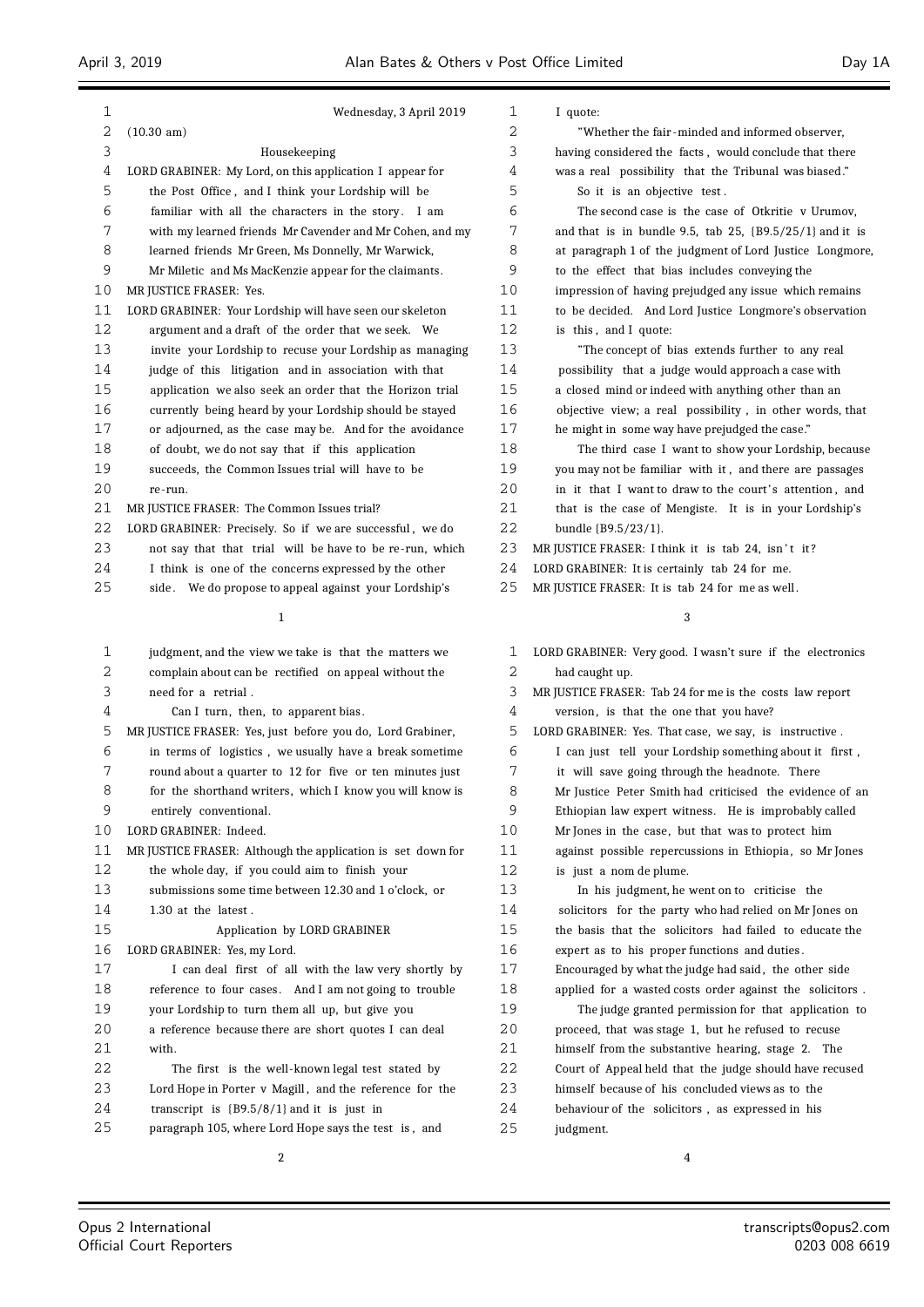| 1  | If your Lordship would be kind enough to go                 |   |
|----|-------------------------------------------------------------|---|
| 2  | paragraph 59 of the judgment of Lady Justice Arden.         |   |
| 3  | MR JUSTICE FRASER: Give me one second, my chair seems to be |   |
| 4  | broken, so I'm just swapping it for this one. (Pause)       |   |
| 5  | LORD GRABINER: Paragraph 59, my Lord, the Lady Justice says |   |
| 6  | that she has reached the clear conclusion that this was     |   |
| 7  | an exceptional case and that there was apparent bias        |   |
| 8  | stemming from the facts of the case which meant that the    |   |
| 9  | judge should have recused himself.                          |   |
| 10 | MR JUSTICE FRASER: Yes.                                     |   |
| 11 | LORD GRABINER: Then under various headings, the             |   |
| 12 | cross-heading is "No necessity to make the findings"        |   |
| 13 | and, and I want to emphasise the words:                     |   |
| 14 | "The judge's criticisms were not, in my judgment,           |   |
| 15 | necessary to enable the judge to evaluate Mr Jones'         |   |
| 16 | evidence."                                                  |   |
| 17 | And a few lines below that:                                 |   |
| 18 | "The question why his reports contained inadmissible        |   |
| 19 | material or he performed poorly as a witness, which         |   |
| 20 | I accept were likely to increase costs, were primarily      |   |
| 21 | relevant when it came to costs. As it seems to me, the      |   |
| 22 | judge in making criticisms against the solicitors over      |   |
| 23 | their explanation to Mr Jones about his duties was          |   |
| 24 | concerned to warn off an application for a wasted costs     |   |
| 25 | order against Mr Jones."                                    | í |

| $\mathbf{1}$      | And that was to anticipate an application that had         |
|-------------------|------------------------------------------------------------|
| 2                 | not yet been made, and your Lordship might want to         |
| 3                 | glance at the balance of that paragraph, but I am not      |
| 4                 | going to read it out. And then the next cross-heading      |
| 5                 | is "Criticisms expressed in absolute terms," and           |
| 6                 | your Lordship might like to read that paragraph through.   |
| 7                 | Then the other cross-heading is "Repetition, further       |
| 8                 | criticism and concern to meet criticisms of the judge's    |
| 9                 | conduct."                                                  |
| 10                | And the learned Lord Justice says:                         |
| 11                | "While I might not have reached the same conclusion        |
| $12 \overline{ }$ | if a criticism had been made in absolute terms on          |
| 13                | a single occasion, here the judge accepted that there      |
| 14                | were six criticisms of the appellant's solicitors in the   |
| 15                | stay judgment."                                            |
| 16                | And I wasn't going read the balance of that, but if        |
| 17                | your Lordship would be kind enough to go to                |
| 18                | paragraph 63, about seven or eight lines down:             |
| 19                | "The second principle is that a judge who is doing"        |
| 20                | no more than discharge his judicial function does not      |
| 21                | create an impression of bias, which is                     |
| 22                | well-established."                                         |
| 23                | MR JUSTICE FRASER: I'm sorry, I have reached 63, but       |
| 24                | LORD GRABINER: 63, you will see it is split into the first |
| 25                | principle and then the second principle, about six lines   |
|                   |                                                            |

down.

2 MR JUSTICE FRASER: I see, yes.

LORD GRABINER: "A judge who is doing no more than his

 discharge his judicial function does not create an 5 impression of bias, which is well-established. What occurs in that situation is adjudication , not unsought findings ."

 And I emphasise those words, "unsought findings ". And then about four or five lines below that:

 "Where there is an issue of apparent bias , the test in Porter v Magill must be fearlessly applied by this court and the fourth and fifth principles overlook the possibility that mere criticism expressed in absolute terms may of itself be extreme and unbalanced because the impression to even the fair -minded observer that the door has not been left open for whatever explanation the party or non-party, who has not yet had the chance of providing that explanation, may have to say ."

 And I shall be submitting that your Lordship does express himself in the judgment in very firm terms.

 The fourth case, and it is probably helpful to - - I have got a hard copy, old school bundle with me, but the fourth case perhaps we can also just briefly look at , and this is the final case, is Stubbs v The Queen  $\{B9.5/29/1\}$ .

 MR JUSTICE FRASER: Yes, it is . I too am using an old school bundle.

 LORD GRABINER: Very wise. But again, I don't know if your Lordship is familiar with this case, it is an appeal to the Privy Council in a murder trial from the Caribbean, and you can see in the sort of second line of the headnote:

 "In 2007 a second trial took place before a different judge and jury , in the course of which the judge made certain rulings relating to the admissibility of evidence and dock identification and ruled against the submission of no case to answer. Then that trial was aborted."

14 When there was in due course, I think, a third trial and the defendants were convicted, the Court of Appeal, on hearing that appeal:

 " It transpired that the judge who had sat in the second trial was a member of the Court of Appeal in the third trial and the Court of Appeal rejected the 20 defendant's objection --"

21 This is just above F:

 " - - that the participation of the same judge in the second trial and in the appeal would not give rise to a 24 reasonable apprehension of bias, since the aborted trial had taken place some seven years earlier , the judge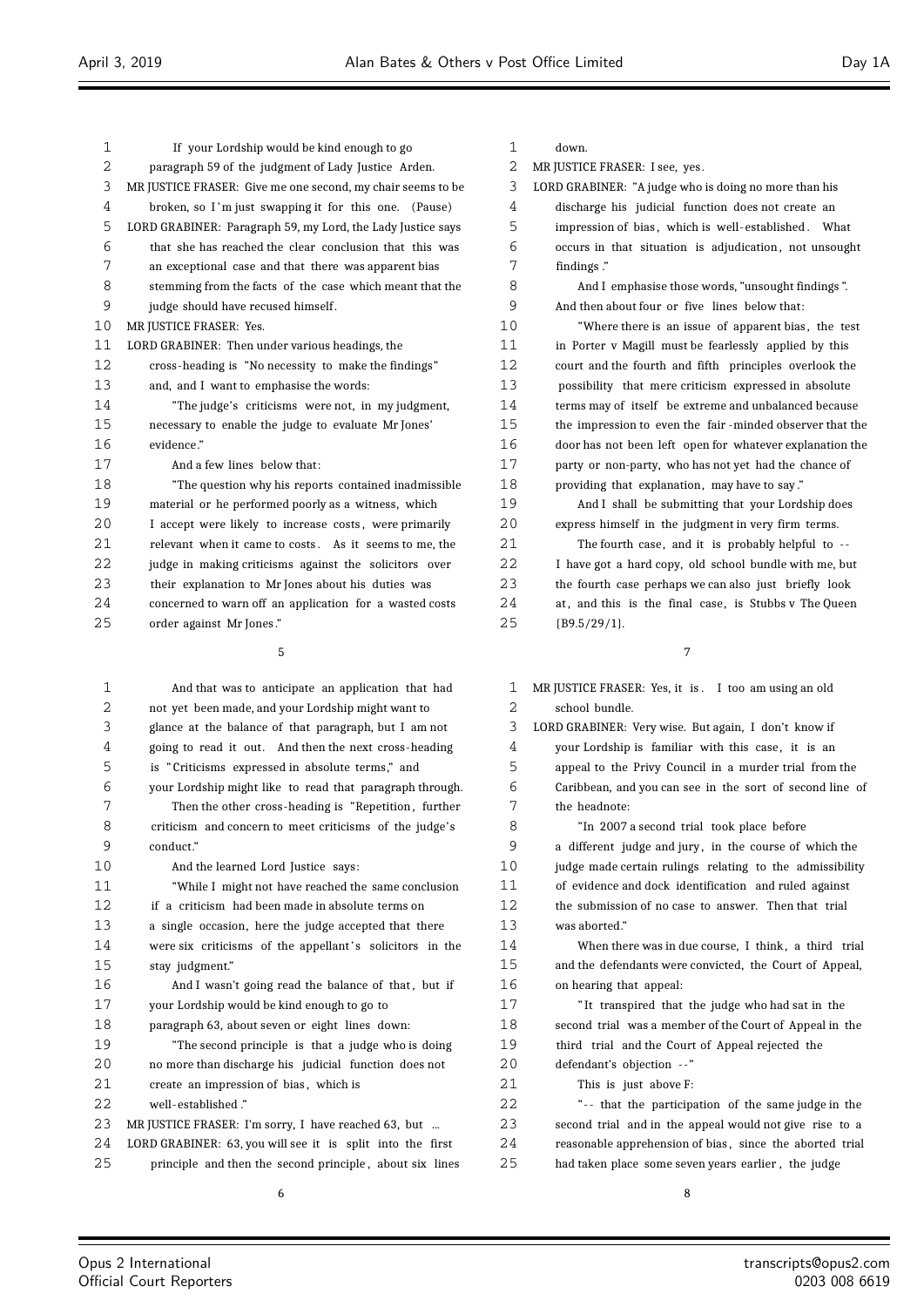| 1  | wouldn't be sitting alone, but in a panel of two other     | 1            |
|----|------------------------------------------------------------|--------------|
| 2  | judges."                                                   | $\mathbf{2}$ |
| 3  | So they seemed to think it didn't matter if one of         | 3            |
| 4  | the three infected the other two, but the Privy Council    | 4            |
| 5  | took a different view. Just from the top of the            | 5            |
| 6  | headnote in the holding:                                   | 6            |
| 7  | "Whether fair-minded and informed observer having          | 7            |
| 8  | consider the facts would conclude that there was a real    | 8            |
| 9  | possibility that the Tribunal was biased, that the         | 9            |
| 10 | appearance of bias as a result of pre-determination or     | 10           |
| 11 | pre-judgment was a recognised ground for other recusal."   | 11           |
| 12 | If your Lordship would be kind enough to just flick        | 12           |
| 13 | to paragraph 16 in the judgment of Lord Lloyd-Jones in     | 13           |
| 14 | F, between F and G, a couple of lines below F:             | 14           |
| 15 | "The issue will only arise in all the circumstances"       | 15           |
| 16 | where prior involvement is such as might suggest to        | 16           |
| 17 | a fair-minded and informed observer that the judge's       | 17           |
| 18 | mind is closed in some respect relevant to the decision    | 18           |
| 19 | which must now be made."                                   | 19           |
| 20 | Then after some citation of Locabail, which I will         | 20           |
| 21 | come back to later on, the learned judge says:             | 21           |
| 22 | "However, relevant factors are likely to include the       | 22           |
| 23 | nature of the previous and current issues, their           | 23           |
| 24 | proximity to each other and the terms in which the         | 24           |
| 25 | previous determinations were pronounced."                  | 25           |
|    | 9                                                          |              |
| 1  | And in paragraph 17:                                       | 1            |
| 2  | "It is not acceptable for a judge to form or to give       | 2            |
| 3  | the impression of having formed a concluded view on an     | 3            |
| 4  | issue prior to hearing full argument by all parties on     | 4            |
| 5  | the point."                                                | 5            |
| 6  | So that is all I wanted to show your Lordship for          | 6            |
| 7  | the moment, but judging from my learned friend's           | 7            |
| R  | skeleton argument, the impression I have is that what      | 8            |
| 9  | I have just been showing your Lordship is not              | 9            |
| 10 | controversial.                                             | 10           |
| 11 | Then it is also necessary, we suggest, to bear mind        | 11           |
| 12 | The incomplete disclosure and evidence<br>the big picture. | 12           |
| 13 | itself relates only to a tiny proportion of the claimant   | 13           |
| 14 | group. There were six lead claimants in the                | 14           |
| 15 | Common Issues trial out of, I gather, about 550-odd        | 15           |
| 16 | claimants, and the 550-odd are themselves a small          | 16           |
| 17 |                                                            | 17           |
| 18 | proportion of the many thousands of Subpostmasters         |              |
| 19 | currently serving, so there must also be some historic     | 18           |
|    | examples as well of people who are no longer acting as     | 19           |
| 20 | Subpostmasters, and we don't have any disclosure or        | 20           |
| 21 | evidence from any of that wider group.                     | 21           |
| 22 | MR JUSTICE FRASER: But there would never be disclosure of  | 22           |
| 23 | Subpostmasters who weren't claimants, would there?         | 23           |
| 24 | LORD GRABINER: Well, in principle, that is quite correct,  | 24           |
| 25 | but there would be disclosure from those who were.         | 25           |
|    |                                                            |              |

| $\mathbf{1}$ | MR JUSTICE FRASER: Yes.                                    |
|--------------|------------------------------------------------------------|
| 2            | LORD GRABINER: And I suppose in theory, it might be        |
| 3            | possible for disclosure to be widened, notwithstanding     |
| 4            | the fact that the others are not parties as claimants.     |
| 5            | I don't know.                                              |
| 6            | MR JUSTICE FRASER: In terms of third party disclosure?     |
| 7            | LORD GRABINER: Yes, exactly.                               |
| 8            | MR JUSTICE FRASER: Yes.                                    |
| 9            | LORD GRABINER: But it is a theoretical possibility,        |
| 10           | I readily accept.                                          |
| 11           | MR JUSTICE FRASER: But you are entirely right, there were  |
| 12           | six lead claimants out of 557 claimants in the             |
| 13           | litigation.                                                |
| 14           | LORD GRABINER: I am grateful. Two points follow from that. |
| 15           | First of all, the danger of reaching premature             |
| 16           | conclusions is magnified because the incomplete            |
| 17           | evidential picture for the lead claimants is itself part   |
| 18           | of a larger unexplored evidential canvass, in my           |
| 19           | submission.                                                |
| 20           | And secondly, the consequence of making that mistake       |
| 21           | would be great, given -- or could be great, given that     |
| 22           | litigation extends far beyond the lead claimants'<br>this  |
| 23           | claims.                                                    |
| 24           | Turning to this litigation. Obviously your Lordship        |
| 25           | is very familiar with it and the various disputes          |
|              | 11                                                         |
| 1            | between the parties, and I am not going to even attempt    |
| 2            | to rehearse the details. The starting point of my          |
|              |                                                            |

| 3 | submissions is the proper scope of what is called the                     |
|---|---------------------------------------------------------------------------|
| 4 | Common Issues trial. The Common Issues are set out in                     |
| 5 | your Lordship's paragraph 45 of the judgment, very                        |
| 6 | helpfully.                                                                |
| 7 | And then paragraph 1 of the order of the                                  |
| 8 | 27 October 2017, just for the transcript, that is                         |
| 9 | $\left[\frac{B9.3}{2}\right]$ , gave an accurate and convenient precis of |
|   |                                                                           |

| 10     | the Common Issues, and paragraph 1 simply says:       |
|--------|-------------------------------------------------------|
| 11     | "Issues relating to the legal relationship between    |
| 12     | the parties."                                         |
| 13     | So it couldn't be clearer or more concise than that.  |
| 14     | For convenience, we have summarised the Common Issues |
| 15     | under four headings in paragraph 18 of our skeleton   |
| 16     | argument.                                             |
| 17     | We have comprehended every item there, and            |
| 18     | paragraph 18 summarises each of those items.          |
| 19     | Your Lordship might want to glance at that.           |
| 20     | MR JUSTICE FRASER: Just give me a second. I had been  |
| 21     | working off the schedule to the order, but I am sure  |
| $\cap$ |                                                       |

they are correctly identified . Paragraph 18 of your

skeleton?

LORD GRABINER: Paragraph 18 of our skeleton on page 7. It

identifies all the issues , but puts them under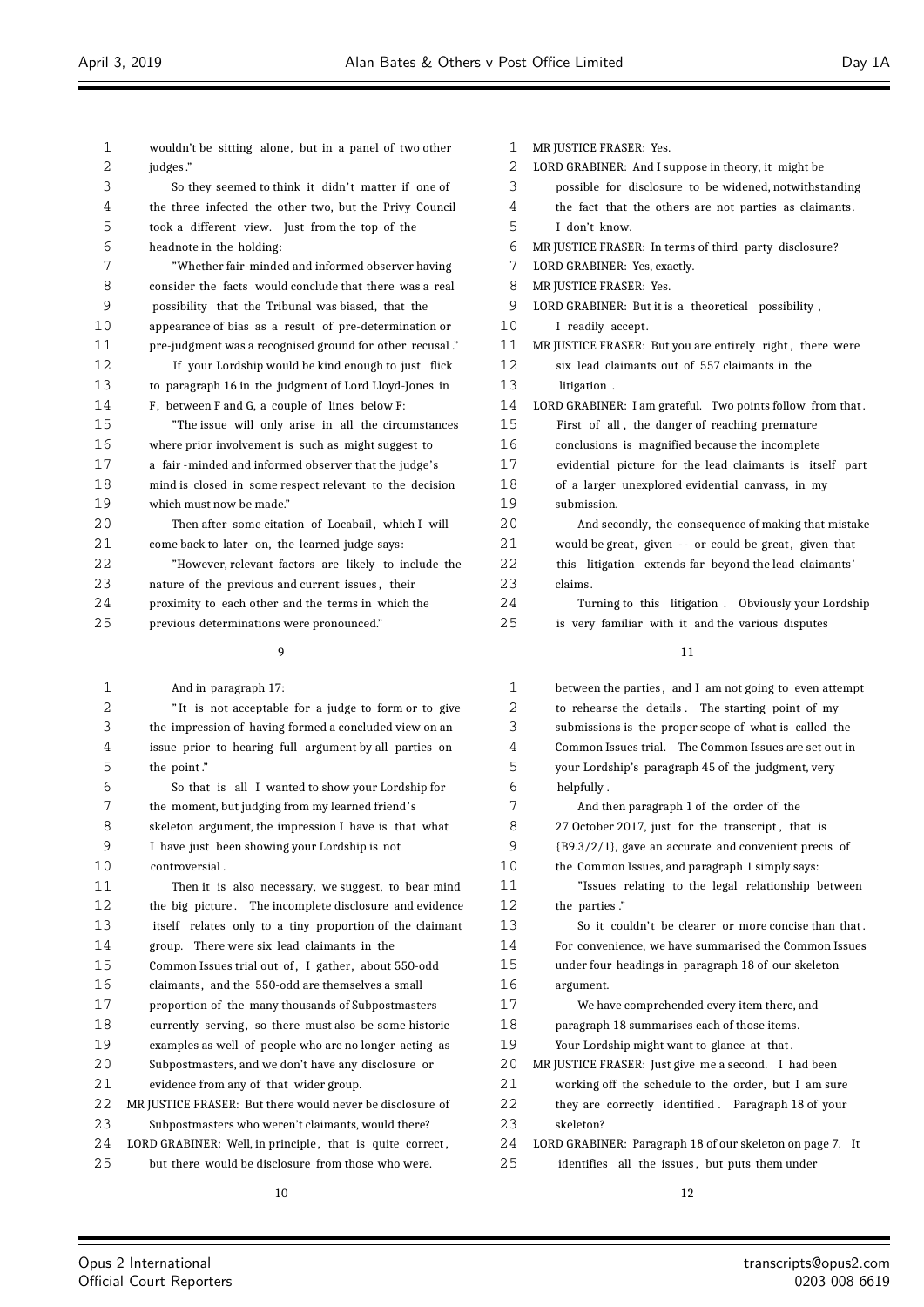| 1   | particular sort of generic headings.                                  |
|-----|-----------------------------------------------------------------------|
| 2   | In our submission, there was little scope for                         |
| 3   | factual evidence at the Common Issues trial, looking at               |
| 4   | those items.                                                          |
| 5   | Then pre-trial at the 22 February 2018 hearing,                       |
| 6   | your Lordship said that you had, and I quote "reminded                |
| 7   | yourself that the Common Issues were" and I quote                     |
| 8   | "purely points of construction". And the reference for                |
| 9   | that, but we don't need to go to it, is the                           |
| 1 O | 22 February 2018 hearing at page 9D and that is                       |
| 11  | $\left[\frac{B9.3}{2/85}\right]$ . That is probably a transcript page |
| 12  | reference.                                                            |
| 13  | Now, that was, in my submission, an important and                     |
| 14  | accurate statement. Your Lordship repeated a version of               |
| 15  | the same point several times at a number of                           |
| 16  | interlocutory hearings thereafter. The parties were                   |
| 17  | entitled to rely on those clear and correct indications               |
| 18  | as to the scope of the Common Issues trial.                           |
| 19  | As your Lordship rightly said on various occasions,                   |
| 20  | evidence was only admissible if it went to the                        |
| 21  | Common Issues. You said that at the 5 June 2018 hearing               |
| 22  | at page 57E {B9.3/2/271} and your Lordship also said                  |
| 23  | that the only relevant evidence for contractual                       |
| 24  | construction is knowledge common to the parties, when                 |
| 25  | the relevant contract was made and with which, if I may               |
|     | 13                                                                    |

| 1  | say so, I respectfully agree, 22 February 2018 hearing      |
|----|-------------------------------------------------------------|
| 2  | at page 9E, ${B9.3/2/85}$ , and the other point for that    |
| 3  | trial was a much narrower one, namely whether the lead      |
| 4  | claimants had been properly notified of the contractual     |
| 5  | terms, which obviously was an issue in the case in          |
| 6  | Common Issues 1.                                            |
| 7  | MR JUSTICE FRASER: I think it went to a number of           |
| 8  | Common Issues, due to onerous and unusual terms.            |
| 9  | LORD GRABINER: Indeed, under the Unfair Contract Terms Act. |
| 10 | MR JUSTICE FRASER: Onerous and usual terms in terms of      |
| 11 | incorporation and then if incorporated, whether they        |
| 12 | were reasonable under the Unfair Contract Terms Act.        |
| 13 | LORD GRABINER: Exactly, and your Lordship is familiar with  |
| 14 | the successive trial structure that was set up under the    |
| 15 | litigation management arrangement. Under that scheme,       |
| 16 | in respect of each trial, there needs to be disclosure      |
| 17 | and witness statements geared to the issues in the          |
| 18 | particular trial.                                           |
| 19 | The Common Issues trial was never intended to decide        |
| 20 | issues which fall to be investigated and determined in      |
| 21 | some later trial, and still less to provide a platform      |
| 22 | for wide-ranging evidence, for example on the Horizon       |
| 23 | Issues or alleged breaches of duty. That is an              |
| 24 | important point.                                            |
| 25 | Prior to and during the Common Issues trial, the            |
|    |                                                             |

 Post Office on a number of occasions drew attention to its developing concern that the evidence and arguments adduced by the claimants might lead your Lordship, when giving judgment, to trespass on matters outside the Common Issues which were yet to be tried, for example Horizon or breach issues . The relevant passages are scheduled to our skeleton argument, which I think your Lordship will have seen. Just in summary, they include transcripts of pre- trial 10 hearings, extracts from our trial skeleton, passages from Mr Cavender's oral opening and closing at the 12 trial, as well as extracts from the Post Office's written closing at trial . But in the event, I am I afraid , those concerns, in my submission, turned out to be well-founded. In addition to our criticisms of the way the judgment deals with issues outside of the Common Issues, we also complain about prejudicial and irrelevant

 observations made in the judgment about Post Office and its witnesses. Both categories of complaint, taken separately or

22 together, would lead the fair-minded observer to conclude that there is at least a real possibility that your Lordship will not be able to judge the remainder of these proceedings impartially . I regret making that

| $\mathbf{1}$ | submission, but I do make the submission firmly.           |
|--------------|------------------------------------------------------------|
| 2            | Now, in these submissions, I propose to focus on the       |
| 3            | paragraphs in your Lordship's judgment we rely on and      |
| 4            | which we have given notice of. In the interests of         |
| 5            | time, I was not proposing to take your Lordship through    |
| 6            | Mr Parsons' 14th and 15th witness statements, which were   |
| 7            | prepared and served specifically for this hearing, and     |
| 8            | I am sure your Lordship has looked at those.               |
| 9            | MR JUSTICE FRASER: They identify effectively pre-trial     |
| 10           | transcript passages and then in the 15th, the actual       |
| 11           | specific judgment passages.                                |
| 12           | LORD GRABINER: My Lord, yes. And similarly, I would prefer |
| 13           | to take our skeleton argument as read. I should make it    |
| 14           | clear that we rely on everything in those witness          |
| 15           | statements and in our skeleton argument in support of      |
| 16           | this application.                                          |
| 17           | Now, as to the first category, I want to go to the         |
| 18           | paragraphs in the judgment which show that your Lordship   |
| 19           | made many findings and numerous observations both about    |
| 20           | the facts and the witnesses, which, in the first place,    |
| 21           | were not necessary for the purpose of deciding the         |
| 22           | matters which were the subject of the Common Issues        |
| 23           | trial, and that this was done without disclosure and       |
| 24           | witness evidence, and secondly, because your Lordship      |
| 25           | adopted that approach, the judgment prejudges many         |
|              |                                                            |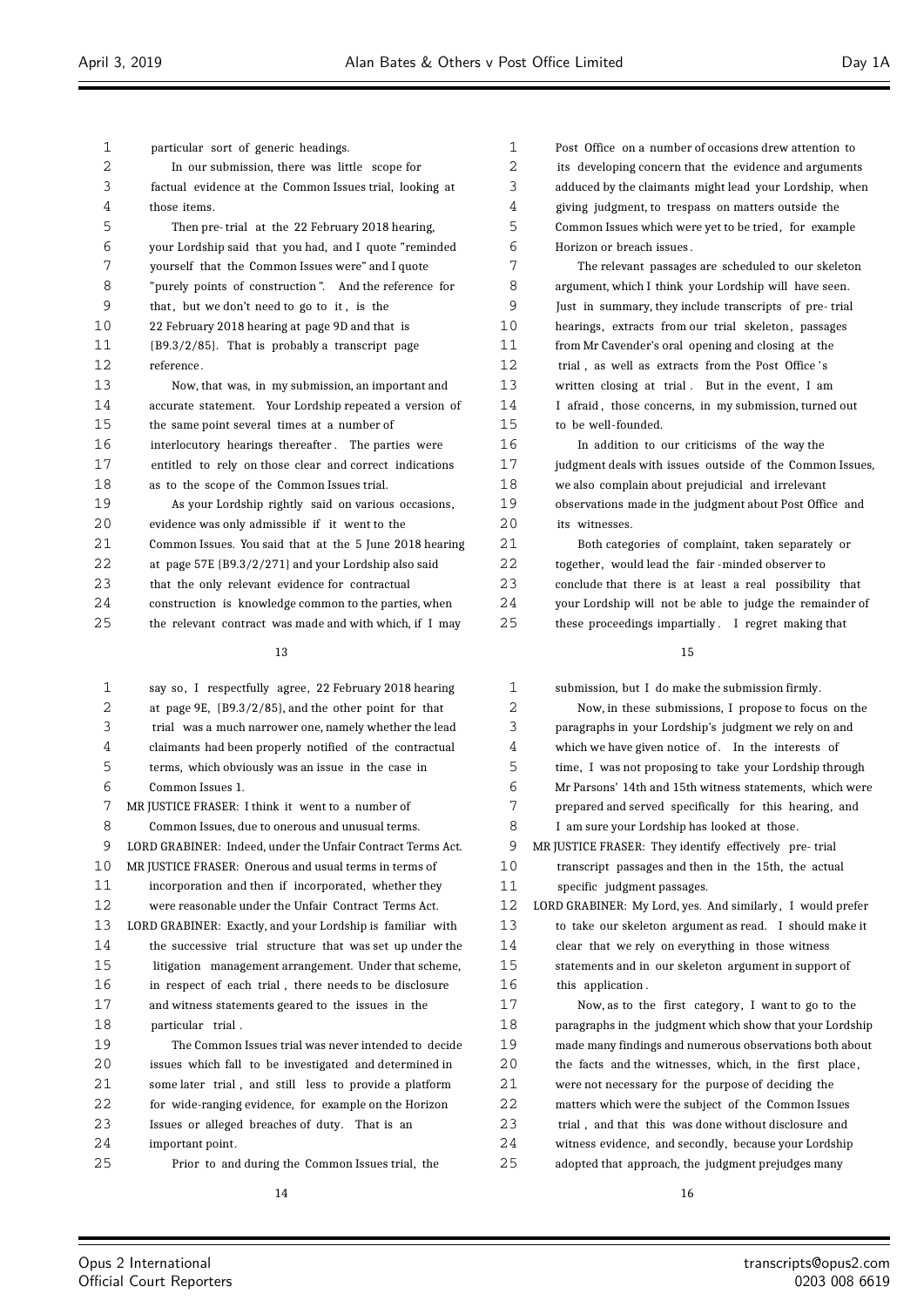$\overline{a}$ 

| $\mathbf{1}$ | matters, including technical characteristics of the       | 1  | LORD GRABINER: Absolutely, I respectfully agree.            |
|--------------|-----------------------------------------------------------|----|-------------------------------------------------------------|
| 2            | Horizon system and supposed breaches of contract and      | 2  | MR JUSTICE FRASER: All right.                               |
| 3            | duties on the part of Post Office, which are still to be  | 3  | LORD GRABINER: If your Lordship would look at paragraph 12, |
| 4            | dealt with in the Horizon trial and the other future      | 4  | my learned friend says:                                     |
| 5            | trials.                                                   | 5  | "In any event, these matters were not irrelevant.           |
| 6            | Now, it would be helpful if your Lordship would be        | 6  | In many cases, they were relevant because of                |
| 7            | kind enough to take up my learned friend's skeleton       | 7  | Post Office's expressly pleaded case as to how the          |
| 8            | argument. I just want to make a brief reference to        | 8  | relevant contract should be construed or in the             |
| 9            | a couple of the paragraphs because my learned friend's    | 9  | resolution of issues directly arising from challenges       |
| 10           | skeleton helpfully narrows the dispute. If,               | 10 | mounted before the court by Post Office's own               |
| 11           | your Lordship, you have got that skeleton handy, if       | 11 | cross-examination of lead claimants."                       |
| 12           | your Lordship would be kind enough to go to paragraph 8.  | 12 | You see how the point has now been elided away from         |
| 13           | MR JUSTICE FRASER: This is Mr Green's skeleton?           | 13 | the contract terms into the cross-examination debate.       |
| 14           | LORD GRABINER: My Lord, yes.                              | 14 | Then in 13:                                                 |
| 15           | MR JUSTICE FRASER: Yes.                                   | 15 | "It does not lie in the Post Office mouth to                |
| 16           | LORD GRABINER: What he says in paragraph 8 is:            | 16 | complain that the judge resolved matters that the           |
| 17           | "In the judgment, the judge correctly resolved            | 17 | Post Office itself elected to put in issue and contested    |
| 18           | matters that were put in issue before him. He did so in   | 18 | before him or on which it expressly invited him to make     |
| 19           | the light of the evidence adduced, how it was challenged  | 19 | findings, still less as a basis upon which to seek to       |
| 20           | and the case advanced by the parties before him.          | 20 | derail the entire group litigation by alleged apparent      |
| 21           | A party can't be surprised when a judge makes findings    | 21 | bias."                                                      |
| 22           | on a point when the same party has elected to adduce      | 22 | Then in paragraph 17:                                       |
| 23           | evidence on that point or to cross-examine on it."        | 23 | "The court cannot be fairly criticised for making           |
| 24           | In paragraph 9:                                           | 24 | a judicial assessment of both parties' cases, evidence      |
| 25           | "The judge rightly made his assessment of the above       | 25 | and witnesses in the usual way, particularly on the         |
|              | 17                                                        |    | 19                                                          |
| 1            | matters and resolved the Common Issues."                  | 1  | basis of the parties' respective pleaded cases and the      |
| 2            | And I really emphasise those words:                       | 2  | way their cases were actually advanced at the               |
| 3            | "In the light of the parties' pleaded cases, in           | 3  | Common Issues trial."                                       |
| 4            | particular Post Office's expressly pleaded case on        | 4  | So there is a clear departure away from the contract        |
| 5            | issues of construction and its procedural election not    | 5  | terms, as your Lordship put it to me a few moments ago,     |
| 6            | to amend that case, this approach was a proper and        | 6  | and into matters such as what was pleaded and what was      |
| 7            | necessary part of his judicial assessment of the          | 7  | cross-examined and so on.                                   |
| $\,8\,$      | proceedings before him."                                  | 8  | MR JUSTICE FRASER: But just pausing there just for          |
| 9            | And I emphasise those words as well. Then in              | 9  | a moment, because your expression "the cross-examination    |
| 10           | paragraph --                                              | 10 | debate" I think as useful shorthand term for it. But if     |
| 11           | MR JUSTICE FRASER: There is no dispute that I had to      | 11 | the Post Office was challenging a particular lead           |
| 12           | consider and resolve the Common Issues, I think.          | 12 | claimant's veracity and cross-examined on particular        |
| 13           | LORD GRABINER: Indeed, that is common ground.             | 13 | material to demonstrate that that witness should not be     |
| 14           | MR JUSTICE FRASER: And I had to do that in respect of the | 14 | believed, and there is an issue of fact as to whether       |
| 15           | six lead claimants as well.                               | 15 | that witness' contractual relations with the Post Office    |
| 16           | LORD GRABINER: Indeed, absolutely.                        | 16 | were formed on X, Y, or Z, does that mean that the          |
| 17           | MR JUSTICE FRASER: And insofar as there were issues of    | 17 | material in respect of which cross-examination has been     |
| 18           | fact, because there were issues of contract formation --  | 18 | performed remains irrelevant or does it become relevant?    |
| 19           | LORD GRABINER: Indeed.                                    | 19 | LORD GRABINER: If the cross-examination was concerned to    |
| 20           | MR JUSTICE FRASER: -- that went to each of the six.       | 20 | deal with the Common Issues, entirely appropriate to        |
| 21           | LORD GRABINER: Indeed.                                    | 21 | deal with -- to make findings in relation to that           |
| 22           | MR JUSTICE FRASER: So I assume your position on that is   | 22 | cross-examination, yes.                                     |
| 23           | that insofar as fact had to be resolved to identify the   | 23 | MR JUSTICE FRASER: What if it was done to deal with the     |
| 24           | contractual relations of each of those six, that was      | 24 | credit of the witness, which is itself in issue in          |
| 25           | a necessary part of the Common Issues trial.              | 25 | respect of their contract formation?                        |
|              | 10                                                        |    | $n \cap$                                                    |
|              |                                                           |    |                                                             |

 $\equiv$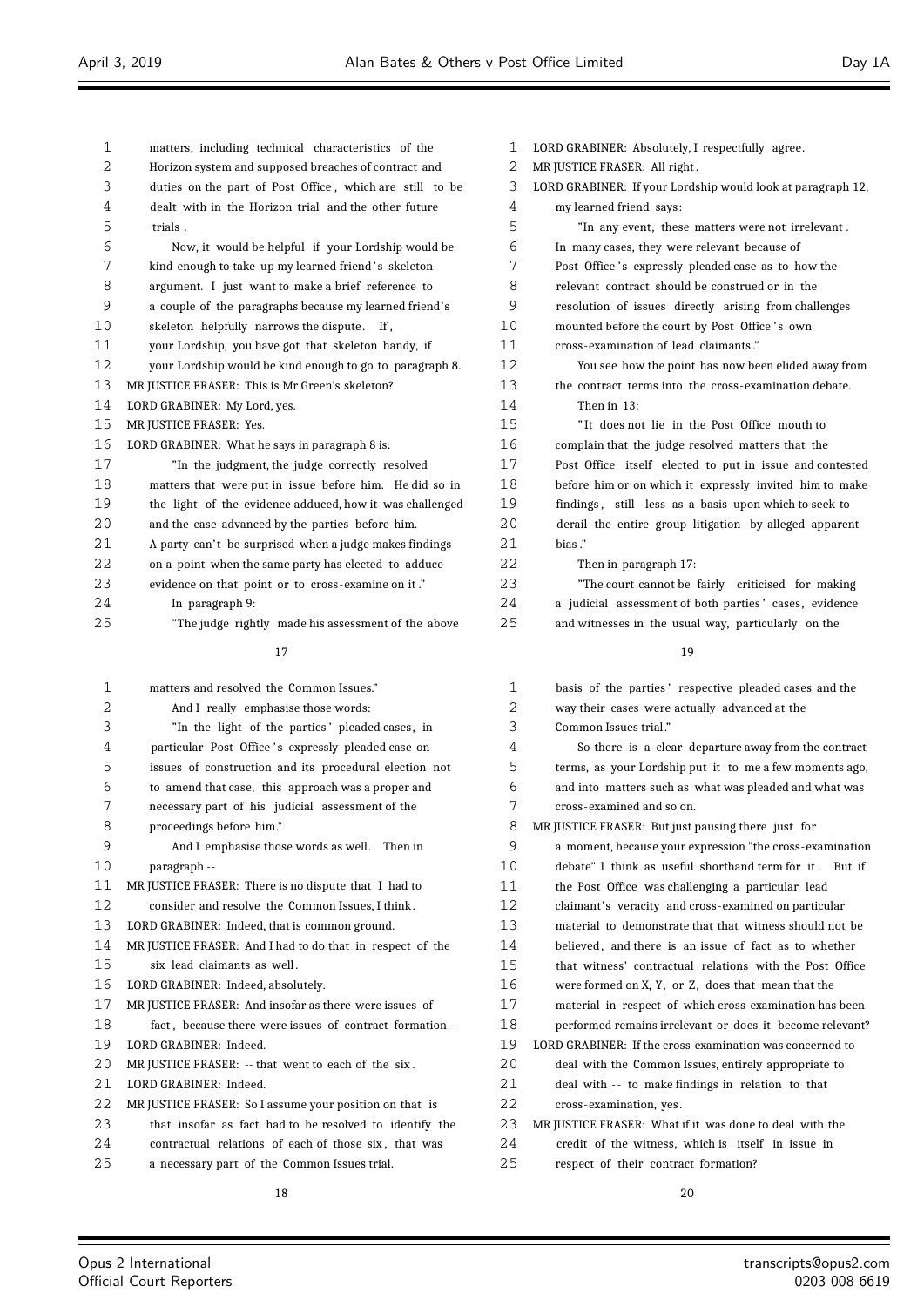LORD GRABINER: Well, as I say, if it is concerned with contract formation, fair dos, but insofar as there might have been cross-examination which went to wider issues at the trial , which I understand is the case, that is driven essentially by the background about whether or not the material that was incorporated into the claimants' witness statements was admissible and relevant material . One of the concerns on this side was not to leave

 unchallenged matters which shouldn't have been in evidence at all , because they were not relevant to the 12 Common Issues as defined. That, I think, is the area for disagreement, and I will develop it a little bit further , because when we look at various paragraphs in the judgment, you will see how that distinction can be demonstrated from the paragraphs in the judgment that we rely upon.

 But that was a grumbling issue all the way through, because at the outset it was anticipated that that would not be a problem, and indeed your Lordship at one stage had actually invited the possibility that there would be a strike -out application in respect of the witness statements on the grounds that my side were saying that the witness statements contained matters of fact which were wholly irrelevant to the Common Issues.

# 

| 1  | In the event, when that application was made,               |
|----|-------------------------------------------------------------|
| 2  | I think your Lordship said that would either be dealt       |
| 3  | with by way of a strike out or by way of no                 |
| 4  | cross-examination. In the event, the strike-out             |
| 5  | application was made, but was rejected by your Lordship.    |
| 6  | But, of course, my side were then left in a quandary,       |
| 7  | not knowing whether or not your Lordship would take         |
| 8  | account of irrelevant material, irrelevant for the          |
| 9  | purposes of the trial of the Common Issues. That,           |
| 10 | I think, is the area for difference.                        |
| 11 | MR JUSTICE FRASER: The strike-out application was first, or |
| 12 | concerns about scope of evidence were first mentioned       |
| 13 | before the witness statements had been served, so there     |
| 14 | was a lot of debate about the scope of evidence that        |
| 15 | might be served in the absence of seeing what that          |
| 16 | evidence was.                                               |
| 17 | LORD GRABINER: Yes.                                         |
| 18 | MR JUSTICE FRASER: But I understand your submission. Your   |
| 19 | submission is as a result of the judgment on the            |
| 20 | strike-out application, you, the Post Office, was in        |
| 21 | a quandary about what it could or should do in respect      |
| 22 | of the evidence that had not been struck out, is that       |
| 23 | correct?                                                    |
| 24 | LORD GRABINER: Precisely. What would be very, very          |
| 25 | unattractive, in the face of the events that had            |
|    |                                                             |

 happened, that if , by the time you got to the trial , my learned friend Mr Cavender spent a lot of his time 3 during my learned friend's Mr Green's cross-examination 4 of witnesses jumping up and down saying, "You can't put that because it doesn't arise in the Common Issues trial ", nothing could be more irritating either to Mr Green in his cross-examination, still less to the learned judge, because that is just not the way to proceed.

10 So that said, the only way in which you can cover 11 yourself, you either say nothing at all, which is a high risk strategy because you don't know what the judge's thinking is or what relevance the judge may apply to the matters that have been the subject of the questioning, or you actually indulge yourself in some cross-examination.

 But it doesn't following that because you have done 18 that, by some kind of process of osmosis, the definition of the Common Issues are suddenly being dramatically expanded or increased. It doesn't change the definition of the Common Issues in the slightest . It means there has been some cross-examination on some irrelevant 23 material, which is perfectly reasonable.

 But I take your Lordship's point that if the cross-examination goes to credit and was in respect of

| 1  | a matter such as what were the contract terms, or some       |
|----|--------------------------------------------------------------|
| 2  | other issue under the Common Issues' rubric, then that       |
| 3  | would be fair dos, and if your Lordship came to              |
| 4  | a conclusion about that, that would be reasonable.           |
| 5  | But on the other hand, your Lordship came to                 |
| 6  | a conclusion about the credibility of some witness, but      |
| 7  | in the context of a debate about breach of contract, in      |
| 8  | my submission, that would be wholly irrelevant and           |
| 9  | should not have entered upon the debate.                     |
| 10 | Similarly, if it was an issue about the working of           |
| 11 | Horizon, the idea or the notion, as we shall see, I am       |
| 12 | afraid, when we get to the paragraphs, that                  |
| 13 | your Lordship expresses a view about the witnesses'          |
| 14 | position in relation to a Horizon Issue for example, in      |
| 15 | my submission, that was an irrelevant consideration and      |
| 16 | should not have figured in the judgment on the               |
| 17 | Common Issues. I hope your Lordship understands where        |
| 18 | I am coming from.                                            |
| 19 | MR JUSTICE FRASER: No, I do. That is very clear.<br>But just |
| 20 | to take a worked example, for example, in respect of         |
| 21 | credit, there were issues of fact concerning                 |
| 22 | Mr Abdulla's contract formation.                             |
| 23 | LORD GRABINER: Indeed.                                       |
| 24 | MR JUSTICE FRASER: And the claimant called, as is            |
| 25 | conventional, its evidence of fact first and Mr Cavender     |
|    |                                                              |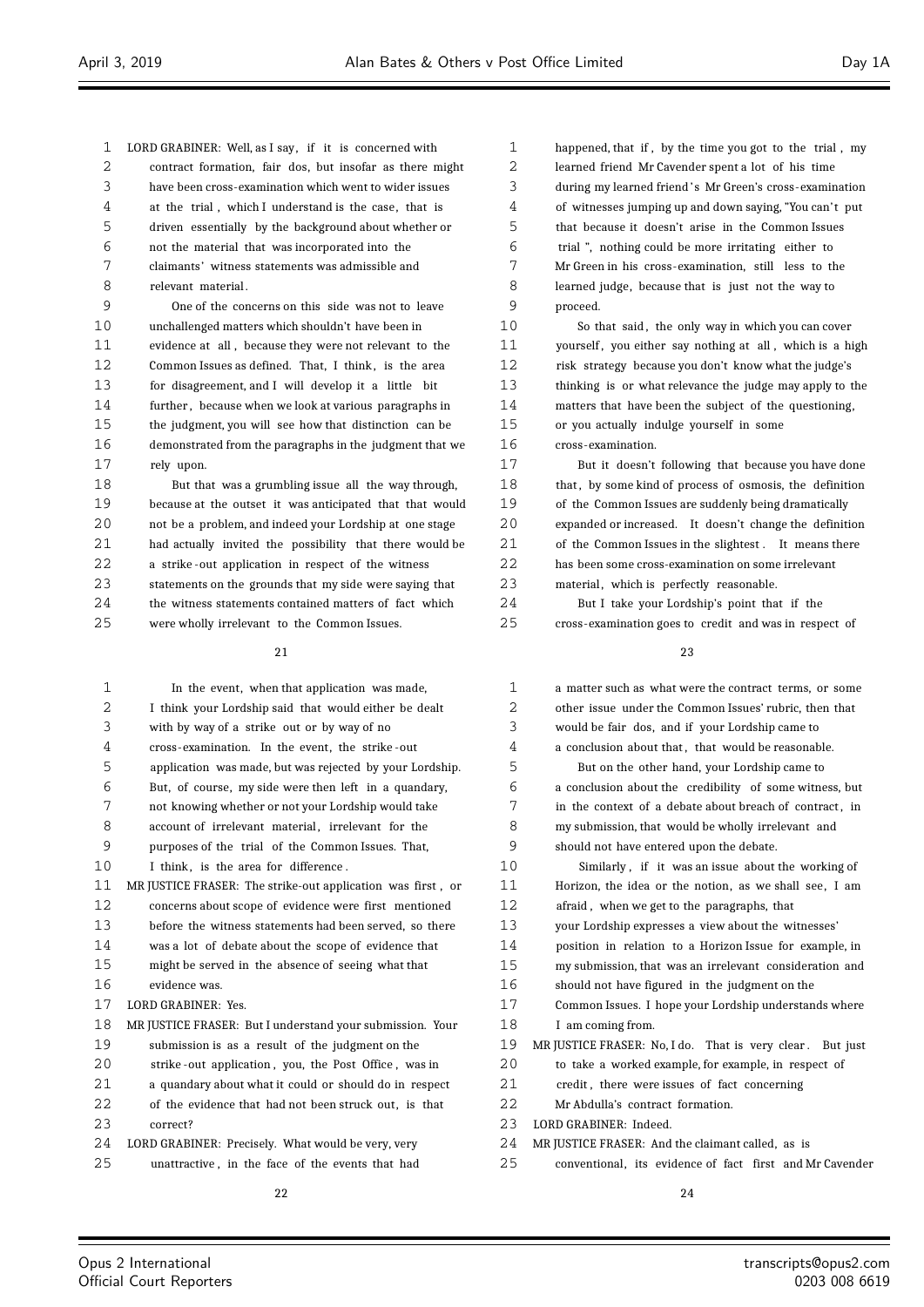| 1  | cross-examined Mr Abdulla quite extensively by reference    | $\mathbf{1}$ | conducted the trial. At all times, both before and                                               |
|----|-------------------------------------------------------------|--------------|--------------------------------------------------------------------------------------------------|
| 2  | to what I will call his suspension interview, which was     | 2            | during the trial, Post Office made clear its positio                                             |
| 3  | the point at which the Post Office effectively sought       | 3            | to the proper scope and limits of the Common Issue                                               |
| 4  | his side of the story for explanations for shortfall in     | 4            | trial. We never, ever altered that position, and                                                 |
| 5  | his branch accounts. In that interview, it was put to       | 5            | nothing that we did or said can fairly be said to ha                                             |
| 6  | Mr Abdulla that he had admitted false accounting, which     | 6            | amounted to some kind of waiver or enlargement of th                                             |
| 7  | is a criminal offence, and that obviously went to his       | 7            | definition of those issues.                                                                      |
| 8  | credit.                                                     | $\,8\,$      | Secondly, the fact that Post Office was reluctar                                                 |
| 9  | Now, I assume, pausing there at that point, it can't        | 9            | allow irrelevant evidence to go unchallenged cannot                                              |
| 10 | be said -- or maybe it can, but I would be grateful for     | 10           | that evidence suddenly relevant.                                                                 |
| 11 | your guidance or your submissions on it. Can it be said     | 11           | The other side's proposition, if they do make                                                    |
| 12 | that that cross-examination of Mr Abdulla was irrelevant    | 12           | a proposition to that effect, is simply a non sequit                                             |
| 13 | because it went to the circumstances in which he was        | 13           | The conclusions that your Lordship reached either w                                              |
| 14 | suspended or --                                             | 14           | or were not necessary to decide the matters that we                                              |
| 15 | LORD GRABINER: The answer to that is yes.                   | 15           | before you.                                                                                      |
| 16 | MR JUSTICE FRASER: You say it was irrelevant.               | 16           | Now, I would like to turn next to the judgment.                                                  |
| 17 | LORD GRABINER: Completely.                                  | 17           | There are really seven matters in respect of which                                               |
| 18 | MR JUSTICE FRASER: When the Post Office made submissions in | 18           | submit that your Lordship reached premature concluo                                              |
| 19 | closing that Mr Abdulla had been lying, how can those       | 19           | findings. If I can just give you the seven items fi                                              |
| 20 | submissions properly be considered without taking           | 20           | and then I am going to deal with each of them throu                                              |
| 21 | account of the fact that the Post Office had put to         | 21           | the paragraphs in the judgment. I am sorry, it is                                                |
| 22 | Mr Abdulla that he was guilty of a criminal offence?        | 22           | a tedious process, but it is the only way to do this                                             |
| 23 | LORD GRABINER: Would your Lordship bear with me?            | 23           | exercise.                                                                                        |
| 24 | I understand the point that you are putting to me.          | 24           | So the seven matters are as follows: first of a                                                  |
| 25 | I intend to come to the Mr Abdulla story in the judgment    | 25           | Subpostmasters' experiences of using Horizon and its                                             |
|    | 25                                                          |              | 27                                                                                               |
| 1  | and if I may, I will deal with it at that point.            | $\mathbf{1}$ | functionality, including Subpostmasters' ability to                                              |
| 2  |                                                             | 2            |                                                                                                  |
|    | MR JUSTICE FRASER: Yes, of course, yes.                     | 3            | identify the causes of shortfalls; secondly,<br>Post Office's alleged knowledge of problems with |
| 3  | LORD GRABINER: And then as I say, just coming back to the   | 4            |                                                                                                  |
| 4  | point about those paragraphs in my learned friend's         |              | Horizon; thirdly, the quality and operation of the                                               |
| 5  | skeleton --                                                 | 5            | helpline, in particular as an adjunct to the accoun                                              |
| 6  | MR JUSTICE FRASER: Yes.                                     | 6            | system; fourthly, the quality of Post Office's                                                   |
| 7  | LORD GRABINER: -- the claimants say that your Lordship      | 7            | investigations into shortfalls; fifthly, demands fo                                              |
| 8  | resolved matters in issue before you, and so they accept    | 8            | payment and threats of legal action allegedly made                                               |
| 9  | that your Lordship has reached concluded findings. And      | 9            | Post Office; sixthly, the circumstances in which                                                 |
| 10 | it follows that the essential difference between us is      | 10           | Subpostmasters' contracts were suspended or termina                                              |
| 11 | that the claimants say that those findings were             | 11           | and seventhly, the adequacy of training.                                                         |
| 12 | necessary, that is their word in paragraph 9, to decide     | 12           | We need, as I indicated, to look at the relevant                                                 |
| 13 | the issues before you, and we say the opposite.             | 13           | paragraphs.                                                                                      |
| 14 | So that is a short point, but I think it does narrow        | 14           | So taking the first item, Subpostmasters'                                                        |
| 15 | the issues somewhat.                                        | 15           | experiences of using Horizon and its functionality,                                              |
| 16 | MR JUSTICE FRASER: Yes.                                     | 16           | including Subpostmasters' ability to identify the ca                                             |
| 17 | LORD GRABINER: Now, in support of their argument that       | 17           | of shortfalls, so the way I propose to do this, and                                              |
| 18 | your Lordship had to decide these matters, they make        | 18           | I hope it accords with what would be convenient for                                              |
| 19 | some play of the way that Post Office conducted the         | 19           | your Lordship, is if you have a copy of the judgmer                                              |
| 20 | trial. I anticipated these points, in part at least,        | 20           | handy --                                                                                         |
| 21 | a few moments ago in my exchange with your Lordship, but    | 21           | MR JUSTICE FRASER: I do.                                                                         |
| 22 | I can summarise them now. There are really two answers      | 22           | LORD GRABINER: -- then I will just go to the paragraph                                           |

23 to that point.

 First , as explained in Parsons 14 and our skeleton , this is irrelevant , ie the way that Post Office

1g the trial , Post Office made clear its position as ae proper scope and limits of the Common Issues We never, ever altered that position, and ing that we did or said can fairly be said to have unted to some kind of waiver or enlargement of the nition of those issues. Secondly, the fact that Post Office was reluctant to v irrelevant evidence to go unchallenged cannot make evidence suddenly relevant.

The other side's proposition, if they do make oposition to that effect, is simply a non sequitur. conclusions that your Lordship reached either were ere not necessary to decide the matters that were re you.

Now, I would like to turn next to the judgment. e are really seven matters in respect of which we nit that your Lordship reached premature concluded ngs. If I can just give you the seven items first then I am going to deal with each of them through paragraphs in the judgment. I am sorry, it is lious process, but it is the only way to do this rise

| $\mathbf{1}$ | functionality, including Subpostmasters' ability to      |
|--------------|----------------------------------------------------------|
| 2            | identify the causes of shortfalls; secondly,             |
| 3            | Post Office's alleged knowledge of problems with         |
| 4            | Horizon; thirdly, the quality and operation of the       |
| 5            | helpline, in particular as an adjunct to the accounting  |
| 6            | system; fourthly, the quality of Post Office's           |
| 7            | investigations into shortfalls; fifthly, demands for     |
| 8            | payment and threats of legal action allegedly made by    |
| 9            | Post Office; sixthly, the circumstances in which         |
| 10           | Subpostmasters' contracts were suspended or terminated;  |
| 11           | and seventhly, the adequacy of training.                 |
| 12           | We need, as I indicated, to look at the relevant         |
| 13           | paragraphs.                                              |
| 14           | So taking the first item, Subpostmasters'                |
| 15           | experiences of using Horizon and its functionality,      |
| 16           | including Subpostmasters' ability to identify the causes |
| 17           | of shortfalls, so the way I propose to do this, and      |
| 18           | I hope it accords with what would be convenient for      |
| 19           | your Lordship, is if you have a copy of the judgment     |
| 20           | handy --                                                 |
| 21           | MR JUSTICE FRASER: I do.                                 |
| 22           | LORD GRABINER: -- then I will just go to the paragraphs, |
| 23           | and we have given full notice of all the matters that we |
| 24           | rely upon. So the first paragraph I want to go to is     |
| 25           | 172 {B7/29/64}.                                          |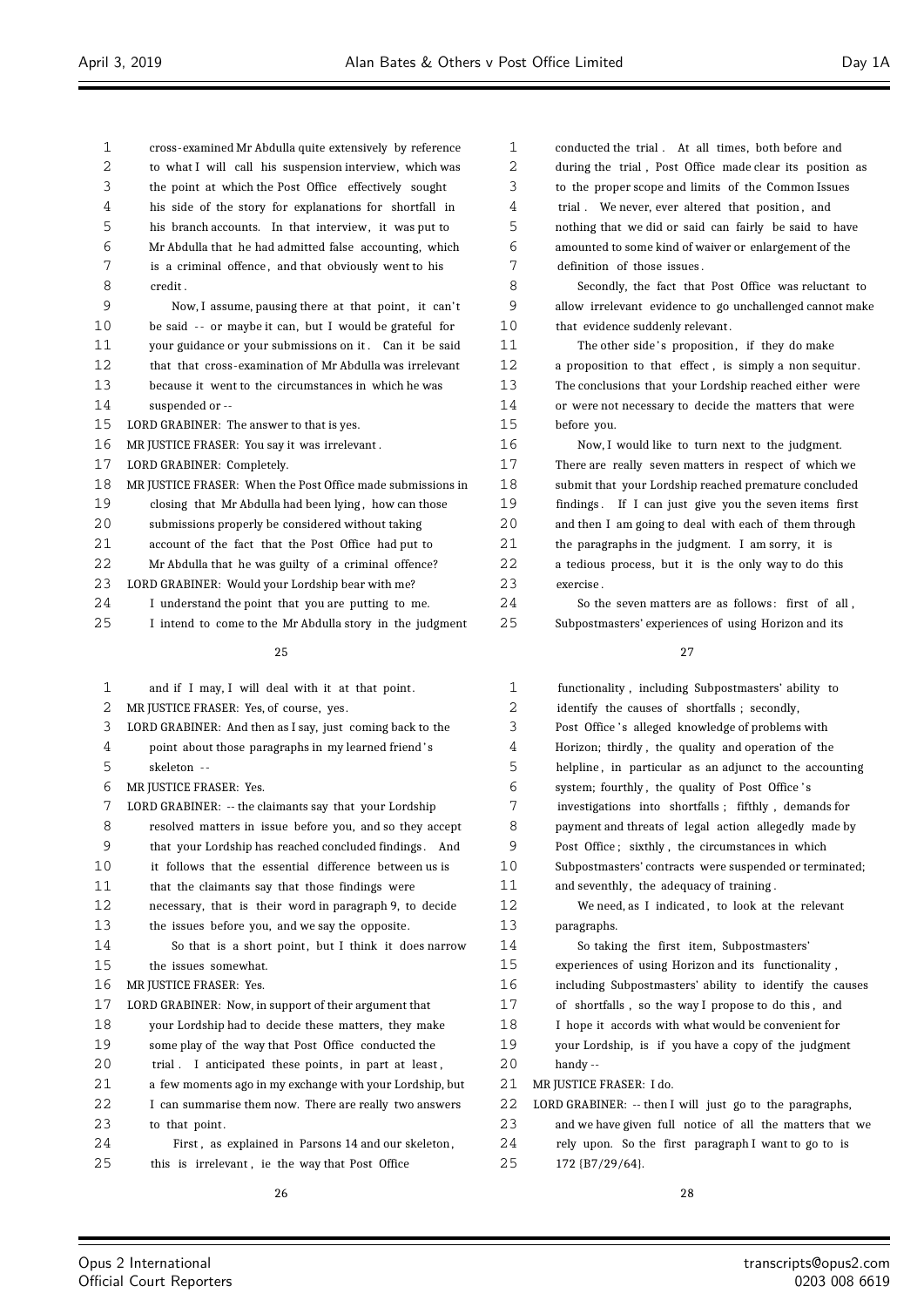$\overline{a}$ 

| 1    | MR JUSTICE FRASER: Is this numbered the first of your seven | 1  | "I make it quite clear that I do not speculate on           |
|------|-------------------------------------------------------------|----|-------------------------------------------------------------|
| 2    | categories?                                                 | 2  | any of that, nor is it possible to know what the outcome    |
| 3    | LORD GRABINER: Yes.                                         | 3  | of the trial of the Horizon Issues will be later this       |
| 4    | MR JUSTICE FRASER: Yes, all right.                          | 4  | year."                                                      |
| 5    | LORD GRABINER: So when I have just gone to the relevant     | 5  | LORD GRABINER: No, you do say that, and I am going to come  |
| 6    | paragraphs, I am going to make a very brief submission,     | 6  | to that point towards the end of these submissions --       |
| 7    | invariably I will make a brief submission in relation to    | 7  | MR JUSTICE FRASER: I understand.                            |
| 8    | the bit that we just emphasised.                            | 8  | LORD GRABINER: -- because your Lordship does make that kind |
| 9    | MR JUSTICE FRASER: Yes.                                     | 9  | of point, not always, but fairly regularly, during the      |
| 10   | LORD GRABINER: So in 172, the emphasised passage is:        | 10 | judgment.                                                   |
| 11   | "Mrs Stubbs is a careful and honest witness. She            | 11 | MR JUSTICE FRASER: Yes, all right.                          |
| 12   | did her best at the time to try and work out what was       | 12 | LORD GRABINER: I am going to say something about that, if   |
| 13   | happening, the reasons for it, and also notified the        | 13 | I may, at the appropriate moment.                           |
| 14   | helpline on numerous occasions, as well as keeping her      | 14 | Then 217, paragraph 217, this deals with the                |
| 15   | own separate paper records in an attempt, or more           | 15 | position of Mr Sabir. And there are, just for context       |
| 16   | accurately numerous and concerted attempts, to work out     | 16 | your Lordship will glance down -- you must be, I am         |
| 17   | precisely how these shortfalls could have arisen. None      | 17 | afraid, very familiar with this judgment, of course --      |
| 18   | of the Post Office personnel involved at the time with      | 18 | but if you go down to 217, subparagraph 8, you say:         |
| 19   | Mrs Stubbs, who attempted to obtain some input or           | 19 | "Post Office's case is that Mr Sabir falsified his          |
| 20   | explanation from Fujitsu were called as witnesses."         | 20 | accounts and misstated his stock by completing the          |
| 21   | Then several lines below there:                             | 21 | branch trading statements from the period he discovered     |
| 22   | "Mrs Stubbs ran the branch perfectly satisfactorily         | 22 | the mistake."                                               |
| 23   | for many years."                                            | 23 | Then in 218:                                                |
| 24   | And a couple of lines below that:                           | 24 | "Mr Sabir's account is substantiated by the audit           |
| 25   | "On the evidence before me in this trial, and upon          | 25 | report itself, prepared by the auditors two days after      |
|      |                                                             |    |                                                             |
|      | 29                                                          |    | 31                                                          |
| 1    | my assessment of Mrs Stubbs as a witness, I consider        | 1  | the audit."                                                 |
| 2    | that she is reliable, thorough and honest."                 | 2  | And then on to 219, five or six line down:                  |
| 3    | And honest."                                                | 3  | "Any findings as to specific breach or breaches must        |
| 4    | For completeness, there you say:                            | 4  | await a later trial. I do, however, take this evidence      |
| 5    | "I accept her account of contract formation and the         | 5  | into account in reaching my conclusions on the category     |
| 6    | fact that she never received, nor did she have any          | 6  | two facts that are disputed by the Post Office. I deal      |
| 7    | knowledge of, the SPMC."                                    | 7  | with that at the end of my review."                         |
| 8    | Your Lordship has come to a clear, concluded view in        | 8  | Now, an important issue in the Horizon trial is how         |
| 9    | that paragraph as to her evidence and credibility.          | 9  | easy or difficult it was for Subpostmasters to work out     |
| $10$ | Those views went far beyond what was necessary to reach     | 10 | from Horizon what the accounting position was. In this      |
| 11   | a conclusion about the contractual documents she            | 11 | passage, your Lordship has reached firm conclusions on      |
| 12   | received. If, at a subsequent trial, her credibility is     | 12 | the facts and also on the credibility of Mr Sabir.          |
| 13   | challenged, the claimants will obviously rely upon that     | 13 | Your Lordship also says here that you are not making any    |
| 14   | passage in your Lordship's judgment as showing that         | 14 | findings on breach. As I say, I will come back to that      |
| 15   | your Lordship should and indeed would be bound to accept    | 15 | and similar sentences in the course of these                |
| 16   | the correctness of her evidence.                            | 16 | submissions.                                                |
| 17   | So in other words, it would have been perfectly             | 17 | 302, paragraph 302. This is in relation to                  |
| 18   | possible for your Lordship to have accepted her evidence    | 18 | Mrs Stockdale, and it is the third sentence.                |
| 19   | about the contract formation, but without making all the    | 19 | "There were no explanations for these [this is              |
| 20   | observations that you have made, particularly in            | 20 | experience of running the branch, not a happy one,          |
| 21   | relation to helpline and the satisfactory running of the    | 21 | unexplained shortfalls and so on] and there was no way      |
| 22   | branch that she had undertaken over the period of the       | 22 | available for her to get to the bottom of them either."     |
|      |                                                             |    |                                                             |
| 23   | contract, ie post-contractually.                            | 23 | At 309, a few paragraphs on:                                |
| 24   | MR JUSTICE FRASER: You have rather missed out the two       | 24 | "Mrs Stockdale was obviously in an extremely                |
| 25   | sentences in the middle of that paragraph that say:         | 25 | difficult position. She did not know what product had       |

 $\equiv$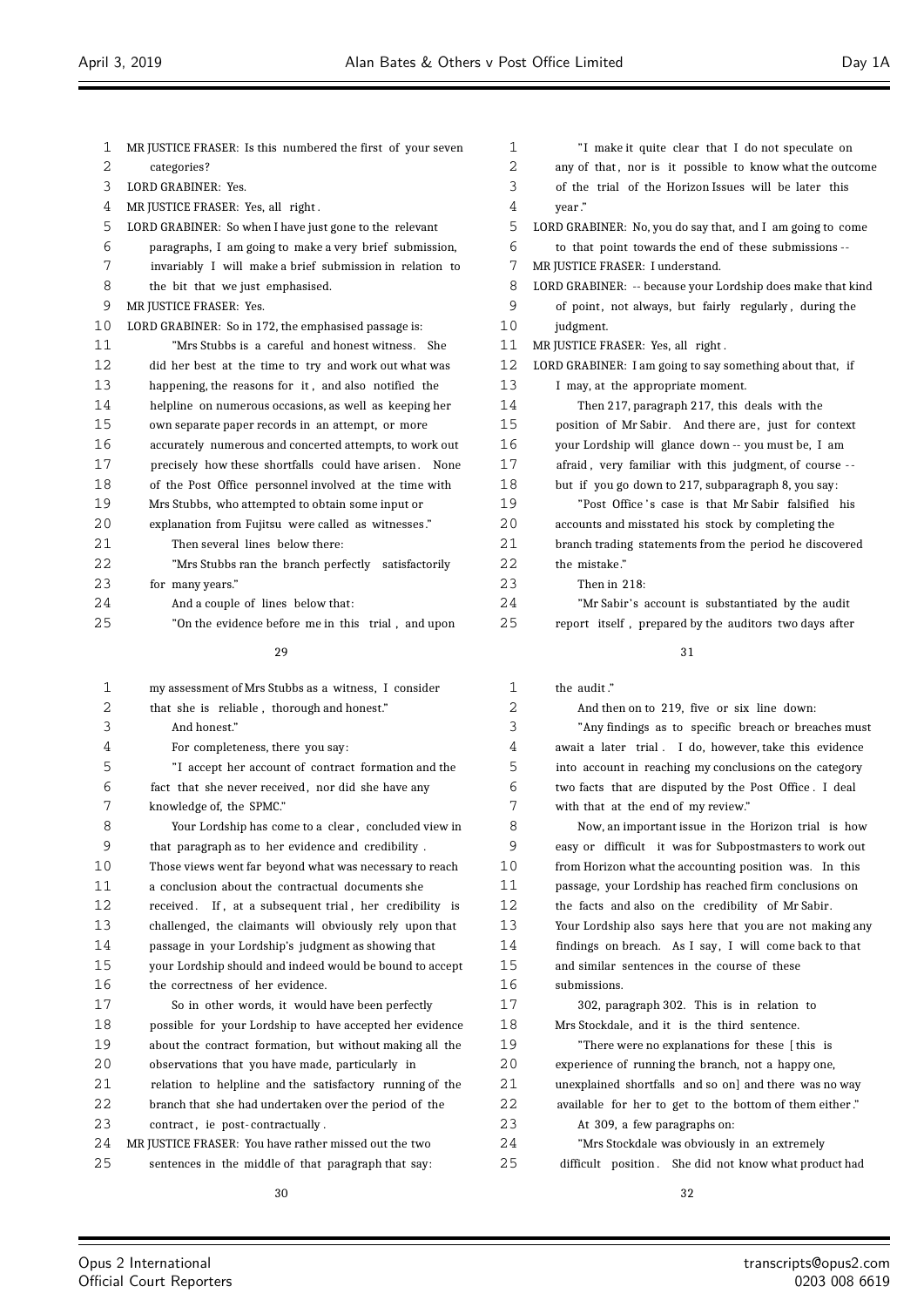| 1  | caused her loss."                                         | 1  | submission.                                                 |
|----|-----------------------------------------------------------|----|-------------------------------------------------------------|
| 2  | And at 310:                                               | 2  | That is all of piece with your Lordship's findings          |
| 3  | "She felt that she had no choice but to agree.            | 3  | in paragraphs 819 and 852. If we go to 819:                 |
| 4  | I find that on the options presented to her at the time,  | 4  | "The whole issue with the information available to          |
| 5  | she indeed had no choice but to agree."                   | 5  | an SPM on Horizon is that they could not identify           |
| 6  | And in 311:                                               | 6  | discrepancies or shortfalls or understand the basis on      |
| 7  | "Mrs Stockdale then took very sensible and extremely      | 7  | which transaction corrections [TCs] with which they         |
| 8  | thorough measures "                                       | 8  | disagreed were issued."                                     |
| 9  | Then your Lordship describes the measures, and then       | 9  | Then in 852, roughly in the middle of the                   |
| 10 | several lines down in the same paragraph:                 | 10 | paragraph--                                                 |
| 11 | "She explained that she spent hours with the              | 11 | MR JUSTICE FRASER: 852?                                     |
| 12 | records, including her own paper records, trying to       | 12 | LORD GRABINER: My Lord, yes.                                |
| 13 | investigate. These shortfalls simply kept occurring and   | 13 | MR JUSTICE FRASER: Just give me a second. Yes.              |
| 14 | she could not work out why."                              | 14 | LORD GRABINER: "Unexplained shortfalls or discrepancies     |
| 15 | In these passages, your Lordship reached conclusions      | 15 | became apparent at the end of a branch trading period.      |
| 16 | as to how easy or difficult it was for Subpostmasters to  | 16 | It was simply not possible, on the information available    |
| 17 | use Horizon to get to the bottom of shortfalls, and       | 17 | to an SPM, on the Horizon system, for them to identify      |
| 18 | alongside that, your Lordship made broad findings as to   | 18 | the day, product, and still less the time of day that       |
| 19 | the claimant witnesses' credibility. So again, in my      | 19 | was responsible for this."                                  |
| 20 | respectful submission, this has nothing to do with        | 20 | In my submission, that is classically a Horizon             |
| 21 | contract formation issues which that trial should have    | 21 | Issue, but your Lordship has reached, on that point,        |
| 22 | been concerned with, but everything to do with matters    | 22 | a concluded view.                                           |
| 23 | yet to be the subject of future trials.                   | 23 | Paragraph 569, that is the famous paragraph. It has         |
| 24 | In 824 --                                                 | 24 | got lots of factual matrix points annexed to it.            |
| 25 | MR JUSTICE FRASER: Before we go to 824, though,           | 25 | Your Lordship will recall that paragraph. It is the         |
|    |                                                           |    |                                                             |
|    | 33                                                        |    | 35                                                          |
| 1  | Mrs Stockdale was also accused of a criminal offence in   | 1  | paragraph with lots of subparagraphs.                       |
| 2  | her cross-examination.                                    | 2  | MR JUSTICE FRASER: Where I go through category 2 and        |
| 3  | LORD GRABINER: Right.                                     | 3  | category 3 and make findings as to the factual matrix,      |
| 4  | MR JUSTICE FRASER: There was a dispute of fact about what | 4  | yes.                                                        |
| 5  | was said to her at an interview before she was            | 5  | LORD GRABINER: And there are just a few of them that I want |
| 6  | appointed. So in terms of resolving the dispute of fact   | 6  | to make reference to.                                       |
| 7  | at the interview, do you say I should have made           | 7  | MR JUSTICE FRASER: I think it might break a record as being |
| 8  | a finding as to her -- or I was entitled to make          | 8  | the longest paragraph in the judgment, which is probably    |
| 9  | a finding as to her credit, but in doing so, shouldn't    | 9  | not a particularly good record to break.                    |
| 10 | have taken account of anything to do with her departure   | 10 | LORD GRABINER: You will be relieved to know that I am not   |
| 11 | from the Post Office?                                     | 11 | going to go through all the paragraphs.                     |
| 12 | LORD GRABINER: I do say that, yes.                        | 12 | MR JUSTICE FRASER: It runs on for a number of pages.        |
| 13 | MR JUSTICE FRASER: You do?                                | 13 | LORD GRABINER: Yes. The ones that I want to pick on are     |
| 14 | LORD GRABINER: Yes.                                       | 14 | 51, and your Lordship says:                                 |
| 15 | MR JUSTICE FRASER: Thank you very much.                   | 15 | "The introduction of Horizon limited the claimants'         |
| 16 | LORD GRABINER: Then in 824, this is in relation to        | 16 | ability to investigate apparent shortfalls, particularly    |
| 17 | Mr Bates.                                                 | 17 | as to the underlying cause thereof. Both this and 50        |
| 18 | MR JUSTICE FRASER: Yes.                                   | 18 | immediately preceding it are obvious on the evidence and    |
| 19 | LORD GRABINER: The last couple of sentences:              | 19 | could readily have been agreed. It can't sensibly be        |
| 20 | "He realised that the information for him to do so        | 20 | argued to the contrary, in my judgment."                    |
| 21 | was simply not available to him or to any Subpostmaster   | 21 | So that is an Horizon conclusion, paragraph 61:             |
| 22 | in a branch. The Horizon system did not allow him to do   | 22 | "The Post Office has, on occasion, detected that            |
| 23 | this ."                                                   | 23 | Horizon generated errors, caused the appearance of          |
| 24 | Now, that is a conclusion of fact, but it is wholly       | 24 | shortfalls and errors which the claimants themselves had    |
| 25 | irrelevant for the purposes of the Common Issues, in my   | 25 | not been able to identify as the cause of those apparent    |
|    | 34                                                        |    |                                                             |
|    |                                                           |    | 36                                                          |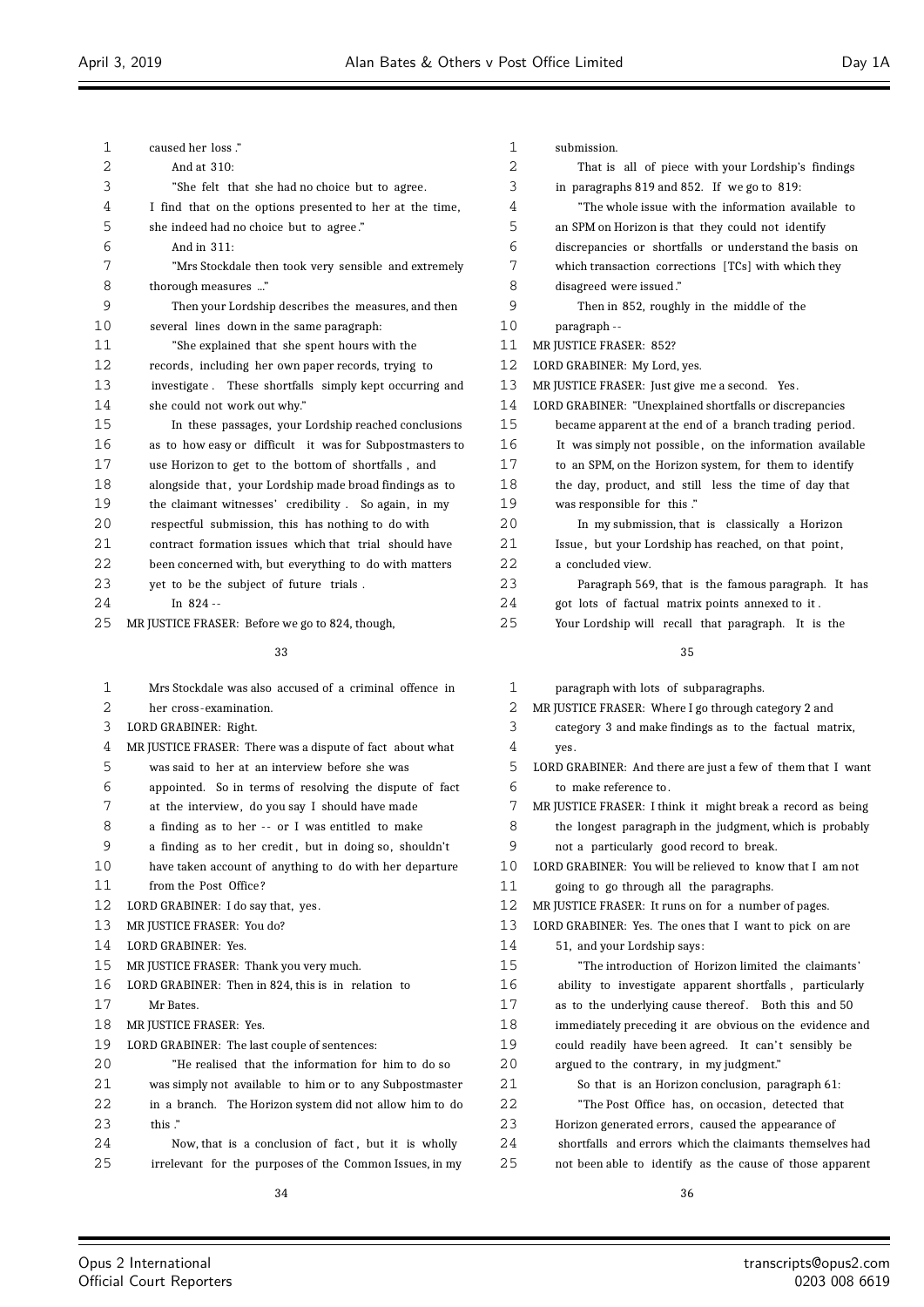$\overline{a}$ 

| 1  | shortfalls ."                                              | 1  | So the implication from that is that you have made        |
|----|------------------------------------------------------------|----|-----------------------------------------------------------|
| 2  | Now, these are all matters for the Horizon trial.          | 2  | some findings there and that more detailed ones would,    |
| 3  | These findings are made in general and unqualified         | 3  | in fact, be dealt at the later trial, but for some        |
| 4  | terms. They have a wide-ranging impact and are not         | 4  | reason, your Lordship thought it was appropriate in that  |
| 5  | realistically going to be challengeable in later trials    | 5  | trial to make those conclusions which I have just         |
| 6  | in the light of further evidence and disclosure, because   | 6  | identified.                                               |
| 7  | what will be said when there is a debate about this in     | 7  | Can I go to the next heading, which is "Post              |
| 8  | a future trial, as inevitably there will be, is that the   | 8  | Office's alleged knowledge of problems with Horizon".     |
| 9  | other side will point to this analysis of your Lordship    | 9  | MR JUSTICE FRASER: Yes.                                   |
| 10 | and it is going to be impossible, in my respectful         | 10 | LORD GRABINER: This is starting with paragraph 541. There |
| 11 | submission, and unrealistic to expect your Lordship to     | 11 | your Lordship says:                                       |
| 12 | depart from those conclusions.                             | 12 | "Secondly, a number of contemporaneous documents          |
| 13 | In 54 to 57, which I think you aggregate, the              | 13 | internal to the Post Office show that there has been, at  |
| 14 | passage there:                                             | 14 | least to some degree, an awareness of Horizon problems    |
| 15 | "I cannot make detailed findings about Fujitsu's           | 15 | within the Post Office itself over a number of years."    |
| 16 | role on the basis of the evidence before me. However,      | 16 | Then in 543, in about the second or third lines, you      |
| 17 | it is clear that Fujitsu were able to obtain greater       | 17 | say:                                                      |
| 18 | information about a particular branch's transactions       | 18 | "Behind the scenes, there were at least a number of       |
| 19 | than either the Post Office or the Subpostmaster."         | 19 | people within the Post Office who realised that there     |
| 20 | Then you say:                                              | 20 | were difficulties with the Horizon system."               |
| 21 | "How this was done and whether it included providing       | 21 | Then in paragraph 1115, so you have to jump forward,      |
| 22 | a data transfer service between the central data centres   | 22 | your Lordship says:                                       |
| 23 | and clients of Post Office must await the Horizon          | 23 | "Horizon was introduced in 2000 and from then             |
| 24 | trial ."                                                   | 24 | onwards, unexplained discrepancies and losses began to    |
| 25 | Notwithstanding that final caveat, this passage also       | 25 | be reported by SPMs. Internal documents obtained in       |
|    | 37                                                         |    | 39                                                        |
|    |                                                            |    |                                                           |
| 1  | contains a clear finding on a Horizon Issue. The same      | 1  | this litigation show that some personnel within the       |
| 2  | is true of the passage at 569, factual matrix point 59.    | 2  | Post Office believed at the time that at least some of    |
| 3  | MR JUSTICE FRASER: Which Horizon Issue does that make      | 3  | these were caused by Horizon."                            |
| 4  | a finding on?                                              | 4  | And then the passages that I have been emphasising        |
| 5  | LORD GRABINER: Which one, my Lord, 59?                     | 5  | in those paragraphs express a view on Post Office's       |
| 6  | MR JUSTICE FRASER: No, before that, I think you said 54 to | 6  | internal knowledge of the alleged problems with Horizon.  |
| 7  | 57 makes a clear finding on a Horizon Issue.               | 7  | Now, those findings are going to be relied upon by        |
| 8  | LORD GRABINER: Yes.                                        | 8  | the other side in support of their allegations that       |
| 9  | MR JUSTICE FRASER: Which Horizon Issue? Maybe we can come  | 9  | there was here deliberate concealment and deceit on the   |
| 10 | back to it if you want to.                                 | 10 | part of Post Office.                                      |
| 11 | LORD GRABINER: I think the point being here that the       | 11 | Now, those are matters which are to be dealt with in      |
| 12 | information that should have been provided by the          | 12 | later trials. They are very, very important findings      |
| 13 | Post Office or should have been available to the           | 13 | and holdings and they are not provisional, they are       |
| 14 | Subpostmaster was not available, but it was apparently     | 14 | concluded views. And they are undoubtedly matters which   |
| 15 | available to Fujitsu, so it is a breach issue.             | 15 | will going to arise in the later trials.                  |
| 16 | MR JUSTICE FRASER: Understood.                             | 16 | MR JUSTICE FRASER: But on that point, because it is,      |
| 17 | LORD GRABINER: Then matrix point 59, your Lordship says:   | 17 | I think, notable that you say those findings are going    |
| 18 | "I find in some instances there was discussion             | 18 | to be relied upon to found deceit, if one goes back to    |
| 19 | internally at the Post Office about the altering of        | 19 | the extracts from the documents and look at 542, which    |
| 20 | branch transaction data directly and also of the           | 20 | is where the reasons that underpin what I have said in    |
| 21 | Post Office and of Fujitsu carrying out changes to         | 21 | 541 are identified, and have a look at 541.               |
| 22 | Horizon and/or transaction data which could affect         | 22 | At 542, for example, just looking at the first            |
| 23 | branch accounts. Mrs Van Den Bogerd accepted this could    | 23 | extract of the contemporaneous document which is an       |
| 24 | be done. Further detailed findings on this will be         | 24 | email:                                                    |
| 25 | dealt with in a later trial."                              | 25 | "Both Frank Manning and Sue Lock work for                 |
|    | 38                                                         |    | 40                                                        |

 $\equiv$ 

Ξ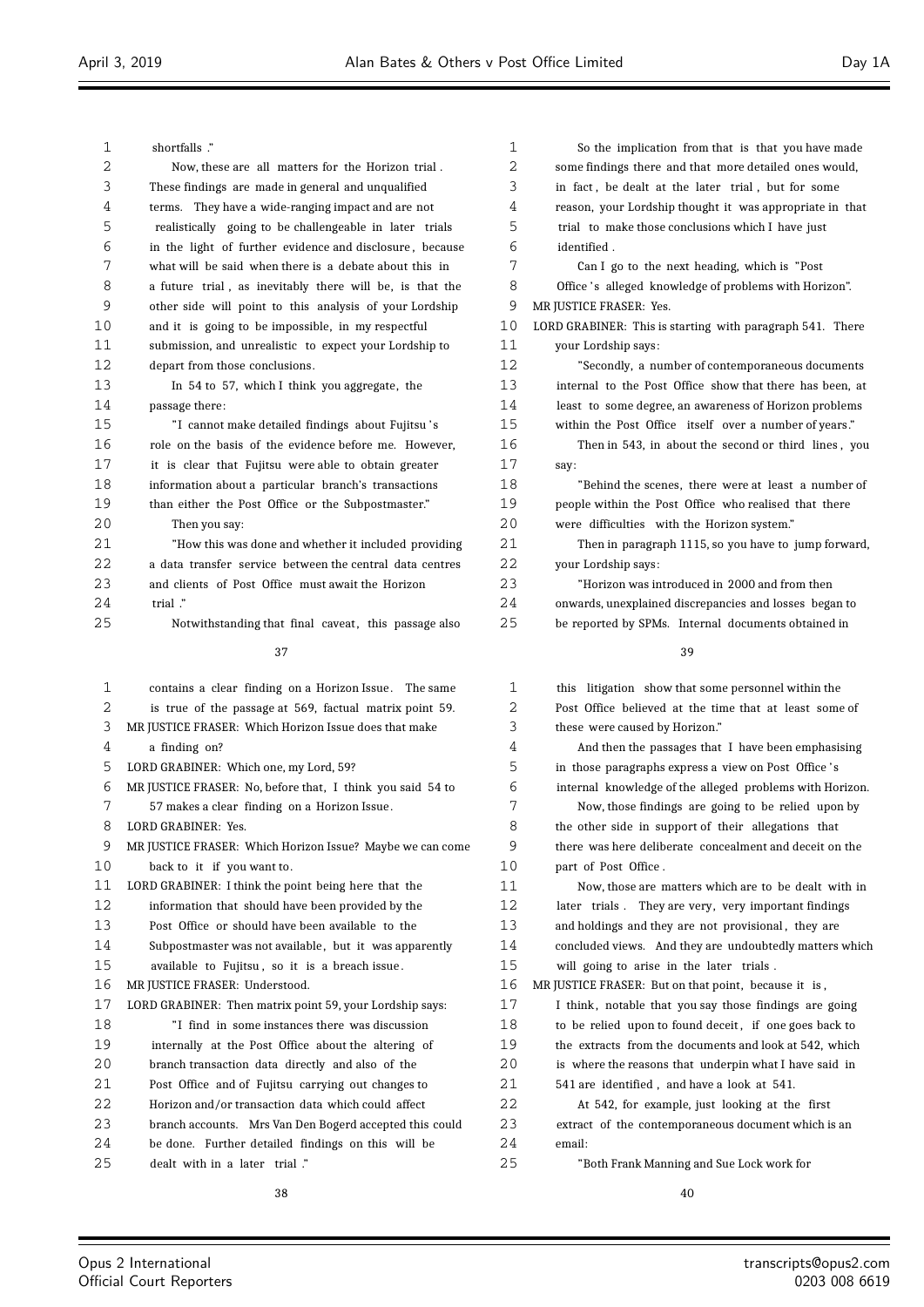| 1  | Post Office ."                                              | 1  | service that he received and as to the points of fact,     |
|----|-------------------------------------------------------------|----|------------------------------------------------------------|
| 2  | Ignore the underlining because that is my                   | 2  | such as whether he could get through to the helpline.      |
| 3  | underlining, but if you look over the page, this is in      | 3  | And I am sorry that I am beginning to sound like           |
| 4  | relation to Mrs Stubbs, who was having certain problems     | 4  | a broken record, but these were not matters for the        |
| 5  | with Horizon, the phrase, "It is Horizon related", which    | 5  | first trial and, specifically, they are matters for        |
| 6  | the sender of that email chose to put in bold. It then      | 6  | subsequent trials.                                         |
| 7  | goes on to say:                                             | 7  | Now, these, 303:                                           |
| 8  | "The problems have only arisen since install and the        | 8  | "These shortfalls continued. On 15 October 2014,           |
| 9  | postmistress is now barking, and rightly so in my view.     | 9  | there were unexplained shortfalls of over £3,500. When     |
| 10 | Help, please."                                              | 10 | she [and I think this is Mrs Stockdale] phoned the         |
| 11 | Do you say that the conclusion of what that document        | 11 | helpline, she was told this was only £3,000 and it is      |
| 12 | shows, which I have summarised in 543, is something that    | 12 | a drop in the ocean compared to some people's problems.    |
| 13 | I shouldn't have done?                                      | 13 | This contradicted an earlier statement from the helpline   |
| 14 | LORD GRABINER: Definitely.                                  | 14 | when she had been told that she was the only SPM           |
| 15 | MR JUSTICE FRASER: So I shouldn't have given the summary of | 15 | experiencing these problems, which just made her feel      |
| 16 | the document.                                               | 16 | inadequate. I will track this particular shortfall         |
| 17 | LORD GRABINER: Definitely. Whether you did or not, you      | 17 | through in terms of her evidence."                         |
| 18 | certainly should not have expressed a view about it,        | 18 | And your Lordship does that, and at the end of that        |
| 19 | knowing that this will be a key issue at a future trial.    | 19 | paragraph or further on in it, your Lordship says:         |
| 20 | MR JUSTICE FRASER: Thank you very much. What about the      | 20 | "I accept this evidence by Mrs Stockdale. There can        |
| 21 | extract of the document itself which was relied on both     | 21 | be no doubt that the shortfall was clearly in dispute,     |
| 22 | in evidence and in opening?                                 | 22 | even on the Post Office's understanding of how disputes    |
| 23 | LORD GRABINER: I mean, I have no particular view about      | 23 | were to be raised."                                        |
| 24 | that. What I am much more concerned about is what you       | 24 | MR JUSTICE FRASER: I am sorry, I have lost where you are.  |
| 25 | have said in the judgment and whether, through the eyes     | 25 | LORD GRABINER: I am sorry, it is the end of paragraph 303. |
|    | 41                                                          |    | 43                                                         |
| 1  | of a fair-minded observer, it can be said that it is        | 1  | Yes.                                                       |
| 2  | possible for your Lordship to keep an open mind.            | 2  | MR JUSTICE FRASER: Yes, thank you.                         |
| 3  | MR JUSTICE FRASER: Understood. Thank you very much.         | 3  | LORD GRABINER: "I accept that evidence."                   |
| 4  | LORD GRABINER: Could I go next to helpline.                 | 4  | MR JUSTICE FRASER: Yes, thank you.                         |

MR JUSTICE FRASER: Yes.

- LORD GRABINER: So paragraph 248, and this deals with
- Mr Abdulla to whom we had a reference to a little earlier :
- "Turning to Mr Abdulla's operation of the branch, I have already identified his account of how even disputed transaction corrections had to be dealt with at some stage prior to the next branch trading period by clicking the 'accept now' button. He would contact helpline six or seven times a month and was shocked at the inadequate support." Just below there, or next: "He would often experience apparent shortfalls on the days when he would perform balances, but could rarely get through to the helplines on these occasions. He thought the advisers were ill -informed and would often give the impression of reading off a script ." In 249: "He could not resolve these through the helpline ."
- So here your Lordship was accepting Mr Abdulla's evidence both as to his subjective impression of the

# 

 evidence is expressly accepted by your Lordship as accurate . This was not a matter for determination in the first trial and when this issue does arise at a future trial , a fair -minded observer of this story would say that your Lordship had reached a concluded view as to the accuracy and reliability of Mrs Stockdale's testimony. Your Lordship's concluded view about her evidence was then reinforced in your summary of her evidence and for that purpose, if we go forward to paragraph 328. Your Lordship says there: " I found Mrs Stockdale to be a careful and accurate witness and I consider she was telling me the truth ."

 LORD GRABINER: So in my submission, this is a good example of your Lordship undertaking a detailed analysis of the evidence, in this case, that of Mrs Stockdale, and her

Then you say at the end of that paragraph:

22 "I'm making no findings in respect of breach,

causation or loss ."

 As I say, I will come back to that mantra later on in these submissions.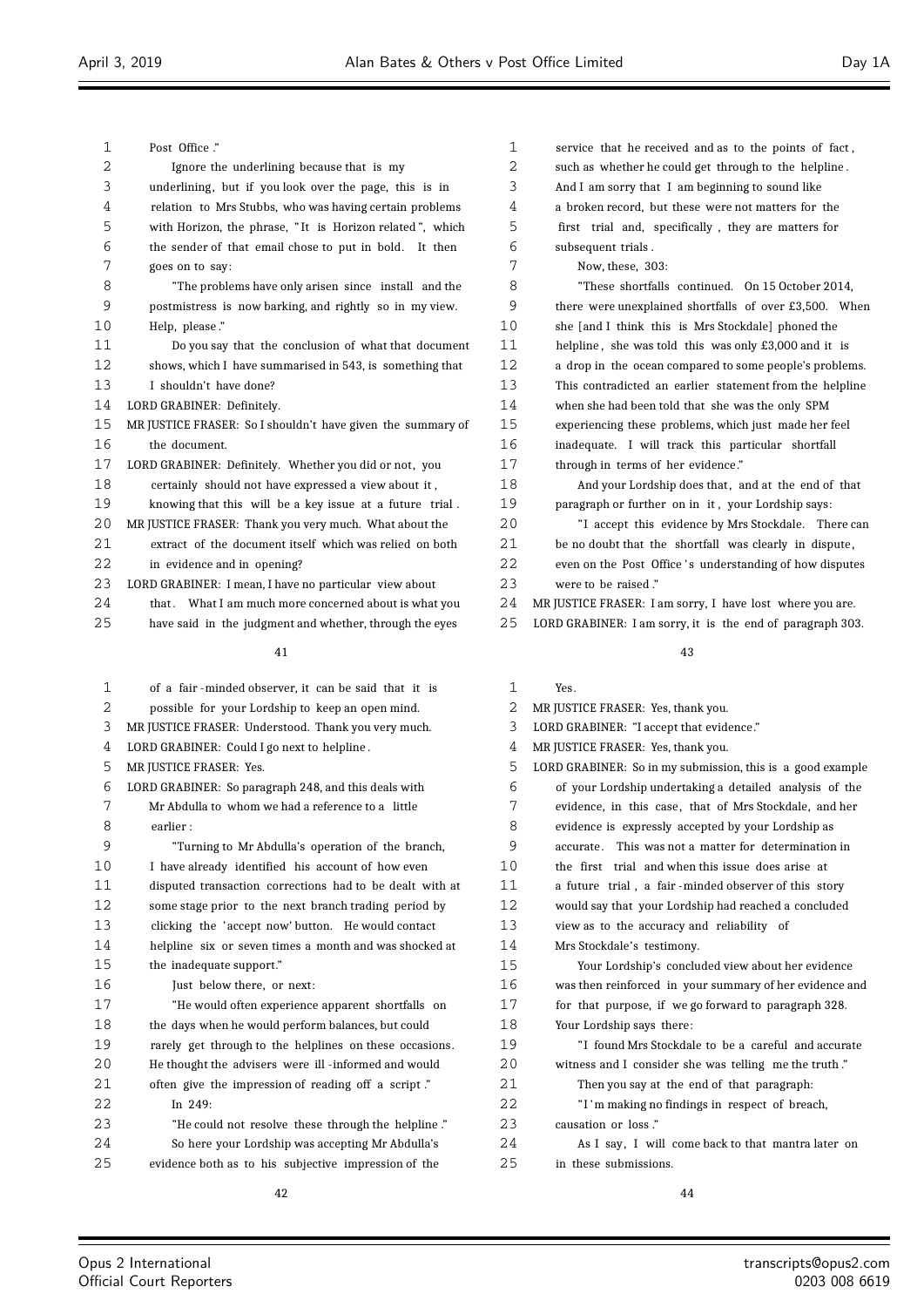| 1<br>2 | And at 357, in relation to Mrs Dar, your Lordship<br>says:                                              | 1<br>2 |
|--------|---------------------------------------------------------------------------------------------------------|--------|
| 3      | "Her experience with the helpline was not a positive                                                    | 3      |
| 4      | She contacted them two to three times a month,<br>one.                                                  | 4      |
| 5      | often in relation to apparent shortfalls or balances.                                                   | 5      |
| 6      | Most of the time, she was told to recount and if there                                                  | 6      |
| 7      | was still a shortfall, she had to make this good, which                                                 | 7      |
| 8      | means pay it herself. Once she was told how to get                                                      | 8      |
| 9      | around the problem by altering the stock figures to                                                     | 9      |
| 10     | balance, which shocked her, and she considered there was                                                | 10     |
| 11     | some kind of fault within the system."                                                                  | 11     |
| 12     | So this, in my submission, is the same point.                                                           | 12     |
| 13     |                                                                                                         | 13     |
| 14     | Your Lordship here accepted Mrs Dar's evidence on what                                                  | 14     |
|        | happened when she called the helpline, although this is                                                 | 15     |
| 15     | a matter yet to be addressed in a different trial.                                                      |        |
| 16     | At 556, still on the helpline, 556, my Lord, yes,                                                       | 16     |
| 17     | your Lordship says:                                                                                     | 17     |
| 18     | "The helpline does not seem to have operated in that                                                    | 18     |
| 19     | way and on the evidence before me for the issues in this                                                | 19     |
| 20     | trial, the matters in dispute reported to the helpline                                                  | 20     |
| 21     | were not treated differently even when they were                                                        | 21     |
| 22     | reported. The lead claimants' evidence made it clear                                                    | 22     |
| 23     | that just getting through to the helpline was an                                                        | 23     |
| 24     | achievement in itself. When this was finally                                                            | 24     |
| 25     | accomplished, the experience would be variable at best                                                  | 25     |
|        | 45                                                                                                      |        |
| 1      | and does not seem to have come close to resolving any of                                                | 1      |
| 2      | the disputes."                                                                                          | 2      |
| 3      | Then your Lordship can read the intervening                                                             | 3      |
| 4      | passages. Then at the end, you say that was simply not                                                  | 4      |
| 5      | made out on the evidence before you, that is the                                                        | 5      |
| 6      | position of Post Office.                                                                                | 6      |
| 7      | This paragraph of the judgment reveals your Lordship                                                    | 7      |
| 8      | broadly accepting the claimants' case on the quality of                                                 | 8      |
| 9      | the helpline and how the disputes process functioned,                                                   | 9      |
| 10     | but again, these are prime issues for a resolution at                                                   | 10     |
| 11     | a subsequent breach trial.                                                                              | 11     |
| 12     | In that passage, your Lordship is making no                                                             | 12     |
| 13     | distinction between the contractual obligation involved                                                 | 13     |
| 14     |                                                                                                         |        |
|        | in notifying a dispute via the helpline. So pausing                                                     | 14     |
| 15     | there, that would be entirely understandable in the                                                     | 15     |
| 16     | context of the contract issues or those issues, working                                                 | 16     |
| 17     | out or deciding what the contractual obligation was,                                                    | 17     |
| 18     | rather than what is, in fact, happening in that                                                         | 18     |
| 19     | paragraph, namely whether or not the Post Office                                                        | 19     |
| 20     | fulfilled its obligations, ie was it a breach of                                                        | 20     |
| 21     |                                                                                                         | 21     |
| 22     | contract, which is an entirely distinct, self-contained<br>issue for a later trial.                     | 22     |
| 23     |                                                                                                         | 23     |
| 24     | At 558, at the beginning of the paragraph:                                                              | 24     |
| 25     | "It is therefore the case that, on the evidence<br>before me, the helpline did not operate for the lead | 25     |

| $\mathbf{1}$ | claimants in the manner that the Post Office contended            |
|--------------|-------------------------------------------------------------------|
| 2            | for $\ddot{\cdot}$                                                |
| 3            | Then you say at the end of that paragraph:                        |
| 4            | "Detailed findings of fact as to this must however                |
| 5            | wait for a later trial."                                          |
| 6            | So this was a conclusory statement about what                     |
| 7            | happened when claimants called the helpline, it was not           |
| 8            | relevant, in my submission, to any Common Issues. It              |
| 9            | will be relevant at a future trial. And your Lordship's           |
| 10           | use of the word "detailed" at the end of that paragraph           |
| 11           | rather reinforces the concern. The implication from               |
| 12           | that word is a recognition that you were making findings          |
| 13           | of fact, albeit in outline, and that when you get to the          |
| 14           | later trial, you are going to elaborate on those                  |
| 15           | findings in the light of the evidence in that case.<br><b>But</b> |
| 16           | the idea that you are going to be in a position fairly            |
| 17           | to depart from those conclusions, in my submission, is            |
| 18           | the gravamen of the charge.                                       |
| 19           | MR JUSTICE FRASER: Is it not relevant though to the status        |
| 20           | of a branch trading statement?                                    |
| 21           | LORD GRABINER: With great respect, it isn't. The status,          |
| 22           | the particular status of a branch trading statement,              |
| 23           | would depend upon the facts surrounding that branch               |
| 24           | statement. So, for example, suppose the complaint was,            |
| 25           | "Well, I have got the branch statement, I was forced to           |
|              | 47                                                                |
|              |                                                                   |
| 1            | press the accept button, and I did so, and then when              |
| 2            | I tried to register my complaint through the helpline,            |
| 3            | I was unable to do so for whatever reason".                       |
| 4            | Now, the correctness or otherwise of that debate is               |
| 5            | If and to the extent that there was<br>a breach issue.            |
| 6            | a failure of the helpline, operating in conjunction with          |
| 7            | the statement, to enable that complaint to be                     |

- registered, that is a breach of contract complaint
- understandably. But to investigate those matters at the contract creation stage, in my submission, was a wrong step.

MR JUSTICE FRASER: The Common Issues didn't only involve contract creation, because they also involved issues of

- agency. LORD GRABINER: Yes.
- MR JUSTICE FRASER: But it was factually in issue for about three weeks of the Common Issues trial as to what options were available to a Subpostmaster in respect of how they would perform their branch accounts. So, for example, if we just look back at paragraph 558, which you have been drawing to my attention, the meaning of the phrase in inverted commas in the ante-penultimate line , " settled centrally ", took some time to unravel. By the time the trial ended, the factual position was almost essentially agreed, but it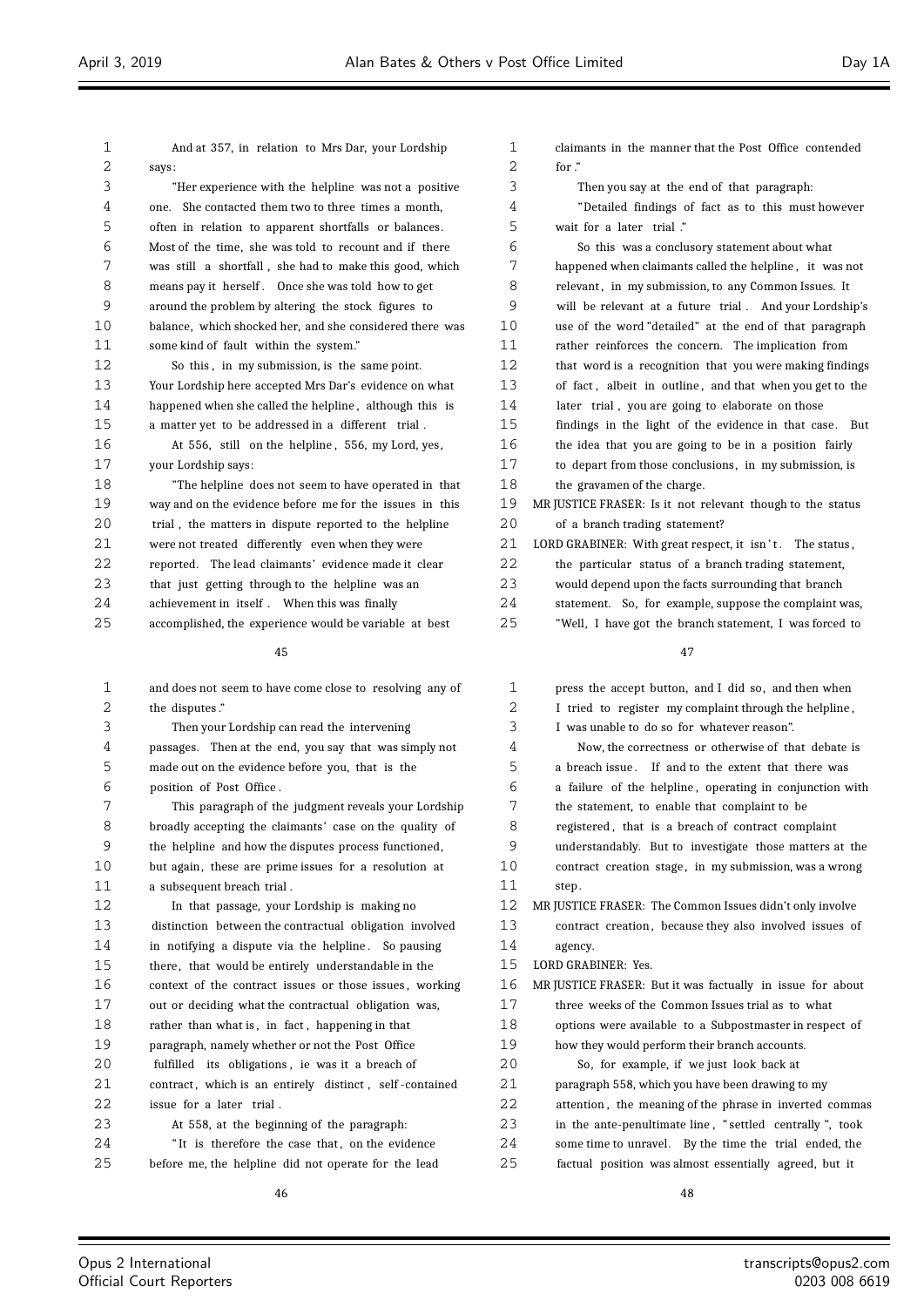| 1          | took some weeks to get there.                               | 1  |            |
|------------|-------------------------------------------------------------|----|------------|
| 2          | And so far as that point is concerned, is your              | 2  |            |
| 3          | submission that it would have been necessary or             | 3  |            |
| 4          | acceptable to decide what "settled centrally" meant, but    | 4  |            |
| 5          | I shouldn't have then gone on to consider the mechanism     | 5  |            |
| 6          | of dealing with the helpline, is that right?                | 6  |            |
| 7          | LORD GRABINER: Absolutely.                                  | 7  |            |
| 8          | MR JUSTICE FRASER: All right.                               | 8  | MR         |
| 9          | LORD GRABINER: Because by definition, by definition, by     | 9  |            |
| 10         | engaging in that investigation and indeed reaching some     | 10 |            |
| 11         | conclusions in relation to the functioning and operation    | 11 | LOI        |
| 12         | of the helpline, what is happening is that there is         | 12 | MR         |
| 13         | a trespassing into later matters which are not relevant     | 13 |            |
| 14         | to the immediate question.                                  | 14 | <b>LOI</b> |
| 15         | For example, the question of the meaning of "settled        | 15 |            |
| 16         | centrally" would have been a classic example of             | 16 | MR         |
| 17         | something that needed to be determined in the               | 17 | <b>LOI</b> |
| 18         | Common Issues trial. Construction questions were open       | 18 |            |
| 19         | for debate, absolutely.                                     | 19 | MR         |
| 20         | MR JUSTICE FRASER: Yes, but what then do you say about the  | 20 | LOI        |
| 21         | Post Office evidence that had been contained in the         | 21 |            |
| 22         | Post Office's witness statements about the operation of     | 22 |            |
| 23         | the helpline, because there was evidence on it from         | 23 |            |
| 24         | both parties?                                               | 24 |            |
| 25         | LORD GRABINER: Well, all I can say about that is that the   | 25 |            |
|            | 49                                                          |    |            |
| 1          | key point in this debate is the relationship between the    | 1  |            |
| 2          | functioning of the helpline and the account statement --    | 2  |            |
| 3          | MR JUSTICE FRASER: Right.                                   | 3  |            |
| 4          | LORD GRABINER: -- and in what circumstances the account     | 4  |            |
| 5          | statement could be relied upon or would or would not be     | 5  |            |
| 6          | binding? And that is classically a contract question,       | 6  |            |
| 7          | if I can put it in a very concertinaed way. But to          | 7  |            |
| 8          | investigate events which are really breach events and       | 8  |            |
| 9          | then to make findings about them after the event was, in    | 9  |            |
| 10         | my submission, a false step.                                | 10 |            |
| 11         | MR JUSTICE FRASER: I understand, thank you very much.       | 11 |            |
| 12         | LORD GRABINER: And it is trite law, of course, but the fact | 12 |            |
| 13         | is that what was not legitimate was to participate in       | 13 |            |
| $1\Lambda$ | a nost contractual factual invostigation is what it         | 14 |            |

- a post-contractual factual investigation , is what it
- comes to. The factual investigation of that kind is
- entirely distinct from matters which should have been
- investigated at the Common Issues trial. The
- contractual position as to the trading statement and the
- helpline falls to be analysed at the time of
- 20 contracting. Classic law. For this purpose, the factual matrix must be examined at that point in time, but what happened here
- 23 was that there is then an investigation of, by
- definition , post-contractual events and conclusions in
- relation to matters such as alleged breaches of
	-

| $\mathbf 1$ | contract, for example as to the effectiveness of the        |
|-------------|-------------------------------------------------------------|
| 2           | helpline after the event to improve or clarify the          |
| 3           | factual matrix, which is absolutely impermissible.          |
| 4           | Now, the next topic of the seven is how good or bad         |
| 5           | Post Office's investigations of shortfalls were, and        |
| 6           | whether Post Office disclosed what it knew about            |
| 7           | shortfalls to Subpostmasters.                               |
| 8           | MR JUSTICE FRASER: Can I just check, before you move on to  |
| 9           | that. The third of your seven categories, I think we        |
| 10          | went to 248, 303, 357, 556 and 558, is that right?          |
| 11          | LORD GRABINER: That is exactly right.                       |
| 12          | MR JUSTICE FRASER: Now we are going on to the fourth of the |
| 13          | seven.                                                      |
| 14          | LORD GRABINER: Yes. I haven't gone back to count, but       |
| 15          | I think it is the fourth.                                   |
| 16          | MR JUSTICE FRASER: Yes.                                     |
| 17          | LORD GRABINER: The first paragraph that I want to refer to  |
| 18          | is 115.                                                     |
| 19          | MR JUSTICE FRASER: 115, yes.                                |
| 20          | LORD GRABINER: Your Lordship says:                          |
| 2.1         | "Putting entirely to one side the fact that it has          |
| 22          | taken Post Office 15 months to finalise how it was to       |
| 23          | resolve this matter and Mr Bates was given only 16 days     |
| 2.4         | to reply."                                                  |
| 25          | And your Lordship says:                                     |

| 1 | "Which attitude appears to me to be symptomatic of     |
|---|--------------------------------------------------------|
| 2 | how Post Office regularly treated at least some of its |
| 3 | SPMs."                                                 |
|   | That is a your strong statement my Land and that       |

| 寡  | пнас is a very strong statement, my Loru, and that        |
|----|-----------------------------------------------------------|
| 5  | is exactly the kind of statement -- and I appreciate      |
| 6  | that was and is your Lordship's view, but it is not       |
| 7  | necessary for the purposes of the judgment that you were  |
| 8  | dealing with, or that you were giving. And also, it is    |
| 9  | obviously going to be relied upon by the other side. If   |
| 10 | I were on the other side, I would be banging the drum on  |
| 11 | a sentence like that. I would be accusing Post Office     |
| 12 | of being a disgraceful bunch and, "That is already        |
| 13 | your Lordship's view: see your judgment in the            |
| 14 | Common Issues case", that is obvious.                     |
| 15 | MR JUSTICE FRASER: When you say, "That is already         |
| 16 | your Lordship's view", do you mean that you are           |
| 17 | summarising what Mr Green would be saying, relying on?    |
| 18 | You are not telling me -- I don't assume you are          |
| 19 | expressing that as that is a view that I, the judge,      |
| 20 | currently hold.                                           |
| 21 | LORD GRABINER: What I am submitting is that having, so to |
| 22 | speak, committed yourself in print on that point, a       |
| 23 | fair - minded -- I don't care what Mr Green will say or   |
| 24 | won't say or indeed what I think or say. It is all        |
| 25 | irrelevant, and in a sense, what your Lordship thinks or  |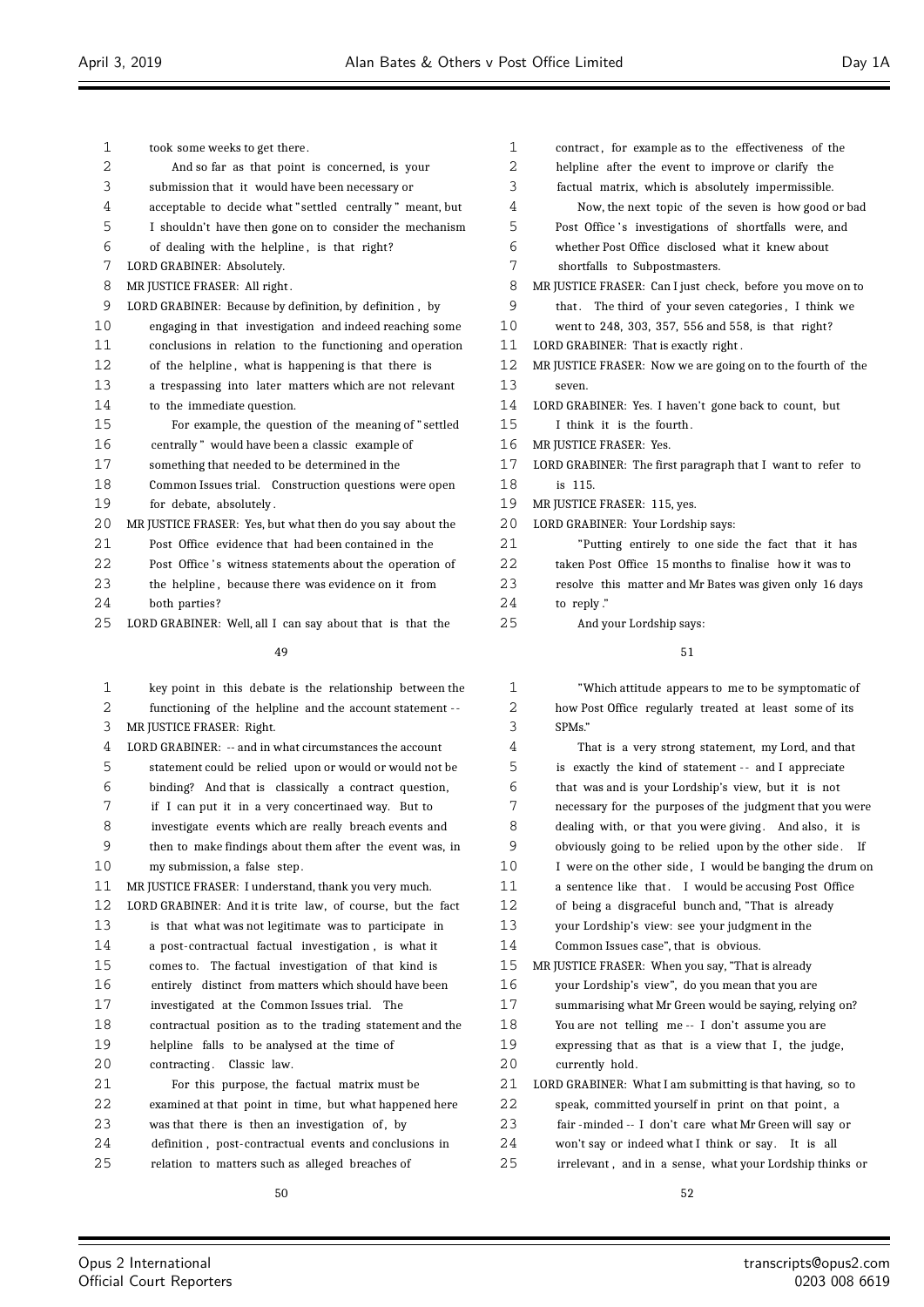| 1  | says is irrelevant for this purpose because it is an     |
|----|----------------------------------------------------------|
| 2  | objective test. The fair-minded observer will look at    |
| 3  | this along with all the other material that we are going |
| 4  | through at the moment and will have to come to           |
| 5  | a judgment as to whether your Lordship can fairly        |
| 6  | approach the future trials given the conclusive          |
| 7  | expression of opinion that you have given there.         |
| 8  | MR JUSTICE FRASER: Yes.                                  |
| 9  | LORD GRABINER: It is just another example. And then in   |
| 10 | subparagraph 1 of 115, you say in the first line:        |
| 11 | "It suggests that Mr Bates' experience was not an        |
| 12 | isolated one."                                           |
| 13 | Then we can leave over 1 and go straight to 2,           |
| 14 | sub-2, the second sentence:                              |
| 15 | "I'm satisfied that if he had simply paid the amount     |
| 16 | to the Post Office as demanded in the Post Office letter |
| 17 | of 16 July 2001, which sought as matter of some urgency  |
| 18 | that he 'advise me of your proposals to now make good    |
| 19 | the loss', in other words, how he would pay the          |
| 20 | Post Office that money which was at that stage demanded, |
| 21 | this would not have occurred.                            |
| 22 | "3.<br>No explanation was provided to Mr Bates as to     |
| 23 | how the shortfall had occurred.                          |
| 24 | "5.<br>The consistent policy, if indeed there was one,   |
| 25 | seems to have been that the Post Office would simply     |
|    |                                                          |
|    | 53                                                       |
| 1  | claim all such sums from the SPMs in question."          |

| 1                 | claim all such sums from the SPMs in question."         |
|-------------------|---------------------------------------------------------|
| 2                 | These are all findings to the effect that               |
| 3                 | Post Office's investigation was, in your Lordship's     |
| 4                 | view, inadequate and that Post Office demanded payment  |
| 5                 | without a proper basis. Now, in my respectful           |
| 6                 | submission, those findings had no place in the          |
| 7                 | Common Issues trial. They trespass into matters which   |
| 8                 | we all know fall to be determined in a later case or    |
| 9                 | cases.                                                  |
| 10                | 165 deals with the evidence of Mrs Stubbs, and if we    |
| 11                | go 15 or 20 lines down, maybe fewer than 20,            |
| $12 \overline{ }$ | your Lordship says:                                     |
| 13                | "It might be thought that if there were any proper      |
| 14                | investigation which actually reported on this, it could |
| 15                | and should have been put to Mrs Stubbs, but if what was |
| 16                | put to Mrs Stubbs in this trial is said by the          |
| 17                | Post Office to amount to such an investigation, then    |
| 18                | it is telling. The investigation appears, on the        |
| 19                | material deployed in this Common Issues trial, to have  |
| 20                | consisted of nothing more than Fujitsu asserting that   |
| 21                | there was nothing wrong with the kit. That is not, in   |
| 22                | my judgment, an investigation under any normal          |
| 23                | understanding or meaning of that word in society        |
| 24                | generally."                                             |
| 25                | That is really the same point that we just saw for      |
|                   |                                                         |

| 1       | Mr Bates. Your Lordship is saying that Post Office's       |
|---------|------------------------------------------------------------|
| 2       | investigation was inadequate and that Post Office          |
| 3       | demanded payment without a proper basis. Again, in my      |
| 4       | submission, those findings had no place in the             |
| 5       | Common Issues trial.                                       |
| 6       | In 208, and your Lordship can glance at the                |
| 7       | paragraph for context, and there was a sort of help        |
| 8       | issue that is identified there, this is in relation to     |
| 9       | Mr Sabir, but your Lordship concludes in the last          |
| 10      | sentence of 208:                                           |
| 11      | "That help simply never came."                             |
| 12      | MR JUSTICE FRASER: I am sorry.                             |
| 13      | LORD GRABINER: 208.                                        |
| 14      | MR JUSTICE FRASER: I am in 208.                            |
| 15      | LORD GRABINER: The last sentence. {B7/29/74}               |
| 16      | MR JUSTICE FRASER: "This was counted against him at the    |
| 17      | time and used as $a - r$                                   |
| 18      | LORD GRABINER: "That help simply never came."              |
| 19      | MR JUSTICE FRASER: That is in the middle.                  |
| $20 \,$ | LORD GRABINER: I am sorry. I don't have the whole          |
| 21      | paragraph in front of me.                                  |
| 22      | MR JUSTICE FRASER: That is in the middle.                  |
| 23      | LORD GRABINER: Very good. That is also a finding as to how |
| 24      | co-operative or unco-operative Post Office was in trying   |

to establish the cause of the shortfall . In my

# 

| $\mathbf 1$ | submission, it is a breach question.                     |
|-------------|----------------------------------------------------------|
| 2           | MR JUSTICE FRASER: Yes.                                  |
| 3           | LORD GRABINER: 217, sub-2:                               |
| 4           | "Mr Sabir had no separate record and no access on        |
| 5           | Horizon to the number of scratchcards he should have     |
| 6           | had."                                                    |
| 7           | And then your Lordship says:                             |
| 8           | "He requested this information from the Post Office,     |
| 9           | who did have it. It was not provided. He used the        |
| 10          | helpline to notify Post Office of a problem. This is     |
| 11          | the way that the Post Office maintained disputes should  |
| 12          | be notified."                                            |
| 13          | Then in 223:                                             |
| 14          | "In my judgment, the attack on Mr Sabir's credit,        |
| 15          | which I have identified above, fundamentally ignores the |
| 16          | reality. The fact that he had contacted the helpline     |
| 17          | and sought assistance and the fact that the vital piece  |
| 18          | of information he needed, the number of scratchcards the |
| 19          | system was showing that he should have, was so readily   |
| 20          | accessible to the Post Office auditors, but never        |
| 21          | provided to him."                                        |
| 22          | So again, those are findings that Post Office did        |
| 23          | not supply Mr Sabir with information, which he could not |
| 24          | obtain himself through Horizon and which could have      |
| 25          | enabled him to establish the extent of the shortfall.    |
|             |                                                          |

Ξ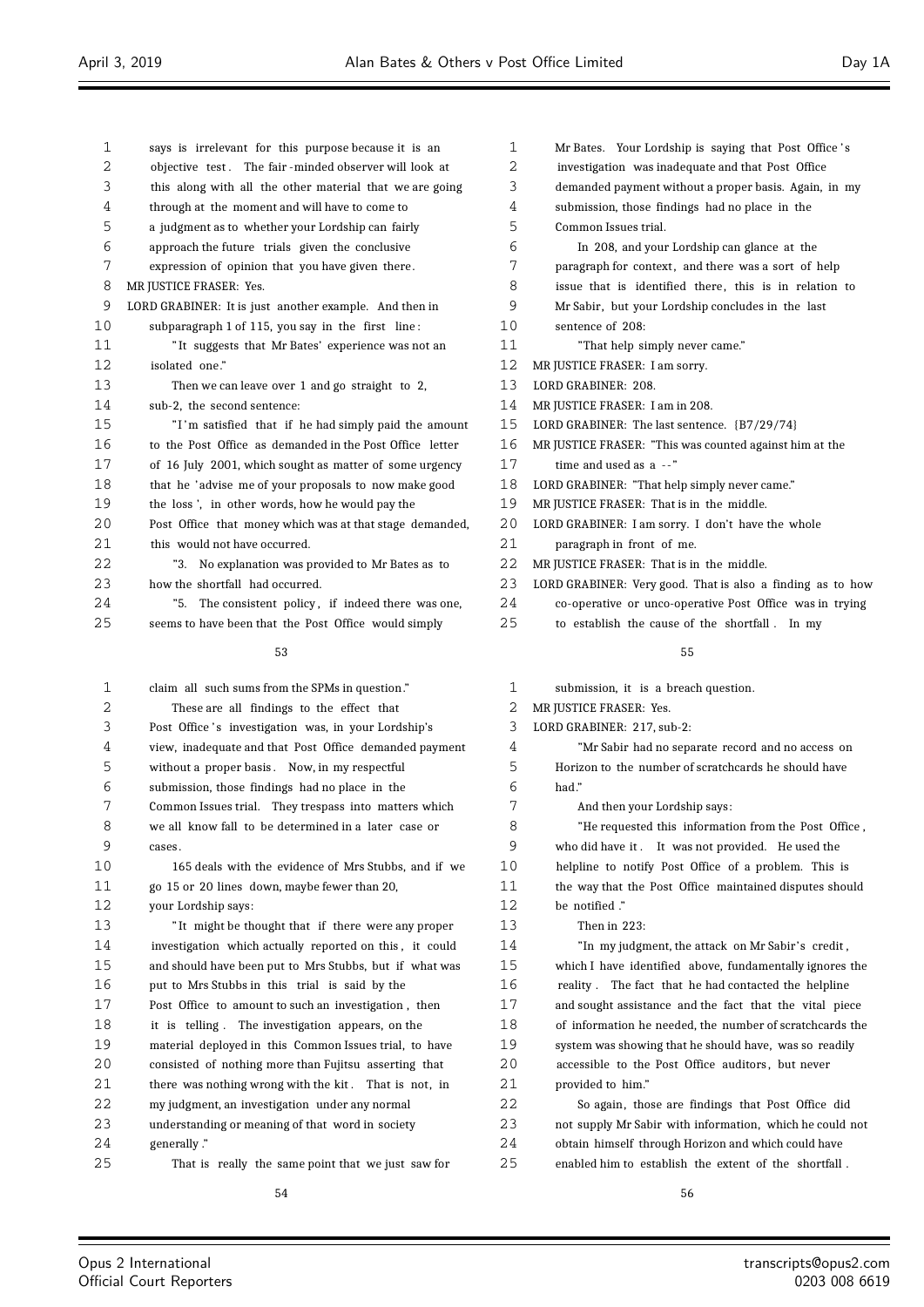| 1  | Again, those are findings on Horizon and on breach.       | 1              |
|----|-----------------------------------------------------------|----------------|
| 2  | MR JUSTICE FRASER: I did have to make a finding on his    | $\overline{2}$ |
| 3  | credit, though, did I not?                                | 3              |
| 4  | LORD GRABINER: That may be. You mean because of challenge | 4              |
| 5  | in relation to the contract formation?                    | 5              |
| 6  | MR JUSTICE FRASER: There were various challenges to       | 6              |
| 7  | Mr Sabir's credit, but not least -- I think it is         | 7              |
| 8  | a point that has been --                                  | 8              |
| 9  | LORD GRABINER: I am told by Mr Cavender that we never     | 9              |
| 10 | relied on any of this material.                           | 10             |
| 11 | MR JUSTICE FRASER: Mr Cavender -- well, the transcript    | 11             |
| 12 | shows the way that Mr Sabir was cross-examined, but       | 12             |
| 13 | let's not waste time on that at the moment. So that is    | 13             |
| 14 | 223.                                                      | 14             |
| 15 | LORD GRABINER: 557, still under the same heading, 557:    | 15             |
| 16 | "Mrs Stockdale telephoned the helpline. She then          | 16             |
| 17 | assumed the debt recovery letter she received meant an    | 17             |
| 18 | investigation had been done and resolved against her.     | 18             |
| 19 | That assumption was not correct. Mrs Stubbs had been      | 19             |
| 20 | pressing for many years to find out the outcome of        | 20             |
| 21 | whatever investigation was in fact performed in her       | 21             |
| 22 | case. In both cases, the helpline had been notified by    | 22             |
| 23 | each of these lead claimants. In neither case             | 23             |
| 24 | [your Lordship says] could the Post Office produce and    | 24             |
| 25 | put to each of these lead claimants or show the court     | 25             |

| 1       | the end product of any such investigation."                 |
|---------|-------------------------------------------------------------|
| 2       | So here your Lordship found that Post Office had not        |
| 3       | conducted an investigation into Mrs Stockdale's             |
| 4       | shortfalls and your Lordship also criticised Post Office    |
| 5       | for not adducing what would have been inadmissible          |
| 6       | breach of contract evidence. So if they had produced        |
| 7       | this material at that trial, it would actually not have     |
| 8       | been relevant to the issues in that trial, but obviously    |
| 9       | it would have been relevant material for the purposes of    |
| $10 \,$ | a breach trial or a trial about Horizon and its             |
| 11      | effectiveness or otherwise.                                 |
| $12 \,$ | MR JUSTICE FRASER: Mr Cavender did put to Mrs Stubbs at     |
| 13      | least that there had been an investigation on the basis     |
| 14      | that -- I mean, it is the same point perhaps as the one     |
| 15      | that I explored with you earlier about Mr Sabir, but if     |
| 16      | a positive point is put to a witness, for example, that     |
| 17      | an investigation has happened, do you say I should weigh    |
| 18      | that up in respect of the credit of the witness so far      |
| 19      | as contract formation is concerned but then stop there,     |
| 20      | effectively?                                                |
| 21      | LORD GRABINER: Yes, because it would have been ex hypothesi |
| 22      | cross-examination on irrelevant material. I mean,           |
| 23      | I think what is revealed by just our exchanges here this    |
| 24      | morning, my Lord, is the absolute difficulty of keeping     |
| 25      | a clear bright line between the matters which were the      |

| $\mathbf{1}$ | subject of that trial, bearing in mind the fact that     |
|--------------|----------------------------------------------------------|
| 2            | under the case management arrangement, there were going  |
| 3            | to be future trials where these matters would be         |
| 4            | investigated. It is a very -- it is a difficult task,    |
| 5            | I absolutely respect that and I accept that, but we do   |
| 6            | respectfully submit that you went over the line.         |
| 7            | MR JUSTICE FRASER: I understand.                         |
| 8            | LORD GRABINER: Mr Cavender draws to my attention the     |
| 9            | closing transcript on $\{Day\ 14/46\}.$                  |
| 10           | MR JUSTICE FRASER: Do you want me to pull that up on the |
| 11           | screen?                                                  |
| 12           | LORD GRABINER: I can just read it into the transcript.   |
| 13           | Your Lordship's question was:                            |
| 14           | "So far as the claimants' evidence is concerned,         |
| 15           | therefore, you say treat it all with caution for all the |
| 16           | reasons that you have gone through, but you are inviting |
| 17           | me not to make any findings on their credibility.        |
| 18           | "MR CAVENDER: Indeed.                                    |
| 19           | "MR JUSTICE FRASER: Any adverse findings on their        |
| 20           | credibility, is that right?                              |
| 21           | "MR CAVENDER: Yes, because to do so you would have       |
| 22           | to make findings as to the accounting system, to the     |
| 23           | TCs, what happened in fact, and you haven't had full     |
| 24           | evidence on that by any means."                          |

Then on the following page of the transcript,

# 

{Day 14/51}, line 12, Mr Green:

| 2  | "I'm sorry to interrupt, but I have let this run            |
|----|-------------------------------------------------------------|
| 3  | since $\{Day14/38:14\}$ , what my learned friend is saying. |
| 4  | He said someone in his position might say Mr Abdulla        |
| 5  | lied. Well, that is exactly what he does say at             |
| 6  | paragraph 592 of his closing submissions. So I don't        |
| 7  | understand --"                                              |
| 8  | Then your Lordship interrupted and said:                    |
| 9  | "MR JUSTICE FRASER: All right.                              |
| 10 | "MR GREEN: -- where he is on it.                            |
| 11 | "MR CAVENDER: But I don't ask for findings on it.           |
| 12 | "MR JUSTICE FRASER: Mr Green, as a rule, I am not           |
| 13 | saying you can't make these points, but you might want      |
| 14 | to store them up.                                           |
| 15 | "MR GREEN: I am grateful."                                  |
| 16 | MR JUSTICE FRASER: The position on finding so far as credit |
| 17 | were concerned, I gave the Post Office an opportunity to    |
| 18 | consider their position on that after the oral              |
| 19 | submissions were over, because I had difficulty             |
| 20 | following it. And there was a written explanation           |
| 21 | provided by the Post Office which explained to me what      |
| 22 | the Post Office said I should do in terms of findings as    |
| 23 | to credit, because as the exchange that you have just       |
| 24 | read out demonstrates, on the one hand, the closing         |
| 25 | submissions accuse some of the lead claimants of lying,     |
|    |                                                             |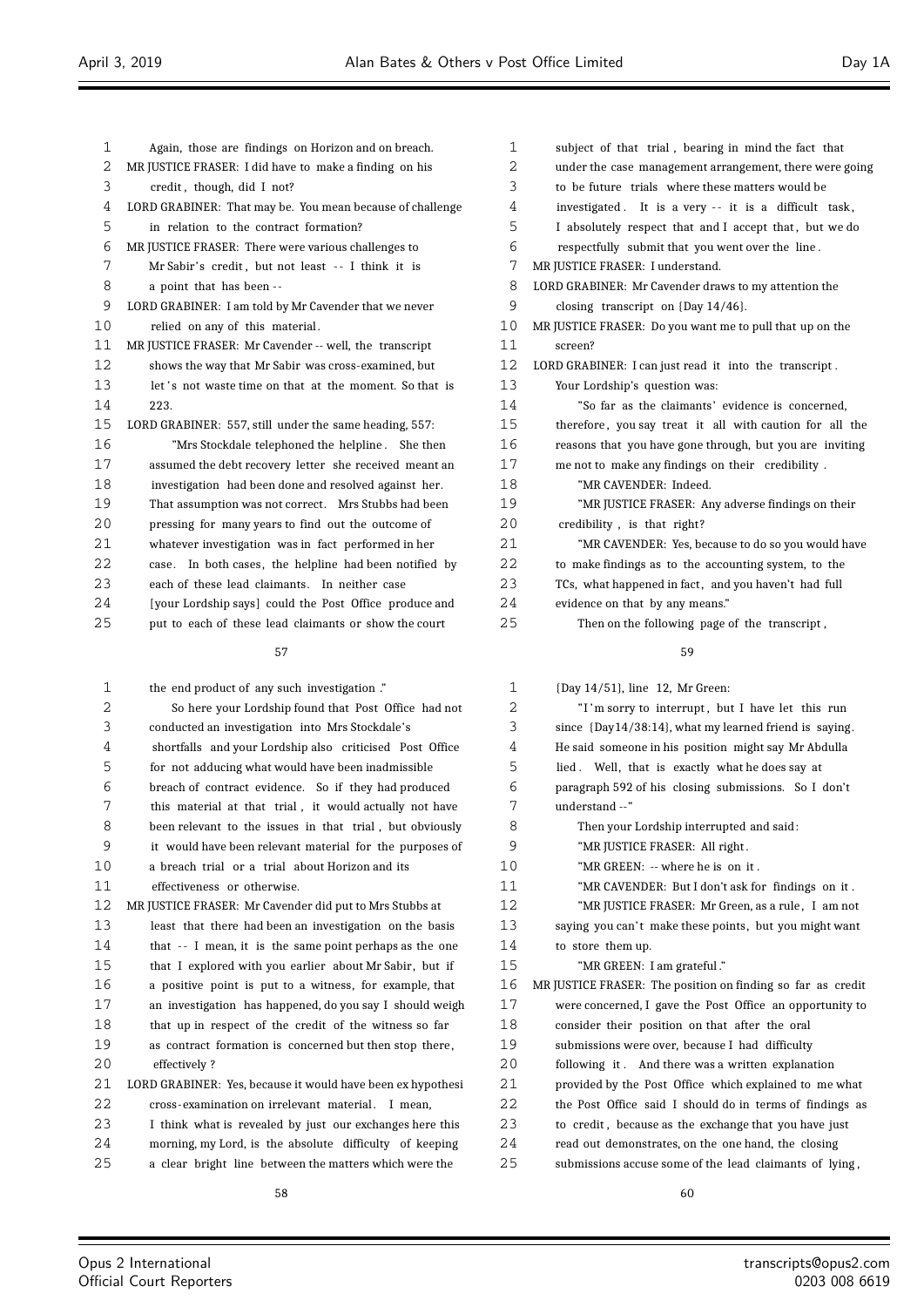| 1  | but orally, Mr Cavender said, "Don't make findings on       | 1  | N |
|----|-------------------------------------------------------------|----|---|
| 2  | credit". I am sure the dichotomy in those two positions     | 2  | L |
| 3  | needed to be resolved.                                      | 3  | N |
| 4  | So I~think the correct place to start or finish in          | 4  | L |
| 5  | terms of findings as to credit is probably what the         | 5  |   |
| 6  | Post Office said in their written submissions after the     | 6  |   |
| 7  | hearing.                                                    | 7  |   |
| 8  | LORD GRABINER: I --                                         | 8  |   |
| 9  | MR JUSTICE FRASER: I understand your submission.            | 9  |   |
| 10 | LORD GRABINER: What I would respectfully submit is that     | 10 |   |
| 11 | bearing in mind the fact that there was yet to be           | 11 |   |
| 12 | a breach trial --                                           | 12 |   |
| 13 | MR JUSTICE FRASER: I understand.                            | 13 |   |
| 14 | LORD GRABINER: -- enormous care was required --             | 14 |   |
| 15 | MR JUSTICE FRASER: I understand.                            | 15 |   |
| 16 | LORD GRABINER: -- in order to ensure that the concerns that | 16 |   |
| 17 | we are now expressing would not arise.                      | 17 |   |
| 18 | MR JUSTICE FRASER: I entirely understand.                   | 18 |   |
| 19 | LORD GRABINER: Now, my Lord, I don't know if that is a good | 19 |   |
| 20 | moment to break? I could, because I am just going to        | 20 |   |
| 21 | a new topic.                                                | 21 |   |
| 22 | MR JUSTICE FRASER: If you have finished number four of your | 22 |   |
| 23 | seven                                                       | 23 |   |
| 24 | LORD GRABINER: Would you bear with me a moment.             | 24 |   |
| 25 | MR JUSTICE FRASER: The last paragraph before I distracted   | 25 |   |
|    | 61                                                          |    |   |
| 1  | you I think was 557.                                        | 1  |   |
| 2  | LORD GRABINER: You did not distract me. Yes, that is        | 2  |   |
| 3  | convenient. That would be a convenient moment. I have       | 3  |   |
| 4  | got quite a lot still to get through, but I will go as      | 4  |   |
| 5  | fast as I can.                                              | 5  |   |
| 6  | MR JUSTICE FRASER: Understood. Shall we say five minutes?   | 6  |   |
| 7  | LORD GRABINER: My Lord, yes, I am grateful.                 | 7  |   |
| 8  | MR JUSTICE FRASER: We will have a five minute break. I am   | 8  |   |
| 9  | going to see if I can turn the temperature down a bit.      | 9  |   |
| 10 | It seems to be quite hot. I don't know if I am alone.       | 10 |   |
| 11 | LORD GRABINER: You are quite right, it is.                  | 11 |   |
| 12 | MR JUSTICE FRASER: I will see if I can do something about   | 12 |   |
| 13 | that. Five minutes.                                         | 13 |   |
| 14 | $(11.50 \text{ am})$                                        | 14 |   |
| 15 | (Short break)                                               | 15 |   |
| 16 | (11.55 am)                                                  | 16 |   |
| 17 | LORD GRABINER: My Lord, there just one point from this      | 17 |   |
| 18 | morning. Your Lordship wanted to know which Horizon         | 18 |   |
| 19 | Issues.<br>This was in the context of my referring to       | 19 |   |
| 20 | paragraph 569 --                                            | 20 |   |
| 21 | MR JUSTICE FRASER: Yes.                                     | 21 |   |
| 22 | LORD GRABINER: -- and those points 54 to 57.                | 22 |   |
| 23 | MR JUSTICE FRASER: Yes.                                     | 23 |   |
|    |                                                             |    |   |

 LORD GRABINER: And the Horizon Issues referred to were issues 7 to 9 - -

MR JUSTICE FRASER: Thank you very much. RD GRABINER: -- which are in B7/14/4. MR JUSTICE FRASER: Thank you very much. ORD GRABINER: Turning then to the next topic, and I am going to try to speed up if I may, because there is going to be a time issue . So the next topic is whether Post Office sent unjustified demands for payment and/or threats of legal action to SPMs. Paragraph 222: "There can be no excuse, in my judgment, for an entity such as Post Office to misstate in such clearly express terms in letters that threaten legal action and the extent of the contractual obligation upon an SPM for losses. The only reason for doing so in my judgment must have been to lead recipients to believe that they had absolutely no option but to pay the sums demanded. It is oppressive behaviour." In 327, towards the end of it: "The documents available in this litigation show that this simply was not true and she had expressly done both of those things." This is in relation to Mrs Stockdale. At 462, after a few lines: "This conclusion means that the Post Office fraud prevention and debt recovery procedures will be used against SPMs in this position unless an SPM can show

|   | against SPMs in this position unless an SPM can show    |
|---|---------------------------------------------------------|
| 2 | that the shortfall or discrepancy was not their fault." |

Then your Lordship says:

"This judgment does not contain findings on breach, loss or causation."

 So in the same vein, your Lordship made a number of findings in your section of the factual matrix at paragraph 569, which go to show how transaction corrections were treated. So for example, factual matrix point 35:

"However, even amounts that were disputed in this way were treated by Post Office as debts owed by the SPM"

And factual matrix point 40:

"The defendant sought recovery from the claimants for apparent shortfalls, and I would add also on the evidence that the Post Office did this regardless of whether disputes had been reported to the helpline or not."

And then factual matrix point 42:

"The Post Office required claimants to accept

changes to records of branch transactions unless the

claimant was effectively able to prove that the

transaction correction was not correct ."

And factual matrix point 43: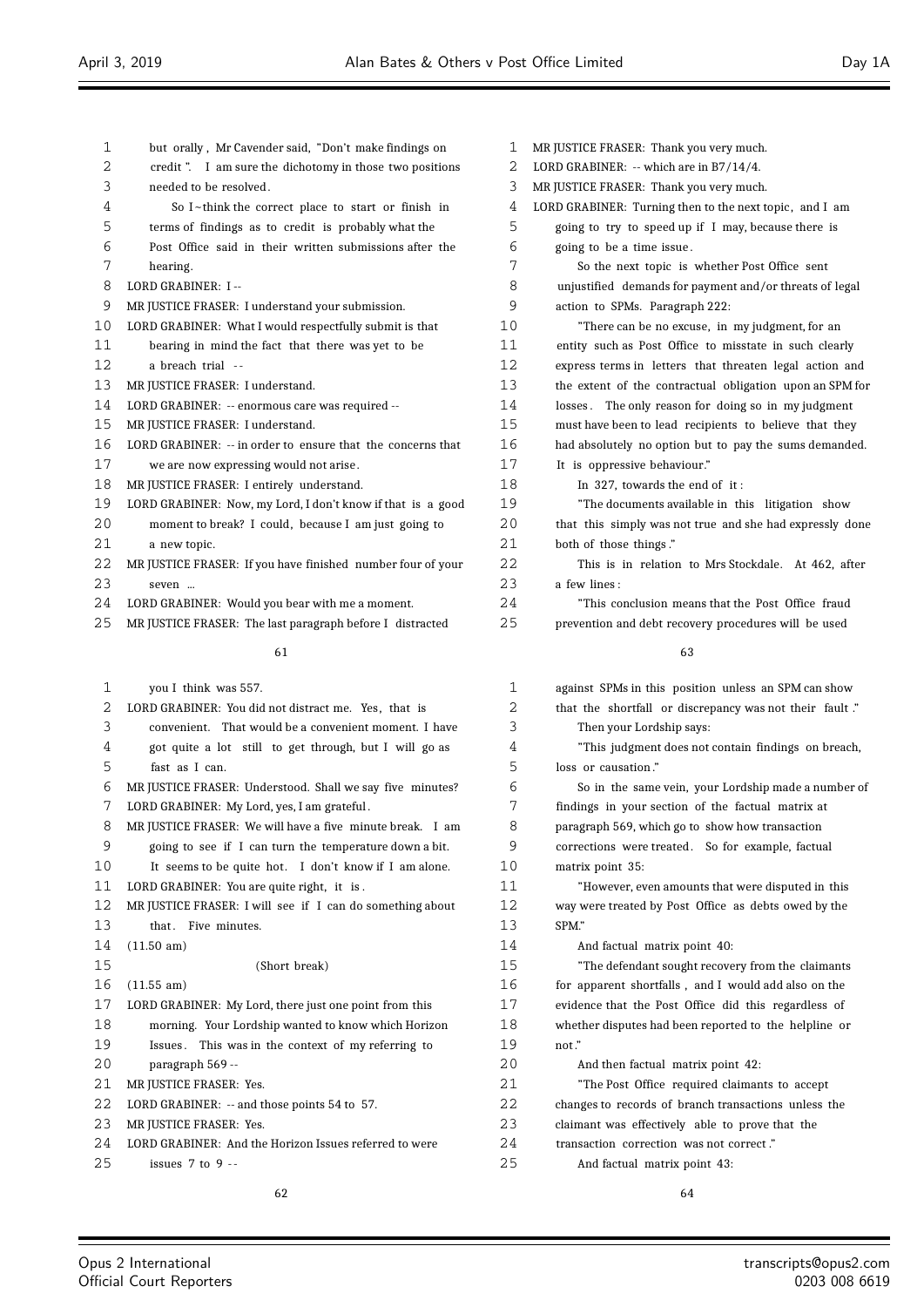| 1  | "The Post Office did sometimes issue transaction         | 1  |                                                                                                        |
|----|----------------------------------------------------------|----|--------------------------------------------------------------------------------------------------------|
| 2  | corrections after the end of the branch trading period   | 2  | "It's not clear if 'my investigation' included any<br>further information from or investigation of the |
| 3  | in which the transaction had taken place."               | 3  | situation regarding Camelot either by Mrs Ridge or                                                     |
| 4  | So, in my submission, none of this was relevant          | 4  | Mr Mylchreest. Given the timescale, this appears                                                       |
| 5  | matrix for the Common Issues trial.                      | 5  | unlikely. Certainly no documents were produced in this                                                 |
| 6  | Then at 7231:                                            | 6  | trial that suggested it was."                                                                          |
| 7  | "Even though Post-Office 's own case on the relevant     | 7  | And so on. If your Lordship would look at the rest                                                     |
| 8  | provision in the SPMC [that is one of the contracts]     | 8  | of that paragraph and 402 for context. Then after the                                                  |
| 9  | dealing with liability for losses requires negligence or | 9  | reference to the statement and the appeals process in                                                  |
| 10 | fault on the part of an SPMC, this was routinely and     | 10 | the rehearing, there is a reference to Mrs Ridge, and                                                  |
| 11 | comprehensively ignored by Post Office, who sent letters | 11 | then about halfway through that paragraph:                                                             |
| 12 | of demand for disputed sums in express terms as though   | 12 | "It is more than an academic nicety. Terminating                                                       |
| 13 | SPM had strict liability for losses. These letters       | 13 | without notice is a severe step. A right of appeal was                                                 |
| 14 | entirely misstate the legal basis of SPMs' liability     | 14 | supposed to be present under the SPMC. The Post                                                        |
| 15 | even where they had been appointed under the SPMC."      | 15 | Office's own witnesses do not know what that appeal                                                    |
| 16 | 723, subparagraph 4:                                     | 16 | consisted of and what the test was. This is deeply                                                     |
| 17 | "The approach of the Post Office is to brook no          | 17 | unsatisfactory."                                                                                       |
| 18 | dissent. It will adopt whatever measures are necessary   | 18 | 403:                                                                                                   |
| 19 | to achieve this."                                        | 19 | "I do not know why risk to the Post Office                                                             |
| 20 | And then after the reference to section 15,              | 20 | reputation should be a relevant factor in such an                                                      |
| 21 | clause 19 of the SPMC, your Lordship says:               | 21 | appeal, which is what I find Mr Breeden's evidence to                                                  |
| 22 | "Other parts of section 15 deals with the                | 22 | consist of, or why SPM's entitlement to be heard on                                                    |
| 23 | requirement for caution, but I find it somewhat unusual  | 23 | appeal would differ from case to case."                                                                |
| 24 | and potentially oppressive that the Post Office should   | 24 | Further down:                                                                                          |
| 25 | seek to use the Official Secrets Acts in this way.       | 25 | "Unjustified suspension ought to be a factor in                                                        |
|    |                                                          |    |                                                                                                        |
|    | 65                                                       |    | 67                                                                                                     |
| 1  | I don't see how in a routine case these Acts could       | 1  | favour of an appeal succeeding on any sensible view."                                                  |
| 2  | possibly apply in the way suggested by a Post Office in  | 2  | At the end of that paragraph:                                                                          |
| 3  | this contract."                                          | 3  | "The reputation of the Post Office would best be                                                       |
| 4  | So again, in my submission, all of this was              | 4  | served by appeals that were justified, succeeding, and                                                 |
| 5  | irrelevant to the Common Issues trial.                   | 5  | those that were not, failing, should not have formed any                                               |
| 6  | The next topic is whether Post Office acted properly     | 6  | part of the criteria."                                                                                 |
| 7  | in suspending and/or terminating SPMs' contract. The     | 7  | 479 {B7/29/147} a long way into it:                                                                    |
| 8  | relevant paragraph in the judgment is paragraph 20       | 8  | 'Given the odd combination of various items all for                                                    |
| 9  | {B7/29/8}. Perhaps your Lordship would just look at      | 9  | £1,092 - which she accepted 'was a bit odd' - this                                                     |
| 10 | this to remind your Lordship of it for context. This is  | 10 | information would evidently have been very useful."                                                    |
| 11 | all about termination, sometimes abrupt termination, and | 11 | Then a couple of lines on:                                                                             |
| 12 | you are looking at Mr Bates' position and Mrs Stubbs'    | 12 | "I found he was giving her an account concerning                                                       |
| 13 | position.                                                | 13 | £1,092 which she would have been more willing to                                                       |
| 14 | Then, in my submission, this again shows                 | 14 | consider was truthful had she had the Excel spreadsheet                                                |
| 15 | your Lordship's hand in a concluded way. The reasonable  | 15 | at the interview."                                                                                     |
| 16 | onlooker would think that your Lordship's mind is at     | 16 | And so on. Your Lordship can read to the end of                                                        |
| 17 | least or may be closed as to the proprietary of          | 17 | that paragraph:                                                                                        |
| 18 | Post Office's actions in effecting these suspension and  | 18 | 480 {B7/29/148}:                                                                                       |
| 19 | terminations. Again, this is wholly irrelevant to the    | 19 | "The hearing process in respect of Mr Abdulla's                                                        |
| 20 | Common Issues.                                           | 20 | suspension and eventual termination therefore proceeded                                                |
| 21 | Paragraph 263, {B7/29/90} just for context, this is      | 21 | with incomplete information being provided to the person                                               |
| 22 | in relation to the letter sent to Mr Abdulla dismissing  | 22 | tasked with conducting the hearing, making this                                                        |
| 23 | his internal appeal. Your Lordship will recall all of    | 23 | important decision, and still less information being                                                   |
| 24 | this, and then 263 sets out the letter. 264,             | 24 | given to Mr Abdulla by the Post Office ."                                                              |
| 25 | your Lordship says:                                      | 25 | Towards the end of that paragraph:                                                                     |
|    | $\epsilon$ $\epsilon$                                    |    | $\epsilon$ o                                                                                           |

 $\equiv$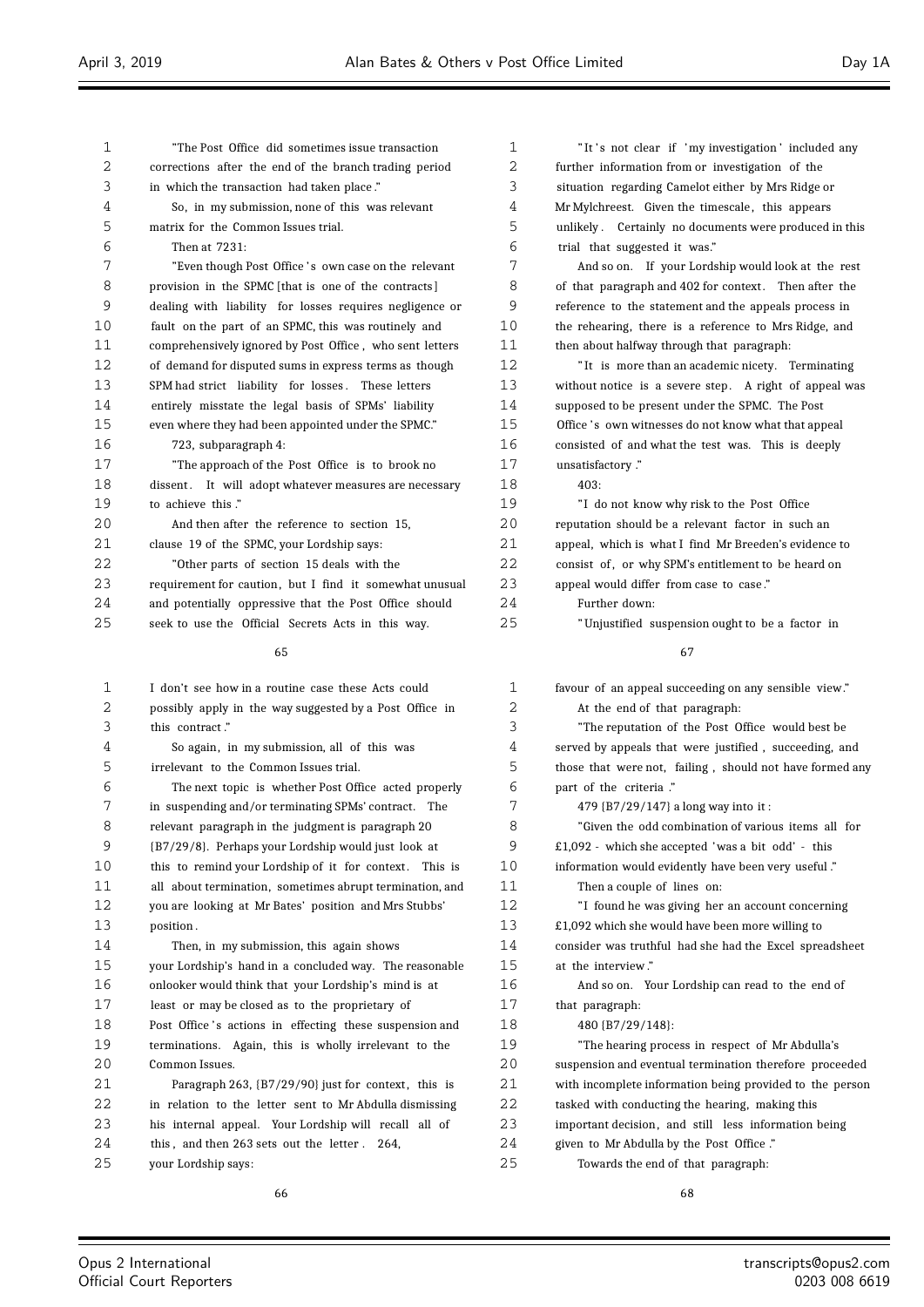| 1              | "I make no findings on any matters connected with        |
|----------------|----------------------------------------------------------|
| 2              | breach, causation or loss."                              |
| 3              | All of that consists of criticisms of Post Office's      |
| 4              | process for determining whether or not to suspend or     |
| 5              | terminate a postmaster. They go directly to allegations  |
| 6              | of breach of contract and have nothing whatever to do    |
| 7              | with the contractual matters or the Common Issues --     |
| 8              | I am always concertinaing into contract matters, but     |
| 9              | your Lordship knows what I mean by that -- which were    |
| 1 <sub>0</sub> | the subject of that trial.                               |
| 11             | In $514$ {B7/29/155}:                                    |
| 12             | "Mr Carpenter was also responsible for the decision      |
| 13             | to suspend Mrs Stockdale. Because this happened after    |
| 14             | the litigation had commenced, I was most interested in   |
| 15             | the exact sequence."                                     |
| 16             | Then your Lordship goes through a good deal, or you      |
| 17             | recite a good deal, of extract from the transcript, and  |
| 18             | then after going through summarising and setting out the |
| 19             | transcript at 515, your Lordship says:                   |
| 2.0            | "The following pertinent points arise from this          |
| 21             | evidence, which I found of considerable interest."       |
| 22             | And then you set out your conclusions from that          |
| 23             | evidence, and at paragraph 5 underneath as part of 515:  |
| 24             | "Mr Carpenter wasn't 100% sure that he did not know      |
| 25             | Mrs Stockdale was a claimant when he recommended her     |
|                | 69                                                       |
|                |                                                          |
| 1              | suspension, even though on his evidence he found out on  |
| 2              | the day. That does not seem to have had any effect on    |
| 3              | his recommendation to suspend at all."                   |
| 4              | In 516, at the end of the paragraph:                     |
| 5              | "Also expressly stated to her factually untrue           |
| 6              | statements, namely she had not contacted the NBSC or     |
| 7              | asked Post Office for assistance. I find that she had."  |
| 8              | 517:                                                     |
| 9              | "It must be understood with crystal clarity."            |
| 10             | I think your Lordship will recall this paragraph.        |
| 11             | And then a few lines down:                               |
| 12             | "However, even putting it at its best for the            |
| 13             | Post Office, such conduct towards Mrs Stockdale during   |
| 14             | this early stage of the litigation could potentially be  |
| 15             | construed as threatening, oppressive and potentially     |
| 16             | discouraging to other potential claimants to become      |
| 17             | involved in the litigation, whether by accident or       |
| 18             | design. I can think of no reason why such an approach    |
| 19             | was taken unilaterally by Post Office in such a way      |
| 20             | without the Post Office's solicitors giving advance      |
| 21             | notice to her solicitors so a less confrontational and   |
| 22             | aggressive path was adopted. However, even once it was   |
| 23             | done and she that was suspended Post Office continued to |
| 24             | act in a highly regrettable fashion."                    |
|                |                                                          |
| 25             | 519, a few lines down:                                   |

 "Post Office put itself in the position of giving itself the appearance that this behaviour towards her was directly influenced by her having issued proceedings." So that was a response to the fact that she had commenced proceedings against her, appears to be your Lordship's view. Now, as to those passages your Lordship said that these points were of considerable interest , but, in my submission, they were obviously not relevant to the Common Issues, not least because they concern events post-dating the commencement of the litigation, which your Lordship very fairly points out. A fair reading of the analysis is that your Lordship was criticising Post Office for its suspension decision-making, which is a serious criticism of systems adopted by the Post Office in its dealings with Subpostmasters. This also contains findings as to the threats and the hostile statements that the Post Office allegedly made. These points bear on the breach issues which are 21 to be the subject of future trials. Then in 723, sub-2, there is a discussion about

 legal representation in the Post Office interview process in connection with a suspension mechanism, and then your Lordship says:

# 

 "Regardless of whether this is justified or not 2 [ie the fact that you can't have representation], the specific grounds and proper particulars of why they face potential termination are not even clearly identified in advance to the SPM in question. Additionally , information directly relevant to the grounds or at least what the Post Office is concerned about, in the absence of properly identified grounds, is not provided to the SPM either, or at least not in the case of lead claimants who face such procedures. "Mr Abdulla tried at his interview to explain the

 situation regarding TCs and of the lottery . He was disbelieved . The documents available in the trial show that whatever else he had done, he was telling the truth about the existence of these TCs. Neither he nor the interviewer had this information available to him at the time<sup> $'$ </sup>

18 Again, these are criticisms of Post Office's termination procedure. They are irrelevant , in my submission, to the Common Issues. They might be very 21 relevant indeed in future trials.

 The next topic is training , paragraph 104, and there is just one emphasised passage in that paragraph. This is in relation to Mr Bates:

"There was no explanation for how to identify the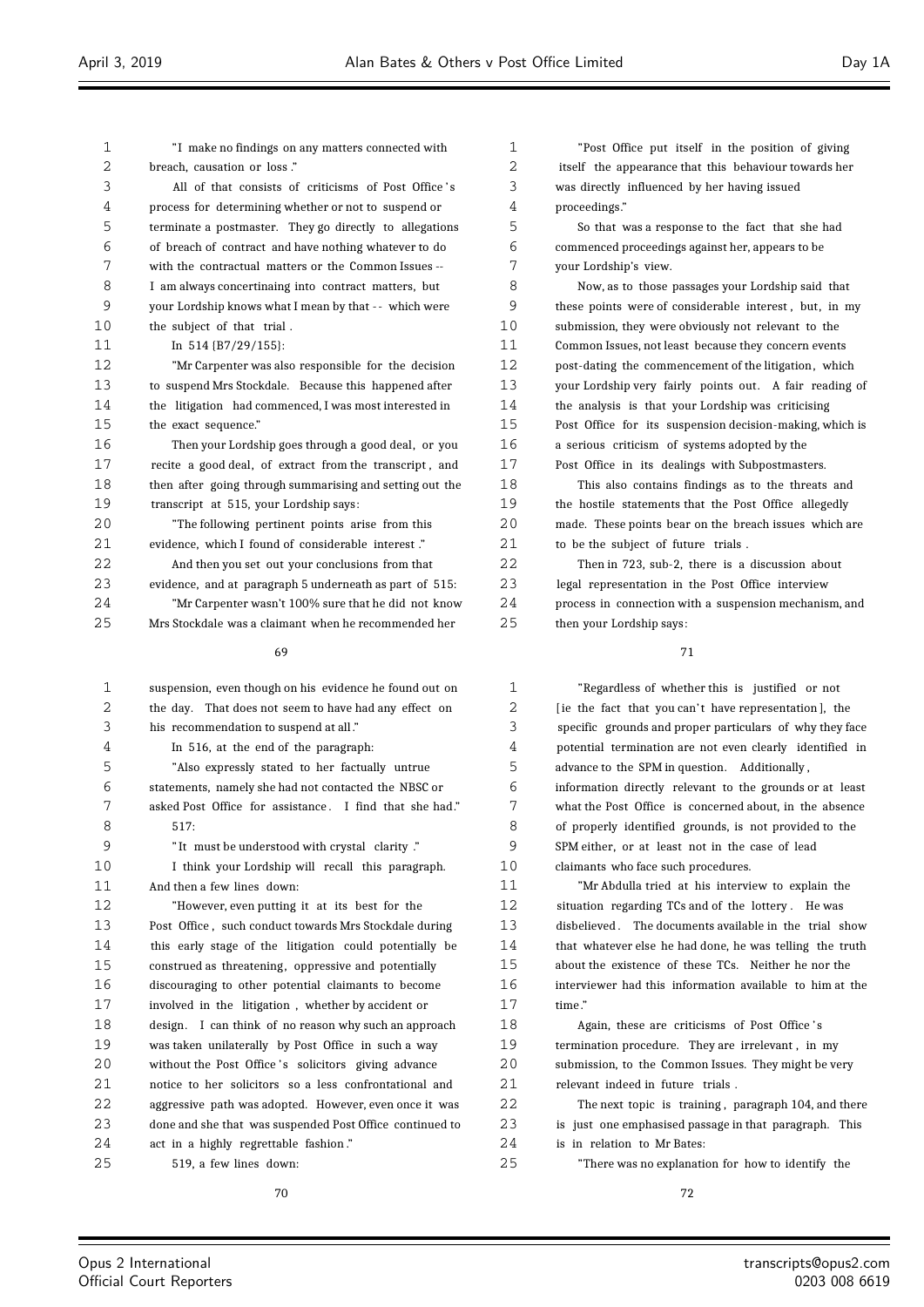| 1  | cause of any shortfalls or discrepancies or how to        | 1  | how to investigate or resolve discrepancies or apparent    |
|----|-----------------------------------------------------------|----|------------------------------------------------------------|
| 2  | dispute them."                                            | 2  | shortfalls. He was simply told to contact the              |
| 3  | 105 is part of that, but there is no specific piece       | 3  | helpline."                                                 |
| 4  | that I want to make reference to. But again, in my        | 4  | And finally Mrs Dar:                                       |
| 5  | submission, this is all irrelevant post-contractual       | 5  | "Mrs Dar considered [on the fourth or fifth line]          |
| 6  | evidence.                                                 | 6  | the training was inadequate."                              |
| 7  | Your Lordship made similar findings or comments in        | 7  | MR JUSTICE FRASER: Which paragraph?                        |
| 8  | relation to Mrs Stubbs in paragraph 142, where            | 8  | LORD GRABINER: Paragraph 346. So that is in about the sort |
| 9  | your Lordship says in the middle of the paragraph:        | 9  | of third or fourth line:                                   |
| 10 | "The training did include balancing, but did not          | 10 | "Mrs Dar considered the training inadequate."              |
| 11 | include shortfalls, how to get to the root cause of them  | 11 | And at the end of the paragraph:                           |
| 12 | or how they should be disputed."                          | 12 | "Mrs Guthrie spent some of her time trying to fix          |
| 13 | Then looking at Mr Sabir, this is paragraph 193:          | 13 | problems with Horizon rather than doing the induction      |
| 14 | "Thereafter, Mr Sabir accepted the appointment and        | 14 | training that Mrs Dar was expecting."                      |
| 15 | received training."                                       | 15 | So here your Lordship was accepting Mrs Dar's              |
| 16 | Then a long way into that paragraph:                      | 16 | evidence at face value both as to what she believed        |
| 17 | "Mr Sabir's evidence on this, which I accept,             | 17 | about the quality of the training and as to what           |
| 18 | matches the other evidence from other lead claimants      | 18 | happened, notwithstanding the fact that the training       |
| 19 | about in branch training. It is characterised by the      | 19 | issue is for a later trial.                                |
| 20 | trainers observing rather than training and also by       | 20 | In paragraph 352, I think we are still with                |
| 21 | early departures from the branch itself by the trainers.  | 21 | Mrs Guthrie and Mrs Dar, and at the end of that            |
| 22 | I do, however, make these comments without making         | 22 | paragraph, that is 352:                                    |
| 23 | findings on anything to do with breach, causation or      | 23 | "Mrs Guthrie did not attend on Mrs Dar's first             |
| 24 | loss."                                                    | 24 | balance day as she was supposed to. Mrs Guthrie also       |
| 25 | And I will come back to that mantra, if I may.            | 25 | said she would come back to give further training and      |
|    | 73                                                        |    | 75                                                         |
| 1  | MR JUSTICE FRASER: Is that at the end of 193? Is that the | 1  | support. In fact she did not, at least not until some      |
| 2  | part that you have just read?                             | 2  | months later on 15 July 2015, when she came back to        |
| 3  | LORD GRABINER: Yes, exactly right. Yes, precisely.        | 3  | carry out an audit."                                       |
| 4  | And:                                                      | 4  | Paragraph 569, factual matrix point 70:                    |
| 5  | "Mrs Stockdale [at 297] was accepted as an SPM and        | 5  | "On the evidence of six lead claimants, even when          |
| 6  | had some training. She attended the classroom training    | 6  | further training was specifically questioned, it was not   |
| 7  | with her son. She did not have all the training she was   | 7  | provided."                                                 |
| 8  | told she would receive."                                  | 8  | 437:                                                       |
| 9  | And then there is some explanation of that factual        | 9  | "Nowhere in the training or the interview or               |
| 10 | context.                                                  | 10 | anywhere else is there any recognition of how to deal      |
| 11 | So in that paragraph, Mrs Stockdale's evidence is         | 11 | with a shortage, discrepancy of disputed TC of any order   |
| 12 | summarised about her allegations of deficiencies in the   | 12 | of magnitude, still less those of the six lead             |
| 13 | training process, and the third sentence is at least      | 13 | claimants."                                                |
| 14 | a partial acceptance of her evidence on a topic that was  | 14 | Then this paragraph expresses, in my submission,           |
| 15 | not before the court in that trial.                       | 15 | a concluded view on the content and quality of the         |
| 16 | Then for Mr Abdulla, paragraph 246, the second            | 16 | training.                                                  |
| 17 | sentence or third sentence:                               | 17 | 955:                                                       |
| 18 | "This did not include balancing in any detail, if at      | 18 | "One feature which seemed to be wholly absent from         |
| 19 | all.                                                      | 19 | the training courses run by the Post Office for the lead   |
| 20 | This is in relation to the training he was supposed       | 20 | claimants was any sort of assessment or test of            |
| 21 | to have got.                                              | 21 | competence at the end of the training."                    |
| 22 | Then in 247, I think this is in relation to               | 22 | Then further down the paragraph:                           |
| 23 | Mr Sabir, the last couple of sentences:                   | 23 | "This situation is in no one's interest. In my             |
| 24 | "This included conducting a balance. He was told          | 24 | judgment, I would go further and say it is contrary to     |
| 25 | that he had to make good any losses and he was not told   | 25 | business logic. Although there was some in-branch          |

Ξ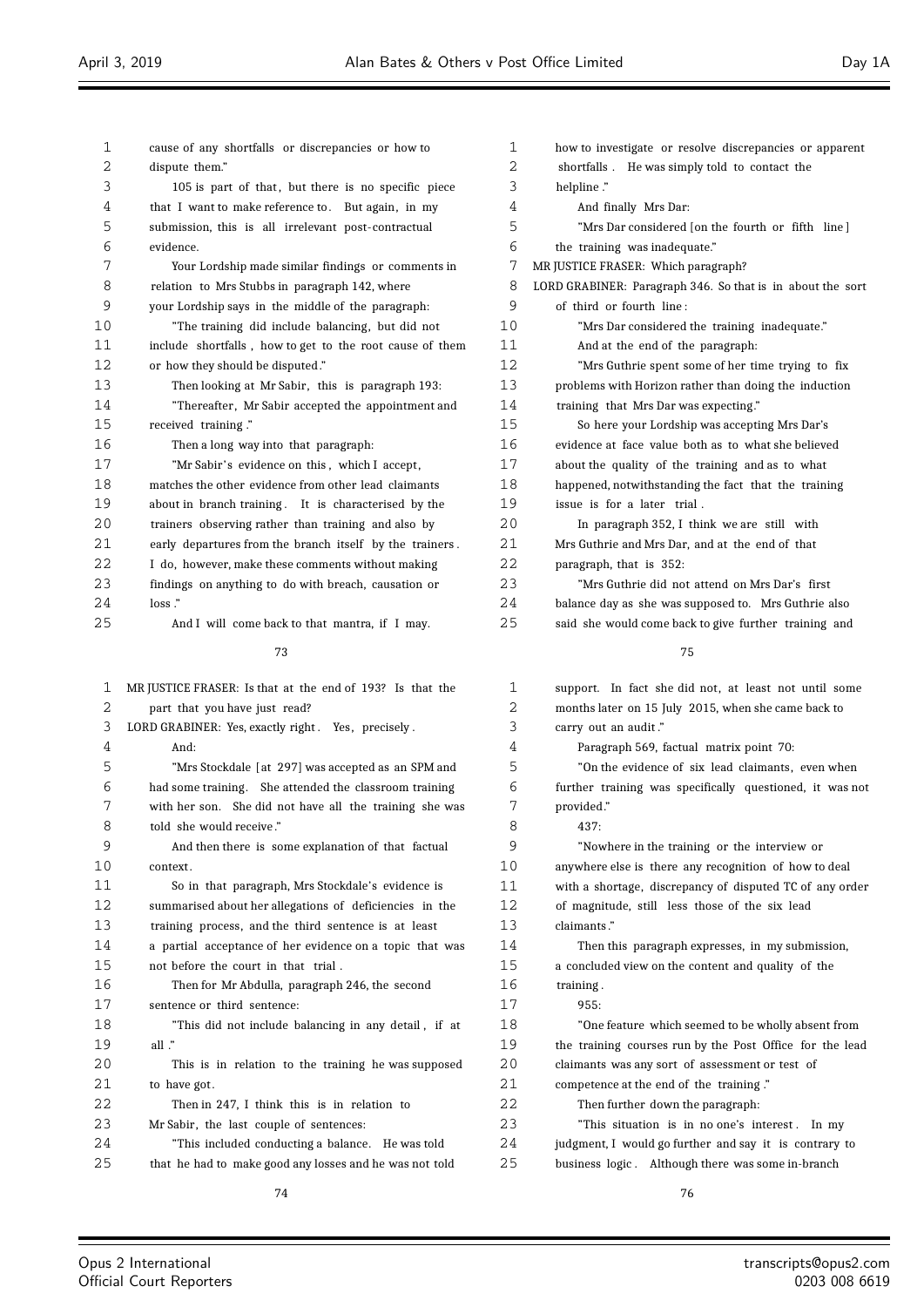| 1  | training, the approach to that did not appear to be        | 1                 | regardless of tl         |
|----|------------------------------------------------------------|-------------------|--------------------------|
| 2  | uniform either. It can be seen [a couple of lines down]    | 2                 | given in one or          |
| 3  | that inadequate training is not likely to be readily       | 3                 | So, in my s              |
| 4  | discernible to the Post Office."                           | 4                 | this story wou           |
| 5  | MR JUSTICE FRASER: That rather skips over the introductory | 5                 | risk.                    |
| 6  | sentence to 954, though, doesn't it:                       | 6                 | If I can tu              |
| 7  | "I have certain non-binding observations on the            | 7                 | items that I ha          |
| 8  | evidence given before me by both sides in terms of         | 8                 | all the points           |
| 9  | training."                                                 | 9                 | category of exa          |
| 10 | LORD GRABINER: Your Lordship's point is the non-binding    | 10                | or comments as           |
| 11 | point.                                                     | 11                | And the passage          |
| 12 | MR JUSTICE FRASER: And that it was evidence from both      | $12 \overline{ }$ | with the matter          |
| 13 | sides.                                                     | 13                | reinforce our c          |
| 14 | LORD GRABINER: Okay.                                       | 14                | closed against           |
| 15 | MR JUSTICE FRASER: But I think, if I understand your       | 15                | That concer              |
| 16 | submissions correctly, I should have resisted the          | 16                | a reasonable ob          |
| 17 | temptation to do that.                                     | 17                | MR JUSTICE FRASEF        |
| 18 | LORD GRABINER: Precisely.                                  | 18                | being closed.            |
| 19 | MR JUSTICE FRASER: Right. Thank you very much.             | 19                | <b>LORD GRABINER: Y</b>  |
| 20 | LORD GRABINER: So the paragraphs that I have been drawing  | 20                | MR JUSTICE FRASEF        |
| 21 | to your Lordship's attention in this context reveal, in    | 21                | were closed, it          |
| 22 | my submission, concluded views and observations on         | 22                | not apparent, b          |
| 23 | matters arising for determination in subsequent trials.    | 23                | <b>LORD GRABINER: I</b>  |
| 24 | We have done a separate exercise. Actually, I have done    | 24                | <b>MR JUSTICE FRASEF</b> |
| 25 | this separate exercise, but I hope it is nonetheless       | 25                | <b>LORD GRABINER: N</b>  |

| 1              | accurate. So these paragraphs appear in the course of    |
|----------------|----------------------------------------------------------|
| $\overline{2}$ | very extensive recitation by your Lordship and analysis  |
| 3              | of the evidence of each of the lead claimants.           |
| 4              | So it is interesting. For the record, Mr Bates,          |
| 5              | your Lordship deals with his evidence between            |
| 6              | paragraphs 69 and 124, 55 paragraphs. Mrs Stubbs,        |
| 7              | paragraphs 125 to 172, 47 paragraphs. Mr Sabir,          |
| 8              | paragraphs 173 to 223, 50 paragraphs, Mr Abdulla,        |
| 9              | paragraphs 224 to 274, 50 paragraphs. Mrs Stockdale,     |
| 10             | paragraphs 275 to 328, 53 paragraphs. Mrs Dar,           |
| 11             | paragraphs 329 to 364, 35 paragraphs.                    |
| 12             | The point I want to make is that the individual          |
| 13             | paragraphs I have been drawing to your Lordship's        |
| 14             | attention were not observations by the way. In each      |
| 15             | case, they came out of a very, very detailed scrutiny of |
| 16             | the witnesses' testimony. And it is obvious that in      |
| 17             | a future case when these points are litigated, breach,   |
| 18             | Horizon and so on, there is at least a real possibility  |
| 19             | that your Lordship will simply not be able to revisit    |
| 20             | your own conclusions with an open mind.                  |
| 21             | The other side will say you could not have done          |
| 22             | a more thorough analysis of the evidence that you        |
|                |                                                          |

received from each of these witnesses, and when you were

| $\mathbf 1$ | regardless of the evidence which might subsequently be      |
|-------------|-------------------------------------------------------------|
| 2           | given in one or other of those later trials.                |
| 3           | So, in my submission, the fair-minded observer of           |
| 4           | this story would perceive that as a real and concerning     |
| 5           | risk.                                                       |
| 6           | If I can turn away now from the individual seven            |
| 7           | items that I have been addressing. So in addition to        |
| 8           | all the points I have been making, there is a separate      |
| 9           | category of examples of what we call negative findings      |
| 10          | or comments as to Post Office's integrity and behaviour.    |
| 11          | And the passages to which I now refer, taken together       |
| 12          | with the matters that I have already dealt with,            |
| 13          | reinforce our concern that your Lordship's mind is          |
| 14          | closed against Post Office.                                 |
| 15          | That concern, we submit, would be shared by                 |
| 16          | a reasonable observer possessed of the facts.               |
| 17          | MR JUSTICE FRASER: I think you mean gives the appearance of |
| 18          | being closed.                                               |
| 19          | LORD GRABINER: Yes.                                         |
| 20          | MR JUSTICE FRASER: Because if it were your case that it     |
| 21          | were closed, it would be an application based on actual,    |
|             |                                                             |

- pias .
- apologise for having misspoken.
- R: It is a question of my being clear.
- No, you should be absolutely clear, there is

# 

| 1  | no such allegation being made.                           |
|----|----------------------------------------------------------|
| 2  | So under the particular headings that we have            |
| 3  | devised, first of all, Post Office's alleged             |
| 4  | mistreatment of Subpostmasters, or indeed mistresses.    |
| 5  | Paragraph 117:                                           |
| 6  | "The full subsequent trial of Mr Bates' claim will       |
| 7  | show what if any consideration was given at the          |
| 8  | Post Office internally not only to this shortfall but    |
| 9  | others, if there were others, in the period December     |
| 10 | 2000 to March 2002. If the Post Office did in reality    |
| 11 | do what Mr Bates suggested they did, namely bury their   |
| 12 | heads in the hand, press on regardless and press         |
| 13 | numerous SPMs for shortfalls and discrepancies caused by |
| 14 | the Horizon system, that would be behaviour of an        |
| 15 | extraordinary kind, and given the criminal implications  |
| 16 | for some SPMs may be extraordinarily serious."           |
| 17 | Then you say at the end of that paragraph:               |
| 18 | "I make no findings either way at this stage of the      |
| 19 | proceedings in this judgment."                           |
| 20 | Here your Lordship specifically does not make any        |
| 21 | finding, but you were prepared to speculate as to the    |
| 22 | possibility of extraordinarily serious misbehaviour on   |
| 23 | the part of Post Office.                                 |
| 24 | MR JUSTICE FRASER: Lord Grabiner, that is the claimants' |
|    |                                                          |

 case, and you have skipped over the passage that says: 

 expressing concluded views about them, they were what they are; concluded views which are now immovable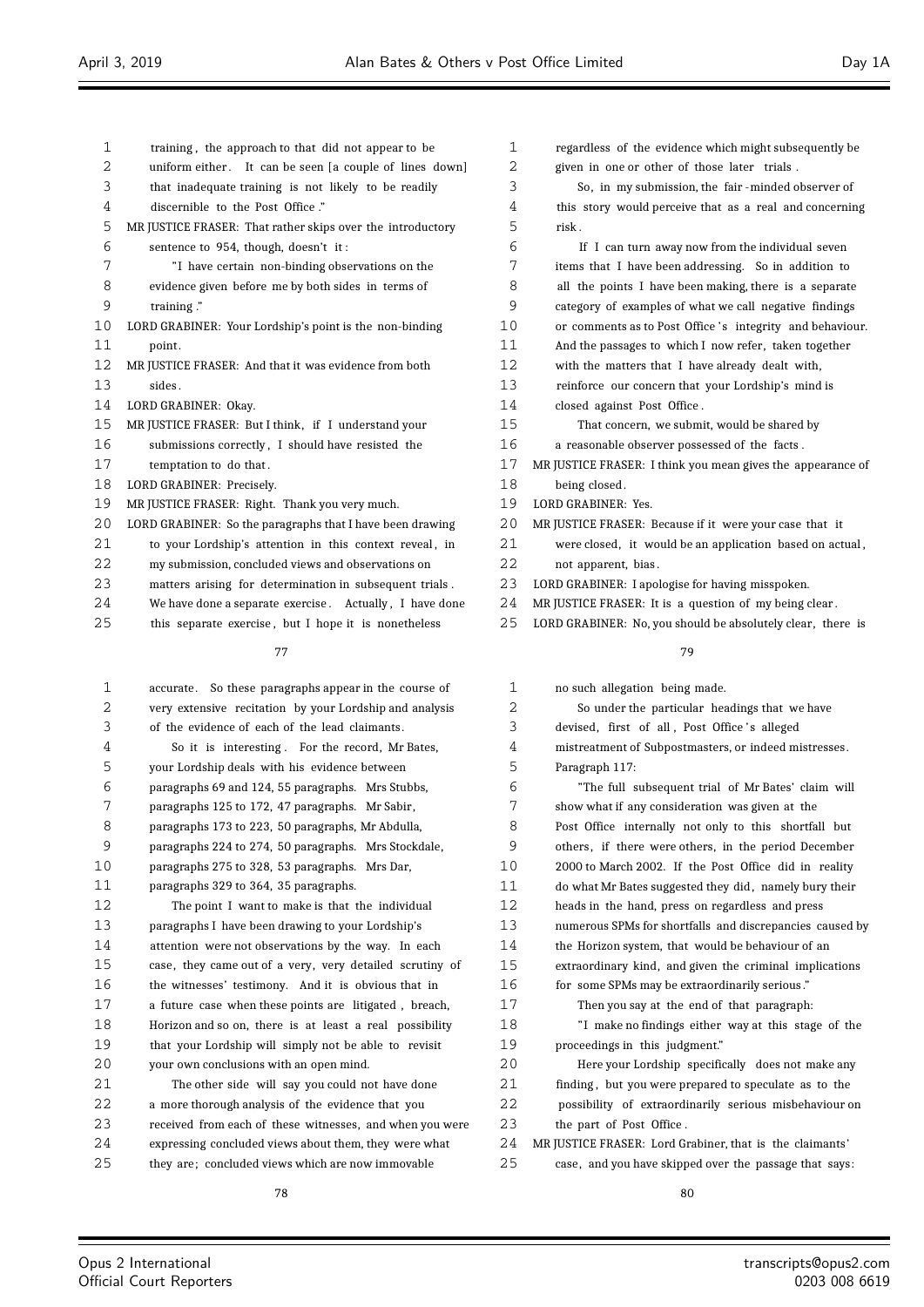| $\mathbf{1}$ | "On the other hand, his shortfall may, upon                 | 1           | Post Office witness who explained the evolution of one    |
|--------------|-------------------------------------------------------------|-------------|-----------------------------------------------------------|
| 2            | investigation "                                             | 2           | contract form to the other told me that the intention     |
| 3            | Et cetera, et cetera.                                       | 3           | was that there would be no difference in scope for        |
| 4            | LORD GRABINER: Fine. When you say skipped over, I am just   | 4           | liability. In other words, the NTC, on his evidence,      |
| 5            | trying to do this at speed, and I apologise.                | 5           | was intended also to require fault, and the finding that  |
| 6            | MR JUSTICE FRASER: I understand.                            | 6           | I made on the clauses themselves is that that plainly     |
| 7            | LORD GRABINER: And I accept your Lordship's point, but I do | 7           | wasn't the case on the actual words, and I rejected his   |
| 8            | emphasise the point that the expression "extraordinarily    | 8           | evidence.                                                 |
| 9            | serious behaviour" is a strong expression. It is an         | 9           | In those circumstances, there was no explanation for      |
| 10           | eye-catching expression. And in the context of this         | 10          | the change in extent of liability from the SPMC into the  |
| 11           | debate, there was no warrant for it and, in my              | 11          | NTC, and any comments I have made in 1059 have to be      |
| 12           | submission, it is extremely prejudicial and certainly       | 12          | read in the context of the fact that I had rejected       |
| 13           | wasn't necessary for the purposes of the Common Issues.     | 13          | Mr Beal's evidence and what Mr Beal's evidence in fact    |
| 14           | 523, you say:                                               | 14          | was.                                                      |
| 15           | "For the reasons I have expressed above, I have             | 15          | But do I understand the submission to be effectively      |
| 16           | considerable misgivings about Post Office's motivation      | 16          | that I should simply have made the findings on the        |
| 17           | for the treatment of Mrs Stockdale during this              | 17          | contractual effect of the two different contract forms    |
| 18           | litigation and for the treatment itself in terms of         | 18          | and not dealt with Mr Beal's evidence about them at all.  |
| 19           | refusal to provide obviously relevant documents. The        | 19          | LORD GRABINER: Absolutely, because what you have actually |
| 20           | evidence of Mr Carpenter, far from satisfying these         | 20          | done is to lay the ground for a very strong attack on     |
| 21           | concerns, actually increases them. The Post Office          | 21          | the basis that the contract amendments were specially     |
| 22           | appears, at least at times, to conduct itself as though     | 22          | designed in order to make life much tougher for           |
| 23           | it is answerable only to itself."                           | 23          | Subpostmasters in the future, and this would have been    |
| 24           | And then missing a couple of lines:                         | 24          | obviously a matter for breach debate or for a more        |
| 25           | "This would be a worrying position were it to be            | 25          | general view about the conduct of Post Office in the      |
|              | 81                                                          |             | 83                                                        |
| $\mathbf{1}$ | adopted by any litigant. The Post Office is an              | $\mathbf 1$ | whole of this litigation.                                 |
| 2            | organisation responsible for providing a public service     | 2           | MR JUSTICE FRASER: I understand.                          |
| 3            | which, in my judgment, makes it even worse."                | 3           | LORD GRABINER: But to say it at that stage, in my         |
| 4            | In 724, in the closing sentence:                            | 4           | submission, is unnecessary and prejudicial.               |
| 5            | "It appears to wield that power with a degree of            | 5           | MR JUSTICE FRASER: I understand.                          |
| 6            | impunity."                                                  | 6           | LORD GRABINER: In paragraph 1111, your Lordship says:     |

| 8  | And 1059, at the end of that paragraph:                  |
|----|----------------------------------------------------------|
| -9 | "It would be perhaps too cynical for even the most       |
| 10 | hardened Post Office watcher to suggest that the         |
| 11 | problems with Horizon led to changes to and extension of |

That, of course, is the Post Office .

 the contractual liability of SPMs for losses that were 13 adopted in the NTC. However, that option can't be entirely discounted." In my submission, this is an unnecessary and speculative and offensive observation about Post Office ,

and there was simply no justification for the

 incorporation of that passage and it reveals a mindset impacting upon the future cases .

MR JUSTICE FRASER: Lord Grabiner, that passage at 1059

- arises in the following circumstances. The clause that
- deals with liability for losses in the SPMC expressly
- requires negligence, carelessness or fault on the part of an SPM. The NTC clause that deals with liability for
- losses does not have that limitation , and the

paragraph 34. Your Lordship describes the evidence that

"The Post Office describes itself as the nation's

 "So far as these claimants and the subject matter of this group litigation are concerned, this might be

 "The Post Office asserts that its brand is trusted by the nation. The SPMs who are claimants do not trust it very far , based on their individual and collective

 Well, I mean, your Lordship can imagine what I would be saying about that , but my submission is that the

 Criticisms under a new rubric, criticisms of 22 Post Office's behaviour in this litigation,

24 you received, and at the end of that paragraph,

 thought to be wholly wishful thinking ." Then at the end of the paragraph:

 most trusted brand." You say:

experience of Horizon."

passage speaks for itself .

your Lordship says: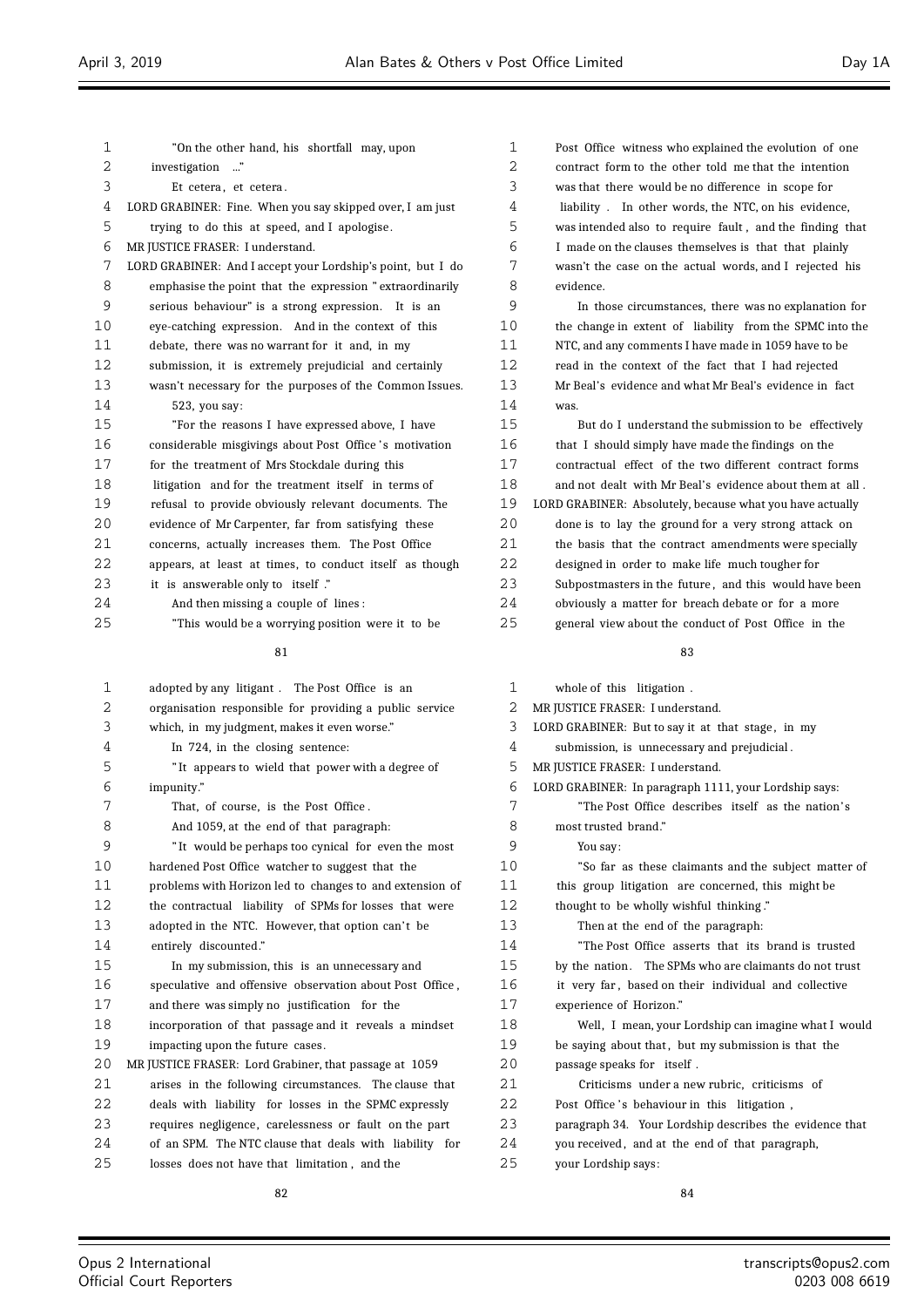| 1  | "The Post Office seemed to adopt an extraordinarily      | $\mathbf 1$    | 'chal           |
|----|----------------------------------------------------------|----------------|-----------------|
| 2  | narrow approach to relevance, generally along the lines  | $\overline{2}$ | ŋ               |
| 3  | that any evidence that is unfavourable to Post Office is | 3              | $\bullet$       |
| 4  | not relevant."                                           | 4              | beca            |
| 5  | Obviously that is a serious criticism of the way         | 5              | scrut           |
| 6  | that the Post Office conducted the litigation.           | 6              | other           |
| 7  | Then paragraph 21, you begin with the words:             | 7              | ŋ               |
| 8  | "Nothing in the judgment should be taken as my           | 8              | judgi           |
| 9  | expressing any concluded view on the functionality of    | 9              | thing           |
| 10 | Horizon systems."                                        | 10             | your            |
| 11 | So your Lordship is obviously aware of the concern       | 11             | fair -          |
| 12 | that we are now focused upon. And I will not go through  | 12             | one-s           |
| 13 | the whole of that paragraph, but towards the end,        | 13             | conta           |
| 14 | your Lordship says:                                      | 14             | I               |
| 15 | "However, Post Office seemed to want findings on         | 15             | sumr            |
| 16 | that only if they were in the Post Office's favour.      | 16             | and y           |
| 17 | This is a peculiarly one-way approach by any litigant."  | 17             | y.              |
| 18 | Then I think what I want to do is to show                | 18             | in te           |
| 19 | your Lordship the closing submissions. Could you look    | 19             | I               |
| 20 | at transcript Day 14/36, lines 17 to 25, which are in    | 20             | that            |
| 21 | $\{B9.3/2/682\}.$                                        | 21             | towa            |
| 22 | MR JUSTICE FRASER: I am afraid it has not come up yet.   | 22             | SO:             |
| 23 | LORD GRABINER: Day 14, page 36, lines 17 to 25. It is in | 23             |                 |
| 24 | the bottom right-hand corner there. So it is line 17.    | 24             | [that           |
| 25 | So the closing submission is:                            | 25             | MR JUSTI        |
|    | 85                                                       |                |                 |
| 1  | "On credibility, we have a problem here."                | 1              | <b>LORD GR</b>  |
| 2  | Does your Lordship have it? Line 17, page 36, if         | 2              | <b>MR JUSTI</b> |
| 3  | you are on the four on a page, right-hand corner.        | 3              | <b>LORD GR</b>  |
| 4  | MR JUSTICE FRASER: Yes, I do, sorry.                     | 4              |                 |
| 5  | LORD GRABINER: "On credibility we have a problem here    | 5              | that            |

 because, of course, someone in my position would like to rely on the answers of these individuals and how they accounted, some of which, in my submission, was dishonest or at least not credible . The trouble with that submission is that would require your Lordship to make findings as to that which, given the nature of this trial , I am not in a position to do, because at least there has not been full disclosure of the accounting relationship ." Now, what I say about that is this . It may be a good submission and it may be a bad submission, but my

 learned friend Mr Cavender was certainly not submitting that findings on credit should only be made if they were 19 in Post Office 's favour, and, in my submission, the conclusion that your Lordship has reached in the earlier paragraph we are complaining about, namely 21, I think , and 34, were not justified .

Then paragraph 28 you say:

 "Another point with which I have to deal is what Mr Cavender called or described in Opening as a

llenge to the court ". Then just at the end of that paragraph: The Post Office may have made these submissions use, on an objective analysis, it fears objective tiny of its behaviour, or it may have made them for r reasons ." This, with respect, is a common theme in the ment. Your Lordship is speculating on all the bad gs Post Office might have done. Even though Lordship doesn't reach a concluded view, the minded observer would still be struck by the sided and, in my submission, prejudicial speculation ained in that observation. Paragraph 30 at the end, when your Lordship is marising another approach adopted by the Post Office , you say at the end: This seemed to me to be an attempt to put the court .<br>rrorem." And then at paragraph 123, your Lordship can look at for context, but the bit I am interested in is rds the end of the paragraph, the last 15 lines or The Post Office must have decided to attack him , I think, is  $Mr$  Bates] ..." ICE FRASER: Where are we? I am sorry. 

| $\mathbf{1}$ | LORD GRABINER: Paragraph 123. I am sorry.                 |
|--------------|-----------------------------------------------------------|
| 2            | MR JUSTICE FRASER: Not at all, 123, yes.                  |
| 3            | LORD GRABINER: Just the last 15 lines or so:              |
| 4            | "The Post Office must decided to attack him [I think      |
| 5            | that is Mr Bates] because the whole case of the Post      |
| 6            | Office requires an assumption or acceptance that the      |
| 7            | predominant, or only, cause of shortfalls is fault (or    |
| 8            | worse) on the part of SPMs. The case by the Post Office   |
| 9            | is that careful and/or diligent and/or honest SPMs        |
| 10           | and/or their assistants do not experience shortfalls.     |
| 11           | Therefore, so far as the Post Office is concerned, in     |
| 12           | each branch where such shortfalls occurred, either the    |
| 13           | Claimants and/or their assistants must have at least      |
| 14           | some, and potentially all, of those characteristics. If   |
| 15           | it were otherwise, the Post Office edifice would run the  |
| 16           | risk of collapse."                                        |
| 17           | Again, this is an offensive conclusion and it does,       |
| 18           | in my submission, or would in the minds of the observer,  |
| 19           | reveal a mindset on the part of your Lordship.            |
| 20           | Paragraph 295 --                                          |
| 21           | MR JUSTICE FRASER: Before you move on, if you go back to  |
| 22           | the end of paragraph 121, if you would.                   |
| 23           | LORD GRABINER: Yes, my Lord.                              |
| 24           | MR JUSTICE FRASER: I summarise in the last four lines the |
| 25           | submissions that the Post Office made to me about         |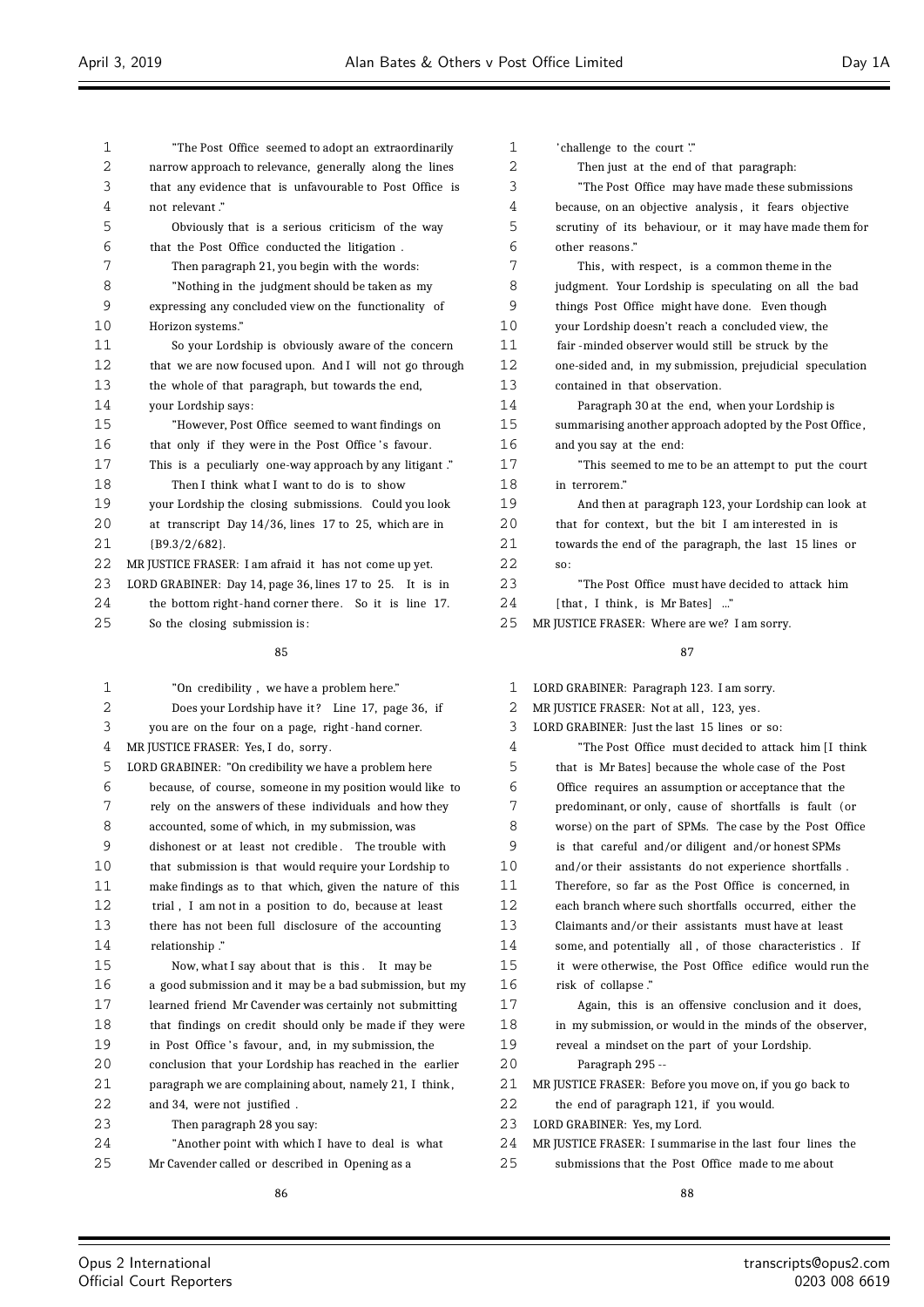| 1        | Mr Bates and/or put to him in his cross-examination,                                                            | 1        | statement."                                                                                             |
|----------|-----------------------------------------------------------------------------------------------------------------|----------|---------------------------------------------------------------------------------------------------------|
| 2        | which I described as a sustained attack, and terms used                                                         | 2        | So this is an implied allegation of professional                                                        |
| 3        | by the Post Office to describe his evidence included the                                                        | 3        | impropriety against Post Office's legal advisers. We                                                    |
| 4        | following words: risible, meaningless, nonsensical and                                                          | 4        | are all familiar with the context, but your Lordship is                                                 |
| 5        | weak, and the Post Office's case also was that he had                                                           | 5        | speculating about something which is actually very                                                      |
| 6        | convinced himself of the truth of his own account                                                               | 6        | serious and it was entirely inappropriate, in my                                                        |
| 7        | because he had been campaigning against them for years.                                                         | 7        | submission, to incorporate that into the judgment.                                                      |
| 8        | So in terms of putting the findings at the end of --                                                            | 8        | Then in 532, you wholly:                                                                                |
| 9        | I beg your pardon, not the findings, the criticisms at                                                          | 9        | "I wholly reject this evidence by Mr Trotter."                                                          |
| 10       | the end of 121 in context, they have to be read with                                                            | 10       | Then at the end of that paragraph, 532:                                                                 |
| 11       | 123, don't they?                                                                                                | 11       | "This next point was not put to him. It appeared as                                                     |
| 12       | LORD GRABINER: That is fair enough, and I apologise. That                                                       | 12       | though his witness statement had been written by someone                                                |
| 13       | is perfectly fair, but my submission nevertheless is                                                            | 13       | else and not by Mr Trotter."                                                                            |
| 14       | that what is at the end of 123 does involve some                                                                | 14       | A similar point, 476, 10 or 12 lines down, reference                                                    |
| 15       | conclusions, and revealing your Lordship's thinking.                                                            | 15       | to Mr Abdulla:                                                                                          |
| 16       | But the real point is that regardless of what the                                                               | 16       | "This part of her written evidence [this must be                                                        |
| 17       | evidence was or the cross-examination was, this has                                                             | 17       | Mrs Dar's evidence] sought to give the impression,                                                      |
| 18       | nothing to do with the contract issues, but it has                                                              | 18       | through careful wording of her witness statement, that                                                  |
| 19       | everything to do with other matters yet to be tried.                                                            | 19       | she had covered the same ground in the interview as                                                     |
| 20       | Of course, the last sentence is particularly                                                                    | 20       | contained in these much later checklists."                                                              |
| 21       | revealing:                                                                                                      | 21       | Several lines down on, but towards the end of the                                                       |
| 22       | "If it were otherwise, the Post Office edifice would                                                            | 22       | paragraph --                                                                                            |
| 23       | run the risk of collapse."                                                                                      | 23       | MR JUSTICE FRASER: I think it is Mrs Ridge's evidence.                                                  |
| 24       |                                                                                                                 |          |                                                                                                         |
|          | So it looks like a fanciful construct. It does                                                                  | 24       | LORD GRABINER: You may well be right and I apologise, yes,                                              |
| 25       | reveal a view, in my submission.                                                                                | 25       | that is right, and then just further on, towards the end                                                |
|          | 89                                                                                                              |          | 91                                                                                                      |
| 1        | MR JUSTICE FRASER: Understood.                                                                                  | 1        | of the paragraph:                                                                                       |
| 2        | LORD GRABINER: $295 \{B7/29/100\}$ , this is in relation to                                                     | 2        | "This passage of her evidence appears to have been                                                      |
| 3        | Mrs Stockdale, and her interview. The last few lines:                                                           | 3        | written for her, but again the point was not put so                                                     |
| 4        | "If that replacement took place after April 2016,                                                               | 4        | I make no findings about it."                                                                           |
| 5        | and if it is because of the replacement that this                                                               | 5        | This is another example of an implicit allegation of                                                    |
| 6        | recording is not available, then that means that                                                                | 6        | what would be professional impropriety.  Why speculate                                                  |
| 7        | Post Office has failed properly to deal with an                                                                 | 7        | about it? It is quite unnecessary but very, very                                                        |
| 8        | important record directly relevant to the litigation                                                            | 8        | damaging to the view of the observer looking at this                                                    |
| 9        | during the proceedings themselves."                                                                             | 9        | bearing in mind the expectation of the future trials.                                                   |
| 10       | So the implication from that is that Post Office has                                                            | 10       | 483 is the next paragraph. It is again for context.                                                     |
| 11       | failed to preserve evidence or may have destroyed                                                               | 11       | If your Lordship could be kind enough to look at the                                                    |
| 12       | evidence, but it is all left up in the air and it is                                                            | 12       | paragraph. But at the end of the paragraph:                                                             |
| 13       | a speculative observation.                                                                                      | 13       | "Given by early 2017 this litigation was well under                                                     |
| 14       | In 393 $(B7/29/129)$ , again, if your Lordship would be                                                         | 14       | way it may be an example of internal suppression of                                                     |
| 15       | kind enough just to look at that for context.                                                                   | 15       | material, but I make no specific findings on that as the                                                |
| 16       | MR JUSTICE FRASER: 393.                                                                                         | 16       | point wasn't raised. I can think of no rational                                                         |
| 17       | LORD GRABINER: The passage that I am going to go is to 394,                                                     | 17       | explanation for this however."                                                                          |
| 18       | a few lines down, after reference to Mrs Rimmer's team:                                                         | 18       | This is, in my submission, wholly inappropriate, not                                                    |
| 19<br>20 | "It may well not have been drafted by Mrs Rimmer at<br>all, as some litigants' solicitors are often responsible | 19<br>20 | least the conclusion that apart from the suggested<br>impropriety your Lordship could think of no other |

 for the content of witness statements. This was not pursued in cross-examination, so it is neither necessary 21 rational explanation for Post Office's behaviour. That

- is a conclusory statement and it is an incredibly
- damaging statement. And it is a highly prejudicial statement.
- MR JUSTICE FRASER: This was a Post Office auditor asking

 nor desirable to make any finding about it . I certainly don't criticise Mrs Rimmer for it , although if it were not written by her, it should not have been in her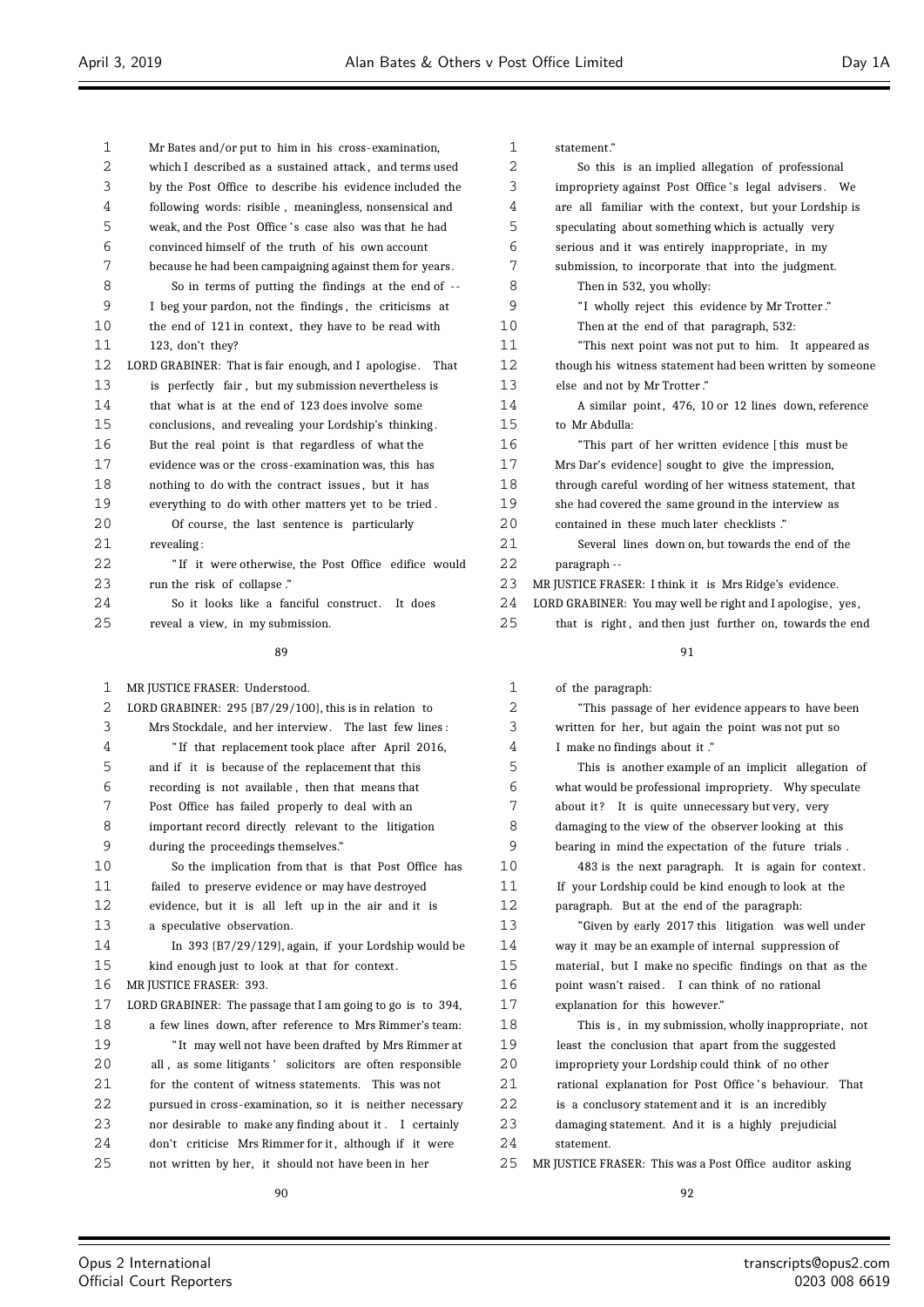| $\mathbf{1}$ | for internal documents from the Post Office.               | 1  | My understanding is that that was explained to     |
|--------------|------------------------------------------------------------|----|----------------------------------------------------|
| 2            | LORD GRABINER: It doesn't matter, my Lord, because these   | 2  | your Lordship during the trial. But I am not goin  |
| 3            | were matters which everybody knows were going to be        | 3  | invite him to deal with it now, but it may be that |
| 4            | subsequently dealt with.                                   | 4  | Mr Cavender can deal with it.                      |
| 5            | Paragraph 560, in subparagraph 5, even the identity        | 5  | MR JUSTICE FRASER: No. Of course.                  |
| 6            | of both the sender and the recipients of internal emails   | 6  | LORD GRABINER: Then in 561 your Lordship says:     |
| 7            | have been redacted from disclosed correspondence.          | 7  | "These are examples in my judgment of a cultur     |
| 8            | MR JUSTICE FRASER: Where are we now?                       | 8  | excessive secrecy at the Post Office about the wh  |
| 9            | LORD GRABINER: Sorry, it is paragraph 560, subparagraph 5. | 9  | subject matter of this litigation. They are direc  |
| 10           | Your Lordship may recall this. This is where the           | 10 | contrary to how the Post Office should be conducti |
| 11           | disclosed correspondence was redacted.                     | 11 | itself. I do not consider that there can be a ser  |
| 12           | MR JUSTICE FRASER: Yes.                                    | 12 | or rational explanation for any of them."          |
| 13           | LORD GRABINER: Then in later submissions on typographical  | 13 | The criticism I would make speaks for itself.      |
| 14           | corrections:                                               | 14 | Then turning to another heading: "Criticism of     |
| 15           | " maintain this was done for data protection               | 15 | Post Office witnesses". 375:                       |
| 16           | reasons. The contents of the emails heavily redacted       | 16 | "Mr Beal's way of giving evidence was very mu      |
| 17           | the court will not go behind an assertion of               | 17 | house Post Office style, certainly for the more se |
| 18           | privilege."                                                | 18 | of its management personnel who gave evidence. T   |
| 19           | Your Lordship says:                                        | 19 | to glide away from pertinent questions or question |
| 20           | "However, given that part of the emails are accepted       | 20 | which the witness realised a frank answer would n  |
| 21           | as not being privileged and have not been redacted         | 21 | helpful to Post Office's cause."                   |
| 22           | I can't see any sensible basis for maintaining any         | 22 | Then just below that:                              |
| 23           | redaction of the identity of the sender and recipients."   | 23 | "He sought to give me evidence highly favourab     |
| 24           | That is a serious criticism of the disclosure              | 24 | Post Office which I consider was slanted more tow  |
| 25           | process adopted by Post Office. It proceeds actually on    | 25 | public relations consumption rather than factual   |

| 1    | a false basis. Post Office did not redact those             |
|------|-------------------------------------------------------------|
| 2    | documents for the purposes of these proceedings. They       |
| 3    | had been disclosed in these proceedings in exactly the      |
| 4    | same form that they were in when originally provided to     |
| 5    | Mr Bates. The original versions had been redacted for       |
| 6    | data protection reasons.                                    |
| 7    | MR JUSTICE FRASER: But the contents were redacted as well   |
| 8    | as the senders and the recipients.                          |
| 9    | So, Lord Grabiner, if you look at line 5 of 560,            |
| 10   | subparagraph $5 \{B7/29/175\}$ , the contents of the emails |
| 11   | were themselves heavily redacted. So if the sender and      |
| 12   | the recipient's identity were redacted at the time for      |
| 13   | data protection I entirely accepted the correction          |
| 14   | Mr Cavender I think submitted.                              |
| 15   | LORD GRABINER: I understand your Lordship's point.          |
| 16   | If we may, we may come back to you.                         |
| 17   | MR JUSTICE FRASER: Yes, of course.                          |
| 18   | LORD GRABINER: All the redactions I am told were related to |
| 19   | third party data. All the redactions.                       |
| 20   | MR JUSTICE FRASER: Does that, therefore, mean that the      |
| 21   | redactions within the contents of the emails need to be     |
| 2.2. | reviewed again?                                             |
| 23   | LORD GRABINER: No. Those redactions within the content are  |
| 24   | there because they reflected data protection redactions     |
| 25   | in the originals.                                           |

the trial . But I am not going to ith it now, but it may be that with it. Of course. 1 561 your Lordship says: ples in my judgment of a culture of the Post Office about the whole is litigation . They are directly Post Office should be conducting nsider that there can be a sensible on for any of them." would make speaks for itself. another heading: " Criticism of ". 375: of giving evidence was very much the yle, certainly for the more senior 18 oersonnel who gave evidence. This was ertinent questions or questions to alised a frank answer would not be e's cause." Then just below that: e me evidence highly favourable to Post Office which I consider was slanted more towards sumption rather than factual 

# accuracy ." Then in 400, the sentence: "That is simply not correct . I do not accept that Mr Breeden could believe it was." In 425 in relation to Mrs Van Den Bogerd your Lordship said: "This, therefore , must mean that Mrs Van Den Bogerd 8 is an extremely poor judge of relevance." In 544: 10 T I have no reason to think that any of Post Office witnesses were doing anything other than stating their genuine belief as at 2018 based on their recollection , with two exceptions. The first is some of Mr Beal's more extreme claims that the drafting of the NTC was designed to replicate a SPM's responsibility for losses under the SPMC. It was also intended by Post Office that the contract with NFSP would be made public. Neither of those claims bear analysis when compared with the detailed drafting of each of those documents, both of which have been carefully drafted , no doubt with the assistance of sophisticated legal advisers . "The second is Mrs Van Den Bogerd. She tried to give the impression that the detailed cross-examination

 about Mr Abdulla was something she couldn't really deal with because she had no detailed knowledge in the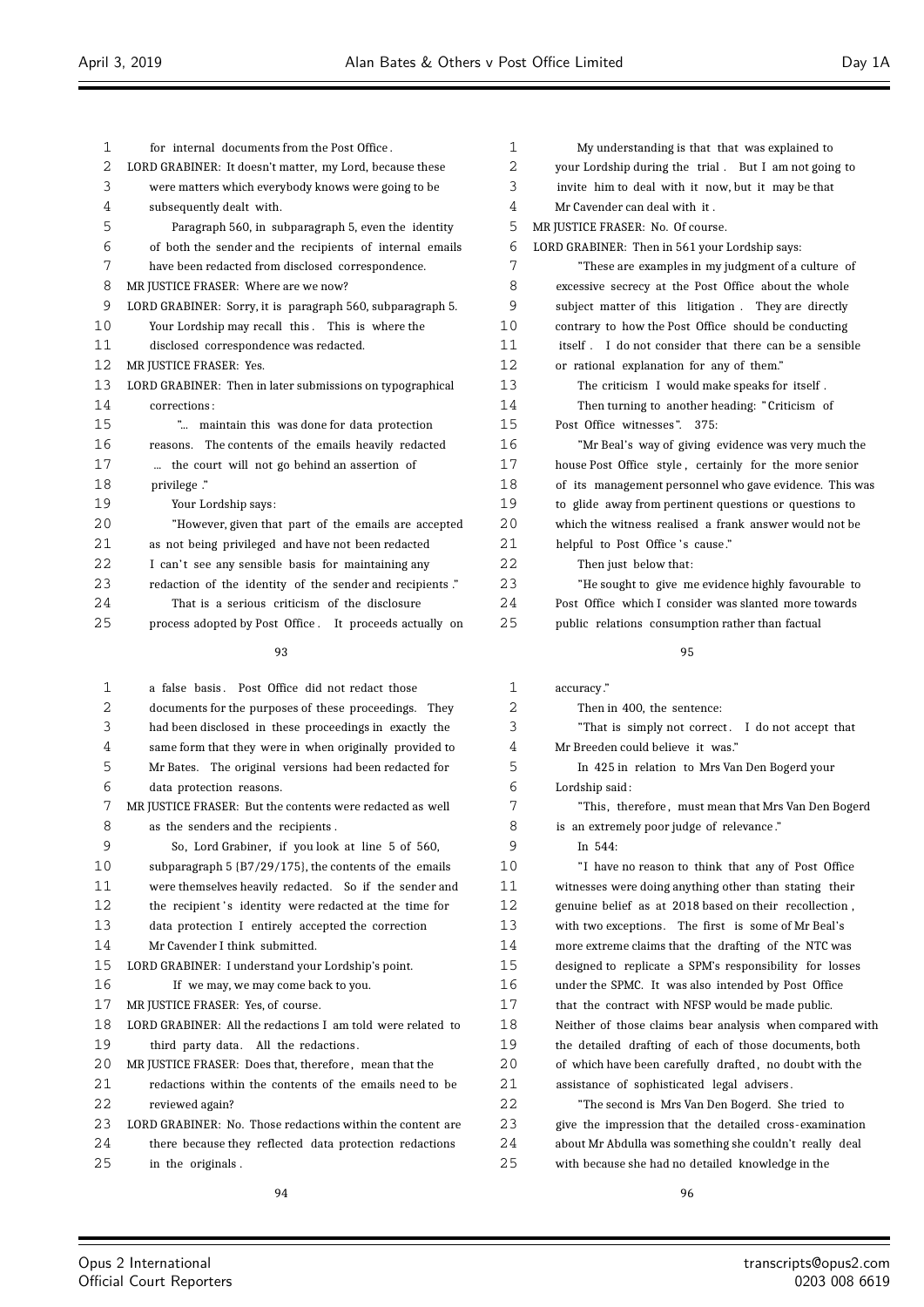| 1  | witness-box. That is simply not correct. She had         |                  |
|----|----------------------------------------------------------|------------------|
| 2  | signed a very detailed witness statement just a few days |                  |
| 3  | before for the Horizon Issues trial which dealt with the |                  |
| 4  | matters being put to her about Mr Abdulla in             |                  |
| 5  | considerable detail. I find that she was simply trying   |                  |
| 6  | to mislead me."                                          |                  |
| 7  | Further on your Lordship described an answer from        |                  |
| 8  | her was "simply disingenuous". Then further on in the    |                  |
| 9  | emboldened part:                                         |                  |
| 10 | "Mrs Van Den Bogerd did not provide any reference in     | 1                |
| 11 | his witness statement to matters unfavourable to the     | 1                |
| 12 | Post Office case."                                       | 1:               |
| 13 | So two things are especially striking, in my             | $\mathbf{1}$     |
| 14 | submission, about these extracts.                        | $1\cdot$         |
| 15 | First your Lordship makes a very general statement       | 1                |
| 16 | about Post Office's house-style of giving evidence.      | 1 <sub>1</sub>   |
| 17 | That shows that from now on you are likely to disbelieve | $1^{\circ}$      |
| 18 | Post Office's evidence because it comes from             | 1                |
| 19 | Post Office. In my submission that is how it would be    | 1                |
| 20 | viewed by an objective observer.                         | 2 <sub>1</sub>   |
| 21 | Secondly, those criticisms of Post Office witnesses      | $\overline{2}$   |
| 22 | are founded on what they said or did not say about       | $\overline{2}$ : |
| 23 | evidence which was irrelevant. Ie irrelevant for that    | $\overline{2}$   |
| 24 | trial.                                                   | 2 <sub>1</sub>   |
| 25 | Mr Beal is criticised for his understanding of how       | $\mathbf{2}$     |
|    | 97                                                       |                  |
| 1  | the liability provisions in the NTC should be construed. |                  |
| 2  | But his subjective understanding is quite irrelevant to  |                  |
| 3  | their proper interpretation or construction.<br>That is  |                  |

 He is also criticised for his evidence on the NFSP. This too was irrelevant . Mrs Van Den Bogerd was criticised for not giving evidence on Horizon. Her evidence on Horizon belongs properly to the Horizon trial .

always a matter for the court .

 So we say that your Lordship's conclusions as to the credibility of these witnesses are unfair , not least because the evidence they were giving was supposed to be confined to the Common Issues, which is what their witness statements were directed to .

 The other point about these conclusions is that they will inevitably colour your Lordship's view of these witnesses as and when they come before you in one or other of the later trials .

 Then I think with a bit of luck I will get done by the short adjournment, my Lord.

 The next topic heading is "Attacks on the NFSP and 22 Post Office's relationship with NFSP".

| -23 | So there were attacks on Post Office's relationship    |
|-----|--------------------------------------------------------|
| 24  | with the National Federation of Subpostmasters. It was |
| -25 | not represented in court and had no opportunity to     |

comment on your Lordship's judgment.

So in 368 you say:

 " It is obvious, in my judgment, that the NFSP is not remotely independent of Post Office , nor does it appear to put its members' interests above its own separate commercial interests ."

7 In 369 just for context, 370, the second sentence: "Such matters plainly should not be linked in the way that NFSP and the Post Office link them in this instance . I don't consider that NFSP can, in these circumstances, properly be considered to be independent or to be acting in the interests of SPMs, given the way it involved its own commercial interests as a condition in the way explained in Part F of the judgment."

 Then if your Lordship would just be kind enough to look for context at 576 and 577, and then I want just to pick up on a emboldened passage at the end of 577. This 8 is in relation to Paula Vennells, the chief executive of the Post Office . Then at the end of 577 your Lordship says:

 "Rather curiously , therefore , the email above demonstrates that the NFSP was only prepared to agree what amounted to an increase in its members' potential compensation if its own future was assured by the payment of substantial sums to it . I find that this

 $\alpha$ 

 shows that the NFSP put its own members' interests well below its own. I also find that NFSP is not fully independent."

 So your Lordship has there embarked on a lengthy discussion of the circumstances in which Post Office disclosed a copy of its grant agreement with NFSP in response to a freedom of information request.

 Your Lordship was especially interested in the fact that NFSP's website had been altered in the course of the trial . You will probably remember that. This is in your Lordship's 589. Then towards the end of 589 your Lordship said:

13 T was given no evidence by anyone from Post Office about why this was done and done in terms that suited 15 the Post Office's case on this point. I find this behaviour highly suspicious . It also undermines yet further the claim by Post Office that NFSP is independent."

 So here your Lordship seems to be adopting the conspiracy theory approach to the evidence. That would be matter of grave concern to the fair -minded observer 22 aware of the context. And, of course, a party to that conspiracy apparently was the Post Office , but there was no detailed evidence on any of this because it simply wasn't relevant to the Common Issues trial.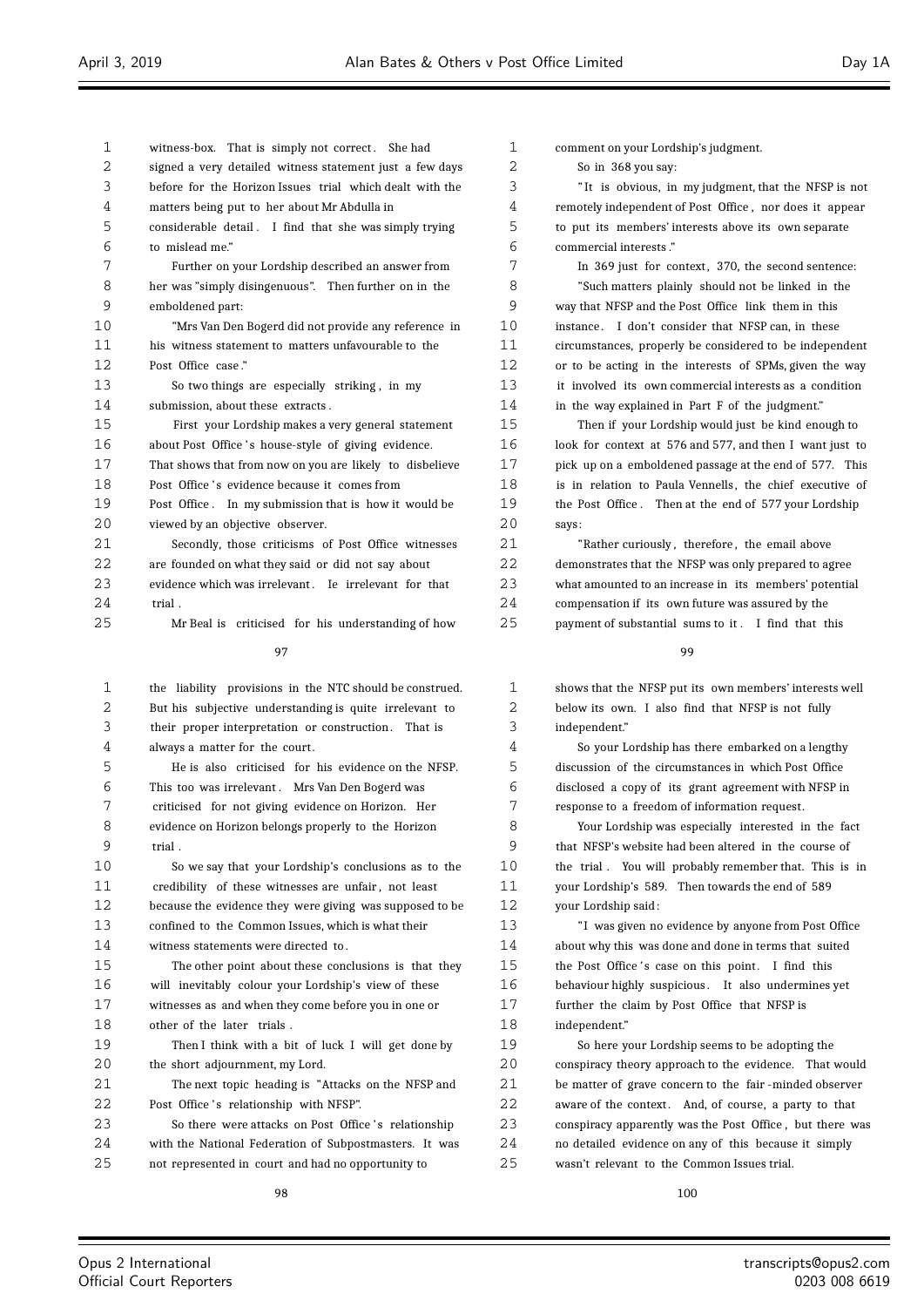| 1                 | Then earlier in these submissions and from time to          |
|-------------------|-------------------------------------------------------------|
| 2                 | time by reference to various paragraphs of the judgment     |
| 3                 | I drew attention to observations of your Lordship to the    |
| 4                 | effect that you were specifically going out of your way     |
| 5                 | to make it clear that you were not making any findings      |
| 6                 | on Horizon or breach.                                       |
| 7                 | So if we can go back now to paragraph 517, which            |
| 8                 | I think is the classic example in the judgment,             |
| 9                 | your Lordship will be familiar with this paragraph and      |
| 10                | I will not re-read it, but 517. It is the "crystal          |
| 11                | clarity " paragraph.                                        |
| $12 \overline{ }$ | MR JUSTICE FRASER: Just give me a moment.                   |
| 13                | LORD GRABINER: 517.                                         |
| 14                | MR JUSTICE FRASER: Yes, thank you. Yes.                     |
| 15                | LORD GRABINER: Your Lordship will obviously recall what you |
| 16                | said there.                                                 |
| 17                | That form of words, in my respectful submission,            |
| 18                | would appear to the fair -minded observer to be aimed at    |
| 19                | pre-empting the substantive criticisms that I have been     |
| 20                | making throughout. It is just a mantra which would not      |
| 21                | convince the observer that your Lordship had not            |
| 22                | prejudged the issues which still fall to be tried by        |
| 23                | your Lordship.                                              |
| 24                | Unsurprisingly there is some learning on this               |
| 25                | subject. The authority is the case of Steadman-Byrne.       |
|                   | 1 <sub>0</sub> 1                                            |

| $\mathbf{1}$      | Could I invite your Lordship's attention to it.             |
|-------------------|-------------------------------------------------------------|
| 2                 | MR JUSTICE FRASER: Yes. Is this the one where the parties   |
| 3                 | were called in over the short adjournment, having heard     |
| 4                 | the claimant's evidence, and the district judge said he     |
| 5                 | believed them and he made various other comments. There     |
| 6                 | are about maybe 16 comments in the judgment of              |
| 7                 | Lord Justice Sedley that set out exactly what he said,      |
| 8                 | I think.                                                    |
| 9                 | LORD GRABINER: Yes, there was a dispute about what was said |
| 10                | but Lord Justice Sedley thought that that was               |
| 11                | irrelevant. It is ${B9.5/14/1}$ I think it should be.       |
| $12 \overline{)}$ | MR JUSTICE FRASER: Is it tab 14?                            |
| 13                | LORD GRABINER: It is genuinely 14, yes.                     |
| 14                | MR JUSTICE FRASER: That is the practice note. I have        |
| 15                | actually been looking at it in the judgment itself.<br>But  |
| 16                | the judgment is in the practice note so                     |
| 17                | LORD GRABINER: Yes, it is. Yes, it is, you are quite        |
| 18                | right.                                                      |
| 19                | MR JUSTICE FRASER: So I think paragraph 4 sets out what the |
| 20                | district judge said to them over lunch.                     |
| 21                | LORD GRABINER: There was a dispute about what was said but  |
| 22                | Lord Justice Sedley didn't think that was terribly          |
| 23                | important.                                                  |
| 24                | If we go to paragraph 5:                                    |
| 25                | "The defendant's case is that the judge, by saying          |

 what he said , went well beyond giving counsel an initial indication of his thinking and expressed firm views adverse to a defendant whose evidence he had not yet heard. When, therefore, in his judgment the next day he found against the defendant, a reasonable observer, knowing what we have recounted, would infer that he might well have done so because of a prior prejudice in favour of the claimants and against the defendant." I cite that merely to make it clear beyond argument that it was a case of apparent bias and not actual bias , because the learned Lord Justice is using the formula 12 applicable to the apparent bias cases. Then at

paragraph 12 Lord Justice Sedley says:

 "The claimants rely strongly on the remark recorded by their counsel but not recalled by the defendant's counsel; namely that the judge wanted to give both counsel an indication of his thoughts. We are entirely content to accept that whether the district judge said it or not it is what he was seeking to do. The question remains whether the thoughts he communicated were nevertheless such as to suggest to a reasonable observer that his mind was all but closed against the defendant."

 Then in paragraph 16 the learned Lord Justice says: "Both the common law and the convention for the

protection of human rights and the fundamental freedoms

# 

1 recognise the fundamentality of every litigant 's right to a Tribunal free both of bias and of the objective appearance of bias . The appearance of bias includes a clear indication of a prematurely closed mind. In our respectful view the district judge, albeit acting out of the best of motives, gave the parties an inescapable impression that he had formed a view not only favourable to the claimants, but that the defendants were not going to be believed if he contradicted them."

 Now the reasonable observer would certainly not be convinced by the formulation of words which are belied by the substance of the judgment, because in every case 13 you can't just point to the words. What will matter is the impression gained by the observer of the substance of the language used by the judge in the case; in this case your Lordship.

 What Amjad shows, in my submission, is that the court will and can look through the mantra and be prepared rigorously to test the reality .

 The real question is whether in the eyes of the reasonable observer that is a real possibility that your Lordship has prejudged matters which are still due to be tried by you. That is the key question.

 As your Lordship knows, I am sure, from the Locabail case - - that is the only other case that I want to make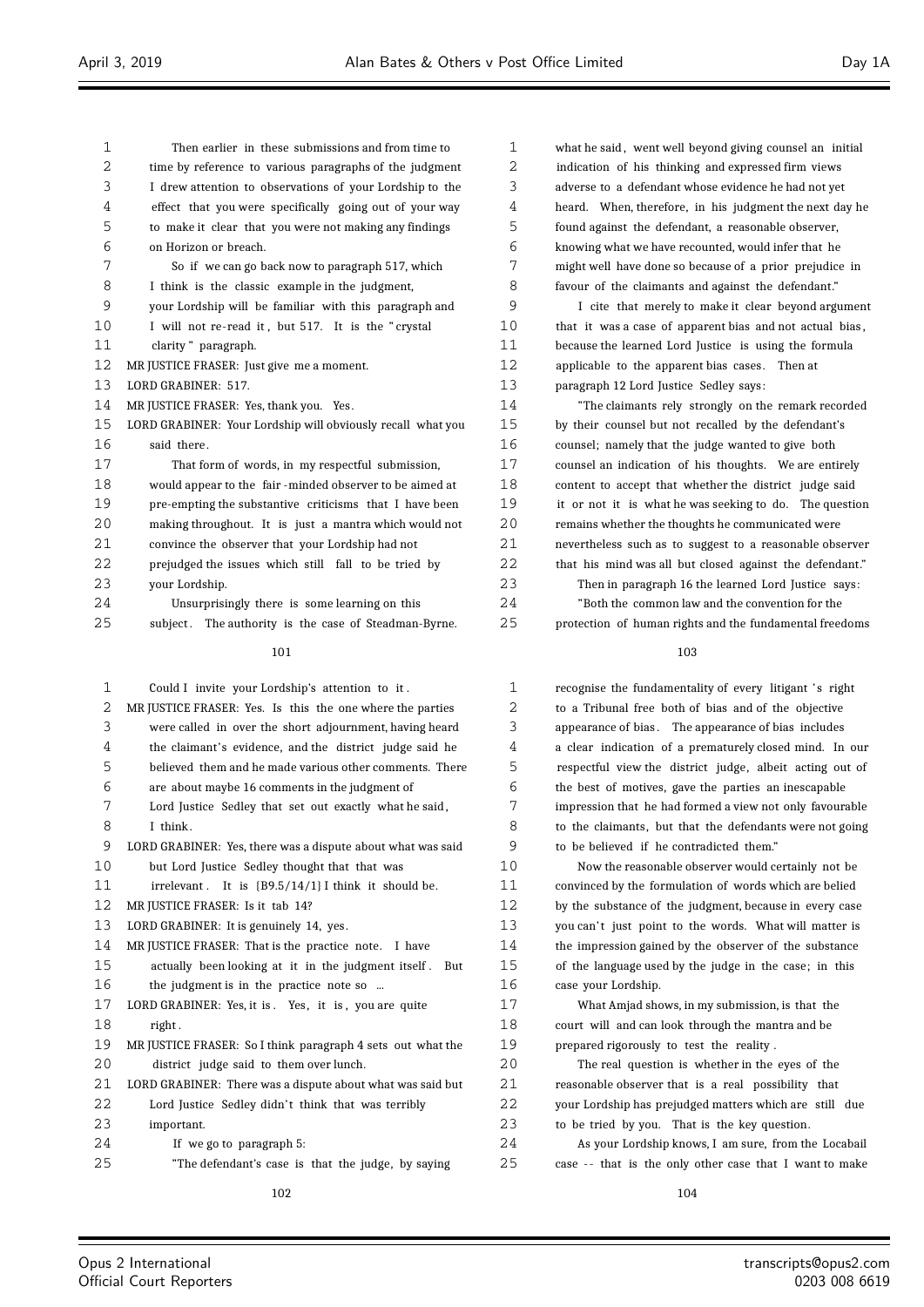$\equiv$ 

| 1  | reference to -- that the benefit of any real doubt should  | 1  | been going on for?                                          |
|----|------------------------------------------------------------|----|-------------------------------------------------------------|
| 2  | be resolved in favour of recusal.                          | 2  | MR JUSTICE FRASER: Two weeks.                               |
| 3  | Perhaps we can just look at that. This is                  | 3  | LORD GRABINER: Would your Lordship bear with me for         |
| 4  | Lord Justice Bingham's judgment {B9.5/7/480} at the foot   | 4  | a moment.                                                   |
| 5  | of the page between G and H.                               | 5  | MR JUSTICE FRASER: Yes. (Pause)                             |
| 6  | Lord Justice Bingham says, do you see that, between        | 6  | LORD GRABINER: Yes, I think that would be the consequence.  |
| 7  | G and H:                                                   | 7  | Yes.                                                        |
| 8  | "In most cases we think the answer, one way or the         | 8  | MR JUSTICE FRASER: It is really abandon or stop the Horizon |
| 9  | other, will be obvious, but if in any case there is real   | 9  | trial.                                                      |
| 10 | ground for doubt that doubt should be resolved in favour   | 10 | LORD GRABINER: Yes.                                         |
| 11 | of recusal."                                               | 11 | MR JUSTICE FRASER: So it can be reheard from scratch.       |
| 12 | Your Lordship's use of what I have called, I hope          | 12 | LORD GRABINER: Precisely.                                   |
| 13 | not disrespectfully, the mantra, demonstrates your         | 13 | MR JUSTICE FRASER: Yes. Right, thank you very much. That    |
| 14 | understanding that you should not have made findings for   | 14 | is the first question.                                      |
| 15 | example about Horizon or breaches of contract or           | 15 | The second question is slightly mundane in terms of         |
| 16 | breaches of duty.                                          | 16 | the observations and submissions that you have made         |
| 17 | Our case is that your Lordship nevertheless went           | 17 | already in respect of Mr Beal, but just to ask              |
| 18 | ahead and made those findings. Many of your conclusions    | 18 | a specific question about Mr Beal with particularity.       |
| 19 | and observations are strongly expressed.                   | 19 | At page 94 of today's transcript when you were              |
| 20 | So in a nutshell my submission is that in the eyes         | 20 | taking me through the passages in respect of my             |
| 21 | of the fair-minded observer this is a very plain case      | 21 | observations on the relationship with the NFSP you said     |
| 22 | where there is a risk of an appearance of bias infecting   | 22 | that I had criticised Mr Beal for giving irrelevant         |
| 23 | the current Horizon trial and the future trials between    | 23 | evidence, or I had criticised him in respect of             |
| 24 | these parties.                                             | 24 | irrelevant evidence. Do you recall those submissions?       |
| 25 | For that reason I respectfully invite your Lordship        | 25 | LORD GRABINER: Let me just look at my --                    |
|    |                                                            |    |                                                             |
|    | 105                                                        |    | 107                                                         |
| 1  | to recuse yourself from these proceedings and also         | 1  | MR JUSTICE FRASER: 544 is the paragraph of the judgment     |
| 2  | either to stay or adjourn the Horizon trial.               | 2  | where I deal with an observation on Mr Beal and an          |
| 3  | My Lord, those are my submissions. I am sorry they         | 3  | observation on Mrs Van Den Bogerd.                          |
| 4  | were undertaken at great speed, but they are my            | 4  | LORD GRABINER: What I said was Mr Beal is criticised for    |
| 5  | submissions.                                               | 5  | his understanding of how the liability provisions in the    |
| 6  | If there is anything you would like to ask me about        | 6  | NTC should be construed.                                    |
| 7  | I am very happy to try and help you.                       | 7  | MR JUSTICE FRASER: Yes, that is correct, you did say that.  |
| 8  | MR JUSTICE FRASER: I just had a couple of questions.       | 8  | If we can just call up on the common screen for the         |
| 9  | LORD GRABINER: My Lord, yes.                               | 9  | Common Issues trial, please, $\{C2/2/6\}$ .                 |
| 10 | MR JUSTICE FRASER: So far as relief on the application,    | 10 | That is Mr Beal's witness statement where he gives          |
| 11 | I think the application itself said adjourn the Horizon    | 11 | evidence about a point which you and I have already         |
| 12 | trial, which obviously is underway at the moment, and      | 12 | debated a little bit, which was the difference in fault     |
| 13 | today you have said adjourn or stay.                       | 13 | or no fault liability under each of the two contract        |
| 14 | LORD GRABINER: My Lord, yes.                               | 14 | forms.                                                      |
| 15 | MR JUSTICE FRASER: Can I just be clear what in fact is     | 15 | Now on the basis that he had given that evidence in         |
| 16 | meant by either or each of those terms.                    | 16 | his witness statement I assume the Post Office's            |
| 17 | The evidence of fact is almost finished. If I were         | 17 | position is that that was relevant evidence and Mr Green    |
| 18 | to recuse myself from being the managing judge of the      | 18 | could cross-examine on it. But_if I_have misunderstood      |
| 19 | group litigation that would obviously include recusing     | 19 | that would you tell me.                                     |
| 20 | myself from any further involvement in the Horizon         | 20 | LORD GRABINER: My response to that is first of all it       |
| 21 | Issues trial.                                              | 21 | obviously was in the witness statement but it was           |
| 22 | LORD GRABINER: My Lord, yes.                               | 22 | irrelevant to the matters in the trial.                     |
| 23 | MR JUSTICE FRASER: That would then have to start again in  | 23 | MR JUSTICE FRASER: Understood.                              |
| 24 | front of another judge. Is that correct?                   | 24 | LORD GRABINER: And whatever came out of the                 |
| 25 | LORD GRABINER: Yes, is the answer. How long has this trial | 25 | cross-examination was similarly irrelevant.                 |
|    | 106                                                        |    |                                                             |
|    |                                                            |    | 108                                                         |

Ξ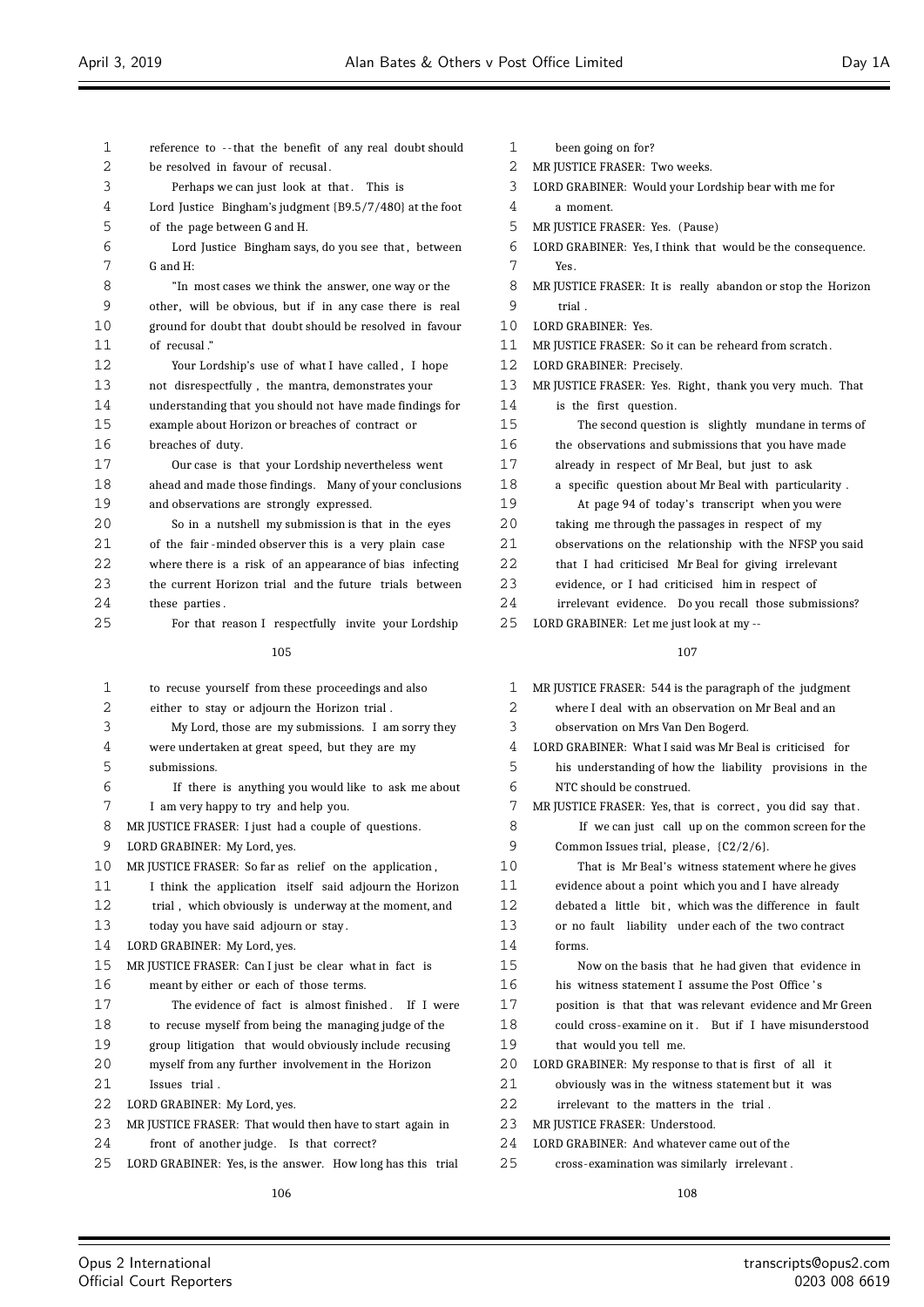| 1  | MR JUSTICE FRASER: Yes.                                  | 1  |    |
|----|----------------------------------------------------------|----|----|
| 2  | LORD GRABINER: It goes back to a point that I sought to  | 2  |    |
| 3  | make at the beginning of these submissions, which is the | 3  |    |
| 4  | fact that irrelevant material was incorporated into any  | 4  |    |
| 5  | of the witness statements and/or was cross-examined is   | 5  |    |
| 6  | supremely irrelevant because it doesn't thereby enlarge  | 6  |    |
| 7  | the Common Issues that were the subject of the trial.    | 7  |    |
| 8  | MR JUSTICE FRASER: I understand. That is very helpful,   | 8  |    |
| 9  | thank you.                                               | 9  | MR |
| 10 | Then the final point -- and it may be that you are       | 10 |    |
| 11 | not able to give me an answer immediately, in which case | 11 |    |
| 12 | you can just give me the brief answer at the beginning   | 12 | MR |
| 13 | of your reply -- am I entitled or not, would             | 13 |    |
| 14 | a fair-minded hypothetical observer take account of the  | 14 |    |
| 15 | result in the Common Issues judgment in terms of how     | 15 |    |
| 16 | many issues were resolved in the Post Office's favour    | 16 |    |
| 17 | and how many were resolved in the claimants' favour or   | 17 |    |
| 18 | not?                                                     | 18 |    |
| 19 | LORD GRABINER: Absolutely not.                           | 19 |    |
| 20 | MR JUSTICE FRASER: Wouldn't take note. Thank you very    | 20 |    |
| 21 | much. That is very helpful.                              | 21 |    |
| 22 | LORD GRABINER: Absolutely not. It would be irrelevant.   | 22 |    |
| 23 | The only matters that are relevant is whether it can     | 23 |    |
| 24 | fairly be said that there are passages in the judgment   | 24 |    |
| 25 | which give rise to the concern I have been describing.   | 25 |    |
|    | 109                                                      |    |    |
|    |                                                          |    |    |
| 1  | MR JUSTICE FRASER: Thank you very much.                  | 1  |    |
| 2  | LORD GRABINER: The fact that at the end of the day the   | 2  |    |
| 3  | weight of the findings was in favour of one side or the  | 3  |    |
| 4  | other would, in my submission, be irrelevant.            | 4  |    |
| 5  | MR JUSTICE FRASER: Thank you very much indeed. That is   | 5  |    |
| 6  | almost perfectly timed on your part, if I may say so,    | 6  |    |
| 7  | and we will come back at 5 past 2 and I will hear from   | 7  |    |
| 8  | Mr Green.                                                | 8  |    |
| 9  | $(1.00 \text{ pm})$                                      | 9  |    |
| 10 | (The short adjournment)                                  | 10 |    |
| 11 | $(2.05 \text{ pm})$                                      | 11 |    |
| 12 | Submissions by MR GREEN                                  | 12 |    |
| 13 | MR JUSTICE FRASER: Mr Green.                             | 13 |    |
| 14 | MR GREEN: May it please your Lordship. The claimants'    | 14 |    |
| 15 | submission is that this is an application without merit  | 15 |    |
| 16 | and without foundation. There are effectively three      | 16 |    |
| 17 | strands to that submission.                              | 17 |    |
| 18 | The first is that it wholly ignores the proper role      | 18 |    |
| 19 | of context. The second is that it appears to proceed on  | 19 |    |
| 20 | a misapprehension as to the correct approach to          | 20 |    |
| 21 | analysing apparent bias. The third is that it proceeds   | 21 |    |
| 22 | specifically on a misapprehension as to the proper       | 22 |    |
| 23 | judicial assessment of the proceedings as they actually  | 23 |    |
| 24 | were before your Lordship during the Common Issues       | 24 |    |
| 25 | trial.                                                   | 25 |    |

| 1      | There is a preliminary point to make about the                                                                                                                                                                                 |
|--------|--------------------------------------------------------------------------------------------------------------------------------------------------------------------------------------------------------------------------------|
| 2      | informed observer test .    The informed observer is                                                                                                                                                                           |
| 3      | someone who is presumed to actually have been at the                                                                                                                                                                           |
| 4      | trial and know what happened, not commenting on it from                                                                                                                                                                        |
| 5      | afar and not island-hopping between different findings                                                                                                                                                                         |
| 6      | and observations to make assertions about those without                                                                                                                                                                        |
| 7      | having regard to the judgment as a whole.                                                                                                                                                                                      |
| 8      | Taking the points in stages --                                                                                                                                                                                                 |
| 9      | MR JUSTICE FRASER: Is that right, though? Is it not                                                                                                                                                                            |
| 10     | sufficient for the reasonable well-informed observer                                                                                                                                                                           |
| 11     | just to read judgment number 3?                                                                                                                                                                                                |
| 12     | MR GREEN: My Lord, no, the law is clear that the                                                                                                                                                                               |
| 13     | reasonably -- well, the informed observer test is (a) an                                                                                                                                                                       |
| 14     | objective one and (b) an informed one. So the informed                                                                                                                                                                         |
| 15     | observer knows about the trial as it was presented to                                                                                                                                                                          |
| 16     | your Lordship.                                                                                                                                                                                                                 |
| 17     | In one case, there is even a point about knowing                                                                                                                                                                               |
| 18     | things that perhaps even weren't in the public domain                                                                                                                                                                          |
| 19     | about the trial. So "informed" I would underline in                                                                                                                                                                            |
| 20     | relation to the approach of the informed observer test.                                                                                                                                                                        |
| 21     | A couple of short points in relation to context, and                                                                                                                                                                           |
| 22     | those points are these, and I think your Lordship will                                                                                                                                                                         |
| 23     | have apprehended what these submissions would be anyway.                                                                                                                                                                       |
| 24     | The first point is that specific findings or                                                                                                                                                                                   |
| 25     | observations in a judgment should not be taken out of                                                                                                                                                                          |
|        | 111                                                                                                                                                                                                                            |
|        |                                                                                                                                                                                                                                |
| 1      | their immediate context. That is, either lines which                                                                                                                                                                           |
| 2      | are within the same paragraph but have been omitted from                                                                                                                                                                       |
| 3      | mention, which either directly contraindicate what is                                                                                                                                                                          |
| 4      | being said of the other lines that are mentioned or put                                                                                                                                                                        |
| 5      | those lines into a context which is explanatory, or                                                                                                                                                                            |
| 6      | adjacent paragraphs which give the overall context                                                                                                                                                                             |
| 7      | within which the particular paragraph falls. I refer to                                                                                                                                                                        |
| 8      | that as the immediate context.                                                                                                                                                                                                 |
| $\cap$ | state and contained and contained and contained and contained and contained and contained and contained and contained and contained and contained and contained and contained and contained and contained and contained and co |

The second point of context is that those passages should not be considered without regard to the judgment as a whole and read as a whole, including your Lordship's findings in favour of some of Post Office's witnesses, for example, and having due regard to the presence or absence of a careful and meticulous approach to analysing with precision what evidence was and was not given, how it was challenged and what submissions were made about it.

The third matter of context is to look at the proceedings themselves and the issues that your Lordship had directed to be tried and how the parties had in fact presented their cases before the court.

The fourth matter of background, but important context, is the fact that this is group litigation where frequently the managing judges are put in a position 25 where parts of trials have to be separated off, as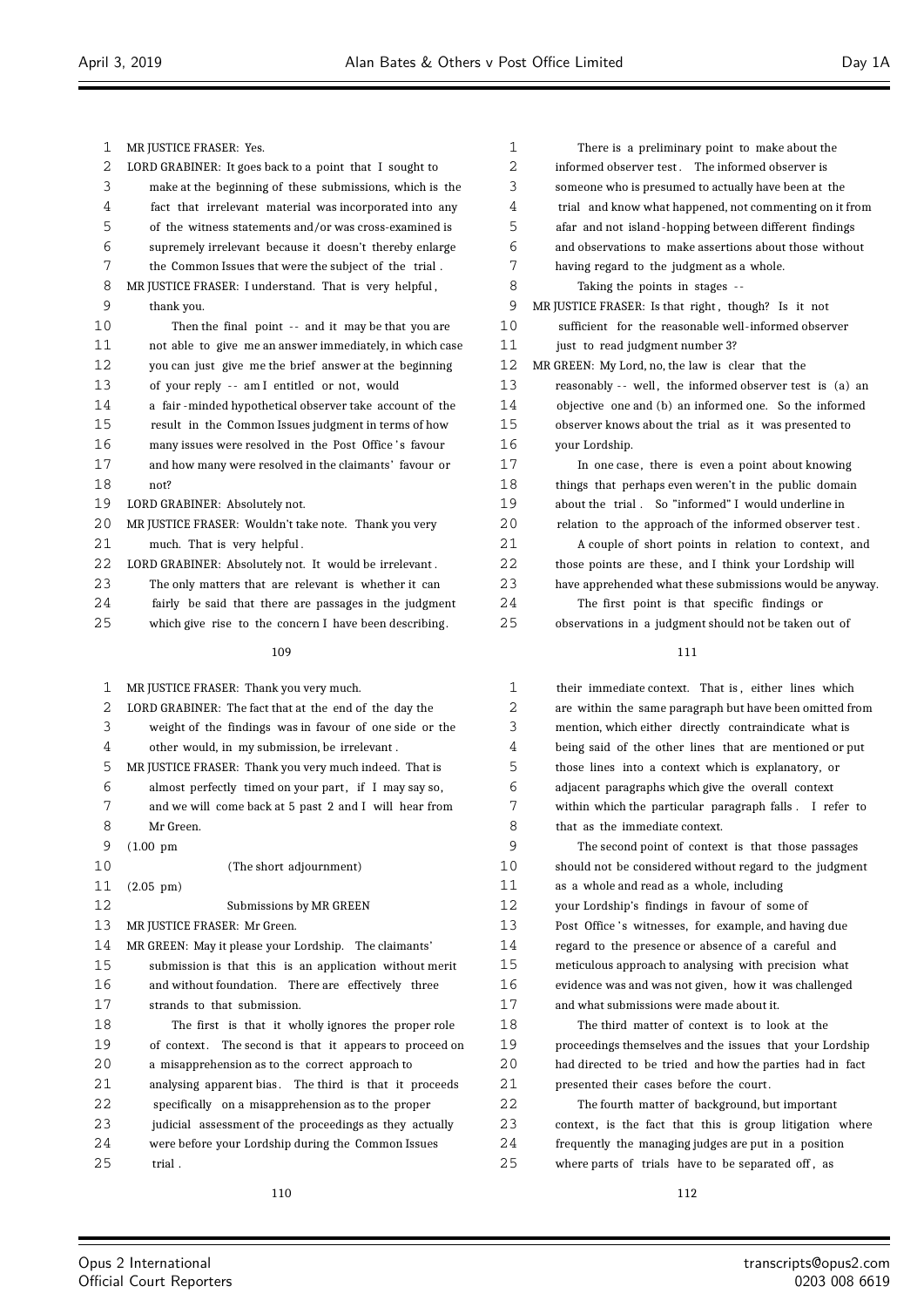| 1              | sensibly as they can be, never perfectly hermetically    |
|----------------|----------------------------------------------------------|
| $\overline{2}$ | sealed from other aspects, and tried and tried fairly    |
| 3              | and sensibly.                                            |
| 4              | That is the quintessential role of the managing          |
| 5              | judge for which part 19 of the Civil Procedure Rules     |
| 6              | makes provision.                                         |
| 7              | I will take your Lordship, if it is necessary, to        |
| 8              | the British Coal case, which we have in the bundle,      |
| 9              | which addresses the generosity of approach to a managing |
| 10             | judge in those circumstances.                            |
| 11             | Your Lordship is very familiar with the passages         |
| 12             | that have been identified in Mr Parsons' 15th witness    |
| 13             | statement and the words that precede and follow them and |
| 14             | their context, because it is in your Lordship's          |
| 15             | judgment, so I am not going to spend the time that I do  |
| 16             | have taking your Lordship through them paragraph by      |
| 17             | paragraph, not least because I hope we have given        |
| 18             | sufficiently illustrative examples of our answers in our |
| 19             | written skeleton argument.                               |
| 20             | But it is important to address some of the points        |
| 21             | which arise in relation to the Common Issues themselves, |
| 22             | and how they in fact arose before your Lordship. So the  |
| 23             | first point to note is that the Common Issues were not   |

 plucked out of the air . The Common Issues were agreed between the parties

| 1                 | and they were derived from the parties' generic          |
|-------------------|----------------------------------------------------------|
| 2                 | pleadings, which is an important point, and the key      |
| 3                 | paragraphs to which they referred, although inevitably   |
| 4                 | not all paragraphs, were identified in the schedule to   |
| 5                 | the order which defined the Common Issues themselves.    |
| 6                 | Your Lordship will know that, for example, some of       |
| 7                 | the more famous paragraphs in the generic defence, like  |
| 8                 | 93 and 94 about the approach to construction and where   |
| 9                 | the burden of proof should lie, were identified in that  |
| 10                | Common Issues document.                                  |
| 11                | And what then followed was the service of evidence       |
| $12 \overline{)}$ | by Post Office for their part, which was designed to     |
| 13                | support the factual premises which they had pleaded as   |
| 14                | being expressly relevant to construction of the          |
| 15                | contracts. I will very briefly make these points good    |
| 16                | in a moment.                                             |
| 17                | What then followed was Post Office's attempt to          |
| 18                | strike out the only evidence that the lead claimants     |
| 19                | individually could give in response to whether or not    |
| 20                | the factual assertions designed to support Post Office's |
| 2.1               | pleaded case on construction were in fact a reliable and |
| 22                | realistic account of what would happen on the ground or  |
| 23                | not.                                                     |
| 24                | That was unsuccessful for a number of reasons which      |
| 25                | your Lordship will remember in the admissibility         |

 judgment, which is judgment number 2, which I will also come to very briefly in a moment.

 From there, Post Office then elected not to put in any more evidence, not to abandon the evidence that it had chosen to put in on matters such as training and so forth , but in its opening and closing to continue with 7 the premise for construction upon which Post Office's entire case on the Common Issues depended.

 There were two particularly important facets to 10 that. The first facet was what had been pleaded at paragraphs 76, 85, 93 and 94 of the generic defence, and those factual assertions which I will take your Lordship to in a moment. That is one side of it .

14 The other facet of the Post Office's case was the agency relationship , because Post Office expressly opened and closed on the footing that the agency relationship suffused the entire contractual relationship , and the contractual relationship sat atop of the agency relationship and any findings as to the nature of the agency relationship and the role of the account as between principal and agent necessarily involved the court determining what the branch trading statement was, in fact , because that was disputed, as your Lordship records in the judgment, and how it came about and what it included.

# 

| 1  | That was necessary, and I don't think that can             |
|----|------------------------------------------------------------|
| 2  | sensibly be disputed.                                      |
| 3  | So those were the two key facets in relation to            |
| 4  | construction. The third area was credit. That loomed       |
| 5  | very, very large in the proceedings as they were           |
| 6  | actually conducted before the court.                       |
| 7  | My Lord, can I just take your Lordship very briefly        |
| 8  | to the generic pleadings, which I think your Lordship      |
| 9  | will remember. Rather than going through them in           |
| 10 | detail, your Lordship will remember --                     |
| 11 | MR JUSTICE FRASER: I don't think on an application such as |
| 12 | this, given its subject matter, it is necessary to go      |
| 13 | through the pleadings in detail.                           |
| 14 | MR GREEN: I am grateful.                                   |
| 15 | MR JUSTICE FRASER: But if you are going to draw my         |
| 16 | attention to what a part of a pleading says -- because     |
| 17 | I remember the Common Issues' schedule or schedule 1 to    |
| 18 | the order that set down the Common Issues was drafted      |
| 19 | and agreed by the parties, but it was approved by the      |
| 20 | court.                                                     |
| 21 | MR GREEN: Exactly.                                         |
| 22 | MR JUSTICE FRASER: And within it, it had numerous          |
| 23 | references to pleading paragraphs, a point which, during   |
| 24 | the trial, I required both parties to get rid of those     |
| 25 | so that it was a standalone document.                      |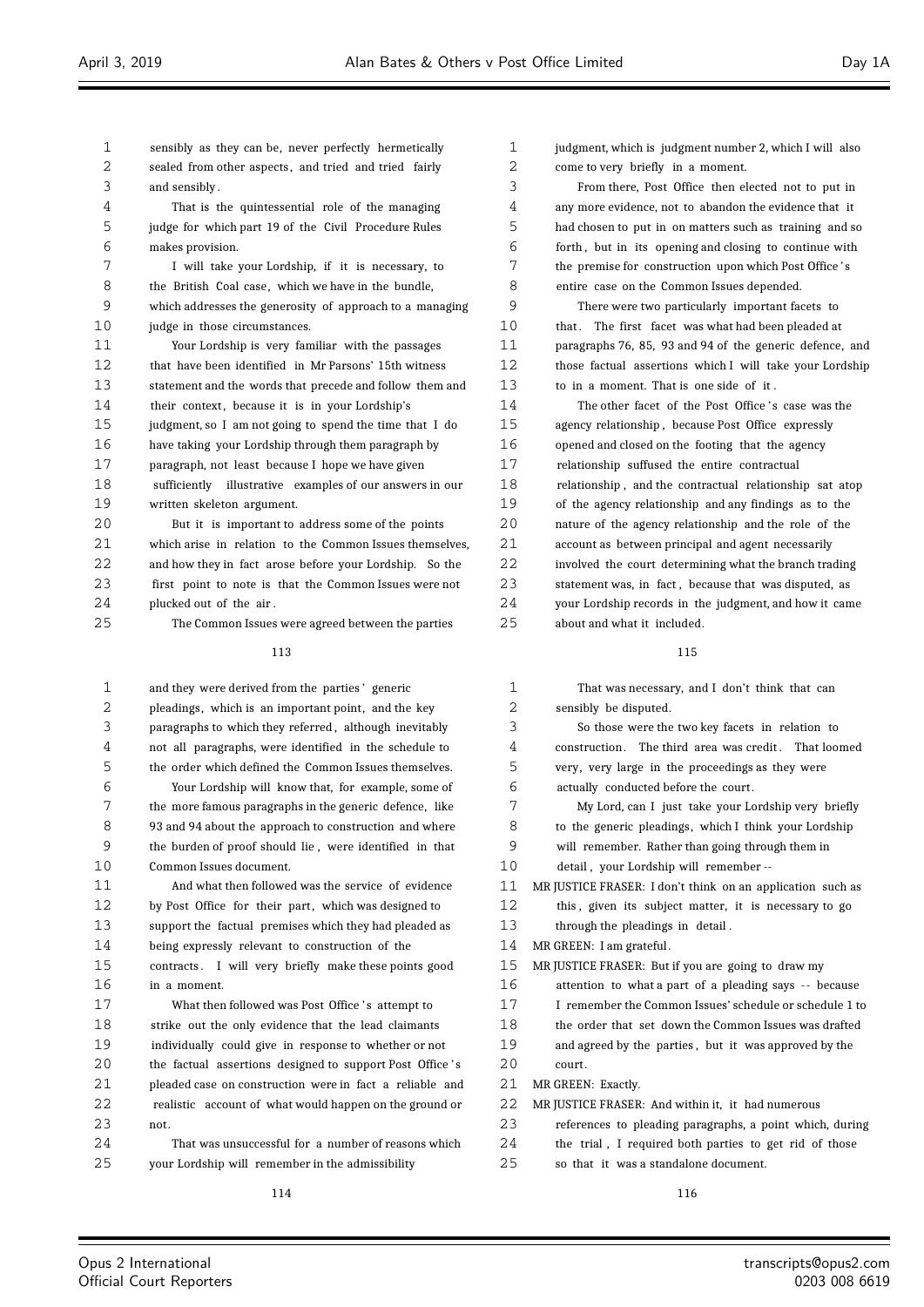| MR GREEN: Indeed.                                           | $\mathbf{1}$                                                                                                                                                                                                                    |
|-------------------------------------------------------------|---------------------------------------------------------------------------------------------------------------------------------------------------------------------------------------------------------------------------------|
| MR JUSTICE FRASER: Where do you want me to go?              | $\overline{2}$                                                                                                                                                                                                                  |
| MR GREEN: Maybe the most convenient place to look, my Lord, | 3                                                                                                                                                                                                                               |
| is in judgment number 2, in the admissibility judgment,     | $\overline{4}$                                                                                                                                                                                                                  |
| which I think your Lordship may have in a separate hard     | 5                                                                                                                                                                                                                               |
| copy folder. $\{B7/27/1\}$ on Opus.                         | 6                                                                                                                                                                                                                               |
| If we look at paragraph $40$ $(B7/27/14)$ of that, this     | 7                                                                                                                                                                                                                               |
| is your Lordship's judgment on the admissibility            | 8                                                                                                                                                                                                                               |
| application, and so this highlighted the relevance of       | 9                                                                                                                                                                                                                               |
| these paragraphs, if it was ever in doubt, which I will     | 10                                                                                                                                                                                                                              |
| submit it wasn't to Post Office:                            | 11                                                                                                                                                                                                                              |
| "This paragraph is pleaded to by the defendant in           | 12                                                                                                                                                                                                                              |
| paragraphs 93 and 94 of the generic defence. These          | 13                                                                                                                                                                                                                              |
| state as quoted below."                                     | 14                                                                                                                                                                                                                              |
| Another relevant passages precedes these in                 | 15                                                                                                                                                                                                                              |
| paragraph 76. 76 sets out some subparagraphs and in         | 16                                                                                                                                                                                                                              |
| particular, if we look at (4) onwards:                      | 17                                                                                                                                                                                                                              |
| "Post Office was unable to monitor at first hand the        | 18                                                                                                                                                                                                                              |
| transactions undertaken in branches on "                    | 19                                                                                                                                                                                                                              |
| MR JUSTICE FRASER: Pause for a moment. I think we need to   | 20                                                                                                                                                                                                                              |
| go on to page 15.                                           | 21                                                                                                                                                                                                                              |
| MR GREEN: It is on the next page, if we can. $\{B7/27/15\}$ | 22                                                                                                                                                                                                                              |
| MR JUSTICE FRASER: Yes.                                     | 23                                                                                                                                                                                                                              |
| MR GREEN: There we go:                                      | 24                                                                                                                                                                                                                              |
| "Post Office was unable to monitor at first hand the        | 25                                                                                                                                                                                                                              |
| 117                                                         |                                                                                                                                                                                                                                 |
|                                                             | $\mathbf{1}$                                                                                                                                                                                                                    |
|                                                             | 2                                                                                                                                                                                                                               |
|                                                             | 3                                                                                                                                                                                                                               |
|                                                             | 4                                                                                                                                                                                                                               |
| Subpostmasters."                                            | 5                                                                                                                                                                                                                               |
|                                                             | transactions undertaken in branches on its behalf, in<br>relation to which it was liable to Post Office clients.<br>These transactions and the manner in which they were<br>carried out were the responsibility of the relevant |

 Then the same point about custody of property, and then (6):

# "Post Office relies on the accurate reporting by Subpostmasters of accounts, transactions and the cash and stock held at the branch."

 And then at 93, paragraph 93, which is just below: "Post Office notes the claimants' case set out in paragraph 55 applies only to section 12, clause 12

14 [which is the burden of proof point ]. More generally,

as regards shortfalls disclosed in a Subpostmaster's

accounts, the Post Office notes the following

 principles , each of which applies to Subpostmasters." And then the subparagraph (1):

 "Where a Subpostmaster asserts that he or she is not responsible or liable for a shortfall , the legal and/or evidential burden of proof is on him or her to establish the factual basis for such assertion in that : "(a) In the absence of evidence from a Subpostmaster to suggest that a shortfall arose from losses for which

he or she was responsible, it is appropriate to infer

and/or presume that the shortfall arose from losses for which he or she was responsible. Such an inference and/or presumption is appropriate because  $(1)$  branches are under the management of Subpostmasters or their assistants, (2) losses do not arise in the ordinary course of things without fault or error on the part of Subpostmasters or their Assistants and (3) it would not be right to infer or presume that a shortfall or loss was caused instead by a bug or error in Horizon." Then it goes on: "Subpostmasters bear the legal burden of proof that a shortfall did not result from the losses for which they were responsible. This is because (1) the truth of the matter lies peculiarly within the knowledge of Subpostmasters as the persons with responsibility for branch operations and the conduct of transactions in branches, (2) it would be unjust for Post Office to be required to prove allegations relating to matters that fall peculiarly within the knowledge of Subpostmasters, and/or  $(3)$  where a person is subject to fiduciary

 obligations as regards his or her dealing with assets the burden is on that person ..."

And so forth.

 $2.0$ 

So if your Lordship looks at the foot of that page, 94 as to section 12, clause 12 of the SPMC:

# 

| $\mathbf{1}$ | "That should construed in accordance with the            |
|--------------|----------------------------------------------------------|
| 2            | principles set out in paragraph 93 above."               |
| 3            | So that is all from the generic defence, not recited     |
| 4            | there, but from paragraph 85 of the generic defence,     |
| 5            | which is $-$ page 39 of the generic defence is:          |
| 6            | "The written Subpostmasters' contracts are to be         |
| 7            | construed as a whole and in light of the relevant        |
| 8            | factual matrix pleaded in paragraph 76 above."           |
| 9            | Which is the paragraph to which I have already           |
| 10           | referred the court.                                      |
| 11           | So the starting point was that your Lordship had         |
| 12           | regard to the positive case being advanced by the        |
| 13           | Post Office when considering the relevance of the        |
| 14           | evidence that was sought to be struck out by the         |
| 15           | Post Office.                                             |
| 16           | That is essential context, and I note my noble and       |
| 17           | my learned friend Lord Grabiner did not actually I refer |
| 18           | to the basis upon which the Post Office itself invited   |
| 19           | this court to construe the contracts at all in his       |
| 20           | submissions.                                             |
|              |                                                          |

 We respectfully say that is an impermissible omission because it seeks to advance a criticism of the 23 judgment which is unfounded when you go back to look at the case that your Lordship was considering as advanced by Post Office and the case in support of which the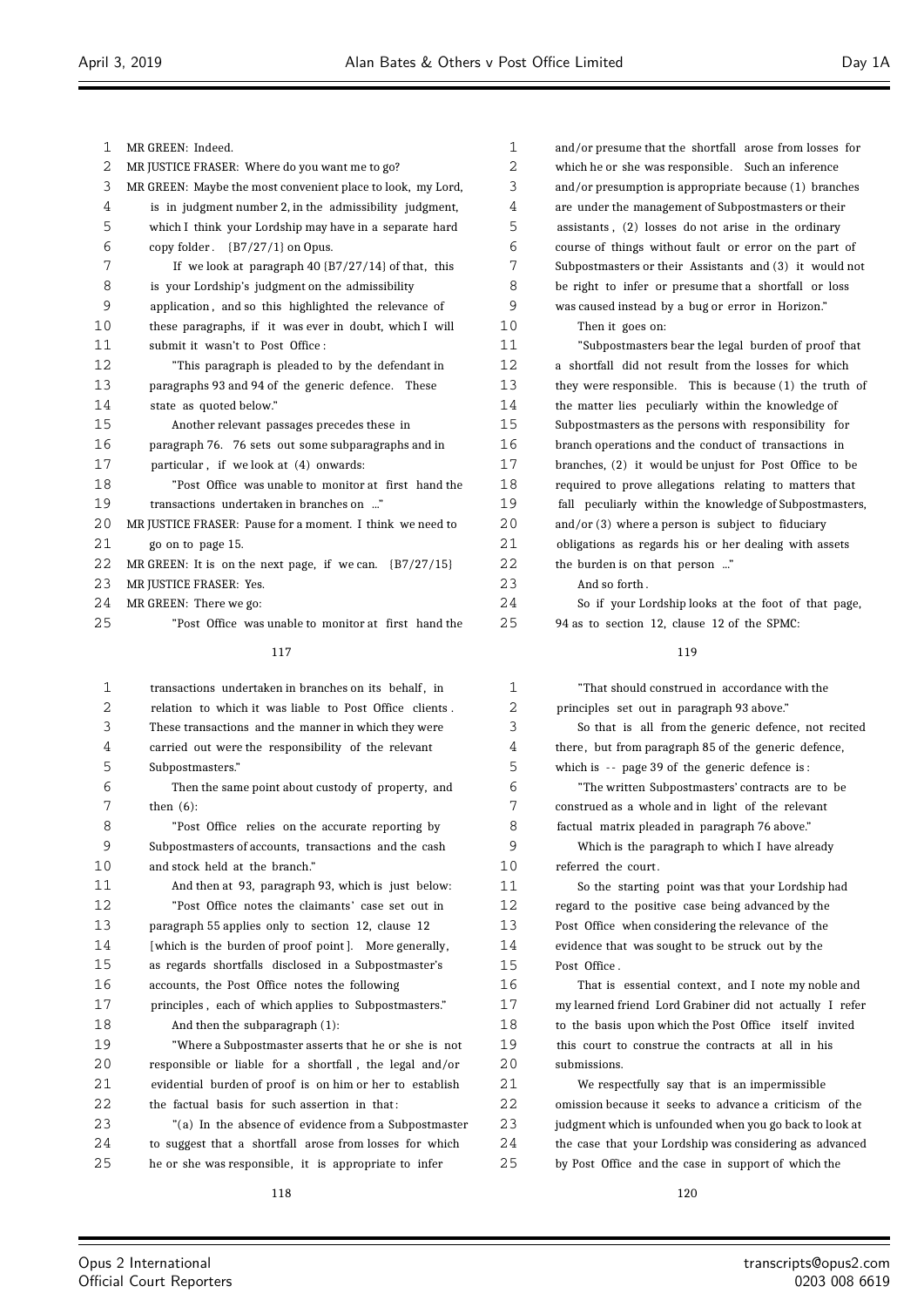| 1        | relevant evidence was adduced by Post Office through its                                | 1        | the claimants' contention, was unworkable. I am not                                            |
|----------|-----------------------------------------------------------------------------------------|----------|------------------------------------------------------------------------------------------------|
| 2        | witness statements.                                                                     | 2        | going to take your Lordship through the statement.                                             |
| 3        | Now, the evidence of Mrs Van Den Bogerd was                                             | 3        | MR JUSTICE FRASER: I don't think, on the basis of how                                          |
| 4        | considered in some detail and your Lordship made                                        | 4        | Lord Grabiner puts the application, you need to or ought                                       |
| 5        | findings in relation to her evidence. And the reading                                   | 5        | to, because it is put fairly squarely on the contents of                                       |
| 6        | note which Post Office submitted to the court explaining                                | 6        | judgment number 3.                                                                             |
| 7        | the relevance of different aspects of their evidence --                                 | 7        | MR GREEN: My Lord, indeed. The only problem is that I was                                      |
| 8        | MR JUSTICE FRASER: Bear with me one moment, Mr Green, just                              | 8        | going to briefly identify a couple of points, if I may,                                        |
| 9        | one moment. (Pause)                                                                     | 9        | and then explain why I say it is relevant to how the                                           |
| 10       | Yes, sorry. I mislaid a file. Reading note.                                             | 10       | application is put.                                                                            |
| 11       | MR GREEN: The reading note is at $(C2/0/1)$ on Opus.                                    | 11       | Just by way of a couple of points, page 23 of that                                             |
| 12       | MR JUSTICE FRASER: I think I mentioned the reading note in                              | 12       | document at paragraph 78 (C2/1/23), does your Lordship                                         |
| 13       | the judgment.                                                                           | 13       | have the bottom three lines from the middle:                                                   |
| 14       | MR GREEN: Indeed.                                                                       | 14       | "This means that the Subpostmaster has complete                                                |
| 15       | MR JUSTICE FRASER: Do you have a reference for where I did                              | 15       | control over the branch accounts and transactions only                                         |
| 16       | that?                                                                                   | 16       | enter the branch accounts with the Subpostmaster's (or                                         |
| 17       | MR GREEN: I don't, my Lord, but I can find one. And the                                 | 17       | his assistant's) knowledge."                                                                   |
| 18       | reading note identified, if we go over the page                                         | 18       | And that rather teases out the point that                                                      |
| 19       | {C2/0/2}, there is Mrs Van Den Bogerd's evidence.                                       | 19       | your Lordship asked my learned friend about in relation                                        |
| 20       | MR JUSTICE FRASER: Paragraph 365, I described it as                                     | 20       | to transaction corrections entering the accounts and how                                       |
| 21       | a helpful reading note, I think.                                                        | 21       | the branch trading statement would come about.                                                 |
| 22       | MR GREEN: Indeed, and your Lordship will see at page 2 of                               | 22       | On page 37 at page 135 at the end of that paragraph                                            |
| 23       | that reading note under "Subpostmasters and their                                       | 23       | $(C2/1/37)$ , it says:                                                                         |
| 24       | branches" there are, for example, Horizon, training and                                 | 24       | "It would be unlikely that a Subpostmaster, having                                             |
| 25       | support, causes of shortfalls, see also Helen Dickinson,                                | 25       | kept his accounts diligently, still had no idea where                                          |
|          |                                                                                         |          |                                                                                                |
|          |                                                                                         |          |                                                                                                |
|          | 121                                                                                     |          | 123                                                                                            |
|          |                                                                                         | 1        |                                                                                                |
| 1<br>2   | Post Office's reliance on Subpostmasters and                                            | 2        | a material problem was arising from."                                                          |
| 3        | responsibility for shortfalls.<br>MR JUSTICE FRASER: Yes.                               | 3        | MR JUSTICE FRASER: Where have you just read from?                                              |
| 4        | MR GREEN: Then Helen Dickinson we can see at the bottom                                 | 4        | MR GREEN: It is the foot of paragraph 135.<br>MR JUSTICE FRASER: Yes.                          |
|          |                                                                                         |          |                                                                                                |
| 5        | gives evidence about fraud in branches and concealing<br>shortfalls and so forth.       | 5        | MR GREEN: These are just examples, my Lord, but page 39,                                       |
| 6        |                                                                                         | 6<br>7   | paragraph $145$ {C2/1/39}, says:                                                               |
| 7        | What is striking in Mrs Van Den Bogerd's statement                                      |          | "In any event, for the reasons set out above, the                                              |
| 8        | was the extent to which she covered matters which did in                                | 8        | Subpostmaster is best placed to investigate shortfalls                                         |
| 9        | fact or purport to support the case that Post Office --                                 | 9        | and Post Office generally cannot find the root cause of                                        |
| 10       | Post Office's pleaded case in those pleaded paragraphs                                  | 10       | a shortfall without the Subpostmaster's cooperation.                                           |
| 11       | to which I have just referred. If we look at ${C2/1/1}$                                 | 11       | A reversal of the burden for determining the root cause                                        |
| 12       | $\overline{a}$                                                                          | 12       | of shortfalls would also create the perverse situation                                         |
| 13       | MR JUSTICE FRASER: That is her witness statement.                                       | 13       | whereby the greater the scale and sophistication of the                                        |
| 14       | MR GREEN: That is her witness statement. And at the foot                                | 14       | false accounting by a Subpostmaster, the less likely                                           |
| 15       | of that, there is an index, but just above that, she                                    | 15       | Post Office will be able to find the root cause of                                             |
| 16       | says:                                                                                   | 16       | a shortfall ."                                                                                 |
| 17       | "I also provide some commentary on what the                                             | 17       | Et cetera. And that refers back up to evidence or                                              |
| 18       | real-world effects of the Claimants' alleged                                            | 18       | argument about the fact in branch, for example 142, no                                         |
| 19       | interpretation of the Subpostmasters contracts."                                        | 19       | transaction enters their accounts without their consent.                                       |
| 20       | I think it should say "are" or "would be" and                                           | 20       | This includes transaction corrections, which must be                                           |
| 21       | I think that is suggesting relevance because it may                                     | 21       | accepted by the Subpostmasters before they form part of                                        |
| 22       | assist the court to test the commercial sense of                                        | 22       | the branch accounts, and causation in 143.                                                     |
| 23<br>24 | different constructions contended for.<br>But it is clearly, as we can see in a moment, | 23<br>24 | Now, it is right -- I am sorry to just to have<br>pressed on to that, because I wanted to show |

designed to show that the Subpostmasters' contention,

25 your Lordship why I say those passages are relevant, and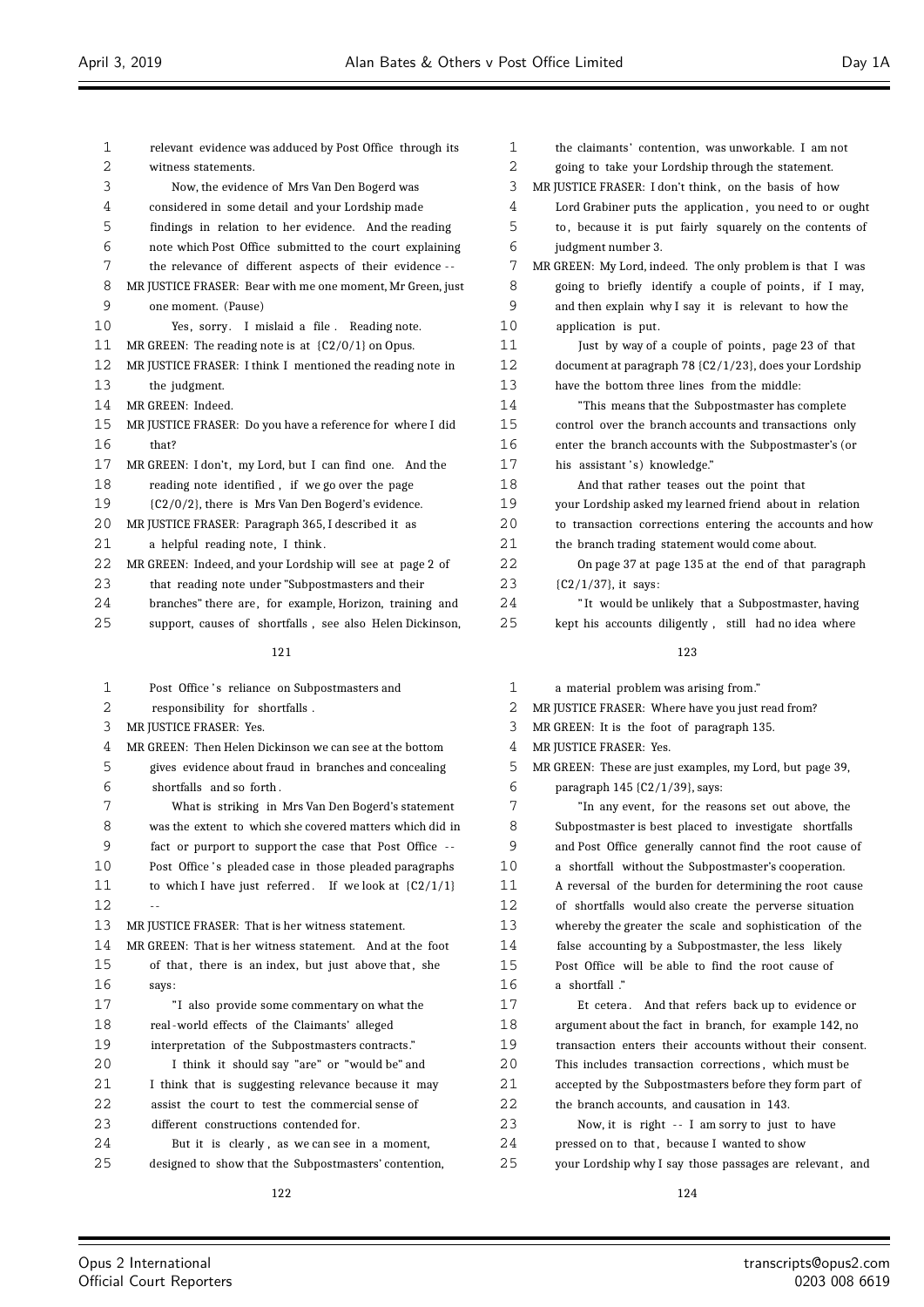- they are relevant because the correct approach on an
- application such as this is to consider and the informed
- observer is taken to know what the issues were and how
- they were presented before the court .
- And it was their positive case pleaded case, which
- they repeatedly refused to abandon, notwithstanding
- being instructed do it at least two CMCs, as we have
- explained in our skeleton argument.
- MR JUSTICE FRASER: Not invited to abandon by me.
- MR GREEN: No, by the claimants.
- MR JUSTICE FRASER: But the fact that they were invited to abandon it by the other side is neither here nor there . It was their pleaded case.
- MR GREEN: It was their pleaded case. It might sharpen any argument on election, having elected to persist with it , 16 but I take your Lordship's point. It was their pleaded case, and all this evidence, which is the flip -side of many of the findings that my learned friend 19 Lord Grabiner has been referring to, were positively asserted by Post Office . So they were positively in
- issue as to whether or not Post Office was entitled to
- take succour from Mrs Van Den Bogerd's evidence in
- 23 support of its pleaded case before the court.
- So we say it is extremely surprising that neither the application nor the submissions that your Lordship

 has heard this morning face up to and deal with head-on the fact that Post Office positively advanced in its pleadings and directly in its evidence the case I have just identified . That is a matter of context which it would be completely wrong to leave out of account.

 Against that background, my learned friend suggested there was a bit of a quandary after judgment number 2 about how to play the cross-examination.

9 We respectfully say that is not right, partly because of the case positively being advanced and still 11 being advanced at that stage. Secondly, because the admissibility application had itself spelt out - - the judgment on the admissibility application had itself spelt out why it was that these matters might be relevant to the matters pleaded by Post Office .

 So Post Office was not trying to get what your Lordship's view could be; but had at the very lowest a careful steer about its potential relevance in

the admissibility judgment number 2.

| 20 | My Lord, there is an irony in the reliance that is     |
|----|--------------------------------------------------------|
| 21 | placed by the Post Office on the transcripts of the    |
| 22 | hearings that run up to the admissibility application, |
| 23 | because the premise of this application is that        |
| 24 | your Lordship, having expressed a robust view, will be |
| 25 | regarded by the informed observer as not amenable to   |

#### persuasion.

 Your Lordship will remember the warnings that you gave me about putting in irrelevant evidence and, if necessary, sitting there and crossing them out line by line , because they have included them in their application . And those indications were robust and they were repeated at a number of hearings before your Lordship had heard full argument on the detail of what that evidence might be relevant to . That is all just part of normal adult behaviour in 11 court. What then happens is that there is an admissibility hearing and it goes the other way. So in Mr Parsons' 14th witness statement, he is actually relying on a sequence of interlocutory events that positively demonstrate that notwithstanding having expressed extremely robust views at a number of interlocutory hearings, your Lordship was amenable and dealt with the admissibility application with an open mind. The irony of that is not actually acknowledged anywhere either in the application or in my learned 21 friend's submissions. 22 Now, it is right too to identify that, as your Lordship will have seen from the conclusion to our skeleton argument at page 51, which is at {B9.4/2/51} --

MR JUSTICE FRASER: Did you say your page 51 of your

# 

# skeleton?

- MR GREEN: My Lord, yes.
- MR JUSTICE FRASER: That is your final paragraph, is that
- right?

MR GREEN: That is the final paragraph before the annex.

 MR JUSTICE FRASER: Yes.  $\overline{X}$  MR GREEN:  $\overline{Y}$  and  $\overline{Y}$ 

| $\prime$ | MR GREEN: This just one example, but quite a striking one: |
|----------|------------------------------------------------------------|
| 8        | "The Post Office's invocation to the Court in both         |
| 9        | Opening and Closing Submissions to construe the contract   |
| 10       | on the basis of its evidence, by way of particular         |
| 11       | example, that of Mrs Van Den Bogerd:                       |
| 12       | "Issues 8 and 9 concern the proper approach to             |
| 13       | responsibility for losses. They should be considered       |
| 14       | against the factual background of how accounting works     |
| 15       | in a Post Office branch as described by                    |
| 16       | Angela Van Den Bogerd at paragraphs 73 to 82 and 126 to    |
| 17       | $140$ "                                                    |
| 18       | Now, pausing there, there is an element of                 |
| 19       | Groundhog Day here, my Lord, because what actually seems   |
| 20       | to be the position is that when Post Office sought to      |
| 21       | strike out the claimants' evidence, they wanted            |
| 22       | a one-sided trial where they could tell your Lordship      |
| 23       | what the factual background was in support of their        |
| 24       | pleaded case, and we couldn't adduce any evidence to       |
| 25       | contradict it. And your Lordship didn't accept that was    |
|          |                                                            |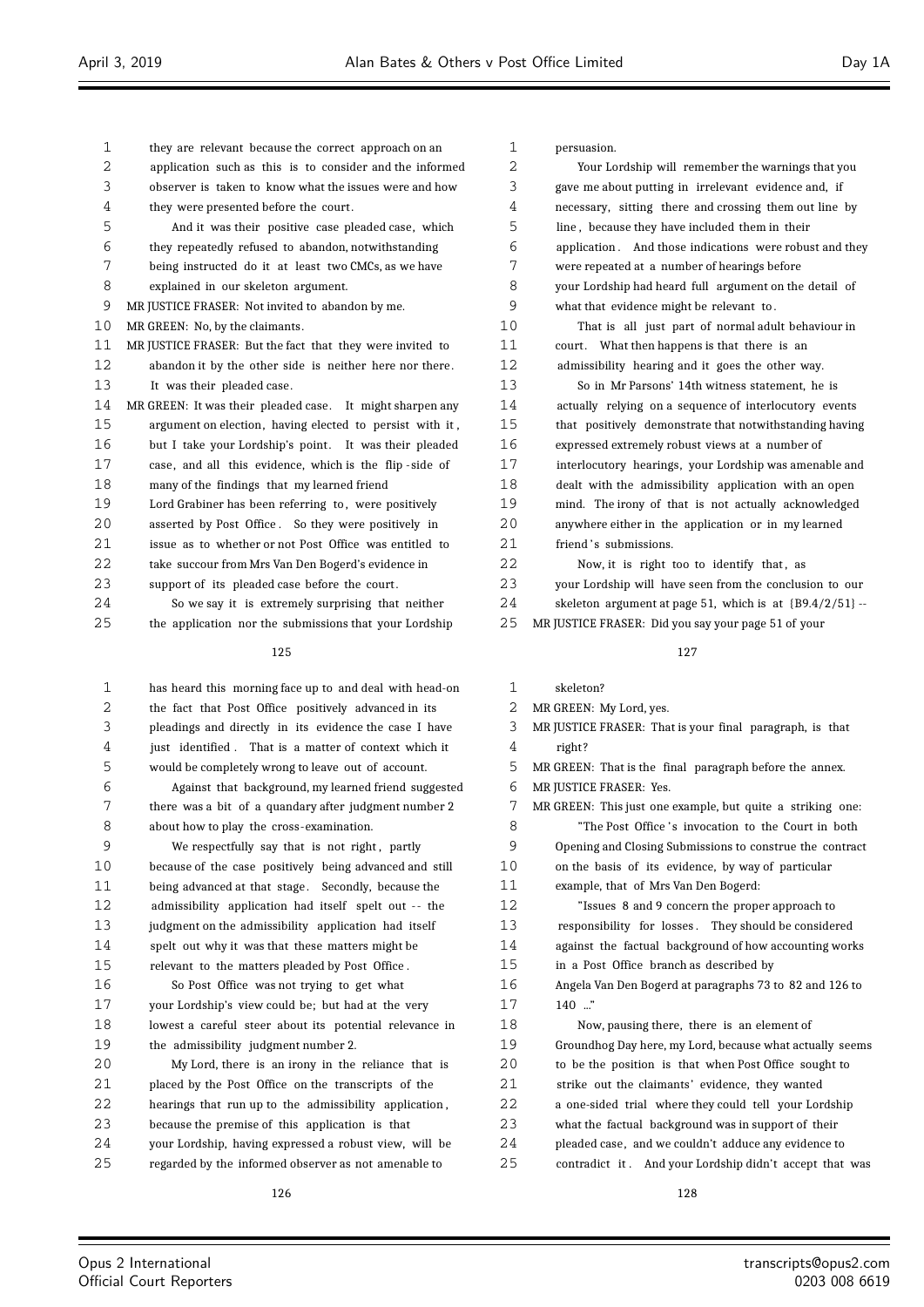| 1  | the appropriate way to conduct the trial on those                                                    | 1              |
|----|------------------------------------------------------------------------------------------------------|----------------|
| 2  | factual issues.                                                                                      | $\overline{c}$ |
| 3  | Then what happens is at the trial in opening and                                                     | 3              |
| 4  | closing, they are still saying to the court that that is                                             | 4              |
| 5  | the right approach. So when your Lordship makes                                                      | 5              |
| 6  | findings on those matters or matters on which they may                                               | 6              |
| 7  | depend -- so the suggestion, for example -- I will give                                              | 7              |
| 8  | a concrete example of this. The suggestion that                                                      | 8              |
| 9  | Subpostmasters are best placed to find the root cause of                                             | 9              |
| 10 | shortfalls, you cannot sensibly identify that and test                                               | 10             |
| 11 | that proposition, which is, after all, the Post Office's                                             | 11             |
| 12 | own case. Without saying, well, was there any training                                               | 12             |
| 13 | on that, it is absolutely impossible.                                                                | 13             |
| 14 | And that is why Mrs Van Den Bogerd sought to put in                                                  | 14             |
| 15 | evidence about training in her witness statement. It                                                 | 15             |
| 16 | was the underpinning, the base layer, beneath which the                                              | 16             |
| 17 | proposition that for various reasons, including the                                                  | 17             |
| 18 | training which told them how to do it, they would be                                                 | 18             |
| 19 | well placed or peculiarly well placed to find the cause                                              | 19             |
| 20 | of shortfalls.                                                                                       | 20             |
| 21 | Not only is there the definition of the                                                              | 21             |
| 22 | Common Issues by reference to the pleadings, there is                                                | 22             |
| 23 | also the highlighting of the significance of those                                                   | 23             |
| 24 | issues and the relevant evidence that goes to them in                                                | 24             |
| 25 | the admissibility judgment. Then there is the opening                                                | 25             |
|    | 129                                                                                                  |                |
| 1  | and the closing which invites the court to determine                                                 | 1              |
| 2  | these issues in the light of evidence actually given by                                              | 2              |
| 3  | Post Office and then there is the middle of that                                                     | 3              |
| 4  | sandwich of opening and closing, we have got how                                                     | 4              |
| 5  | cross-examination was actually conducted.                                                            | 5              |
| 6  |                                                                                                      | 6              |
| 7  | I hesitate to say so, but my learned friend<br>Mr Cavender did actually go first in cross-examining. | 7              |
| 8  | So the idea that, as I think is suggested, at the very                                               | 8              |
| 9  |                                                                                                      | 9              |
| 10 | least tentatively if not more firmly, that somehow the                                               |                |
| 11 | scope of cross-examination was all my fault because of                                               | 10             |
|    | how I cross-examined or others with me is a little bit                                               | 11             |
| 12 | surprising, because actually, what happened is there was                                             | 12             |
| 13 | widespread cross-examination by Post Office of the lead                                              | 13             |
| 14 | claimants on a wide-ranging series of matters.<br>There                                              | 14             |
| 15 | are some particular categories which are important. One                                              | 15             |
| 16 | key category is on pre-contract dealings.                                                            | 16             |
| 17 | The reason it is a key category is because it is one                                                 | 17             |
| 18 | which no one can sensibly dispute was in issue. And                                                  | 18             |
| 19 | there were very, very firm challenges made, as                                                       | 19             |
| 20 | your Lordship knows, in relation to the credit and                                                   | 20             |
| 21 | credibility of the lead claimants in relation to those                                               | 21             |
| 22 | matters.                                                                                             | 22             |
| 23 | MR JUSTICE FRASER: All the lead claimants had their credit                                           | 23             |
| 24 | challenged and there were factual issues in relation to                                              | 24             |
| 25 | contract formation of all six of them.                                                               | 25             |

| $\mathbf 1$ | MR GREEN: Exactly. So credit was bound to be -- was      |
|-------------|----------------------------------------------------------|
| 2           | necessarily relevant, we say, to any proper judicial     |
| 3           | assessments. And I will make this submission good in     |
| 4           | a moment by reference to an authority, but on any view,  |
| 5           | it is absolutely common sense that credit generally was  |
| 6           | relevant to the acceptance or rejection of the lead      |
| 7           | claimants' evidence.                                     |
| 8           | In our respectful submission, it was right that          |
| 9           | your Lordship should have regard to the challenges in    |
| 10          | fact made, as your Lordship did, not to parse them in    |
| 11          | the way rather artificially that Post Office invited the |
| 12          | course to do.                                            |
| 13          | So category 1 was pre-contract. And then category 2      |
| 14          | was lots of evidence about credit, and category 3 was    |
| 15          | evidence about how things worked in reality. That was    |
| 16          | essentially responsive evidence to the defendants'       |
| 17          | evidence that it was adducing in support of its pleaded  |
| 18          | case.                                                    |
| 19          | MR JUSTICE FRASER: It also goes to credit too, though,   |
| 20          | doesn't it?                                              |
| 21          | MR GREEN: I was going to say there is a big overlap, as  |
| 22          | your Lordship I think put to my learned friend.          |
| 23          | MR JUSTICE FRASER: Say, for example, Mr Abdulla, if      |
| 24          | Mr Abdulla had not been accused of lying and had not     |
| 25          | been accused of a criminal offence and had not in fact   |
|             | 131                                                      |

| 1  | been asked at all about his suspension and termination,     |
|----|-------------------------------------------------------------|
| 2  | then, for example, Mrs Ridge's suspension interview with    |
| 3  | him would not necessarily be relevant.                      |
| 4  | MR GREEN: I might not have needed to cross-examine on it.   |
| 5  | MR JUSTICE FRASER: Whether you needed or not, let's put it  |
| 6  | to one side. I am talking about strict admissibility        |
| 7  | and relevance, because evidence has to be relevant in       |
| 8  | order to be admissible.                                     |
| 9  | MR GREEN: Precisely.                                        |
| 10 | MR JUSTICE FRASER: Once, for example, he was cross-examined |
| 11 | on the transcript of his suspension interview, then you     |
| 12 | became entitled to ask questions. The way that              |
| 13 | Lord Grabiner explained it this morning, though, is that    |
| 14 | that attack on Mr Abdulla's credit should only have been    |
| 15 | considered insofar as it went to pre-contractual --         |
| 16 | well, to contractual formation matters and that             |
| 17 | I crossed the line by going wider than that and dealing     |
| 18 | with the other matters that Mr Cavender had put to          |
| 19 | Mr Abdulla. What do you have to say about that?             |
| 20 | MR GREEN: With no disrespect to my learned friend, that is  |
| 21 | a hopeless and unrealistic submission and it is wrong.      |
| 22 | MR JUSTICE FRASER: All right.                               |
| 23 | MR GREEN: If a challenge is adduced as to credit, and       |
| 24 | I would say a fortiori where someone is accused of          |
| 25 | a criminal offence or dishonesty --                         |
|    |                                                             |

 $\equiv$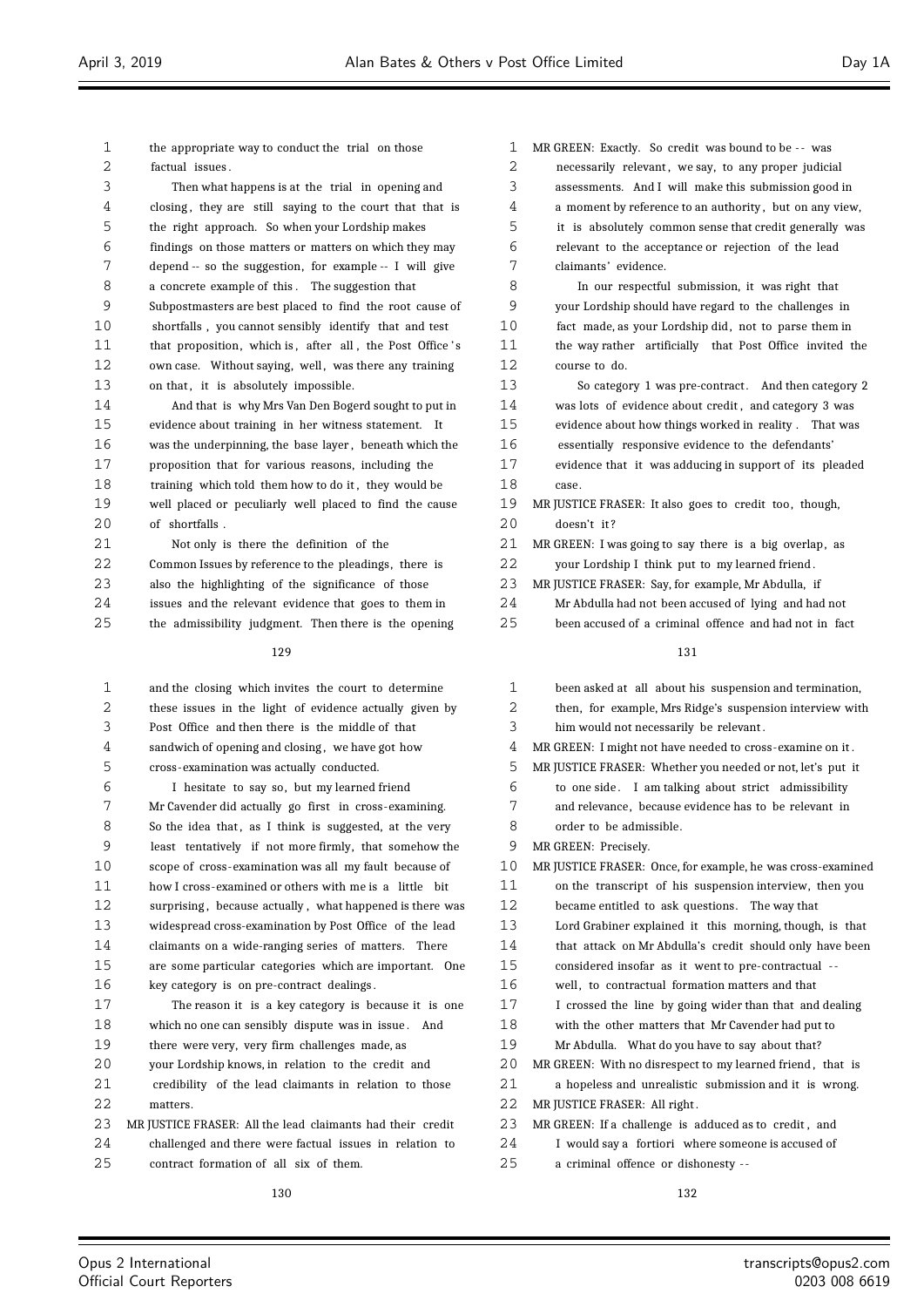| $\mathbf 1$ | MR JUSTICE FRASER: That is why I chose Mr Abdulla as an     |  |
|-------------|-------------------------------------------------------------|--|
| 2           | example. There were two lead claimants accused of           |  |
| 3           | criminal offences, and I think Mrs Stockdale was the        |  |
| 4           | other one.                                                  |  |
| 5           | MR GREEN: Yes.                                              |  |
| 6           | MR JUSTICE FRASER: All right.                               |  |
| 7           | MR GREEN: There is a powerful argument that ex debito       |  |
| 8           | justitiae they're entitled to a finding openly in the       |  |
| 9           | judgment if the court does not agree with what has been     |  |
| 10          | put openly to them. And even if that is not right, if       |  |
| 11          | there is no entitlement, it is certainly permissible.       |  |
| 12          | MR JUSTICE FRASER: I didn't make any findings in respect of |  |
| 13          | either of those points.                                     |  |
| 14          | MR GREEN: No, my Lord. That is my point, and I am saying    |  |
| 15          | what your Lordship did fell well below that.                |  |
| 16          | Your Lordship took a view about credibility in the light    |  |
| 17          | of the matters that were put and the answers that were      |  |
| 18          | given.                                                      |  |
| 19          | And the extraordinary contortions that the                  |  |
| 20          | Post Office found themselves in are reflected at            |  |
| 21          | paragraphs 80 to 82 in our skeleton argument.               |  |
| 22          | MR JUSTICE FRASER: Let me have a look.                      |  |
| 23          | MR GREEN: I know that my learned friend Lord Grabiner read  |  |
| 24          | out the passage in the transcript where I interrupted my    |  |
| 25          | learned friend Mr Cavender, who was saying: well,           |  |

| $\mathbf{1}$      | someone in my position would normally want to say that    |
|-------------------|-----------------------------------------------------------|
| 2                 | Mr Abdulla wasn't telling the truth.                      |
| 3                 | MR JUSTICE FRASER: Where am I going?                      |
| 4                 | MR GREEN: Page 80.                                        |
| 5                 | MR JUSTICE FRASER: I thought you said paragraph 80, I am  |
| 6                 | sorry. This is in the annex.                              |
| 7                 | MR GREEN: Yes, in the annex, annex 1.                     |
| 8                 | MR JUSTICE FRASER: Which paragraphs?                      |
| 9                 | MR GREEN: It starts at 197, my Lord. {B9.4/2/80}          |
| 10                | MR JUSTICE FRASER: Yes.                                   |
| 11                | MR GREEN: The reason this arose, as reflected in the      |
| $12 \overline{ }$ | transcript, was my learned friend was making the          |
| 13                | submission that someone in his position would normally    |
| 14                | want to say is that Mr Abdulla had not given honest       |
| 15                | evidence. I interrupted to point out that is exactly      |
| 16                | what their closing submissions in writing did say at      |
| 17                | paragraph 592.                                            |
| 18                | MR JUSTICE FRASER: That is the passage that Lord Grabiner |
| 19                | took me to this morning.                                  |
| 20                | MR GREEN: Precisely, and what follows from that, as your  |
| 21                | Lordship rightly remembered --                            |
| 22                | MR JUSTICE FRASER: I think I politely told you to stop    |
| 23                | interrupting.                                             |
| 24                | MR GREEN: I think you politely told me to stop            |
| 25                | interrupting, which I did and was noted. What then        |
|                   |                                                           |

| 1  | happens is that the matter is effectively sought to be  |
|----|---------------------------------------------------------|
| 2  | cleared up by the document that we have at ${A/18/1}$   |
| 3  | because the court was not clear precisely where this    |
| 4  | dividing line was drawn.                                |
| 5  | This is the note at $A/18/1$ , and the Post Office's    |
| 6  | position by that stage, after closing, was that:        |
| 7  | "The court should refrain from making any findings      |
| 8  | of fact on matters going to issues outside the scope of |
| 9  | the Common Issues trial, specifically matters going to  |
| 10 | issues of breach and causation. It follows, for example |
| 11 | that no findings should be made on whether various      |
| 12 | claimants were guilty of false accounting, nor, by      |
| 13 | parity of reasoning, should findings be made as to how  |
| 14 | Post Office investigated losses or issues associated    |
| 15 | with false accounting.                                  |
| 16 | "Conversely, findings of fact will need to be made      |
| 17 | on matters going, or arguably going, to the             |
| 18 | Common Issues, in particular, on whether the various    |
| 19 | claimants did or did not receive various contractual    |
| 20 | documents and other documents relevant to the           |
| 21 | Common Issues at or before the time of contracting.     |
| 22 | Those findings will necessarily require the court to    |
|    |                                                         |

 take a view as to the credibility of the claimant and the Post Office witnesses in their evidence on those matters.

| 1  | "Post Office's position is that in making those"         |
|----|----------------------------------------------------------|
| 2  | findings and in taking that view on credibility, the     |
| 3  | court should:                                            |
| 4  | "(a) Take account of evidence given by witnesses on      |
| 5  | matters within the scope of the Common Issues trial.     |
| 6  | So, for example, the court's findings on whether         |
| 7  | Mr Bates received a copy  will presumably take into      |
| 8  | account the evidence he gave on that issue, and on       |
| 9  | associated issues raised in cross-examination, (for      |
| 10 | example, whether he is careful generally or whether he   |
| 11 | had a copy of the SPMC when writing to the               |
| 12 | Post Office "                                            |
| 13 | And so on:                                               |
| 14 | "(b) Take account of evidence on matters which go to     |
| 15 | the witnesses' credibility, but do not risk trespassing  |
| 16 | on any future trial, because they do not go to issues of |
| 17 | breach or causation. For example, Mr Abdulla's evidence  |
| 18 | on whether Christine Adams and Christine Stephens were   |
| 19 | the same person can be taken into account in assessing   |
| 20 | his credibility.                                         |
| 21 | "(c) Not take account of evidence which, while it        |
| 22 | may go to the witness's credibility risks trespassing on |
| 23 | a future trial or trials. For example, the Court should  |
| 24 | not make any findings on whether Mr Abdulla falsely      |
| 25 | accounted, even though such matters might be relevant to |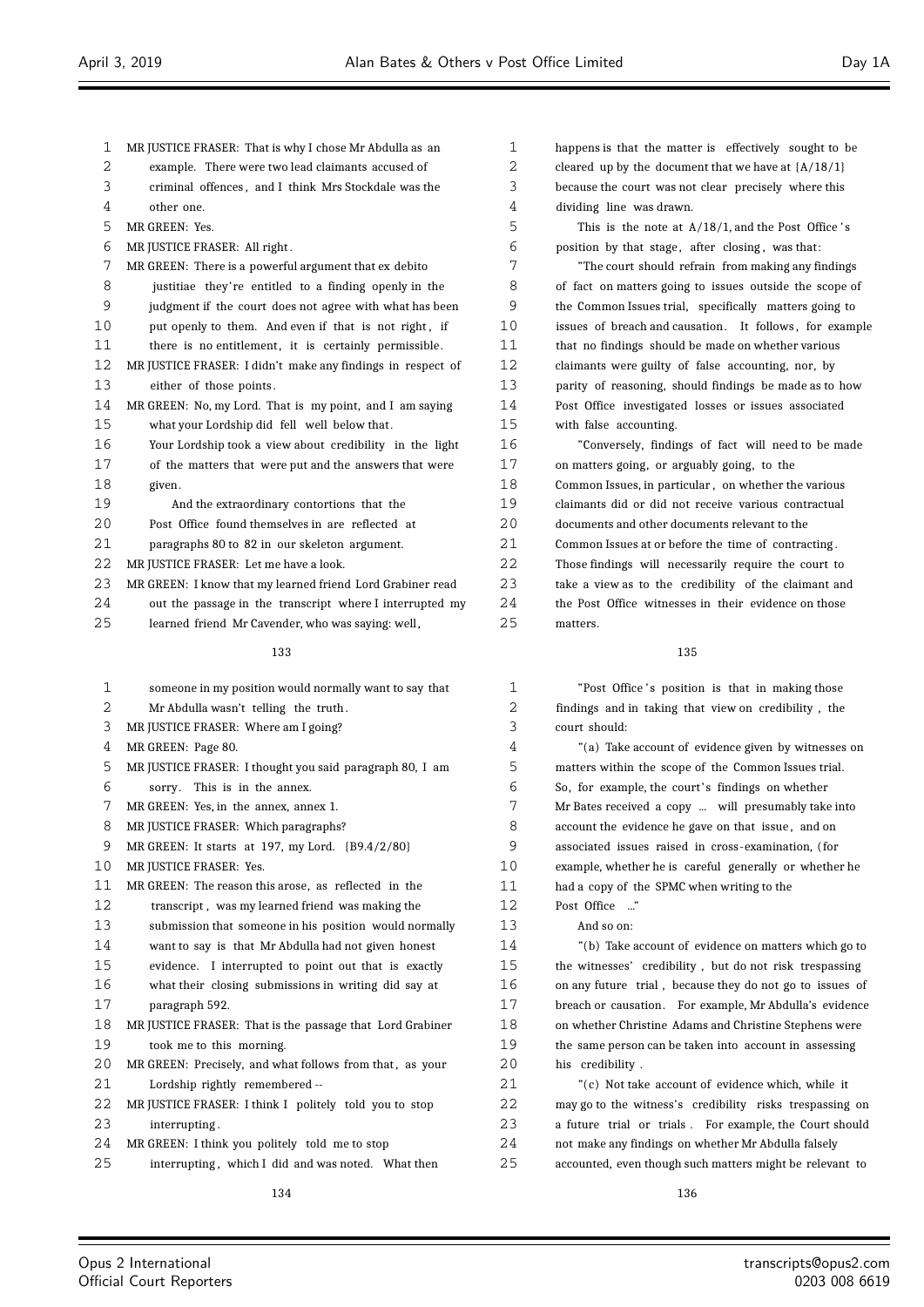his credibility . Nor (staying with this example) should the court base any findings on Mr Abdulla's credibility which are necessary to decide the Common Issues on his evidence as to the allegations of false accounting made against him." Pausing there , they then go on to say that : "To facilitate drawing that line as cleanly is a possible in the circumstances, the Post Office withdraws the submissions made in the seventh and eighth sentences of paragraph 592 of its closing submissions." We have reproduced that at page 81 and page 82 of our skeleton argument {B9.4/2/82}. MR JUSTICE FRASER: Is that the strike through in paragraph 200? MR GREEN: Exactly, and what it leaves in place is : "The central fact about Mr Abdulla's evidence can' t be avoided. He lied frequently and brazenly ." MR JUSTICE FRASER: That specifically wasn't withdrawn. MR GREEN: Precisely, and that is left in play and specifically not withdrawn. And moreover, if your Lordship looks at the bottom of that paragraph: "He said that he was given the impression in the interview held following the revelation of his wrongdoing that if he paid back the money he would be 

| 1  | reinstated; that was untrue, as the transcript showed.      |
|----|-------------------------------------------------------------|
| 2  | He claimed to have called the helpline very frequently,     |
| 3  | then, when the call logs were put to him, said that in      |
| 4  | fact he gave up and stopped calling. And he claimed to      |
| 5  | believe this was all a conspiracy to eject him from his     |
| 6  | branch."                                                    |
| 7  | Pausing there, not only was the very carefully              |
| 8  | parsed approach to bright line relevance and irrelevance    |
| 9  | such as to leave in the allegation that he lied             |
| 10 | frequently and brazenly, but it was also specifically to    |
| 11 | leave in all these post-contractual matters, including      |
| 12 | helpline and all these other things and the impression      |
| 13 | in the interview with Mrs Ridge.                            |
| 14 | MR JUSTICE FRASER: That is the suspension interview, isn't  |
| 15 | it?                                                         |
| 16 | MR GREEN: Indeed. All of these later matters were left in   |
| 17 | for your Lordship to consider, and your Lordship is now     |
| 18 | saying there's an appearance of bias because you did.       |
| 19 | MR JUSTICE FRASER: I am not, Lord Grabiner is saying.       |
| 20 | MR GREEN: Lord Grabiner is saying there is an appearance of |
| 21 | bias because your Lordship did what you were asked to,      |
| 22 | which is just bizarre. I have certainly never come          |
| 23 | across a recusal application of this type, it must be       |
| 24 | pretty unique.                                              |
| 25 | MR JUSTICE FRASER: That is not entirely relevant, though.   |

| 1  | MR GREEN: It is a trailblazer, if we can put it in those    |
|----|-------------------------------------------------------------|
| 2  | terms, because it is difficult to find an example of        |
| 3  | a recusal -- and I will show your Lordship why I say        |
| 4  | this very carefully in a moment -- it is difficult to       |
| 5  | find any example in the authorities of a judge carrying     |
| 6  | out the judicial assessment that he is required to carry    |
| 7  | out and giving judgment and the losing party then           |
| 8  | alleging bias against him on a proper foundation.           |
| 9  | MR JUSTICE FRASER: I think there is -- well, the case in    |
| 10 | the bundle which seems closest is possibly Otkritie, but    |
| 11 | I don't want to knock you off your course. I assume we      |
| 12 | will get to the law at some point.                          |
| 13 | MR GREEN: My Lord let's do it now. Otkritie is at tab 26,   |
| 14 | it is $\{B9.5/25/1\}$ .                                     |
| 15 | MR JUSTICE FRASER: But I do remain of the view, Mr Green,   |
| 16 | that whether it is unique or not is not relevant.           |
| 17 | MR GREEN: It is not dispositive, I agree. I am just trying  |
| 18 | to identify where we are in the pantheon of types of        |
| 19 | apparent bias that have been recognised by the courts       |
| 20 | and I respectfully say on a proper analysis nowhere.        |
| 21 | If we look at Otkritie, the -- can I just make one          |
| 22 | final point in relation to those passages I was looking     |
| 23 | at?                                                         |
| 24 | MR JUSTICE FRASER: Yes.                                     |
| 25 | MR GREEN: I respectfully say that when a witness is accused |
|    | 139                                                         |
| 1  | of dishonesty, the court will assess the witness'           |
| 2  | honesty in the round in the light of the atmosphere in      |
| 3  | court, the witness' demeanour and all the answers and       |
| 4  | all the questions that the witness was asked. It is         |
| 5  | quite wrong to urge upon the court a contrary approach.     |
| 6  | For example, a witness who might have had difficulty        |
| 7  | answering a question which was directly related to          |
| 8  | a Common Issue, but gave answers which suggested he was     |
| 9  | compellingly honest on a matter that one would now be       |
| 10 | urged to leave out of account, we say is that               |
| 11 | a completely wrong approach and not justified, and          |
| 12 | I have not found any authority to support it.               |
| 13 | MR JUSTICE FRASER: However I assess the credit of any of    |
| 14 | the witnesses, that is contained on the face of judgment    |
| 15 | number 3.                                                   |
| 16 | MR GREEN: Precisely.                                        |
|    |                                                             |

- MR JUSTICE FRASER: So any amplification or an argument
- about it or analysis doesn't much matter, really .
- MR GREEN: No. No, my Lord. The only point we are

respectfully saying is that the basis of the application

- criticising your Lordship's judgment is wrong.
- MR JUSTICE FRASER: Yes, all right .
- 23 MR GREEN: There is a second facet to that, which is this.
- That what is said is that not only has your Lordship
- fallen into the error of considering irrelevant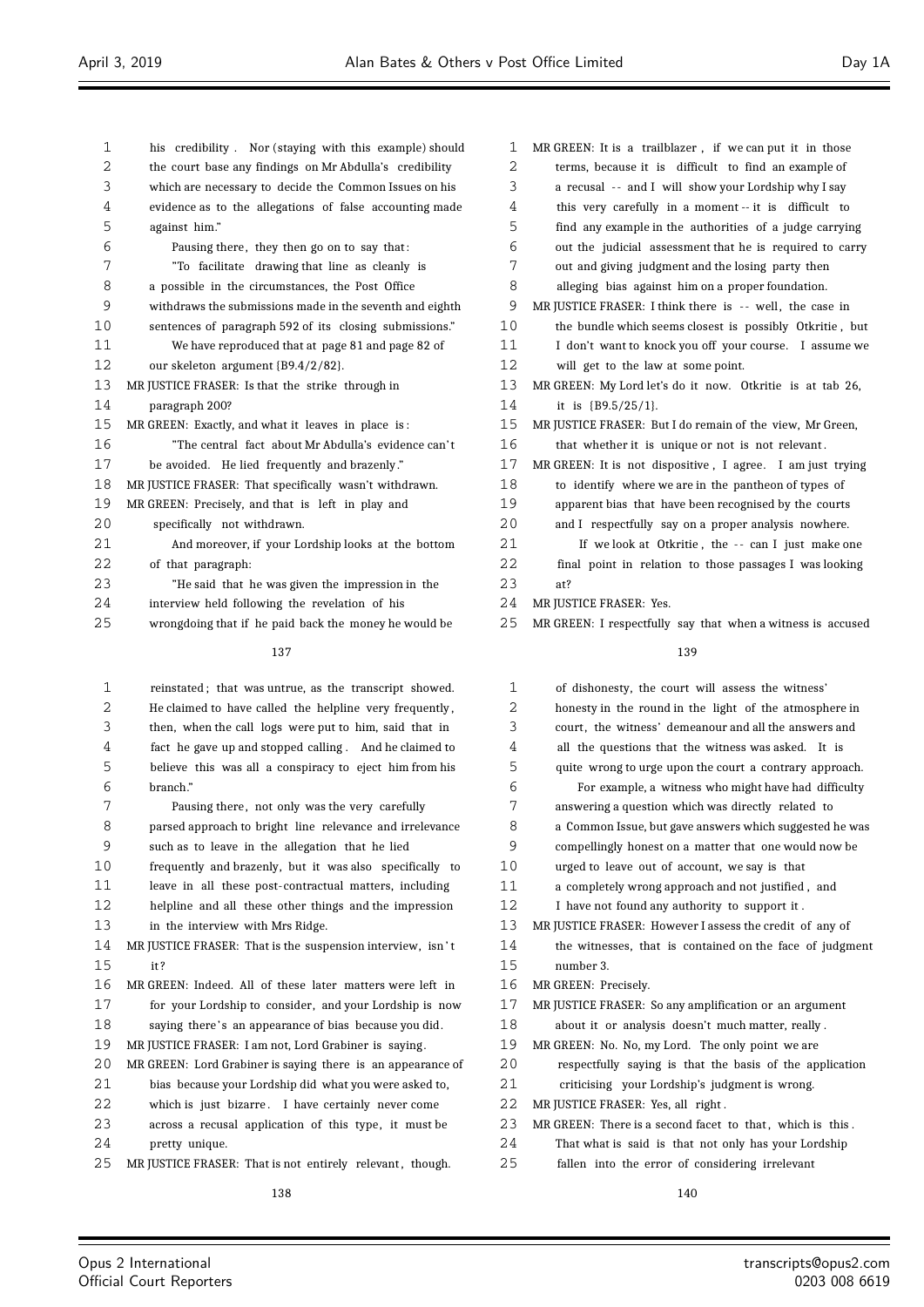| 1        | material, because that is present in all three                             | 1        | O.              |
|----------|----------------------------------------------------------------------------|----------|-----------------|
| 2        | categories, but studiously avoided is any suggestion                       | 2        | b               |
| 3        | that such findings would not have been otherwise                           | 3        | MR JU           |
| 4        | available to you.                                                          | 4        | MR <sub>G</sub> |
| 5        | So there is no suggestion that the impugned findings                       | 5        | MR JU           |
| 6        | were without proper foundation in the evidence you did                     | 6        | MR G.           |
| 7        | hear at all. What is said is they are irrelevant and                       | 7        |                 |
| 8        | your Lordship should not have made those findings for                      | 8        | W               |
| 9        | a number of reasons.                                                       | 9        | C               |
| 10       | In the category of -- in the second two categories,                        | 10       |                 |
| 11       | what is said about -- or the third category, perhaps,                      | 11       | u               |
| 12       | the witnesses, my learned friend said this morning at                      | 12       | MR JU           |
| 13       | page 94 of the transcript between lines 14 and 19 that                     | 13       | MR G.           |
| 14       | your Lordship's findings against witnesses would                           | 14       | tł              |
| 15       | effectively create apparent bias in relation to                            | 15       | a               |
| 16       | your Lordship entertaining their evidence in future                        | 16       |                 |
| 17       | trials. That is effectively the submission that is                         | 17       | a               |
| 18       | made.                                                                      | 18       | O               |
| 19       | My Lord, that is wrong in law, and demonstrably so,                        | 19       | a.              |
| 20       | and I will explain why. If we go to paragraph 40 of                        | 20       |                 |
| 21       | Otkritie --                                                                | 21       | MR JU           |
| 22       | MR JUSTICE FRASER: 14.                                                     | 22       | a               |
| 23       | MR GREEN: 40, which is on page $14$ {B9.5/25/14}. One can                  | 23       | MR G.           |
| 24       | see in the second line of paragraph 4:                                     | 24       | MR JU           |
| 25       | "The authorities to which I have referred make it                          | 25       | tl              |
|          | 141                                                                        |          |                 |
| 1        | clear that the mere fact that the judge has made adverse                   | 1        | MR G.           |
| 2        | findings against a defendant (or any party to an action)                   | 2        |                 |
| 3        | does not mean that a fair -minded and informed observer                    | 3        | D               |
| 4        | would think the judge was biased."                                         | 4        |                 |
| 5        | And your Lordship will have seen our treatment of                          | 5        | r               |
| 6        | the Ablyazov decision in the skeleton, and the point                       | 6        |                 |
| 7        | about the Ablyazov decision was the prior consideration                    | 7        | C               |
| 8        | by the court in that case of matters going directly to                     | 8        | a               |
| 9        | credibility in the context of contempt.                                    | 9        | r               |
| 10       | MR JUSTICE FRASER: Mr Justice Teare sentenced Mr Ablyazov                  | 10       | $\mathbf{C}$    |
| 11       | to 22 months, I think.                                                     | 11       | 0               |
| 12       | MR GREEN: Precisely, and you could not get a more extreme                  | 12       |                 |
| 13       | context for the Ablyazov decision than that. And if                        | 13       | a               |
| 14       | I could take your Lordship to Ablyazov for a moment,                       | 14       | t               |
| 15       | please, which is at $(B9.5/21/27)$ .                                       | 15       | MR JU           |
| 16       | MR JUSTICE FRASER: Are we going away from Otkritie or are                  | 16       | MR G            |
| 17       | we coming back?                                                            | 17       |                 |
| 18       | MR GREEN: I was going to come back to that in a minute, if                 | 18       | V               |
| 19       | I may.                                                                     | 19       | tŀ              |
| 20<br>21 | MR JUSTICE FRASER: Where is Ablyazov?<br>MR GREEN: It is hard copy tab 22. | 20<br>21 | a<br>tŀ         |
|          |                                                                            |          |                 |

- 22 MR JUSTICE FRASER: Okay.
- 23 MR GREEN: {B9.5/21/27}.
- 24 MR JUSTICE FRASER: Yes.
- 25 MR GREEN: This is in the context of - perhaps we can start
- n page 25 just go back to the discussion on apparent ias and where it begins. JSTICE FRASER: Page 25. REEN: Page 25 at paragraph 65 {B9.5/21/25}. JSTICE FRASER: Yes. REEN: At the foot of that page, your Lordship will see: 7 "Although the principles of apparent bias are now vell-established and have not been in dispute in this ase, the application of them is wholly fact - sensitive ." So the submission I made earlier about context is 11 underpinned throughout the authorities . JSTICE FRASER: Yes. REEN: At 66, just above 66, there is a qualification to he normal rule that findings against a party won't be ground for a bias in a future trial . It says here: "A case for recusal may always arise, however, where judge has previously expressed himself in vituperative r intemperate terms. That however, has not been lleged in this case." And just above that your Lordship will see --JSTICE FRASER: It is alleged in the instant pplication, though. REEN: Not quite in those words, but critical invective. JSTICE FRASER: It's critical invective . I interpreted
	- .<br>hat as meaning nonjudicial language.

REEN: Indeed. 2 And just above, your Lordship will note just below 3 D: " Fifthly no example of a designated judge being 5 required to recuse himself or herself has been found." That is in the context of a designated judge in the ommercial Court, we say a fortiori the case of managing judge in group litigation, and that is elevant context and it goes to that fourth point on ontext by way of background that I identified in pening. At 68 the court is looking at  ${B9.5.21/27}$  where judge has heard pre- trial evidence and may have come n conclusions JSTICE FRASER: Where are we looking now? REEN: On page 27, paragraph 68: "Special considerations may arise in such cases. 18 Where a judge has had to form and express a view as to he credibility of a party or an important witness as result of such cross-examination, should that require 21 the recusal of that judge from further involvement in 22 the litigation , even where he does so, as in this case, 23 in moderate terms? Committal applications have to be 24 judged on the criminal standard of proof, so that, where 25 such an application has resulted in a finding of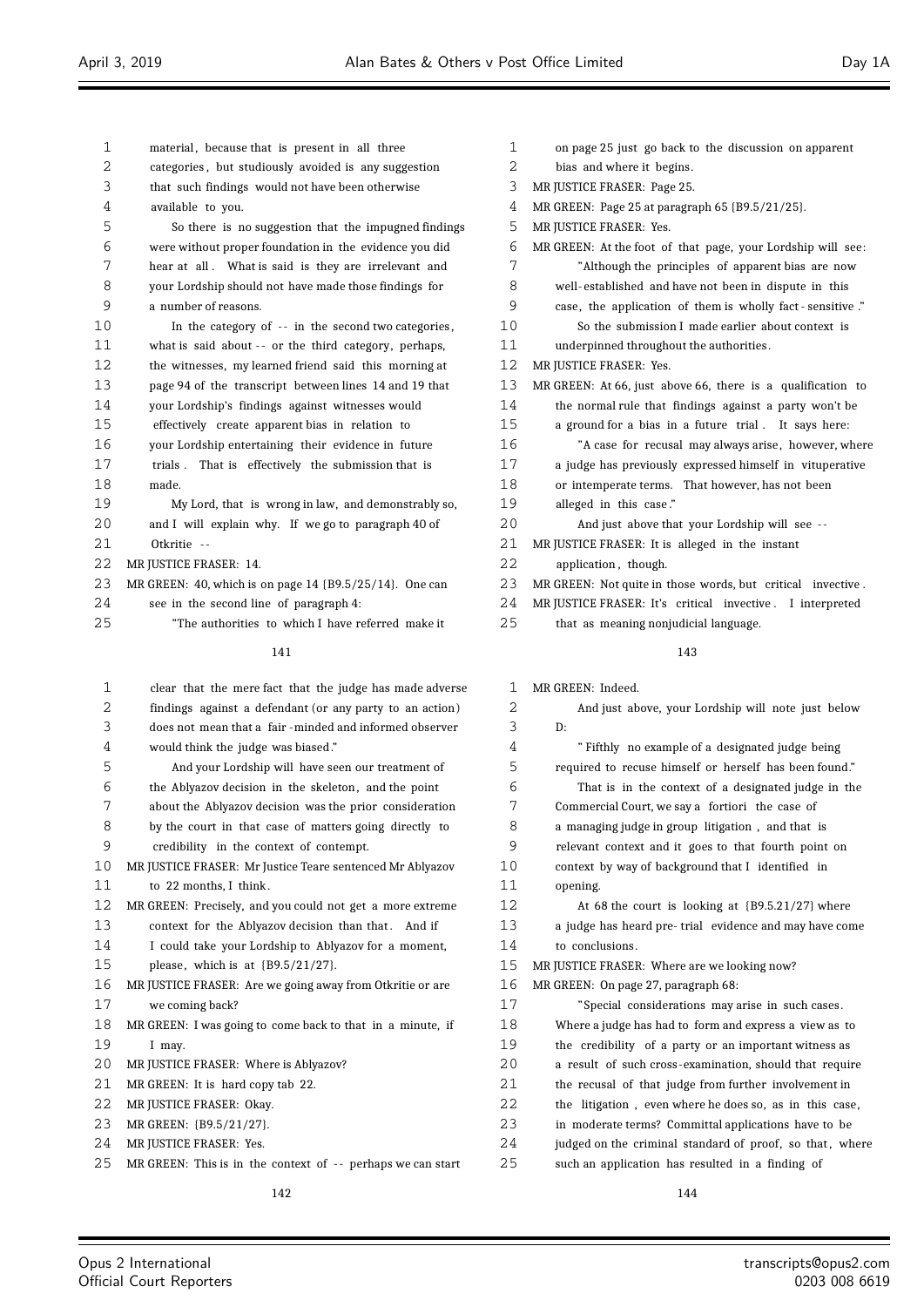| 1  | contempt of court, the judge has applied a standard of   |
|----|----------------------------------------------------------|
| 2  | proof higher than that of a civil trial.                 |
| 3  | "On the other hand, in any event, the findings of        |
| 4  | the judge are part of the res gestae of the proceedings. |
| 5  | They are, as it were, writings on the wall and would     |
| 6  | need to be considered (subject to appeal of course), for |
| 7  | any relevance in any subsequent proceedings and at trial |
| 8  | by the same judge or by any other judge. They may not    |
| 9  | even be appealed or, as in this case, this may be        |
| 10 | appealed and upheld so that in either event, it is not   |
| 11 | possible to say that the judge was in error. In this     |
| 12 | connection, certain findings might give rise to issue    |
| 13 | estoppels, which would not only have to be taken into    |
| 14 | consideration by any judge at trial but would be binding |
| 15 | on him, as Mr Béar accepts. What then is the difference  |
| 16 | between the judge who bears in mind his own findings and |
| 17 | observations and another judge who reads what the first  |
| 18 | judge has written, as he must be entitled to do?         |
| 19 | Mr Béar submits that in the case of the first judge who  |
| 20 | has heard and written, the impact of what he has learned |
| 21 | is more direct, immediate and powerful, and is that the  |
| 22 | critical distinction. However, it seems to me that,      |
| 23 | unless the first judge has shown by some judicial error, |
| 24 | such as the use of intemperate, let me say unjudicial,   |
| 25 | language, or some misiudgment, might set up a complaint  |

 of the appearance of bias , the fair -minded and informed observer is unlikely to think that the first judge is in any different position from the second judge - other than he is more experienced in the litigation ." My Lord, this is quite important, because we learned this morning from Lord Grabiner that the Post Office ' s position is again one of these very nuanced positions in

 relation to what the consequence of the application - - of your Lordship acceding to the recusal application would be, and it is a surprising and difficult 11 proposition, because the entire premise of the application , the thread which runs through all three categories , is irrelevant material to which your Lordship has wrongly had regard in the judgment.

- Then that is deployed for different purposes. 16 But what is said is that, even though the paragraphs, the two parts of paragraph 25 in Mr Parsons' 14th witness statement which deal with the second and 19 third categories, specifically say that there is an appearance that your Lordship has not acted impartially in the past in the Common Issues judgment, it is said that that is not going to mean that the Common Issues
- 23 judgment has to be undone on that footing. Now, in reality , I think that is an extremely
- difficult submission to mount, because what is - is it

| 1  | truly the Post Office's position that when they seek to   |
|----|-----------------------------------------------------------|
| 2  | appeal, as they have said they will, the Common Issues    |
| 3  | judgment they are not going to trespass on the            |
| 4  | suggestion that your Lordship took into account           |
| 5  | irrelevant evidence? I doubt that.                        |
| 6  | If your Lordship has acceded to the recusal               |
| 7  | application on the footing that you have taken into       |
| 8  | account or addressed irrelevant evidence, why won't they  |
| 9  | be able to say this to the Court of Appeal?               |
| 10 | So it is a difficult position for them to adopt.          |
| 11 | MR JUSTICE FRASER: Well, the position vis-a-vis judgment  |
| 12 | number 3 and its future life depends on an application    |
| 13 | for permission to appeal being made at some point,        |
| 14 | permission either being granted and an appeal happening   |
| 15 | or permission not being granted either by me or the       |
| 16 | Court of Appeal, and we have not reached that point yet.  |
| 17 | MR GREEN: No, my Lord, we haven't, but what your Lordship |
| 18 | was told immediately when my learned friend               |
| 19 | Lord Grabiner rose to his feet was to put the court at    |
| 20 | ease that acceding to the recusal application would not   |
| 21 | mean that the Common Issues trial had to be re-run.       |
| 22 | MR JUSTICE FRASER: In a sense, what happens to the        |
| 23 | Common Issues trial has nothing to do with me.            |
| 24 | MR GREEN: My Lord --                                      |

MR JUSTICE FRASER: So far as judgment number 3 is

- concerned, the only order still available that any party
- could ask me for is permission to appeal that judgment.
- MR GREEN: Indeed.
- MR JUSTICE FRASER: The order that reflected it has been
- sealed .
- MR GREEN: Indeed.
- 7 MR JUSTICE FRASER: So retrial, correction on appeal, any of
- those points are nothing to do with me, are they?
- MR GREEN: Let's approach it on that basis .
- MR JUSTICE FRASER: Just in terms of jurisdiction -
- MR GREEN: Jurisdictionally , that is right .
- MR JUSTICE FRASER: It is a judgment that has been handed
- down in final form and has been sealed.
- 14 MR GREEN: I think there was a sort of reassuring, authoritative suggestion to your Lordship that you
- needn't worry too much if you do accede to this because it will all be all right .
- MR JUSTICE FRASER: I didn't interpret it in those terms.
- MR GREEN: I wrongly did, so I needn't address your Lordship further on it - -
- MR JUSTICE FRASER: As far as I am concerned, I am pretty
- clear that this is what the Post Office is submitting,
- but if it is not, then Lord Grabiner will correct me at
- 24 the reply stage. This application concerns two parts of
- the litigation , the extant Horizon trial -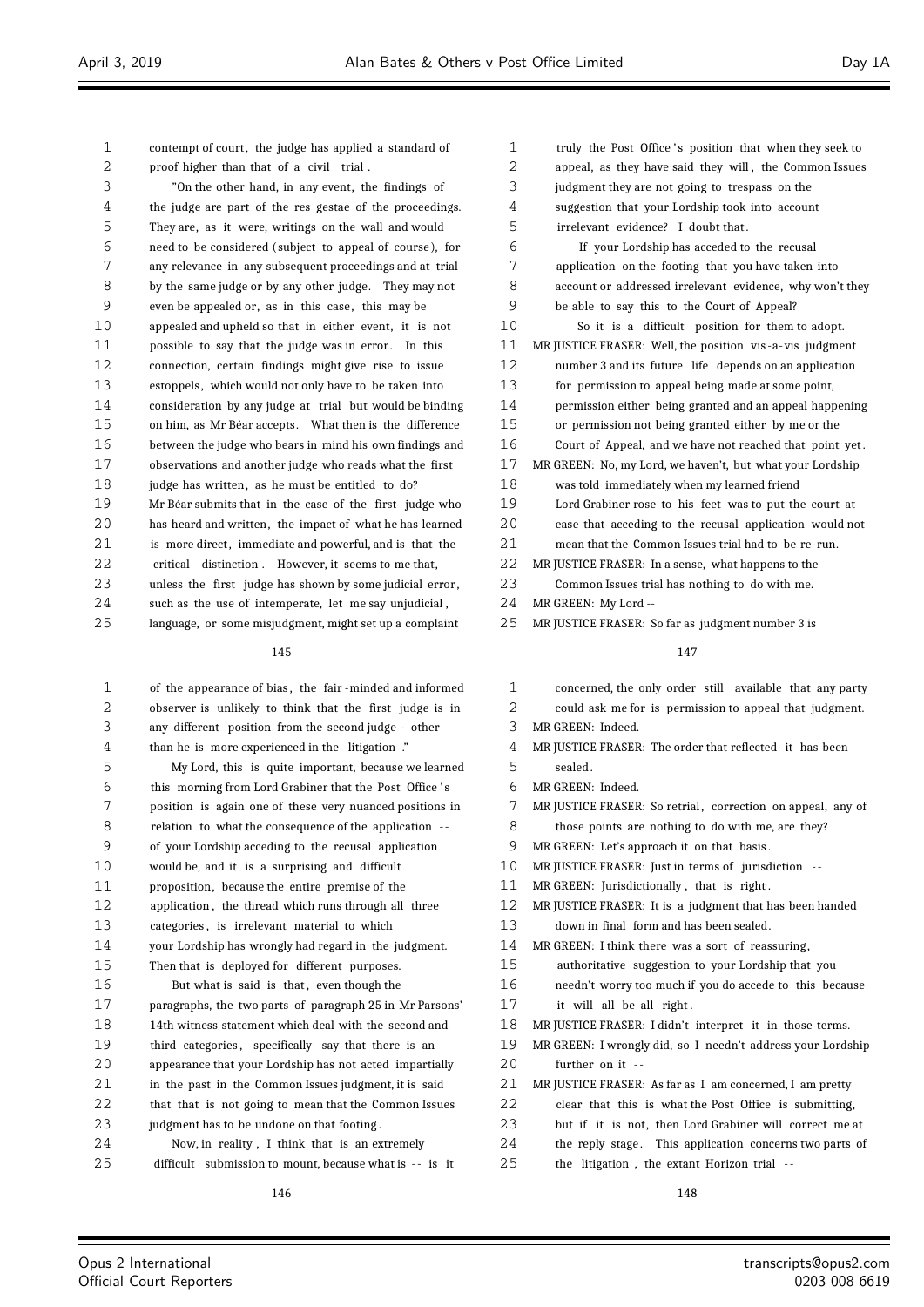| 1  | MR GREEN: Indeed.                                           | 1                 | your Lordship duty-bound to do? There is a ready answer      |
|----|-------------------------------------------------------------|-------------------|--------------------------------------------------------------|
| 2  | MR JUSTICE FRASER: -- he has been very clear about that     | 2                 | in the bundle at tab 29, in the Harb case, which is at       |
| 3  | indeed, and it is a point that I made myself nearly two     | 3                 | $\{B9.5/28/1\}.$                                             |
| 4  | weeks ago, because although it says adjourn, it really      | 4                 | MR JUSTICE FRASER: Which paragraph?                          |
| 5  | means a backstop and restart in front of someone else.      | 5                 | MR GREEN: If we look first of all at paragraph 28 on         |
| 6  | And the other is my role as managing judge in the group     | 6                 | page 8.                                                      |
| 7  | litigation. Those are the two heads.                        | 7                 | MR JUSTICE FRASER: Paragraph?                                |
| 8  | MR GREEN: My Lord, they are.                                | 8                 | MR GREEN: 28 on page ${B9/5/28/8}$ of the report, this is my |
| 9  | MR JUSTICE FRASER: Whatever concomitant effect there might  | 9                 | learned friend making submissions in that case, and:         |
| 10 | be on judgment number 3 is gloriously off-stage, isn't      | 10                | "Lord Grabiner submits that in the light of                  |
| 11 | it?                                                         | 11                | Mrs Harb's evidence the doubt expressed by the judge was     |
| 12 | MR GREEN: My Lord, I'll move on. Shall we leave it          | $12 \overline{ }$ | fully justified."                                            |
| 13 | gloriously off-stage? I think I made the submission to      | 13                | This is where the judge in the end accepted                  |
| 14 | your Lordship that in effect there is a collateral          | 14                | Mrs Harb's evidence in circumstances where the basis for     |
| 15 | attack on the Common Issues judgment number 3 because       | 15                | doing so was hotly disputed, and I will come in a little     |
| 16 | what is being said is that your Lordship had regard to      | 16                | more detail to why in a moment:                              |
| 17 | irrelevant matters and didn't behave impartially in         | 17                | "But despite that, he had failed to explain what had         |
| 18 | drafting that judgment.                                     | 18                | given rise to the doubt or what had enabled him to           |
| 19 | MR JUSTICE FRASER: I am not sure the second of those two    | 19                | overcome it. Lord Grabiner has identified several            |
| 20 | points is necessarily correct, but let's put it to one      | 20                | aspects of both her evidence and that of                     |
| 21 | side because it is not part of this application.            | 21                | Mrs Mustafa-Hasan which he submits called for careful        |
| 22 | MR GREEN: I will just press on with the primary submission, | 22                | consideration, but which had not been identified or          |
| 23 | which is simply this: that the authorities effectively      | 23                | discussed in the judgment. In his submission, the judge      |
| 24 | sing with one voice at the highest level of authority       | 24                | failed to analyse the evidence properly. He had              |
| 25 | that the litmus test really is whether what the first       | 25                | accepted the evidence of Mrs Harb and Mrs Mustafa-Hasan      |

| 1  | judge does he does is part and parcel of his judicial        |
|----|--------------------------------------------------------------|
| 2  | assessment of the litigation before him.                     |
| 3  | And that is in Ablyazov at paragraph 70, as                  |
| 4  | your Lordship will probably know {B9.5/21/27}. What          |
| 5  | Lord Justice Rix says there is:                              |
| 6  | "In this connection, it seems to me that the                 |
| 7  | critical consideration is that what the first judge does     |
| 8  | he does is part and parcel of his judicial assessment of     |
| 9  | the litigation before him. He is not prejudging by           |
| 10 | reference to extraneous matters or predilections or          |
| 11 | preferences. He is not even bringing to this litigation      |
| 12 | matters from another case [et cetera and so forth ]. He      |
| 13 | is judging the matter before him, as he is required by       |
| 14 | his office to do, and if he does so fairly and               |
| 15 | judicially, I do not see that the fair-minded and            |
| 16 | informed observer would consider there was any               |
| 17 | possibility of bias."                                        |
| 18 | And, my Lord, I only mention in passing that in the          |
| 19 | next tab in the bundle we have got O'Neill, number 2,        |
| 20 | And at page 23 of that $\{B9.5/22/23\}$ , paragraph 51, that |
| 21 | passage, although in the context of a criminal case that     |
| 22 | the Supreme Court was dealing with there, that passage       |
| 23 | is cited with approval as applicable not just to civil       |

25 And that begs the question, my Lord, well, what is

| $\mathbf 1$       | your Lordship duty-bound to do? There is a ready answer                         |  |  |  |
|-------------------|---------------------------------------------------------------------------------|--|--|--|
| 2                 | in the bundle at tab 29, in the Harb case, which is at                          |  |  |  |
| 3                 | ${B9.5/28/1}.$                                                                  |  |  |  |
| 4                 | MR JUSTICE FRASER: Which paragraph?                                             |  |  |  |
| 5                 | MR GREEN: If we look first of all at paragraph 28 on                            |  |  |  |
| 6                 | page 8.                                                                         |  |  |  |
| 7                 | MR JUSTICE FRASER: Paragraph?                                                   |  |  |  |
| 8                 | MR GREEN: 28 on page $\left[\frac{B9}{5/28/8}\right]$ of the report, this is my |  |  |  |
| 9                 | learned friend making submissions in that case, and:                            |  |  |  |
| 10                | "Lord Grabiner submits that in the light of                                     |  |  |  |
| 11                | Mrs Harb's evidence the doubt expressed by the judge was                        |  |  |  |
| $12 \overline{ }$ | fully justified ."                                                              |  |  |  |
| 13                | This is where the judge in the end accepted                                     |  |  |  |
| 14                | Mrs Harb's evidence in circumstances where the basis for                        |  |  |  |
| 15                | doing so was hotly disputed, and I will come in a little                        |  |  |  |
| 16                | more detail to why in a moment:                                                 |  |  |  |
| 17                | "But despite that, he had failed to explain what had                            |  |  |  |
| 18                | given rise to the doubt or what had enabled him to                              |  |  |  |
| 19                | overcome it. Lord Grabiner has identified several                               |  |  |  |
| 20                | aspects of both her evidence and that of                                        |  |  |  |
| 21                | Mrs Mustafa-Hasan which he submits called for careful                           |  |  |  |
| 22                | consideration, but which had not been identified or                             |  |  |  |
| 23                | discussed in the judgment. In his submission, the judge                         |  |  |  |
| 24                | failed to analyse the evidence properly. He had                                 |  |  |  |

| 1              | uncritically and as a result had reached conclusions      |
|----------------|-----------------------------------------------------------|
| $\overline{2}$ | which were unsustainable on the totality of the evidence  |
| 3              | before him. It is necessary, therefore, to examine more   |
| 4              | closely the criticisms made of their evidence."           |
| 5              | Now, pausing there, your Lordship will remember           |
| 6              | possibly the most hard-edged submission that my learned   |
| 7              | friend Lord Grabiner made to your Lordship was in         |
| 8              | relation to speculations that evidence that some of the   |
| 9              | Post Office's witnesses were giving was not necessarily   |
| 10             | their own. And a number of passages --                    |
| 11             | MR JUSTICE FRASER: That was on the contents of witness    |
| 12             | statements.                                               |
| 13             | MR GREEN: Precisely, that what was in their witness       |
| 14             | statements was not originally theirs.                     |
| 15             | MR JUSTICE FRASER: There was an extensive survey on the   |
| 16             | contents of witness statements in the commercial and      |
| 17             | business and property courts about a year ago which       |
| 18             | received nearly a thousand responses. One of the          |
| 19             | specific questions in it dealt with solicitors providing  |
| 20             | material for a witness statement that wasn't in the       |
| 21             | witness' own words. It was one of the questions.          |
| 22             | MR GREEN: Precisely.                                      |
| 23             | MR JUSTICE FRASER: And it was circulated every specialist |
| 24             | Bar Association and the London Litigation Solicitors      |
| 25             | Association and widely advertised in magazines such as    |
|                |                                                           |

cases and criminal cases .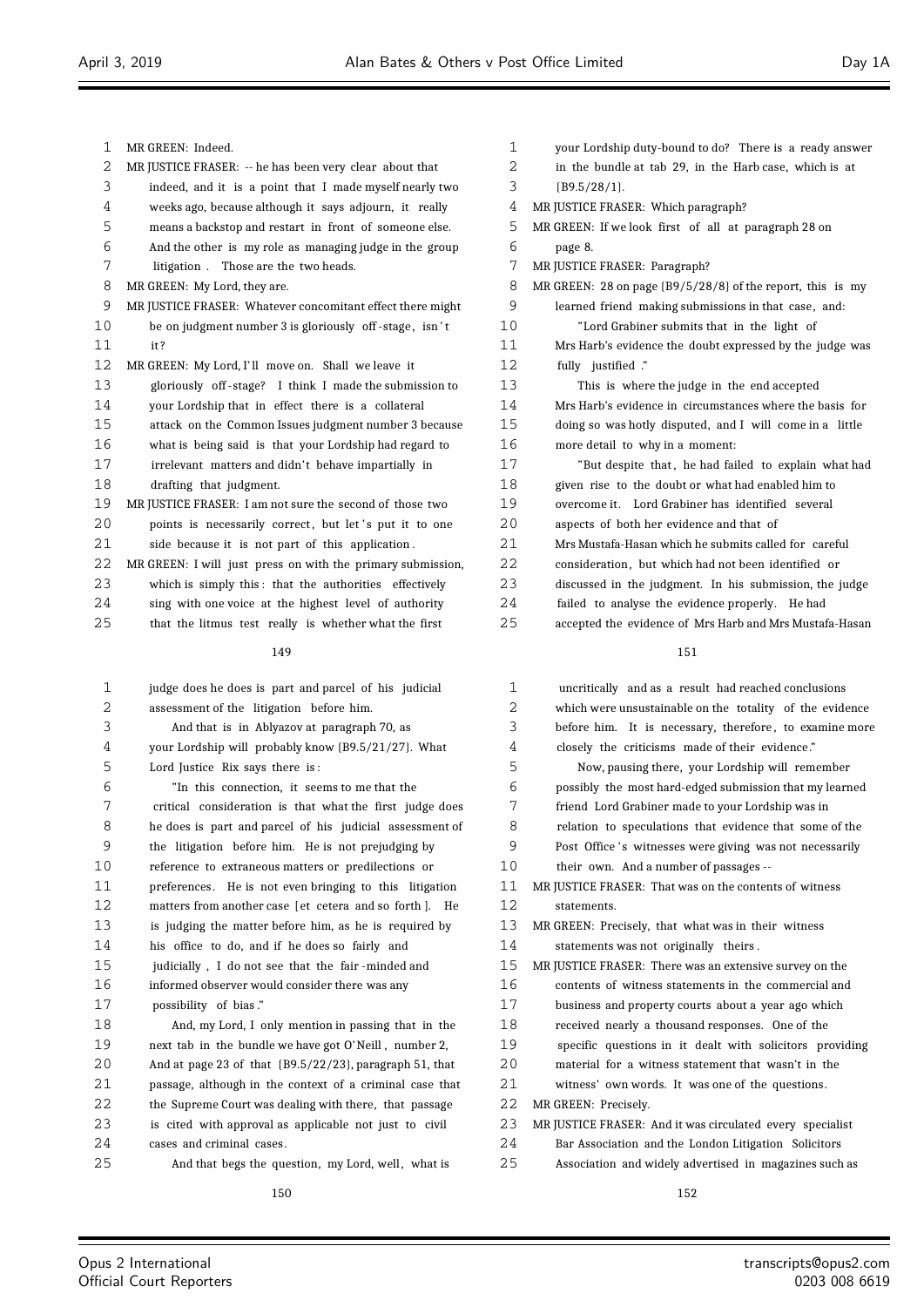| $\mathbf{1}$ | Counsel.                                                    |
|--------------|-------------------------------------------------------------|
| 2            | MR GREEN: I was only going to -- I wasn't going to refer to |
| 3            | that survey particularly.                                   |
| 4            | MR JUSTICE FRASER: That is in the public domain.            |
| 5            | MR GREEN: Completely, and it is a point frequently made and |
| 6            | thought about carefully since witness statements were       |
| 7            | introduced, because when I started and certainly when my    |
| 8            | noble and my learned friend Lord Grabiner started, we       |
| 9            | didn't have them. You rocked up in court, the witness       |
| 10           | stood up and you found out what they said and then you      |
| 11           | cross-examined them without knowing what they were going    |
| 12           | to say.                                                     |
| 13           | MR JUSTICE FRASER: I am not sure "rocking up" is right.     |
| 14           | MR GREEN: I might have put that a bit lightly.              |
| 15           | MR JUSTICE FRASER: You might have rocked up. I am not sure  |
| 16           | that is the correct way of putting it, in all               |
| 17           | seriousness. Evidence-in-chief was given orally.            |
| 18           | MR GREEN: Yes, evidence-in-chief was given orally. What     |
| 19           | I was trying to convey, albeit rather slightly clumsily,    |
| 20           | was you didn't pore over somebody's evidence for weeks      |
| 21           | in advance of arriving at court and listening to what       |
| 22           | they were going to say. So the observations that my         |
| 23           | learned friend took your Lordship to about the contents     |
| 24           | of the Post Office witness statements were directed to      |
| 25           | your Lordship's judicial consideration of whether or not    |
|              |                                                             |

| 1  | that evidence was actually properly theirs.                |
|----|------------------------------------------------------------|
| 2  | And if we go over the page on to page $10 -$               |
| 3  | MR JUSTICE FRASER: Of?                                     |
| 4  | MR GREEN: Harb, if we continue over the page {B9.5/28/10}, |
| 5  | it says:                                                   |
| 6  | "Lord Grabiner has identified nine examples of what        |
| 7  | he says was Mrs Harb's evasiveness or lack of              |
| 8  | credibility ."                                             |
| 9  | And there are various examples. At the foot of             |
| 10 | subparagraph (iii):                                        |
| 11 | "When questioned about that, her replies were              |
| 12 | rambling and confused and appeared to portray an           |
| 13 | unwillingness to deal with the question.                   |
| 14 | "(iv) When asked by the judge why she had chosen to        |
| 15 | omit that matter or any reference to the present           |
| 16 | proceedings (but little else), she could provide no        |
| 17 | satisfactory explanation and resorted to little<br>more    |
| 18 | than bluster."                                             |
| 19 | And then at $(v)$ over the page $\{B9.5/28/11\}$ ,         |
| 20 | your Lordship may think significantly, given the           |
| 21 | submission being made to your Lordship about               |
| 22 | your Lordship's approach:                                  |
| 23 | "There were occasions when Mrs Harb professed to           |
| 24 | being unable to remember matters set out in her witness    |
| 25 | statement, giving rise to doubt whether the statement      |
|    |                                                            |

contained her true recollection of events ."

2 Pausing there these are all criticisms leveled at the court for failing properly to make the necessary judicial assessment of the matters before it .

 So we respectfully say not only were your Lordship's observations available to you, but the analysis which underpinned them was actually necessary on the approach urged upon the court by my learned friend in this case.

#### At paragraph 34 on {B9.5/28/12}:

 "In our view the judge's approach to the evidence was unsatisfactory in a number of significant respects . First , he failed to identify in sufficient detail the questions that needed to be answered if he were to decide whether an agreement of the kind alleged by Mrs Harb had been made. In addition , he failed to carry out a proper evaluation of all the evidence in order to test its strengths and weaknesses. Having referred in paragraph 80 to the fact that counsel for the Prince had made extensive criticisms of Mrs Harb's evidence on the 20 grounds that it was inconsistent with her witness statement, he failed to deal with any of those criticisms and brushed them aside by saying that it was unrealistic to expect Mrs Harb to have a clear recollection of events 13 years after the event ." It goes on to say at the bottom of that paragraph.

# 

 " It also fails to deal with the criticisms of the quality of her evidence and the way in which she responded to questions ."

 Now, pausing there, so the criticisms that were made were accepted by the court as proper criticisms and that the judge had actually erred in failing to carry out the necessary evaluation of all of that evidence. So, my Lord, that illustrates - - I don't say completely or exhaustively - - the nature of the judicial assessment which it was your Lordship's duty to undertake of the case actually presented before you.

 And that we get both from the underlying 13 observations by Lord Justice Rix, but also the repetition of that and the approval of it at paragraph 51 of O' Neill that I have already shown your Lordship.

 So the right approach to this is to look at the 18 context, to look carefully at the way in which the 19 parties' pleaded cases were put before the court, the evidence that the parties sought to adduce in support of the factual assertions that they had identified in their pleaded cases and the basis upon which the case was opened and closed by the parties .

 We respectfully say it is quite wrong for your Lordship to be criticised for making findings on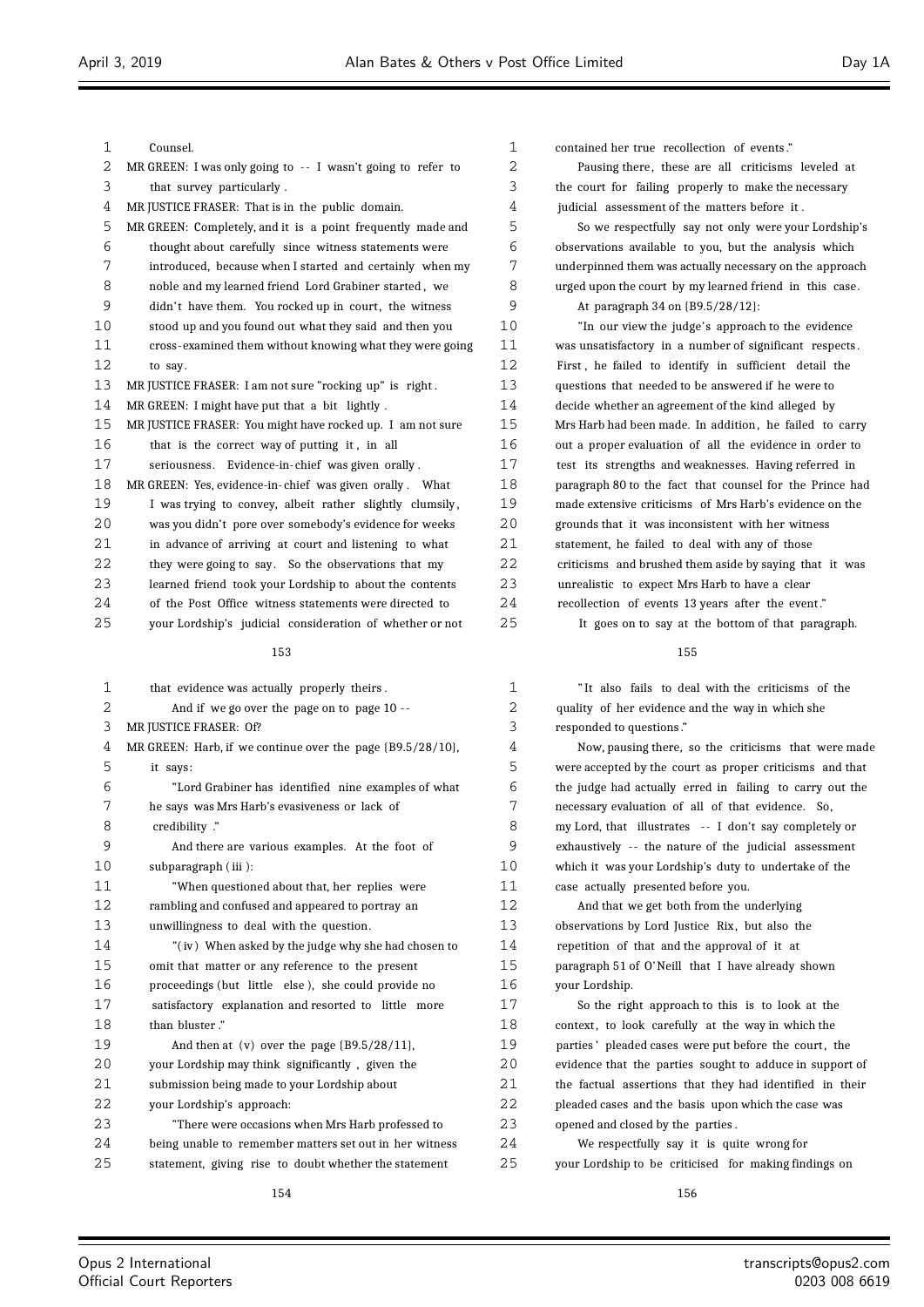| $\mathbf{1}$ | matters which had been put in issue by the parties          | $\mathbf 1$ | Otkritie.                    |
|--------------|-------------------------------------------------------------|-------------|------------------------------|
| $\mathbf{2}$ | before you unless they could not be relevant to the         | 2           | MR GREEN: Yes, I think       |
| 3            | judicial assessment that your Lordship was undertaking.     | 3           | on, I think, if I ren        |
| 4            | We respectfully say there are no findings of that           | 4           | MR JUSTICE FRASER: Par       |
| 5            | sort to be found in the judgment anywhere.                  | 5           | MR GREEN: It is {B9.5/2      |
| 6            | Is that a convenient moment for a short break,              | 6           | MR JUSTICE FRASER: Ren       |
| 7            | my Lord?                                                    | 7           | bundle.                      |
| 8            | MR JUSTICE FRASER: I think it probably is. How are you      | 8           | MR GREEN: Sorry, it is t     |
| 9            | doing in terms of --                                        | 9           | ${B9.5/25/8}$ --             |
| 10           | MR GREEN: I will be done by 4 o'clock, or 5 past 4.         | 10          | MR JUSTICE FRASER: It is     |
| 11           | MR JUSTICE FRASER: I think Lord Grabiner needs time to come | 11          | MR GREEN: It is, it is $\mu$ |
| 12           | back on points of law or other matters. We will have        | 12          | observations by the 1        |
| 13           | a five minute break for the shorthand writers. We will      | 13          | the one we just looke        |
| 14           | go from that clock. It will be 3.22, although I know        | 14          | with interlocutory a         |
| 15           | that sounds pedantic.                                       | 15          | which is, I think, no        |
| 16           | $(3.17 \text{ pm})$                                         | 16          | but gives some backg         |
| 17           | (Short break)                                               | 17          | judge.                       |
| 18           | $(3.23 \text{ pm})$                                         | 18          | Was there an asp             |
| 19           | MR GREEN: My Lord, before we broke a bit earlier on         | 19          | assistance on from e         |
| 20           | I mentioned to your Lordship the right approach to the      | 20          | back to it, or at lea        |
| 21           | informed observer.                                          | 21          | MR JUSTICE FRASER: I wo      |
| 22           | MR JUSTICE FRASER: Yes.                                     | 22          | because it is fairly         |
| 23           | MR GREEN: Could I just show your Lordship the Hashim        | 23          | 32 -- because in that        |
| 24           | authority at tab 6 in the bundle, which we find at          | 24          | and he was -- it was         |
| 25           | {B9.5/6/8}, just below A, the paragraph beginning. "The     | 25          | not to have done.            |

{B9.5/6/8}, just below A, the paragraph beginning, "The

| parties to this appeal were agreed": |  |
|--------------------------------------|--|
|--------------------------------------|--|

| $\overline{2}$ | "The parties to this appeal were agreed that the        |
|----------------|---------------------------------------------------------|
| 3              | test to be applied in a case such as this was that      |
| 4              | stated by the QBD in Topping, namely would a reasonable |
| 5              | and fair-minded person sitting in court and knowing all |
| 6              | the relevant facts have a reasonable suspicion that     |
| 7              | a fair trial for the applicant was not possible?"       |

 This was actually mid- trial , but the dictum is of general application :

 "Most, if not all , of the cases in which this test has been discussed have been cases of modest dimensions. We know of no case approaching the scale of this where a charge of apparent bias has been made. That makes it the more important to recognise, as we understand to be agreed, that the hypothetical observer is not one who 16 makes his judgment after a brief visit to the court, but one who is familiar with the detailed history of the proceedings and the way in which cases of this kind are tried ."

 So, my Lord, we say it is demonstrably right that 21 the informed observer is assumed to know the detail of the history of the proceedings and the backdrop and context of group litigation and how cases of that type are - -

MR JUSTICE FRASER: I think that passage is quoted in

- 
- actually it is slightly elaborated
- member correctly.
- agraph?
- $.5/1$ .
- nind me where it is in the hard
- ab 26. If we look at page 8
- paragraph 18, isn't it?
- paragraph 18. There are the two Master of the Rolls, the first one,
- ed at, and the second one dealing
- pplications, which all go one way,
- ot actually directly in point here,
- ground to the role of a managing
- ect of Otkritie that my Lord wanted arlier, because I said I would come
- <sup>2</sup><br>19 bec to hear our submissions?
- $\text{p}$  and  $\text{p}$  assistance build n't say necessarily assistance
- clear, but at paragraphs 31 and
- case the judge did recuse himself
- sent back and he was told he ought

# 

MR GREEN: Precisely.

| $\overline{2}$ | MR JUSTICE FRASER: But it was a relevant feature, wasn't    |
|----------------|-------------------------------------------------------------|
| 3              | it, that he, the judge, in that case at first instance      |
| 4              | felt no personal embarrassment or discomfort in             |
| 5              | continuing?                                                 |
| 6              | MR GREEN: Yes.                                              |
| 7              | MR JUSTICE FRASER: I thought he said in his judgment he was |
| 8              | only recusing himself with extreme reluctance and he        |
| 9              | interpreted the two challenges as being actual bias,        |
| 10             | which doesn't apply here.                                   |
| 11             | MR GREEN: Quite.                                            |
| 12             | MR JUSTICE FRASER: At 32, I think first instance judges --  |
| 13             | or it is said it is important that they don't recuse        |
| 14             | themselves too readily in long and complex cases.           |
| 15             | MR GREEN: Indeed.                                           |
| 16             | MR JUSTICE FRASER: I suppose this would count as a long and |
| 17             | complex case.                                               |
| 18             | MR GREEN: Indeed, precisely. And there is also a point of   |
| 19             | approach in fact in relation to the suggestion that an      |
| 20             | applicant should be given the benefit of the doubt,         |
| 21             | which is one of the submissions that my learned friend      |
| 22             | made. I think that needs to be thought about quite          |
| 23             | carefully.                                                  |
| 24             | MR JUSTICE FRASER: He does have authority for that.         |
| 25             | MR GREEN: Indeed, my Lord, and I think one needs to         |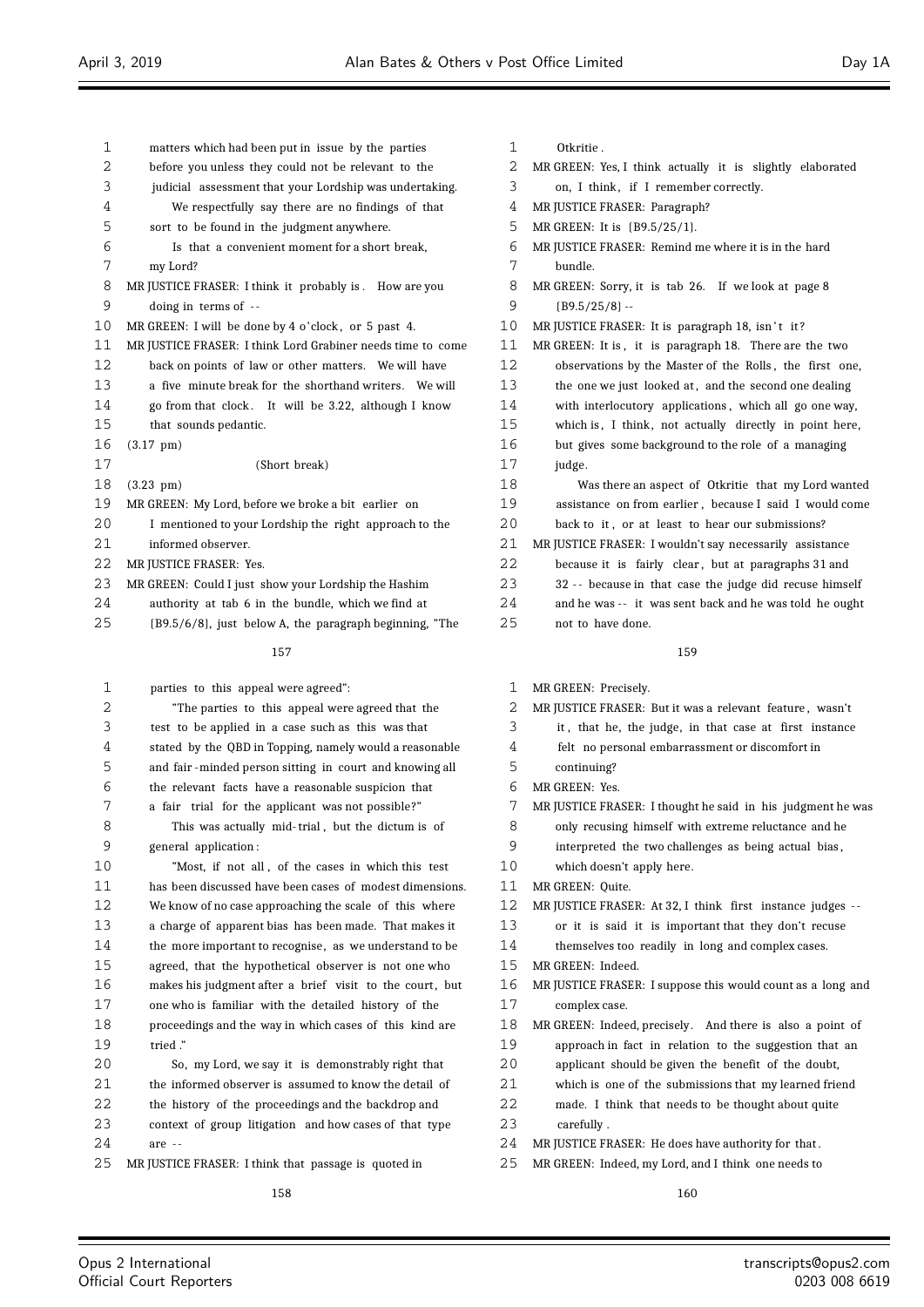| 1  | consider quite carefully what is being said, because        | 1              |                 |
|----|-------------------------------------------------------------|----------------|-----------------|
| 2  | I think where the basis for doubt is properly               | $\overline{2}$ | to              |
| 3  | established, then it -- and what is in issue is not         | 3              | clo             |
| 4  | de minimis, then one can ready see what the court means     | 4              | <b>MR JUS</b>   |
| 5  | about erring on the side of caution for the proper          | 5              | MR GR           |
| 6  | purposes of the administration of justice and justice       | 6              | Th              |
| 7  | being seen to be done. One quite understands that, but      | 7              | the             |
| 8  | in fact one sees in cases where the court is discussing     | 8              | ad              |
| 9  | things like having a shareholding, for example, that may    | 9              | as:             |
| 10 | be small, but more than de minimis.                         | 10             | the             |
| 11 | MR JUSTICE FRASER: In a litigant?                           | 11             | ad              |
| 12 | MR GREEN: In a litigant, something like that.               | 12             | for             |
| 13 | MR JUSTICE FRASER: I see, yes.                              | 13             | pu              |
| 14 | MR GREEN: Once that is established and it is not absolutely | 14             | ar              |
| 15 | de minimis, then even though it may not naturally be        | 15             |                 |
| 16 | thought to amount to apparent bias, one might give the      | 16             |                 |
| 17 | benefit of the doubt to the applicant in that situation.    | 17             | sit             |
| 18 | Similarly, if it is established that what a judge           | 18             |                 |
| 19 | has done has gone beyond the bounds of proper judicial      | 19             | a               |
| 20 | assessment, that it is not part and parcel of the           | 20             | ev              |
| 21 | court's judicial assessment of the litigation as it was     | 21             | ill             |
| 22 | presented to it.                                            | 22             | ve:             |
| 23 | As soon as you can say with confidence that the             | 23             | in              |
| 24 | court has materially and, one might say more than once      | 24             |                 |
| 25 | because of the point about repeatedly that we saw in the    | 25             | int             |
|    | 161                                                         |                |                 |
| 1  | earlier authority, stepped outside the boundaries of        | 1              | bra             |
| 2  | a proper judicial assessment of the proceedings as they     | 2              |                 |
| 3  | were before the court, then at that point, one then has     | 3              |                 |
| 4  | to look at materiality, and say, well, maybe at that        | 4              | se              |
| 5  | point the applicant should be given the benefit of the      | 5              | aco             |
| 6  | doubt.                                                      | 6              | mε              |
| 7  | But we respectfully submit that the anterior                | 7              | the             |
| 8  | question of whether the court has or has not done that      | 8              | de              |
| 9  | falls to be objectively analysed in a sensible<br>still     | 9              | of              |
| 10 | way. What you don't get to do is to disapply the            | 10             |                 |
| 11 | objective test by a side-wind by complaining about          | 11             |                 |
| 12 | things that you lost on or lost on very badly and then      | 12             | rel             |
| 13 | going, "Well, that must raise a doubt and I should get      | 13             | ne              |
| 14 | the benefit of the doubt".                                  | 14             | aco             |
| 15 | Because if that were the right approach, none of            | 15             |                 |
| 16 | these indications to judges not too lightly to recuse       | 16             | cr <sub>f</sub> |
| 17 | themselves, either in general or in long-running            | 17             | the             |
| 18 | proceedings, we say a fortiori in group litigation, they    | 18             |                 |
| 19 | would be meaningless and it would allow an applicant for    | 19             | ab              |
| 20 | recusal to completely circumvent the carefully              | 20             | clo             |
| 21 | considered and now really undisputed approach to            | 21             | evi             |
| 22 | apparent bias.                                              | 22             | in              |

23 So I did want to make that point clear in relation 24 to the suggestion of being given the benefit of the 25 doubt, my Lord.

Can I show your Lordship just briefly, in relation the approach to the evidence, paragraph 114 of the osing submissions, which are at  ${A/8/48}$ . STICE FRASER: Whose closing submissions? EEN: This is the Post Office's closing submissions. is is the sort of difficulty that I think certainly 7 the claimants had with the approach that the Post Office opted, because, of course, obviously some factual sertions were in in terms of relevance on the face of e pleading. Then they appeared to be out at the Imissibility application and then they were in again r cross-examination and then out again for some rposes in argument, and then in again in the closing guments, in the closing submissions. 15 If we look at 114, we can see: "It is important to bear in mind the kind of factual tuation that is encompassed by this principle ." 18 And this is Post Office relying on the principle of fiduciary 's breach of duty has led to an incomplete idential picture and this is Post Office seeking to lustrate the point by reference to actual -- its rsion of the evidence that the court heard and putting issue examples of this in the lead claims:

"For illustration only, Mr Abdulla admitted in terview that he had inflated the cash declared in his

# 163

anch to disguise shortfalls ." That is the Post Office's case: "Mrs Stockdale relied on the privilege against If -incrimination when asked how she had got her 5 accounts to zero despite having shortfalls and without aking them good or settling centrally , and Mrs Dar had e misfortune to engage an assistant who falsified cash eclarations and seemingly lost or stole large amounts foreign currency." And so forth. So we go over the page  $(A/8/49)$ , then there is liance on the evidence of Mrs Van Den Bogerd about the ecessarily and reliance by Post Office on honest and curate accounting, Mr Howarth, and then: "It is appropriate that the evidential difficulty eated by false accounting worked to the detriment of e dishonest agent." So what Post Office sought to do was, in some cases solutely directly, as we had, for example, in the 20 closing about issues 8 and 9 and Angela Van Der Bogerd's idence, but in other cases by a sort of side-wind, 22 inviting the court to accept criticisms of the lead

23 claimants or their evidence as illustrations of

- 24 a problem upon which they relied authority certain
- 25 purposes in their arguments.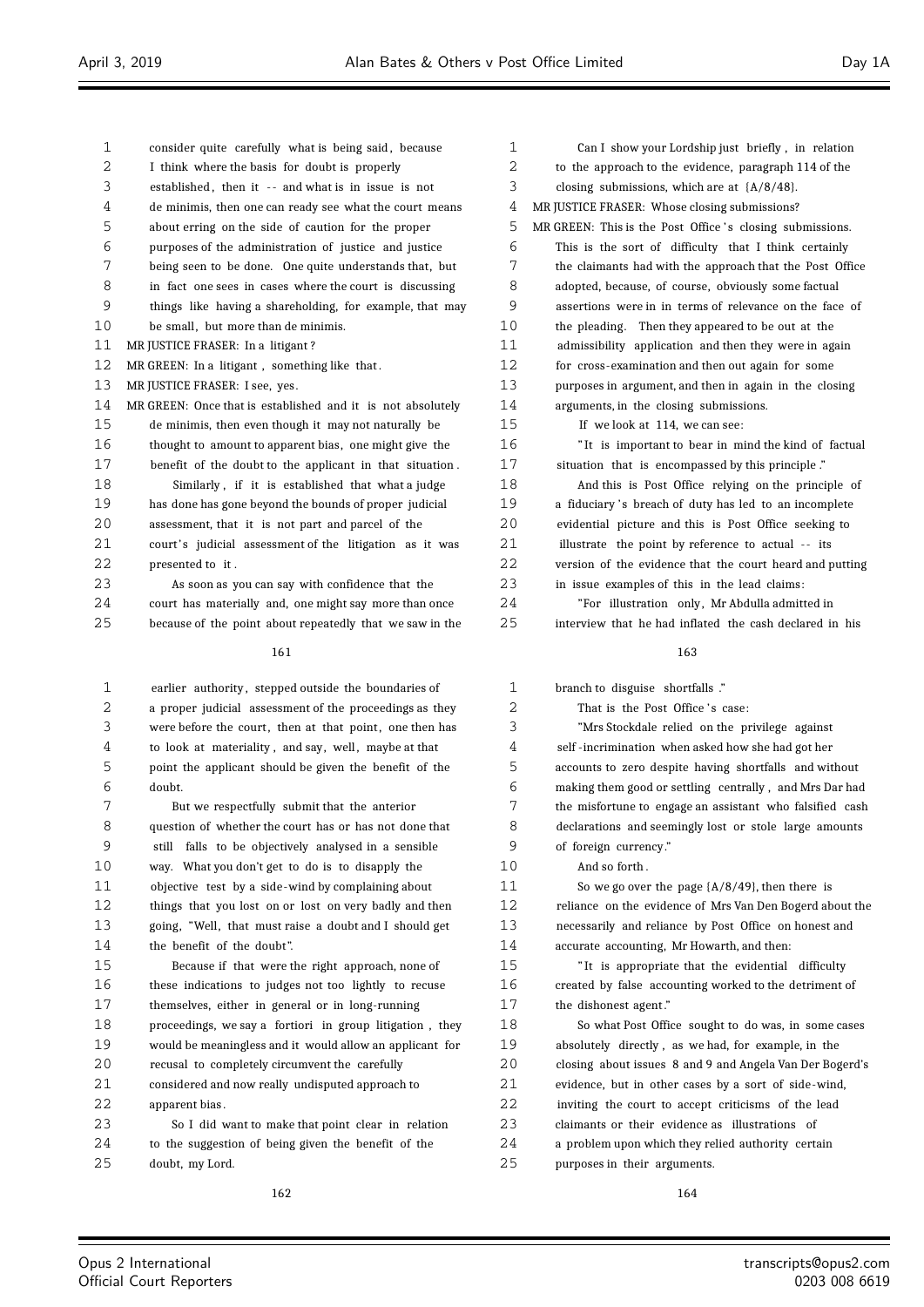| 1      | So it was replete with those sort of contradictions                                                 | 1      | a great degree, we respectfully say an unsatisfactory                                                              |
|--------|-----------------------------------------------------------------------------------------------------|--------|--------------------------------------------------------------------------------------------------------------------|
| 2      | in the sense that when evidence was helpful for the                                                 | 2<br>3 | degree, the submissions which Post Office adopted before                                                           |
| 3<br>4 | Post Office, it was in, and when their witnesses<br>performed badly, that is out. And your Lordship | 4      | the court in opening, which said that the contract had<br>to be construed in the light of the agency relationship, |
| 5      | shouldn't really say anything about it because if you                                               | 5      | because the agency relationship, as Garmac and Branwhite                                                           |
| 6      | do, it is frightfully unfair and you have made harsh                                                | 6      | both show, is that subsequent evidence of what the                                                                 |
| 7      | criticisms. And we respectfully say that in a sense,                                                | 7      | parties actually do in practice will be relevant, but                                                              |
| 8      | that is what all of this is about.                                                                  | 8      | may be less important.                                                                                             |
| 9      | They have adopted internally inconsistent positions                                                 | 9      | The question is -- those cases also make clear that                                                                |
| 10     | in relation to the relevance of evidence and essentially                                            | 10     | an express agency set out in a contract is not                                                                     |
| 11     | tried to ride two horses going off in completely                                                    | 11     | determinative of the scope and nature of the agency that                                                           |
| 12     | different directions, and your Lordship has had to try                                              | 12     | in fact exists. So it is hopeless to say: ah, well, the                                                            |
| 13     | and manage the consequence of that, and clarify it,                                                 | 13     | contract said this about the agency.                                                                               |
| 14     | where possible, on credibility, still leaving an                                                    | 14     | The court is required, by completely uncontroversial                                                               |
| 15     | extremely unsatisfactory position, make findings in the                                             | 15     | cases that are trite, to look carefully at what in fact                                                            |
| 16     | light of the litigation as it was presented before                                                  | 16     | happened, to look at the nature and scope of the agency                                                            |
| 17     | court, and then be accused of apparent bias for having                                              | 17     | and the extent to which and how that was operated in                                                               |
| 18     | done so.                                                                                            | 18     | practice.                                                                                                          |
| 19     | We respectfully suggest that is a flawed basis for                                                  | 19     | It was in relation to agency accounting principles                                                                 |
| 20     | an application of this sort, having in mind its                                                     | 20     | that the branch trading statement loomed so large,                                                                 |
| 21     | seriousness and gravamen.                                                                           | 21     | my Lord, so it is wrong to say that.                                                                               |
| 22     | My learned friend wants me to read paragraph 112, so                                                | 22     | MR JUSTICE FRASER: Do you have a reference? You don't have                                                         |
| 23     | we will go back a page and read that $(A/8/48)$ :                                                   | 23     | to take me to it now, but a reference for the                                                                      |
| 24     | "In considering these factual issues, the court                                                     | 24     | Post Office's opening to which you referred then about                                                             |
| 25     | should not lose sight of the prior and more important                                               | 25     | construing the contractual relationship --                                                                         |
|        | 165                                                                                                 |        | 167                                                                                                                |
| 1      | point that what happened in practice (including what                                                | 1      | MR GREEN: Yes, if your Lordship looks at --                                                                        |
| 2      | individual C's knew from time to time and what                                                      | 2      | MR JUSTICE FRASER: -- in the light of the agency                                                                   |
| 3      | Post Office's internal views may have been) are                                                     | 3      | relationship.                                                                                                      |
| 4      | irrelevant and inadmissible as to the question of                                                   | 4      | MR GREEN: Yes, if your Lordship looks at the Post Office's                                                         |
| 5      | whether the contracts exclude or modify the accounting                                              | 5      | opening at opening submissions at page 8, and the                                                                  |
| 6      | principles. That is a question of contractual                                                       | 6      | opening submissions are $(A/2/8)$ . I am grateful to                                                               |
| 7      | interpretation."                                                                                    | 7      | Ms Donnelly.                                                                                                       |
| 8      | Now, pausing there, that illustrates a number of                                                    | 8      | MR JUSTICE FRASER: $A/2/8$ . I think that is the wrong A2.                                                         |
| 9      | points which are unsatisfactory about the way that                                                  | 9      | MR GREEN: Sorry, $A/2/8$ . May we just start at $\{A/2/7\}$ to                                                     |
| 10     | Post Office ran its case. Again, that is out, but in.                                               | 10     | give it context.                                                                                                   |
| 11     | So we get in, out, in, out, all the way through, even on                                            | 11     | MR JUSTICE FRASER: It was just to give me a reference, you                                                         |
| 12     | the same page. But it is also wrong, because what is in                                             | 12     | don't have to                                                                                                      |
| 13     | fact important, as your Lordship has already heard                                                  | 13     | MR GREEN: I will show your Lordship. I am not going to go                                                          |
| 14     | argument on this in the admissibility application, it                                               | 14     | through all the paragraphs, but 15 to 17 is context                                                                |
| 15     | wasn't just contractual principles that were in issue,                                              | 15     | autonomy and so forth. 17 is reliance on SPMs to                                                                   |
| 16     | there were also questions of agency.                                                                | 16     | accurately record and transact and so forth. And then                                                              |
| 17     | And the authorities, which we do have in the bundle                                                 | 17     | over the page $(A/2/8)$ , the reliance referred to in 18 is                                                        |
| 18     | if we need to go to them, make it absolutely clear that                                             | 18     | the reliance is paragraph 17. We have just seen and it                                                             |
| 19     | there may be agency even when the parties by contract                                               | 19     | provides crucial context. This is totally consonant                                                                |
| 20     | disclaim that there is. It's not dependent on                                                       | 20     | with their pleaded case, to which I have already                                                                   |
| 21     | a contract at all; it is dependent on what, in practice,                                            | 21     | referred the court.                                                                                                |
| 22     | the parties have consented to do for each other. And                                                | 22     | Then if we look at their third point at 21:                                                                        |
| 23     | that was one of key concessions which fed into                                                      | 23     | "Third and most importantly, SPMs act as                                                                           |
| 24     | your Lordship's admissibility decision in judgment                                                  | 24     | Post Office's agents when transacting Post Office                                                                  |

number 2 and it is a factor which complexifies to

business, with all the ordinary obligation and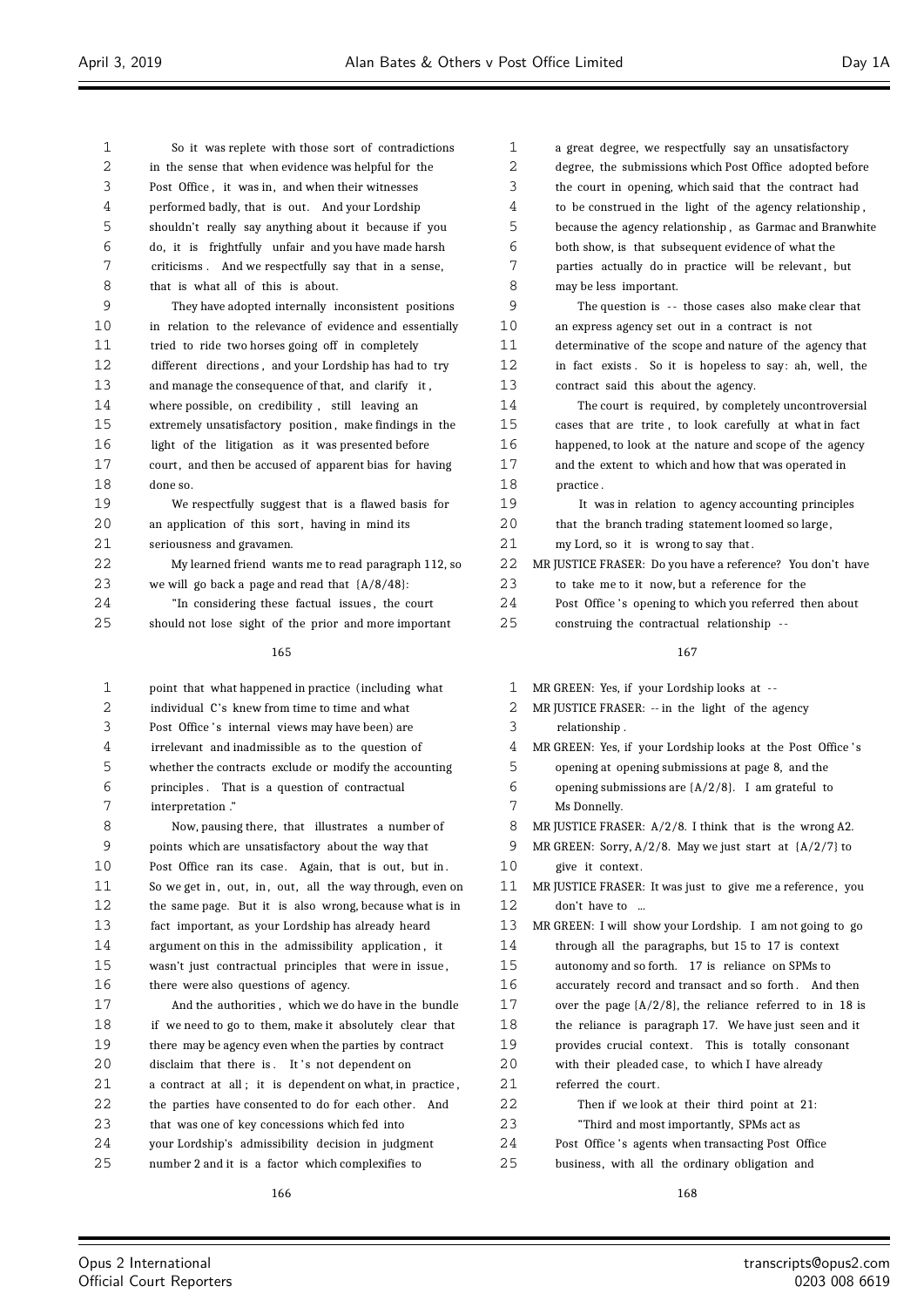| 1            |                                                                                                             | 1      |                                                                                                               |
|--------------|-------------------------------------------------------------------------------------------------------------|--------|---------------------------------------------------------------------------------------------------------------|
| 2            | liabilities that agency entails. Ultimately,                                                                | 2      | and those things.                                                                                             |
| 3            | Post Office cannot and does thought seek to supervise<br>and prescribe in detail everything that SPMs do in | 3      | Then the second CMC order, 2 February, 22 February<br>and then the third CMC order. So I am not going to take |
| 4            | operating the agency business, but the basic fact is                                                        | 4      | your Lordship to those, but it is wrong to proceed on                                                         |
| 5            | that SPMs are transacting Post Office business on its                                                       | 5      | a footing that there had not been disclosure given in                                                         |
| 6            | behalf."                                                                                                    | 6      | relation to issues like helpline and those sorts of                                                           |
| 7            | Then over the page, crucially $(A/2/9)$ :                                                                   | 7      | things.                                                                                                       |
| 8            | "The express and implied terms of the SPMC and the                                                          | 8      | My Lord, finally, what Post Office, we respectfully                                                           |
| 9            | NTC need to be viewed through the prism of an expressly                                                     | 9      | say, was seeking before the court was a trial at which                                                        |
| 10           | created agency relationship, and so the express                                                             | 10     | evidence of what happened on the ground, which is                                                             |
| 11           | contractual terms sit atop the body of the law                                                              | 11     | advanced, if accepted, would be relevant to                                                                   |
| 12           | regulating the duties of agents to their principals.                                                        | 12     | construction, but if rejected and contrary findings                                                           |
| 13           | The common law principles of agency are important                                                           | 13     | made, could then be characterised by Post Office as                                                           |
| 14           | background to the contracts and any implied terms need                                                      | 14     | relevant to breach and, therefore, your Lordship                                                              |
| 15           | to be considered (and shown to be necessary) against                                                        | 15     | couldn't have regard to them.                                                                                 |
| 16           | that agency background."                                                                                    | 16     | We say that that was a false dichotomy and an                                                                 |
| 17           | And then 22:                                                                                                | $17\,$ | approach that your Lordship was entitled to meet by just                                                      |
| 18           | "As such, SPMs are obliged to account to Post Office                                                        | 18     | making findings on the challenges as made on the                                                              |
| 19           | as its agent. They are acting on Post Office's behalf                                                       | 19     | evidence before the court.                                                                                    |
| 20           | and the Post Office relies on them to do so."                                                               | 20     | In fact, there is an irony in that Post Office's                                                              |
| 21           | The final line of paragraph 22:                                                                             | 21     | position was effectively to seek a trial that was                                                             |
| 22           | "This core fact suffuses the contractual                                                                    | 22     | one-sided, when it didn't get it, to then complain on                                                         |
| 23           | relationship."                                                                                              | 23     | the footing of apparent bias about that and then to                                                           |
| 24           | So your Lordship was being invited to consider the                                                          | 24     | invite the court effectively to consider the recusal                                                          |
| 25           | nature of the agency in the course of construing and                                                        | 25     | application as if the trial had been one-sided, which it                                                      |
|              | 169                                                                                                         |        | 171                                                                                                           |
|              |                                                                                                             |        |                                                                                                               |
| $\mathbf{1}$ | determining what the contractual relationship was, so we                                                    | 1      | plainly wasn't. We respectfully say that is not the                                                           |
| 2            | respectfully say that when you do that in accordance                                                        | 2      | right approach either.                                                                                        |
| 3            | with the authorities, identifying the nature and scope                                                      | 3      | My Lord, as to the NFSP, can I just deal with that.                                                           |
| 4            | and effect of the agency, it requires you to look at the                                                    | 4      | Much has been made of the significance of the NFSP.                                                           |
| 5            | reality on the ground of who was in fact doing what.                                                        | 5      | MR JUSTICE FRASER: The NFSP are actually mentioned in terms                                                   |
| 6            | And the evidence I showed you from                                                                          | 6      | within the NTC.                                                                                               |
| 7            | Mrs Van Den Bogerd was not correct in that respect.                                                         | 7      | MR GREEN: Precisely, they are mentioned in the contract and                                                   |
| 8            | Transactions were not -- the transactions that entered                                                      | 8      | they are mentioned in the opening, and they are                                                               |
| 9            | the Subpostmaster's account were not in their sole                                                          | 9      | mentioned in the evidence of two witnesses,                                                                   |
| 10           | control. The fact there was no dispute button and that                                                      | 10     | Mrs Van Den Bogerd and Mr Beal. And we have dealt with                                                        |
| 11           | they had to settle centrally or accept in the way that                                                      | 11     | this in annex 2 at page 93 onwards, which is                                                                  |
| 12           | the court heard evidence about, showed that was not                                                         | 12     | $\{B9.4/2/93\}.$                                                                                              |
| 13           | a proper starting point for the court to understand how                                                     | 13     | MR JUSTICE FRASER: Paragraph 235, I think.                                                                    |
| 14           | the branch trading statement came about and to                                                              | 14     | MR GREEN: Exactly. We have just traced through there. For                                                     |
| 15           | understand the evidence in respect of which                                                                 | 15     | convenience, the witness statement of Mr Beal at                                                              |
| 16           | Angela Van Den Bogerd gave and directed those paragraphs                                                    | 16     | paragraph 36, 40 to 41, and emphasising the NFSP's                                                            |
| 17           | of her witness statement.                                                                                   | 17     | independence at 45; the witness statement of                                                                  |
| 18           | My Lord, there is a background point. Your Lordship                                                         | 18     | Mrs Van Den Bogerd at 98:                                                                                     |
| 19           | may remember it from the admissibility hearing, which                                                       | 19     | "The NFSP has publicly supported Post Office's view                                                           |
| 20           | was that there is a suggestion that there was not                                                           | 20     | that Horizon is robust."                                                                                      |
| 21           | sufficient disclosure in relation to some of these                                                          | 21     | And your Lordship will remember that was supposed to                                                          |
| 22           | issues. Your Lordship may remember it is recorded in                                                        | 22     | play in by way of relevant background to the burden of                                                        |
| 23           | your Lordship's judgment, in judgment number 2.                                                             | 23     | proof in an argument that, I think, was not that easy                                                         |
| 24           | I directed your Lordship's attention to the disclosure                                                      | 24     | for us to follow about the background likelihood of                                                           |
| 25           | orders that did address things like helpline, training                                                      | 25     | Horizon being robust and, therefore, not being the cause                                                      |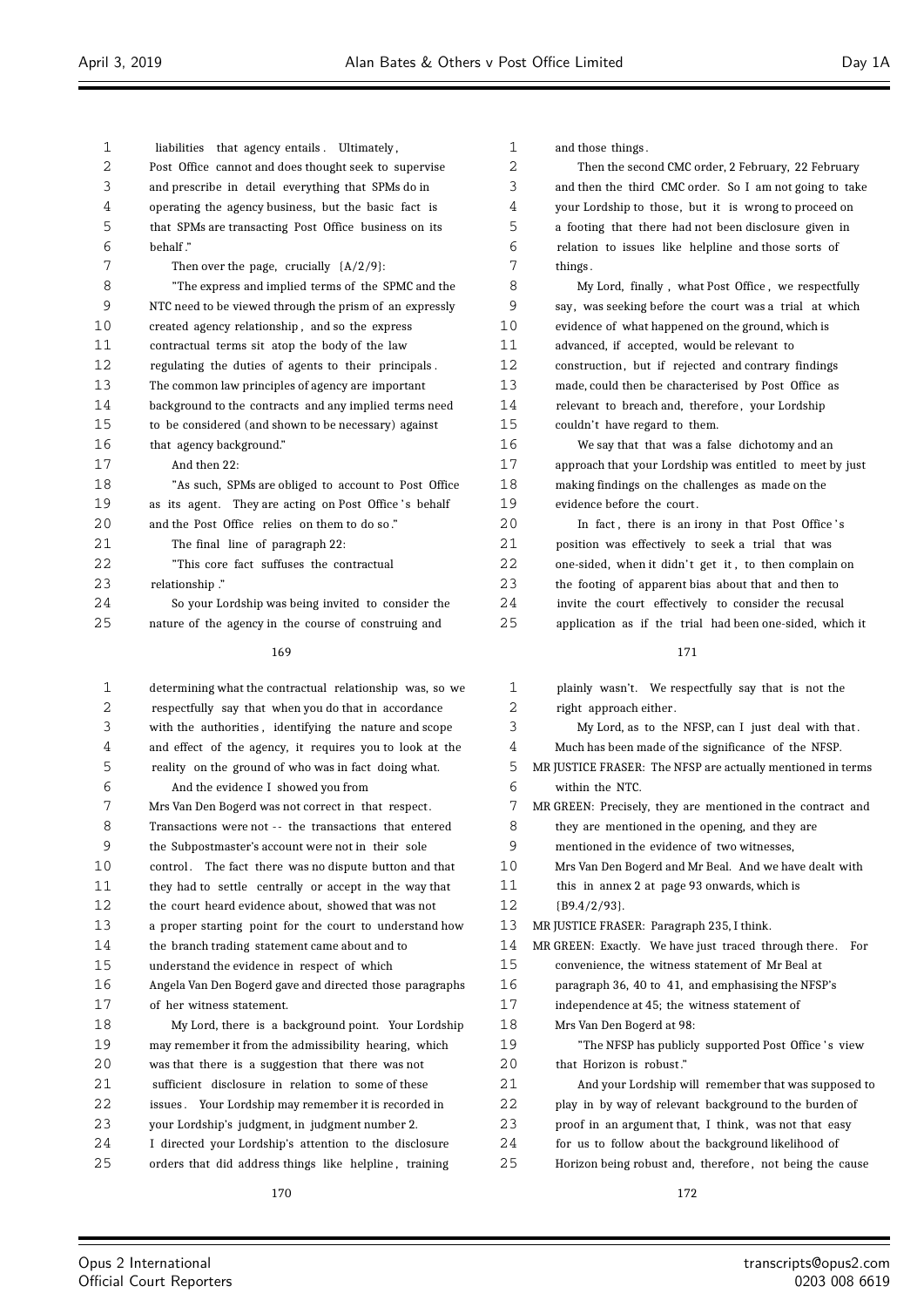| 1                          | of errors.                                                                                                   | 1        | that much of the evidence that we were put to the                                                            |
|----------------------------|--------------------------------------------------------------------------------------------------------------|----------|--------------------------------------------------------------------------------------------------------------|
| 2                          | And then 235.3, in respect of litigation,                                                                    | 2        | trouble of challenging was all irrelevant. We find that                                                      |
| 3                          | Post Office's written opening at paragraph 13:                                                               | 3        | out now in a trial that happened last year.                                                                  |
| 4                          | "Furthermore, it should be noted that the NFSP,                                                              | 4        | And furthermore, the application proceeds on                                                                 |
| 5                          | which is the organisation which represents SPMs and                                                          | 5        | a misunderstanding of the right approach in cases of                                                         |
| 6                          | their interests nationwide, does not [underlined]                                                            | 6        | this sort, we say a fortiori where there is a designated                                                     |
| 7                          | support this action and does not endorse the factual                                                         | 7        | judge and a fortiori further where it is a managing                                                          |
| 8                          | premises of the claims."                                                                                     | 8        | judge in group litigation.                                                                                   |
| 9                          | So clearly put in issue. And then we have got the                                                            | 9        | For all of those reasons, my Lord, we say this is                                                            |
| 10                         | relevant email which was disclosed during the trial,                                                         | 10       | misconceived and without merit.                                                                              |
| 11                         | with the reference to:                                                                                       | 11       | Are there any points I can assist my Lord with?                                                              |
| 12                         | "Please note a signed agreement with the blood of                                                            | 12       | MR JUSTICE FRASER: Yes, there is two questions that I would                                                  |
| 13                         | both myself and Paula is necessary on the future of the                                                      | 13       | like you to address, please, or two points.                                                                  |
| 14                         | NFSP before any agreement is granted on either NT or                                                         | 14       | One is the same as a point I asked Lord Grabiner                                                             |
| 15                         | other points."                                                                                               | 15       | about. The Horizon Issues trial is well underway, and                                                        |
| 16                         | And that is the Post Office's own document, agreed                                                           | 16       | there is, I think, half a day of factual evidence left.                                                      |
| 17                         | it was only disclosed very, very late indeed, but it was                                                     | 17       | What do you have to say about that? Were I minded to                                                         |
| 18                         | disclosed and I was able to put that to the witness in                                                       | 18       | recuse myself, what happens to that? Does it start                                                           |
| 19                         | any event.                                                                                                   | 19       | again in front of somebody else?                                                                             |
| 20                         | Also, the challenge -- my learned friend is                                                                  | 20       | MR GREEN: I think it might have to start again. The                                                          |
| 21                         | essentially looking back at whether Mr Beal was telling                                                      | 21       | parties might be able to seek to agree whether the                                                           |
| 22                         | the truth about the publication of the grant framework                                                       | 22       | evidence of particular witnesses was to be taken to be                                                       |
| 23                         | agreement in re-examination. And we have got the                                                             | 23       | their evidence.                                                                                              |
| 24                         | reference to the transcript there at Day 6.                                                                  | 24       | MR JUSTICE FRASER: Absent an agreement, which, expressing                                                    |
| 25                         | Then in closing, the assertion about the NFSP not                                                            | 25       | myself neutrally, can't necessarily be assumed in this                                                       |
|                            |                                                                                                              |          |                                                                                                              |
|                            | 173                                                                                                          |          | 175                                                                                                          |
| 1                          | supporting the action or endorsing the factual premise                                                       | 1        | trial, all those witnesses would have to be called                                                           |
| 2                          | is repeated. It is now pitched a little less high:                                                           | 2        | again, wouldn't they?                                                                                        |
| 3                          | "Whatever the organisation's precise degree of                                                               | 3        | MR GREEN: Indeed.                                                                                            |
| 4                          | independence "                                                                                               | 4        | MR JUSTICE FRASER: And then the draft judgment number 3,                                                     |
| 5                          | Implicitly recognising the NFSP didn't look as                                                               | 5        | which is the focus of today, was distributed to the                                                          |
| 6                          | independent as they had started with saying it was, but                                                      | 6        | parties on 8 March.                                                                                          |
| 7                          | notwithstanding that qualification, Post Office still                                                        | 7        | MR GREEN: Yes.                                                                                               |
| 8                          | relied on the involvement of the NFSP as a relevant                                                          | 8        | MR JUSTICE FRASER: I don't think this application was                                                        |
| 9                          | control mechanism for the purpose of its position on                                                         | 9        | issued until the 21st. Have I got those dates correct?                                                       |
| 10                         | implied terms, and that is set out, as your Lordship                                                         | 10       | MR GREEN: Yes.                                                                                               |
|                            |                                                                                                              |          |                                                                                                              |
|                            | sees, at paragraphs 345 to 346, which we have identified                                                     | 11       | MR JUSTICE FRASER: And there are different references in                                                     |
|                            | there.                                                                                                       | 12       | your skeleton, and the authorities about waiver and                                                          |
|                            | So it is quite wrong for the court to be criticised                                                          | 13       | delay.                                                                                                       |
| 11<br>12<br>13<br>14       | in making a proper judicial assessment on the basis of                                                       | 14       | MR GREEN: Precisely.                                                                                         |
| 15                         | the evidence before the court, particularly in                                                               | 15       |                                                                                                              |
|                            |                                                                                                              | 16       | MR JUSTICE FRASER: Is there anything that you want to say<br>about that?                                     |
|                            | circumstances where the disclosure was given to us<br>extremely late .                                       | 17       | MR GREEN: We say it is extremely unsatisfactory that having                                                  |
|                            | So in result, my Lord, we respectfully say that this                                                         | 18       | had the draft judgment for that period of time, this was                                                     |
|                            | is an application which is wrongly premised on                                                               | 19       |                                                                                                              |
|                            |                                                                                                              |          | not raised with the court before the Horizon Issues                                                          |
| 16<br>17<br>18<br>19<br>20 | a misunderstanding of the correct approach, does not pay                                                     | 20       | trial began.                                                                                                 |
| 21                         | due heed to the context, either within the judgment,                                                         | 21       | We are not in a position necessarily to say that                                                             |
|                            | immediate context of the actual text criticised or the                                                       | 22<br>23 | amounts to a waiver, I don't think. But, in a sense,                                                         |
| 22<br>23<br>24             | judgment as a whole, fails to have regard to how the                                                         |          | having had the draft judgment for that period of time,                                                       |
| 25                         | proceedings were in fact conducted and relies on the<br>court and the claimants now being told at this stage | 24<br>25 | it was open to Post Office to tell the court in advance<br>of the Horizon trial that it would be making this |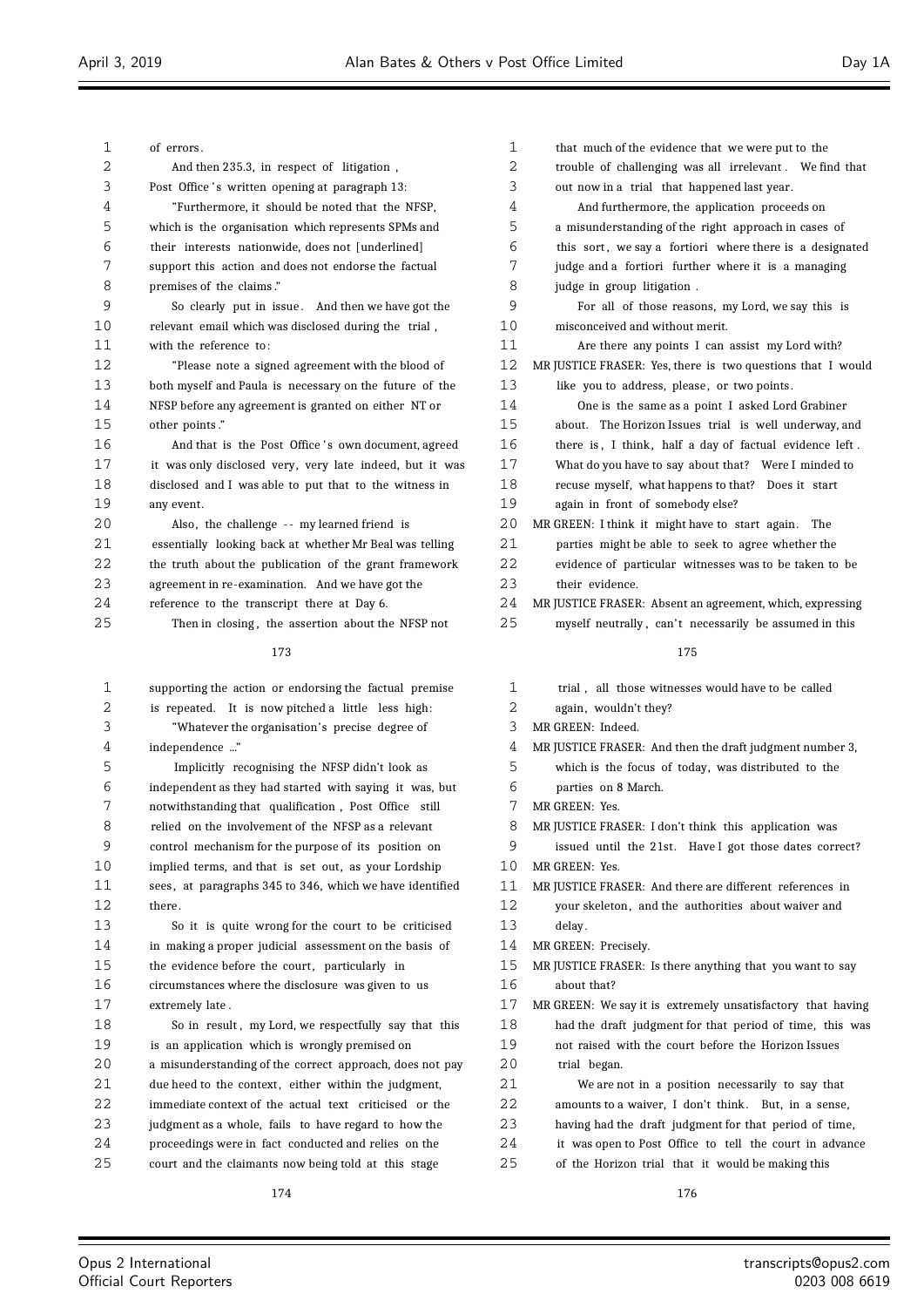| application.                                              |
|-----------------------------------------------------------|
| MR JUSTICE FRASER: When was the first you learned of the  |
| application?                                              |
| MR GREEN: My Lord, that day. I was as surprised as        |
| your Lordship. I think I learnt in court just before      |
| lunch.                                                    |
| MR JUSTICE FRASER: Because it was Thursday, the 21st.     |
| MR GREEN: It was Thursday, and I was cross-examining      |
| Mr Godeseth, and I think at some point before lunch,      |
| I was told this had been done. I had not seen it and      |
| then my clerks printed it for us in chambers so I could   |
| actually see it. I came with a bundle to court and        |
| I think your Lordship got it at 5 to 2.                   |
| MR JUSTICE FRASER: I got it at 5 to 2, but then I was     |
| sitting dealing with the trial, so                        |
| MR GREEN: The only observation on that is El Faraghy does |
| say that the correct approach is initially to write       |
| a letter to the court to say, you know,"I think the       |
| court should consider whether it is right that the court  |
| continues to sit", and that very notably was not done.    |
| There was an unheralded application at the end of week    |
| two.                                                      |
| I think whether that amounts to a waiver or not is        |
| probably a question for the court.                        |
| MR JUSTICE FRASER: Yes, all right.                        |
| 177                                                       |
|                                                           |
|                                                           |

| 1  | Okay, the final point, and it might be that I don't      |
|----|----------------------------------------------------------|
| 2  | necessarily need to look at it, but I think the          |
| 3  | strike-out application which led to judgment number 2    |
| 4  | was supported by a witness statement of Mr Parsons,      |
| 5  | which was his 9th.                                       |
| 6  | MR GREEN: Indeed.                                        |
| 7  | MR JUSTICE FRASER: Do you have a reference for that?     |
| 8  | MR GREEN: My Lord, we absolutely do. I can tell you      |
| 9  | exactly where it is because it is one of things that     |
| 10 | I might have taken your Lordship to.<br>It is            |
| 11 | ${B9.3/0.1/1}.$                                          |
| 12 | MR JUSTICE FRASER: Then beginning at page 1.             |
| 13 | MR GREEN: It begins there. There is a passage there that |
| 14 | is relevant to one of the objections that my learned     |
| 15 | friend made this morning, which is Mr Parsons' reference |
| 16 | to adverse publicity, which was the basis for            |
| 17 | your Lordship's observations in the admissibility        |
| 18 | judgment, which we respectfully say your Lordship didn't |
| 19 | completely forget when you were considering matters in   |
| 20 | the Common Issues judgment.                              |
| 21 | MR JUSTICE FRASER: The only reason for asking for the    |
| 22 | reference is in case I decide to read that again, but    |
| 23 | you wouldn't discourage me from reading it again.        |
| 24 | MR GREEN: Absolutely not, my Lord. And in fact, there is |
| 25 | an additional point to make on that, which is that we    |

| 1                 | faced precisely the same approach from Post Office in    |
|-------------------|----------------------------------------------------------|
| 2                 | relation to that application as we did to this.          |
| 3                 | MR JUSTICE FRASER: By "that application", you mean?      |
| 4                 | MR GREEN: The strike-out application, which is a serious |
| 5                 | application, especially the timing of it when we were    |
| 6                 | trying to prepare for trial.                             |
| 7                 | There were no particulars given of the parts of          |
| 8                 | evidence that were said to be objectionable, so I think  |
| 9                 | it was 5 September and I think my learned friend         |
| 10                | Mr Warwick attended in order to obtain from the court    |
| 11                | a direction, which the court gave in an order, that they |
| $12 \overline{ }$ | provided particulars.                                    |
| 13                | So we have had the same modus operandi on two fairly     |
| 14                | serious matters, and I leave the matter there, my Lord.  |
| 15                | MR JUSTICE FRASER: All right. Unless there is anything   |
| 16                | that you want to add.                                    |
| 17                | MR GREEN: My Lord, no.                                   |
| 18                | MR JUSTICE FRASER: Thank you very much.                  |
| 19                | Lord Grabiner, just on that point, so I don't            |
| 20                | disrupt the flow, I assume you don't have any objection  |
| 21                | to me looking at the 9th witness statement of Mr Parsons |
| 22                | again in due course.                                     |
| 23                | LORD GRABINER: Certainly not, I am only too pleased if   |
| 24                | your Lordship looks back at whatever you want to look    |
| 25                | at.                                                      |

| 1  | MR JUSTICE FRASER: Thank you very much.                     |
|----|-------------------------------------------------------------|
| 2  | $(3.55 \text{ pm})$                                         |
| 3  | Reply submissions by LORD GRABINER                          |
| 4  | LORD GRABINER: Can I deal with the point raised at the end  |
| 5  | in relation to the delay point, if I can call it the        |
| 6  | delay point. My understanding is that we received the       |
| 7  | draft judgment on the Friday immediately prior to           |
| 8  | commencement of the Horizon trial on the Monday.            |
| 9  | I am afraid, standing here now, I don't know what           |
| 10 | the dates are.                                              |
| 11 | MR JUSTICE FRASER: It is the 8th. It was sent out on        |
| 12 | Friday, the 8th. Monday, the 11th, was oral openings.       |
| 13 | LORD GRABINER: There was a passage of time between then and |
| 14 | the decision that was communicated to make this             |
| 15 | application. I need hardly point out that this has          |
| 16 | been -- this is regarded as an extremely serious            |
| 17 | application to be making. It was made at board level        |
| 18 | within the client and it also involved the need for me      |
| 19 | to be got up to speed from a standing start.                |
| 20 | And I am not the only judicial figure or barrister          |
| 21 | that has looked at this with a view to reaching that        |
| 22 | conclusion. It has also been looked at by another very      |
| 23 | senior person before the decision was taken to make this    |
| 24 | application.                                                |
| 25 | The delay, such as it is, is very, very tiny in the         |
|    |                                                             |

Ξ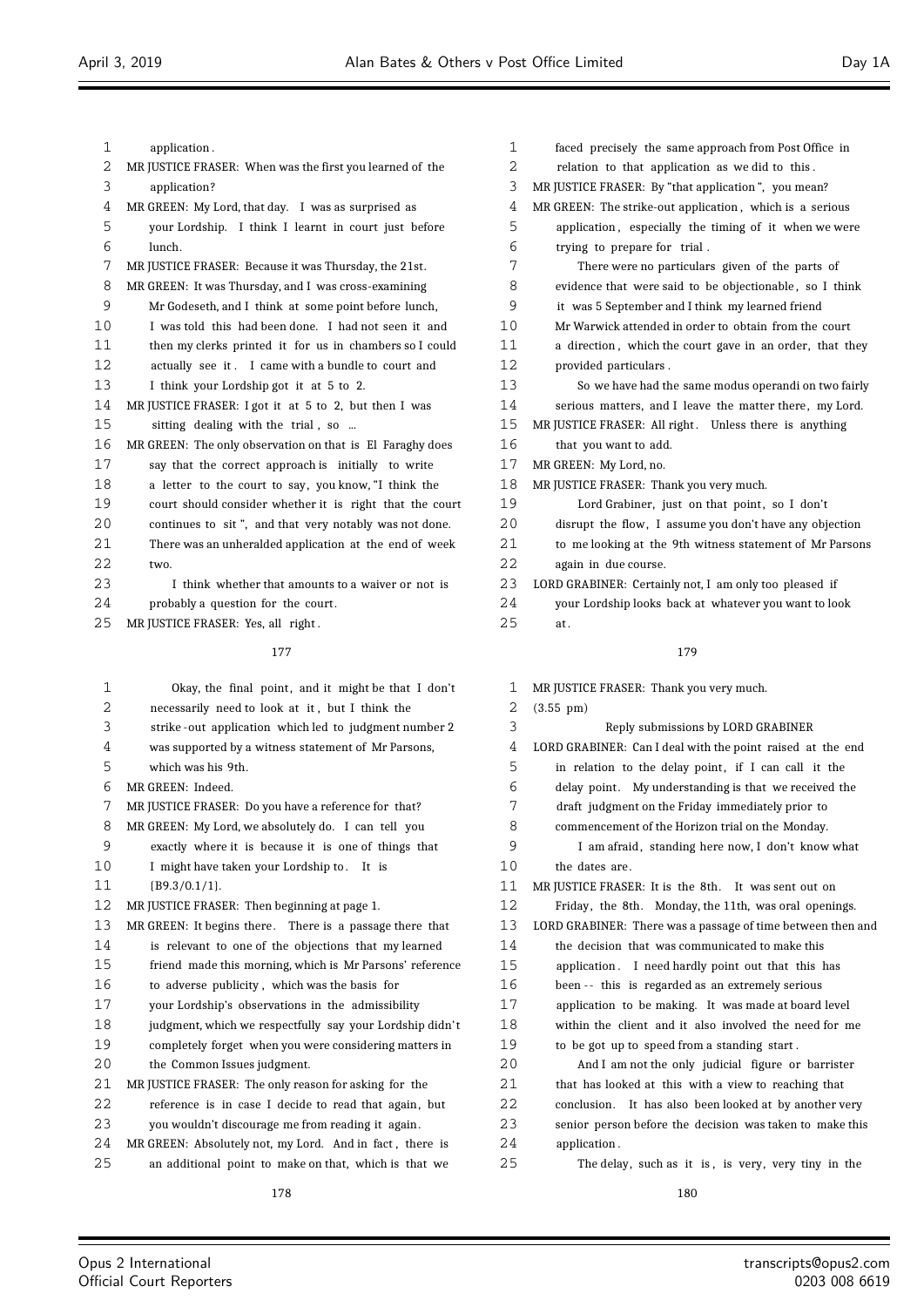| 1  | context of the seriousness of case that is being put       |
|----|------------------------------------------------------------|
| 2  | forward.                                                   |
| 3  | We had no control over the commencement of the             |
| 4  | Horizon case, obviously, because that was already          |
| 5  | predetermined by the arrangements that were then in        |
| 6  | place.                                                     |
| 7  | MR JUSTICE FRASER: I suppose one might observe an          |
| 8  | adjournment could have been requested of a week or         |
| 9  | something.                                                 |
| 10 | LORD GRABINER: It may be. I just don't know because        |
| 11 | I wasn't involved at that stage. I have only been          |
| 12 | involved just for a few days, literally.                   |
| 13 | MR JUSTICE FRASER: Understood.                             |
| 14 | LORD GRABINER: The other point that my learned friend made |
| 15 | right at the end, but if I can deal with it now, is in     |
| 16 | relation to the El Faraghy case, which he said: well, it   |
| 17 | would have been much more appropriate for us to have       |
| 18 | communicated by letter with the court rather than to do    |
| 19 | what we did. You will find that case, I think, in          |
| 20 | tab 15.                                                    |
| 21 | MR JUSTICE FRASER: Yes.                                    |
| 22 | LORD GRABINER: Your Lordship may remember this one. This   |
| 23 | is a postscript of Lord Justice Ward, paragraph 32, the    |
| 24 | very last paragraph of the judgment. Does your Lordship    |
| 25 | have that?                                                 |
|    | 181                                                        |
|    |                                                            |
| 1  | MR JUSTICE FRASER: Yes, the one that says recusal          |
| 2  | applications are much more frequent than they used to      |
| 3  | be.                                                        |
| 4  | LORD GRABINER: Yes, and he says:                           |
| 5  | "It is invidious for a judge to sit in judgment of         |
| 6  | his own conduct in a case like this, but in many cases,    |
| 7  | there will be no option but that the trial judge deal      |
| 8  | with it himself or herself."                               |
| 9  | Pausing there, I would obviously rely upon that:           |
| 10 | "If circumstances permit it [and I rely upon that as       |
| 11 | well], I would urge that, first, an informal approach      |
| 12 | should be made to the judge, for example by letter,        |
| 13 | making the complaint and inviting recusal."                |
| 14 | I should say careful consideration was given to            |
| 15 | those observations before the decision was taken to do     |
| 16 | what was done, and one of the --                           |

 MR JUSTICE FRASER: Issuing the application or asking me to hear it ?

- LORD GRABINER: Going first to the court with a letter in 20 the form that is described there. And the decision was
- taken not to adopt that approach simply because
- your Lordship is the designated managing judge of the
- litigation with an enormous knowledge and understanding
- of the whole of the background history, and the idea
- that one could have mounted and dealt with today, as we

 have dealt with today, in front of a different judge is a little bit unlikely . So there were all those circumstances to take into account. It would also have been open to your Lordship, had you been so minded, actually to refer the matter to another judge, if you had wished to do so. But for all of those and some of those reasons, the procedure that we adopted is what we adopted. But so that your Lordship can be under no misunderstanding as to how it came about that we are here in the way that we are here. And I do not accept, if it is being suggested, that the Lord Justice Ward approach is the only approach and that is the one that we should have 14 adopted. I don't accept that, and nor does Lord Justice Ward say that . 16 So far as my learned friend's submissions are

 concerned, apart from those closing observations, what has happened here is that my learned friend has simply looked broadly at the judgment and he has taken some of the big picture questions, and he has sought to show 21 that those areas have been effectively traversed by 22 Post Office's evidence and by cross-examination and so on.

 Now, in my submission, that approach is wrong for two reasons. First of all , Post Office made clear

# 

 throughout that it did not accept that this material was relevant to the Common Issues trial. That has been said more times than I can recall . As everybody in this court knows, that has been repeatedly stated all the way through and we have never waived from that position .

 Secondly, the fact that during the trial , Post Office felt that it had to deal in a limited way with matters which were not relevant to the Common Issues does not make those matters relevant to the Common Issues and, most importantly, it does not enlarge the definition of the Common Issues.

 Whether a given finding was necessary to decide the Common Issues is a question which can only be answered by reference to the relevant paragraphs of the judgment, which is why I painstakingly - - and I apologise for having done it -- but I painstakingly went through those paragraphs because, in my submission, that is the only 18 proper way to analyse the issue and the concern that my clients have.

 And the point is that our detailed criticisms have 21 really not even been met by the other side. They never went through those paragraphs and, indeed, that is unsurprising, because they couldn't .

 For example, if I can just summarise the points on the submissions that we have been making, that none of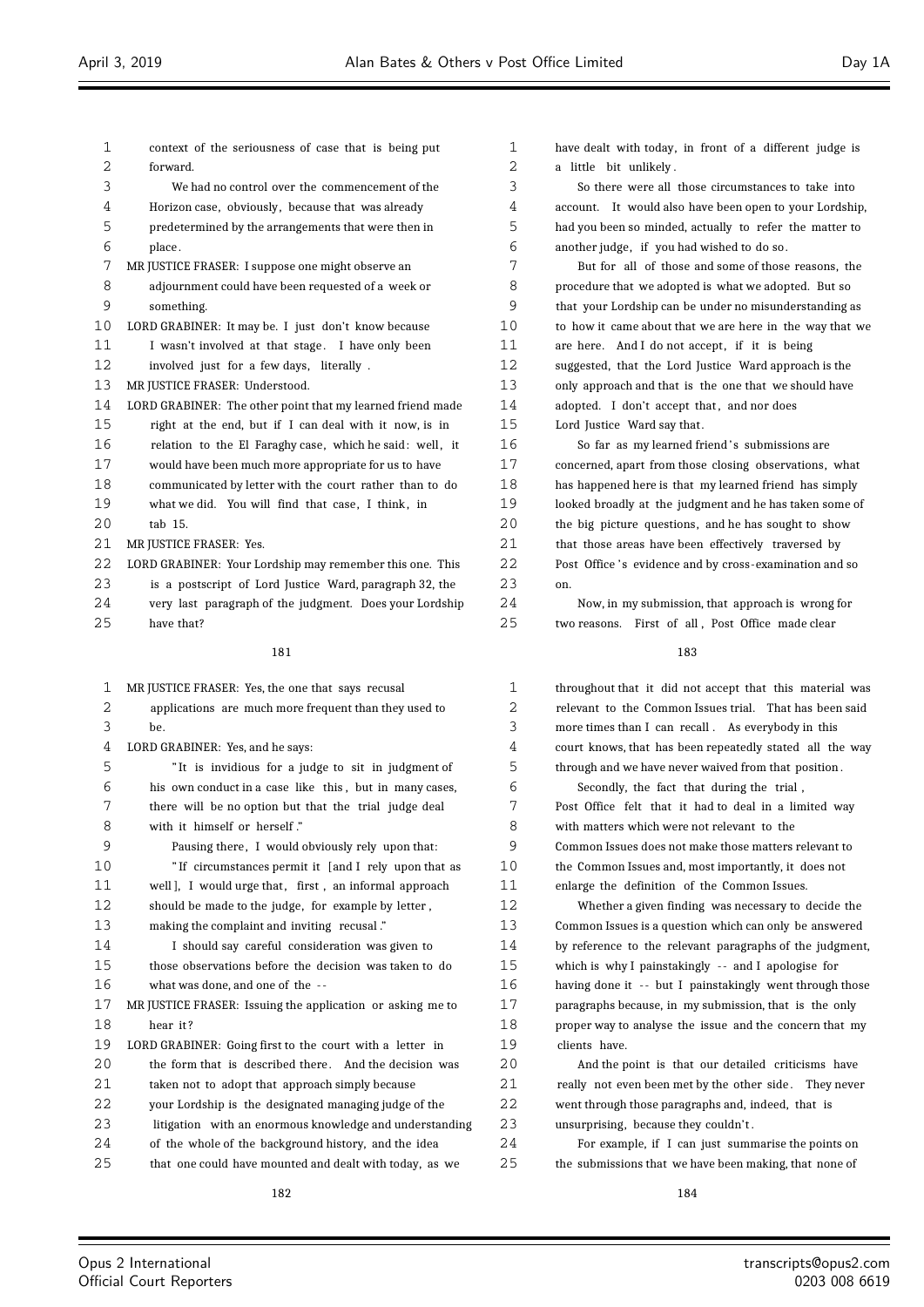| 1  | the arguments put forward by my learned friends would       |
|----|-------------------------------------------------------------|
| 2  | justify findings on a whole range of matters. And           |
| 3  | I will just rattle off the paragraph numbers and the        |
| 4  | topics without going back to them, because we have          |
| 5  | already been there.                                         |
| 6  | But, for example, findings on Post Office's                 |
| 7  | knowledge of problems with Horizon: paragraphs 541, 543,    |
| 8  | 1115. Whether the Post Office sent threatening letters :    |
| 9  | paragraphs 222, 462, 7231. Or the general findings as       |
| 10 | to the inadequacy of the suspension processes:              |
| 11 | paragraphs 403, 514, 517. Or the poor quality of the        |
| 12 | training: paragraphs 193, 437, and 955.                     |
| 13 | And, of course, the reason my learned friend did not        |
| 14 | go to the paragraphs was because he would need to           |
| 15 | justify the findings and conclusions to which               |
| 16 | your Lordship arrived, and he knows that he can't. And      |
| 17 | he knows that he can't because he knows that they go        |
| 18 | well beyond the issues, which is why he simply              |
| 19 | cherrypicked his way through the argument throughout his    |
| 20 | submissions to your Lordship.                               |
| 21 | Now, can I just -- I hope in the order in which the         |
| 22 | points were made. I respectfully agree with an              |
| 23 | observation that fell from your Lordship at the opening     |
| 24 | of my learned friend's submissions when you simply said     |
| 25 | to him that the way to test the validity of the argument    |
|    | 185                                                         |
|    |                                                             |
| 1  | presented to the court was for the observer to look at      |
| 2  | the judgment only, and in my respectful submission, that    |
| 3  | is exactly the correct approach. I am not suggesting        |
| 4  | that that person doesn't have full knowledge, they would    |
| 5  | have full knowledge.                                        |
| 6  | MR JUSTICE FRASER: Of all the proceedings.                  |
| 7  | LORD GRABINER: Absolutely, and I accept all of that, but at |
| ୪  | the end of the day, what is involved here is the need to    |
| 9  | examine the judgment. That is what this is all about.       |
| 10 | Now, next, my learned friend drew attention to              |
| 11 | paragraphs 93 and 94 of our generic defence. And the        |
| 12 | reason for doing that was because he used it as a basis     |
| 13 | for the proposition that thereby my clients had enlarged    |
| 14 | the Common Issues. And he did that, as I say, through       |
| 15 | reference to those pleadings, but he did not refer          |
| 16 | your Lordship to the voluntarily particulars of             |

26 September 2018, which are in - - I don't need to turn

MR JUSTICE FRASER: They are also mentioned in judgment

 LORD GRABINER: I am sure they are, and your Lordship is inevitably ahead of me on that, but I am grateful . But the point about those voluntary particulars is that they confine the matters in 93 and 94 to the 25 contract issues, so that doesn't really help my learned 

| $\mathbf{1}$ | friend at all.                                           |
|--------------|----------------------------------------------------------|
| 2            | Then my learned friend referred to the post-trial        |
| 3            | note, which he put up on to the screen. That is          |
| 4            | document $(A/18/1)$ and that document exactly states the |
| 5            | case that I have sought to make today and reflects the   |
| 6            | submissions that I have been making to your Lordship.    |
| 7            | If you look through that, you will see that really       |
| 8            | is a nutshell summary of the arguments that I have been  |
| 9            | seeking to make today to your Lordship.                  |
| 10           | Now, the peculiarity of this case -- step back. One      |
| 11           | of the points that my learned friend came perilously     |
| 12           | close to making was that because this is group           |
| 13           | litigation, the prospects of there being a successful    |
| 14           | complaint along the lines that we make would be just     |
| 15           | about zero because, effectively, a group litigation      |
| 16           | exercise with a judge in charge of the litigation would, |
| 17           | somehow or other, secure a much broader permit to do and |
| 18           | say the things that are said and that, somehow or other, |
| 19           | the apparent bias concept would then fall away as being  |
| 20           | either marginal or unlikely ever to happen. Indeed, he   |
| 21           | repeatedly made the point that there was no case on the  |
| 22           | point and made some play of that.                        |

 Well, of course, the peculiarity of this case is the fact that there are successive trials which have been pre-arranged, and the reason why the apparent bias

# 

 argument might never have arisen in any other case, but 2 whether it has or not is supremely irrelevant, but the reason why it is relevant here is because those successive cases are specifically geared to dealing with matters such as Horizon, breach of contract , damages and 6 all the rest of it, limitation, I think, and so on.

 So it is precisely the kind of context where 8 somebody might be getting up to say: well, actually, in this kind of context , there is a real danger or real possibility that the apparent bias argument may succeed, simply because perhaps not enough care has been gone into the conclusions.

13 And I say that with great respect, because I'm not suggesting for a moment that this was a simple case to deal with or a simple series of cases to manage. It is a difficult exercise , no doubt about it , and I am entirely sympathetic. But I do respectfully submit that 18 given that context, it is very, very important indeed that the matters that are made the subject of the first judgment do not trespass upon those matters that are yet to come.

 That is the reason why this argument, whether or not there has been some previous case, is a perfectly good argument, and there is no force or validity in the proposition that because there is not any history of

them up -- {B4/8/1}.

20 number 2, I think.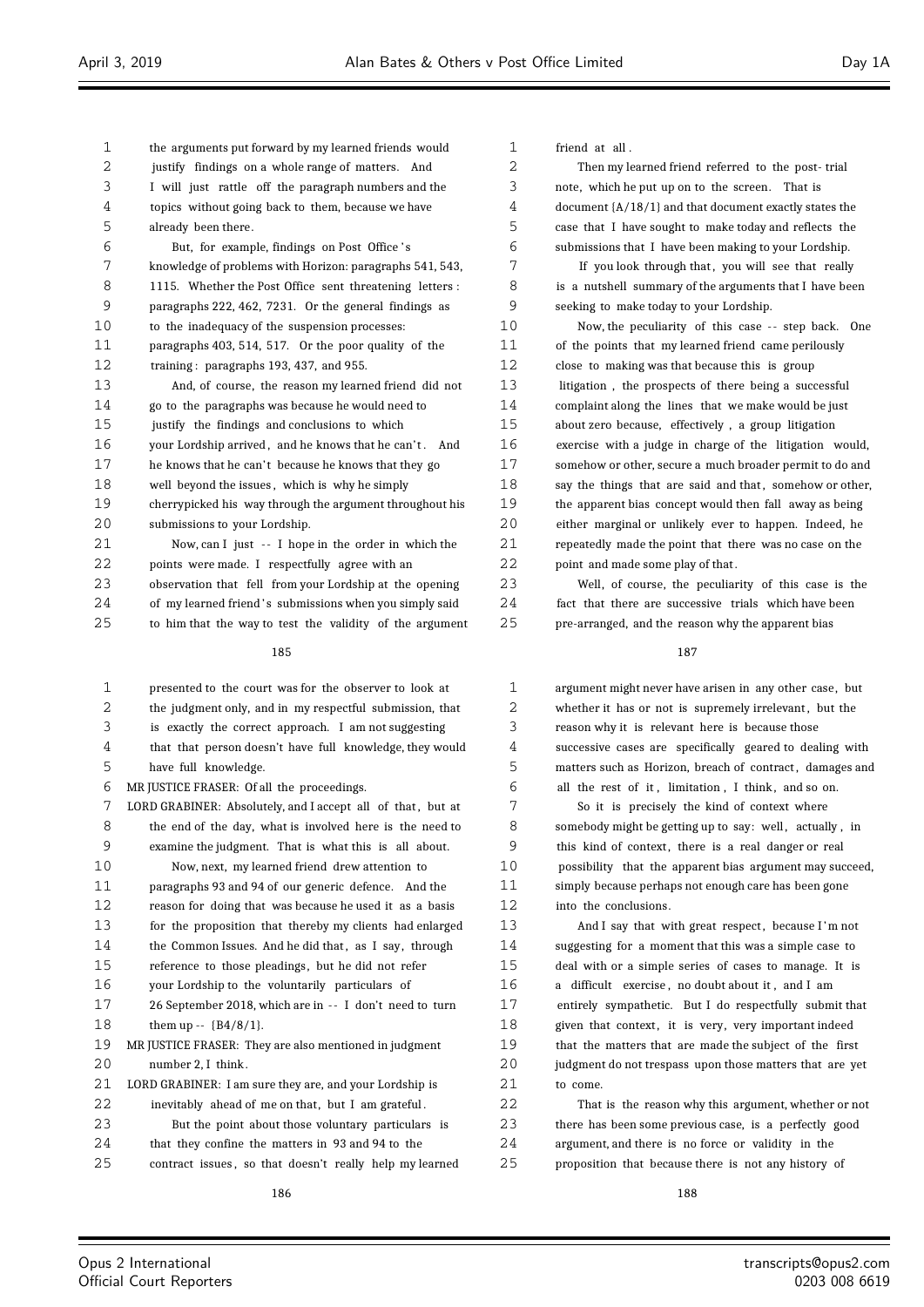| 1  | similar cases that, somehow or other, this is an easy      |
|----|------------------------------------------------------------|
| 2  | way in and the judge doesn't have this obligation to       |
| 3  | deal with it.                                              |
| 4  | MR JUSTICE FRASER: I think I have made it clear that the   |
| 5  | fact that this may or may not have been the first time     |
| 6  | doesn't make any difference.                               |
| 7  | LORD GRABINER: Of course not. It was just a bad point from |
| 8  | my learned friend, which I am sure he understands, and     |
| 9  | it does happen to all of us.                               |
| 10 | The other point he made was by reference to his            |
| 11 | paragraph -- 82, it is on page 82 of my learned friend's   |
| 12 | skeleton argument. It is the quotation of                  |
| 13 | paragraph 592, which is taken from our submissions.        |
| 14 | Does your Lordship have that handy?                        |
| 15 | MR JUSTICE FRASER: I do. Can you just give me the          |
| 16 | paragraph number again?                                    |
| 17 | LORD GRABINER: Paragraph 592, but on page 82 of my learned |
| 18 | friend's skeleton.                                         |
| 19 | MR JUSTICE FRASER: Yes, I do have that.                    |
| 20 | LORD GRABINER: The only point I want to make about it is   |
| 21 | that it obviously is referable only to the contract        |
| 22 | terms {B9.4/2/82}:                                         |
| 23 | "The central fact about Mr Abdulla's evidence cannot       |
| 24 | be avoided: he lied frequently and brazenly. He began      |
| 25 | by denying that, as his interview records, his previous    |
|    | 189                                                        |
| 1  | experience included tallying up figures. He then           |
| 2  | claimed that he read the first and second paragraphs of    |
| 3  | a letter [and that of course is the contract provision]    |

 a letter [and that of course is the contract provision] and then what appeared on its second page, but missed out  $\therefore$ 

Et cetera , et cetera . So the point about that

 passage is that it is concerned about the contract provision .

 MR JUSTICE FRASER: That is, Lord Grabiner, but the first sentence after the struck through passage says:

"He said that he was given the impression in the

interview held following the revelation of his

wrongdoing that if he paid back the money, he would be

 reinstated ; that was untrue." So that is a point going purely to the truth of the evidence that he gave about post-contractual matters.

LORD GRABINER: Yes.

MR JUSTICE FRASER: Then the next two sentences follow.

19 LORD GRABINER: I take your Lordship's point, but again, it

 comes back to a point that I sought to make earlier . 21 And as I have said, it is not an easy issue, but the

fact is that it should have been confined to the

contract issue matters that were in trial 1, and that is

precisely what that post- trial written document was

about that I made reference to a few minutes ago. That

 is precisely what it says . 2 MR JUSTICE FRASER: Understood. LORD GRABINER: Then there is the separate matter which I think engaged some discussion between my learned friend and your Lordship. It was in relation to the impropriety involved in relation to the witness statements. My learned friend is perfectly correct that there were those wonderful days where one stood up in court and called the witness and neither the judge nor probably often the barristers even knew what was going to come out of the witness' mouth. There was something called a proof of evidence then, but you spent most of your time striking it through as the witness failed to come up to proof. But all that world, regrettably in some ways, has gone by.

 That has given rise to the debate which 17 your Lordship referred to, quite rightly, as to the usefulness of these documents, first of all because they are overlong and, secondly, you know, they make references to loads of documents and are replete with tonnes of quotes from them. They are hundreds of pages long in any meaningful commercial trial .

 At the end of the day, they may not be actually the evidence of the individual . I completely understand all 25 of that, but that does not justify the insertion into

 this judgment of the suggestion that that is what happened in this case. I know it is a nice , controversial subject , but it doesn't justify reaching a conclusion, expressly or impliedly , that that is what happened in this case.

 It is a very serious criticism of professional people's behaviour, even more so in this case because my understanding is that the suggestion was never even put to any witness. In other words, it was never said to a witness, "That is not your evidence, that has been concocted for you by your solicitor or, worst still , your barrister ", as the case may be.

 So, in my submission, it was an entirely inappropriate passage or couple of passages actually to be inserted into the judgment.

 Harb was interesting , only because I was in the case, but it is very difficult to imagine what relevance it had to the matters that your Lordship is presented with here.

20 The key point, in my submission, is that everybody knew that there were going to be further trials , and 22 that 's why enormous care was necessary for the production of the first judgment on the basis that it might well impact upon key facts or key issues which would inevitably arise in the later case.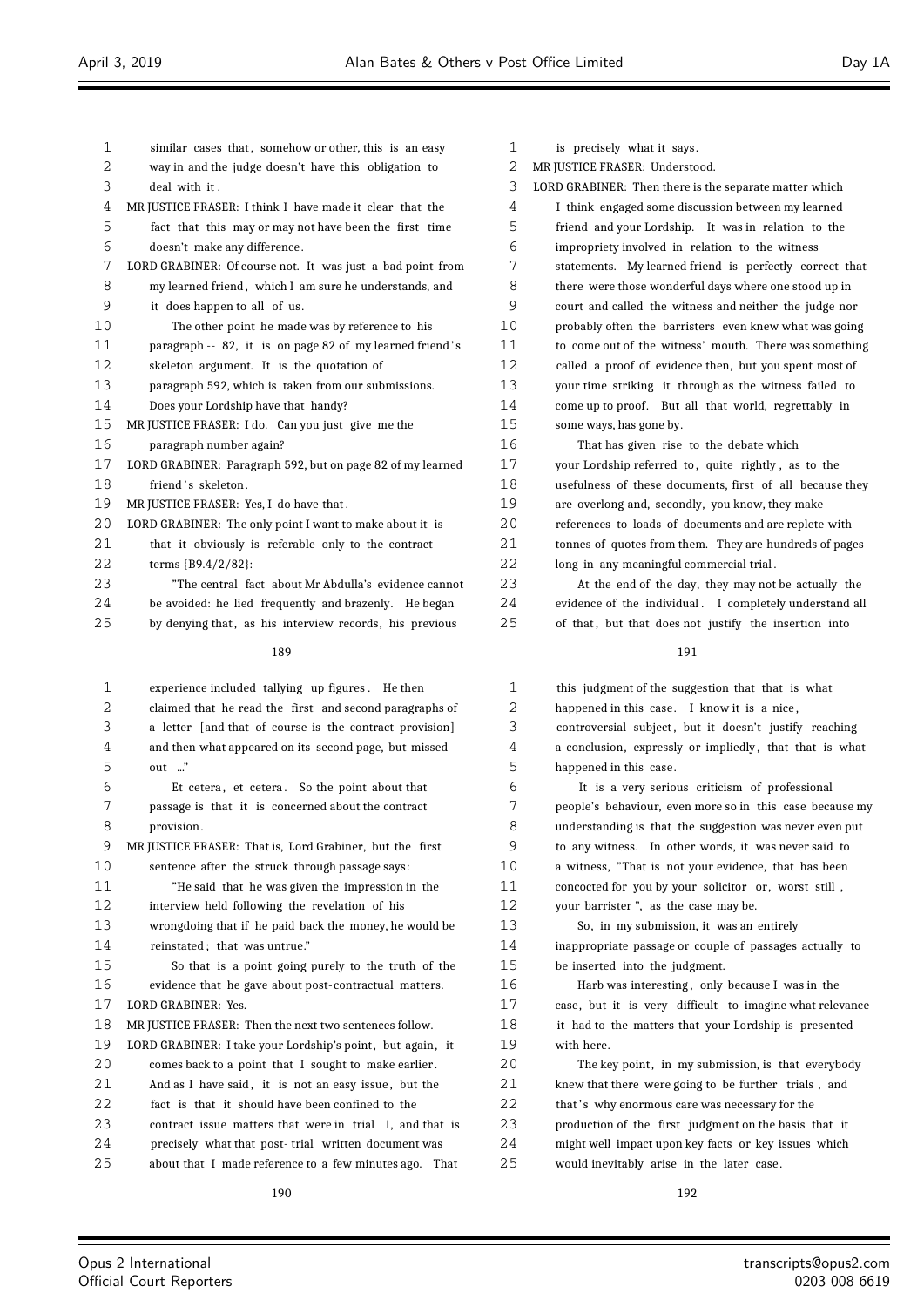| 2<br>2<br>disclosure or evidence, my understanding is that there<br>LORD GRABINER: If I may respond to that, and I can do it by<br>3<br>3<br>has been no disclosure and no evidence or if there has<br>showing your Lordship one paragraph in<br>4<br>4<br>been any, it is only of a limited value at the moment<br>Lord Justice Mummery's judgment in a case called<br>5<br>5<br>on, for example, investigations, on accounting by<br>AWG Group v Morrison. It is in $\{B9.5/11/1\}$ , I think.<br>6<br>6<br>individual postmasters, on transaction transactions. No<br>MR JUSTICE FRASER: Yes.<br>7<br>7<br>doubt there will be associated witness statements as<br>LORD GRABINER: It is at paragraph 29 {B9.5/11/10}.<br>8<br>8<br>well, because these are matters yet to be determined in<br>MR JUSTICE FRASER: This was the witness who was known to<br>9<br>9<br>future trials.<br>the judge, I think.<br>10<br>10<br>The only other point that I want to mention, my<br>LORD GRABINER: Yes, I think you are right.<br>11<br>11<br>MR JUSTICE FRASER: Paragraph 29, yes.<br>final point, which will be a pleasing word for the<br>12<br>12<br>LORD GRABINER: My Lord, yes, Lord Justice Mummery. Does<br>listeners, is in relation to the National Federation.<br>13<br>13<br>It is true, as I think your Lordship said, that the NFSP<br>your Lordship have that:<br>14<br>14<br>may have been referred in the contract, but that, with<br>"While I fully understand the judge's concerns about<br>15<br>15<br>great respect, does not justify the conclusions that<br>the prejudicial affect that his withdrawal from the<br>16<br>16<br>there was some kind of conspiracy going on as between<br>trial would have on the parties and on the<br>17<br>17<br>the Federation and Post Office.<br>administration of justice, those concerns are totally<br>18<br>18<br>It doesn't justify making reference to that in the<br>irrelevant to the crucial question of the real<br>19<br>19<br>judgment or speculating about the possibility of the<br>possibility of bias and automatic disqualification of<br>20<br>20<br>Federation changing its website in the course of the<br>the judge. In terms of time, cost and listing, it might<br>21<br>21<br>trial. The fact that there is a reference in the<br>well be more efficient and convenient to proceed with<br>22<br>22<br>contract to the Federation simply means that insofar as<br>the trial, but efficiency and convenience are not the<br>23<br>23<br>that is relevant to the contract issues that arose in<br>determinative legal values: the paramount concern of the<br>24<br>24<br>the first trial, that is the extent of it.<br>legal system is to administer justice, which must be,<br>25<br>25<br>But to go on and make that explicit conclusion about<br>and must be seen by the litigants and fair-minded<br>193<br>195<br>$\mathbf 1$<br>$\mathbf 1$<br>the possible bad nature of the relationship between the<br>members of the public, to be fair and impartial.<br>2<br>2<br>Federation and Post Office is revealing, it is damaging.<br>Anything less is not worth having."<br>3<br>3<br>And my submission, my respectful submission, is that it<br>If my learned friend's submission comes to the<br>4<br>4<br>might actually and would actually lead an independent<br>proposition that because this is group litigation, the<br>5<br>5<br>objective observer to the conclusion that it would be<br>court has, so to speak, free range, although I am sure<br>6<br>6<br>very difficult, if not impossible, for your Lordship<br>he wouldn't put it that widely, but the court has more<br>7<br>7<br>fairly to try these later cases.<br>flexibility to circumvent the problem that I am<br>8<br>8<br>So those are our submissions.<br>concerned with, then he is absolutely wrong, and the<br>9<br>9<br>MR JUSTICE FRASER: Thank you very much indeed.<br>correct approach is summarised there by<br>10<br>10<br>MR GREEN: Might I make one point of clarification, in case<br>Lord Justice Mummery and your Lordship should bear that<br>11<br>11<br>my learned friend wants to address it? It is a very<br>in mind.<br>12<br>12<br>small point.<br>I am grateful to my friend for reminding me of that<br>13<br>13<br>MR JUSTICE FRASER: Go on.<br>passage. My Lord, those are my submissions.<br>14<br>14<br>MR GREEN: It is just the relevance of the group litigation<br>MR JUSTICE FRASER: Thank you very much indeed. Bear with<br>15<br>15<br>point, that one may expect greater judicial interest and<br>me one second.<br>16<br>16<br>more judicial concern about the respective parties'<br>This is an application that I recuse myself both<br>17<br>17<br>approach to litigation and observations of that type<br>from being the managing judge in group litigation and<br>18<br>18<br>from a managing judge in ongoing litigation than one<br>also that I bring the Horizon Issues trial, which is<br>19<br>19<br>would from a judge trying a unitary claim, and that<br>currently underway, to an end. The application is made<br>20<br>20<br>chimes with the sort of thing that I referred<br>in the midst of the Horizon Issues trial, which started<br>21<br>21<br>your Lordship to in the authority.<br>on 11 March.<br>22<br>22<br>MR JUSTICE FRASER: I will hear what Lord Grabiner has to<br>I am acutely conscious that parties need a rapid<br>23<br>23<br>say, and I'm not going to have endless back and forth,<br>answer when applications are made in the course of an<br>24<br>24<br>because Lord Grabiner is entitled to have the right of<br>ongoing trial, but I am going to reserve my judgment on | 25<br>25<br>this application. I am going to produce a written<br>reply. |   |                                             |   |                      |
|----------------------------------------------------------------------------------------------------------------------------------------------------------------------------------------------------------------------------------------------------------------------------------------------------------------------------------------------------------------------------------------------------------------------------------------------------------------------------------------------------------------------------------------------------------------------------------------------------------------------------------------------------------------------------------------------------------------------------------------------------------------------------------------------------------------------------------------------------------------------------------------------------------------------------------------------------------------------------------------------------------------------------------------------------------------------------------------------------------------------------------------------------------------------------------------------------------------------------------------------------------------------------------------------------------------------------------------------------------------------------------------------------------------------------------------------------------------------------------------------------------------------------------------------------------------------------------------------------------------------------------------------------------------------------------------------------------------------------------------------------------------------------------------------------------------------------------------------------------------------------------------------------------------------------------------------------------------------------------------------------------------------------------------------------------------------------------------------------------------------------------------------------------------------------------------------------------------------------------------------------------------------------------------------------------------------------------------------------------------------------------------------------------------------------------------------------------------------------------------------------------------------------------------------------------------------------------------------------------------------------------------------------------------------------------------------------------------------------------------------------------------------------------------------------------------------------------------------------------------------------------------------------------------------------------------------------------------------------------------------------------------------------------------------------------------------------------------------------------------------------------------------------------------------------------------------------------------------------------------------------------------------------------------------------------------------------------------------------------------------------------------------------------------------------------------------------------------------------------------------------------------------------------------------------------------------------------------------------------------------------------------------------------------------------------------------------------------------------------------------------------------------------------------------------------------------------------------------------------------------------------------------------------------------------------------------------------------------------------------------------------------------------------------------------------------------------------------------------------------------------------------------------------------------------------------------------------------------------------------------------------------------------------------------------------------------------------------------------------------------------------------------------------------------------------------------------------------------------------------------------------------------------------------------------------------------------------------------------------------------------------------------------------------------------------------------------------------------------------------------------------------------------------------------------------------------------------------------------------------------------------------------------------------------------------------------------------------------------------------------------------------------------------------------------------------------------------------------------------------------------------------------------------------------------------------------------------------------------------------------------------------------------------------------------------------------------------------------------------------------------------------------------------------------------------------------------------------------------------------------------------------------------------------------------------------------------------------------------------------------------------------------------------------------------------------------------------------------|-------------------------------------------------------------------------|---|---------------------------------------------|---|----------------------|
|                                                                                                                                                                                                                                                                                                                                                                                                                                                                                                                                                                                                                                                                                                                                                                                                                                                                                                                                                                                                                                                                                                                                                                                                                                                                                                                                                                                                                                                                                                                                                                                                                                                                                                                                                                                                                                                                                                                                                                                                                                                                                                                                                                                                                                                                                                                                                                                                                                                                                                                                                                                                                                                                                                                                                                                                                                                                                                                                                                                                                                                                                                                                                                                                                                                                                                                                                                                                                                                                                                                                                                                                                                                                                                                                                                                                                                                                                                                                                                                                                                                                                                                                                                                                                                                                                                                                                                                                                                                                                                                                                                                                                                                                                                                                                                                                                                                                                                                                                                                                                                                                                                                                                                                                                                                                                                                                                                                                                                                                                                                                                                                                                                                                                                                      |                                                                         | 1 | On the question of whether or not there was | 1 | MR GREEN: Of course. |
|                                                                                                                                                                                                                                                                                                                                                                                                                                                                                                                                                                                                                                                                                                                                                                                                                                                                                                                                                                                                                                                                                                                                                                                                                                                                                                                                                                                                                                                                                                                                                                                                                                                                                                                                                                                                                                                                                                                                                                                                                                                                                                                                                                                                                                                                                                                                                                                                                                                                                                                                                                                                                                                                                                                                                                                                                                                                                                                                                                                                                                                                                                                                                                                                                                                                                                                                                                                                                                                                                                                                                                                                                                                                                                                                                                                                                                                                                                                                                                                                                                                                                                                                                                                                                                                                                                                                                                                                                                                                                                                                                                                                                                                                                                                                                                                                                                                                                                                                                                                                                                                                                                                                                                                                                                                                                                                                                                                                                                                                                                                                                                                                                                                                                                                      |                                                                         |   |                                             |   |                      |
|                                                                                                                                                                                                                                                                                                                                                                                                                                                                                                                                                                                                                                                                                                                                                                                                                                                                                                                                                                                                                                                                                                                                                                                                                                                                                                                                                                                                                                                                                                                                                                                                                                                                                                                                                                                                                                                                                                                                                                                                                                                                                                                                                                                                                                                                                                                                                                                                                                                                                                                                                                                                                                                                                                                                                                                                                                                                                                                                                                                                                                                                                                                                                                                                                                                                                                                                                                                                                                                                                                                                                                                                                                                                                                                                                                                                                                                                                                                                                                                                                                                                                                                                                                                                                                                                                                                                                                                                                                                                                                                                                                                                                                                                                                                                                                                                                                                                                                                                                                                                                                                                                                                                                                                                                                                                                                                                                                                                                                                                                                                                                                                                                                                                                                                      |                                                                         |   |                                             |   |                      |
|                                                                                                                                                                                                                                                                                                                                                                                                                                                                                                                                                                                                                                                                                                                                                                                                                                                                                                                                                                                                                                                                                                                                                                                                                                                                                                                                                                                                                                                                                                                                                                                                                                                                                                                                                                                                                                                                                                                                                                                                                                                                                                                                                                                                                                                                                                                                                                                                                                                                                                                                                                                                                                                                                                                                                                                                                                                                                                                                                                                                                                                                                                                                                                                                                                                                                                                                                                                                                                                                                                                                                                                                                                                                                                                                                                                                                                                                                                                                                                                                                                                                                                                                                                                                                                                                                                                                                                                                                                                                                                                                                                                                                                                                                                                                                                                                                                                                                                                                                                                                                                                                                                                                                                                                                                                                                                                                                                                                                                                                                                                                                                                                                                                                                                                      |                                                                         |   |                                             |   |                      |
|                                                                                                                                                                                                                                                                                                                                                                                                                                                                                                                                                                                                                                                                                                                                                                                                                                                                                                                                                                                                                                                                                                                                                                                                                                                                                                                                                                                                                                                                                                                                                                                                                                                                                                                                                                                                                                                                                                                                                                                                                                                                                                                                                                                                                                                                                                                                                                                                                                                                                                                                                                                                                                                                                                                                                                                                                                                                                                                                                                                                                                                                                                                                                                                                                                                                                                                                                                                                                                                                                                                                                                                                                                                                                                                                                                                                                                                                                                                                                                                                                                                                                                                                                                                                                                                                                                                                                                                                                                                                                                                                                                                                                                                                                                                                                                                                                                                                                                                                                                                                                                                                                                                                                                                                                                                                                                                                                                                                                                                                                                                                                                                                                                                                                                                      |                                                                         |   |                                             |   |                      |
|                                                                                                                                                                                                                                                                                                                                                                                                                                                                                                                                                                                                                                                                                                                                                                                                                                                                                                                                                                                                                                                                                                                                                                                                                                                                                                                                                                                                                                                                                                                                                                                                                                                                                                                                                                                                                                                                                                                                                                                                                                                                                                                                                                                                                                                                                                                                                                                                                                                                                                                                                                                                                                                                                                                                                                                                                                                                                                                                                                                                                                                                                                                                                                                                                                                                                                                                                                                                                                                                                                                                                                                                                                                                                                                                                                                                                                                                                                                                                                                                                                                                                                                                                                                                                                                                                                                                                                                                                                                                                                                                                                                                                                                                                                                                                                                                                                                                                                                                                                                                                                                                                                                                                                                                                                                                                                                                                                                                                                                                                                                                                                                                                                                                                                                      |                                                                         |   |                                             |   |                      |
|                                                                                                                                                                                                                                                                                                                                                                                                                                                                                                                                                                                                                                                                                                                                                                                                                                                                                                                                                                                                                                                                                                                                                                                                                                                                                                                                                                                                                                                                                                                                                                                                                                                                                                                                                                                                                                                                                                                                                                                                                                                                                                                                                                                                                                                                                                                                                                                                                                                                                                                                                                                                                                                                                                                                                                                                                                                                                                                                                                                                                                                                                                                                                                                                                                                                                                                                                                                                                                                                                                                                                                                                                                                                                                                                                                                                                                                                                                                                                                                                                                                                                                                                                                                                                                                                                                                                                                                                                                                                                                                                                                                                                                                                                                                                                                                                                                                                                                                                                                                                                                                                                                                                                                                                                                                                                                                                                                                                                                                                                                                                                                                                                                                                                                                      |                                                                         |   |                                             |   |                      |
|                                                                                                                                                                                                                                                                                                                                                                                                                                                                                                                                                                                                                                                                                                                                                                                                                                                                                                                                                                                                                                                                                                                                                                                                                                                                                                                                                                                                                                                                                                                                                                                                                                                                                                                                                                                                                                                                                                                                                                                                                                                                                                                                                                                                                                                                                                                                                                                                                                                                                                                                                                                                                                                                                                                                                                                                                                                                                                                                                                                                                                                                                                                                                                                                                                                                                                                                                                                                                                                                                                                                                                                                                                                                                                                                                                                                                                                                                                                                                                                                                                                                                                                                                                                                                                                                                                                                                                                                                                                                                                                                                                                                                                                                                                                                                                                                                                                                                                                                                                                                                                                                                                                                                                                                                                                                                                                                                                                                                                                                                                                                                                                                                                                                                                                      |                                                                         |   |                                             |   |                      |
|                                                                                                                                                                                                                                                                                                                                                                                                                                                                                                                                                                                                                                                                                                                                                                                                                                                                                                                                                                                                                                                                                                                                                                                                                                                                                                                                                                                                                                                                                                                                                                                                                                                                                                                                                                                                                                                                                                                                                                                                                                                                                                                                                                                                                                                                                                                                                                                                                                                                                                                                                                                                                                                                                                                                                                                                                                                                                                                                                                                                                                                                                                                                                                                                                                                                                                                                                                                                                                                                                                                                                                                                                                                                                                                                                                                                                                                                                                                                                                                                                                                                                                                                                                                                                                                                                                                                                                                                                                                                                                                                                                                                                                                                                                                                                                                                                                                                                                                                                                                                                                                                                                                                                                                                                                                                                                                                                                                                                                                                                                                                                                                                                                                                                                                      |                                                                         |   |                                             |   |                      |
|                                                                                                                                                                                                                                                                                                                                                                                                                                                                                                                                                                                                                                                                                                                                                                                                                                                                                                                                                                                                                                                                                                                                                                                                                                                                                                                                                                                                                                                                                                                                                                                                                                                                                                                                                                                                                                                                                                                                                                                                                                                                                                                                                                                                                                                                                                                                                                                                                                                                                                                                                                                                                                                                                                                                                                                                                                                                                                                                                                                                                                                                                                                                                                                                                                                                                                                                                                                                                                                                                                                                                                                                                                                                                                                                                                                                                                                                                                                                                                                                                                                                                                                                                                                                                                                                                                                                                                                                                                                                                                                                                                                                                                                                                                                                                                                                                                                                                                                                                                                                                                                                                                                                                                                                                                                                                                                                                                                                                                                                                                                                                                                                                                                                                                                      |                                                                         |   |                                             |   |                      |
|                                                                                                                                                                                                                                                                                                                                                                                                                                                                                                                                                                                                                                                                                                                                                                                                                                                                                                                                                                                                                                                                                                                                                                                                                                                                                                                                                                                                                                                                                                                                                                                                                                                                                                                                                                                                                                                                                                                                                                                                                                                                                                                                                                                                                                                                                                                                                                                                                                                                                                                                                                                                                                                                                                                                                                                                                                                                                                                                                                                                                                                                                                                                                                                                                                                                                                                                                                                                                                                                                                                                                                                                                                                                                                                                                                                                                                                                                                                                                                                                                                                                                                                                                                                                                                                                                                                                                                                                                                                                                                                                                                                                                                                                                                                                                                                                                                                                                                                                                                                                                                                                                                                                                                                                                                                                                                                                                                                                                                                                                                                                                                                                                                                                                                                      |                                                                         |   |                                             |   |                      |
|                                                                                                                                                                                                                                                                                                                                                                                                                                                                                                                                                                                                                                                                                                                                                                                                                                                                                                                                                                                                                                                                                                                                                                                                                                                                                                                                                                                                                                                                                                                                                                                                                                                                                                                                                                                                                                                                                                                                                                                                                                                                                                                                                                                                                                                                                                                                                                                                                                                                                                                                                                                                                                                                                                                                                                                                                                                                                                                                                                                                                                                                                                                                                                                                                                                                                                                                                                                                                                                                                                                                                                                                                                                                                                                                                                                                                                                                                                                                                                                                                                                                                                                                                                                                                                                                                                                                                                                                                                                                                                                                                                                                                                                                                                                                                                                                                                                                                                                                                                                                                                                                                                                                                                                                                                                                                                                                                                                                                                                                                                                                                                                                                                                                                                                      |                                                                         |   |                                             |   |                      |
|                                                                                                                                                                                                                                                                                                                                                                                                                                                                                                                                                                                                                                                                                                                                                                                                                                                                                                                                                                                                                                                                                                                                                                                                                                                                                                                                                                                                                                                                                                                                                                                                                                                                                                                                                                                                                                                                                                                                                                                                                                                                                                                                                                                                                                                                                                                                                                                                                                                                                                                                                                                                                                                                                                                                                                                                                                                                                                                                                                                                                                                                                                                                                                                                                                                                                                                                                                                                                                                                                                                                                                                                                                                                                                                                                                                                                                                                                                                                                                                                                                                                                                                                                                                                                                                                                                                                                                                                                                                                                                                                                                                                                                                                                                                                                                                                                                                                                                                                                                                                                                                                                                                                                                                                                                                                                                                                                                                                                                                                                                                                                                                                                                                                                                                      |                                                                         |   |                                             |   |                      |
|                                                                                                                                                                                                                                                                                                                                                                                                                                                                                                                                                                                                                                                                                                                                                                                                                                                                                                                                                                                                                                                                                                                                                                                                                                                                                                                                                                                                                                                                                                                                                                                                                                                                                                                                                                                                                                                                                                                                                                                                                                                                                                                                                                                                                                                                                                                                                                                                                                                                                                                                                                                                                                                                                                                                                                                                                                                                                                                                                                                                                                                                                                                                                                                                                                                                                                                                                                                                                                                                                                                                                                                                                                                                                                                                                                                                                                                                                                                                                                                                                                                                                                                                                                                                                                                                                                                                                                                                                                                                                                                                                                                                                                                                                                                                                                                                                                                                                                                                                                                                                                                                                                                                                                                                                                                                                                                                                                                                                                                                                                                                                                                                                                                                                                                      |                                                                         |   |                                             |   |                      |
|                                                                                                                                                                                                                                                                                                                                                                                                                                                                                                                                                                                                                                                                                                                                                                                                                                                                                                                                                                                                                                                                                                                                                                                                                                                                                                                                                                                                                                                                                                                                                                                                                                                                                                                                                                                                                                                                                                                                                                                                                                                                                                                                                                                                                                                                                                                                                                                                                                                                                                                                                                                                                                                                                                                                                                                                                                                                                                                                                                                                                                                                                                                                                                                                                                                                                                                                                                                                                                                                                                                                                                                                                                                                                                                                                                                                                                                                                                                                                                                                                                                                                                                                                                                                                                                                                                                                                                                                                                                                                                                                                                                                                                                                                                                                                                                                                                                                                                                                                                                                                                                                                                                                                                                                                                                                                                                                                                                                                                                                                                                                                                                                                                                                                                                      |                                                                         |   |                                             |   |                      |
|                                                                                                                                                                                                                                                                                                                                                                                                                                                                                                                                                                                                                                                                                                                                                                                                                                                                                                                                                                                                                                                                                                                                                                                                                                                                                                                                                                                                                                                                                                                                                                                                                                                                                                                                                                                                                                                                                                                                                                                                                                                                                                                                                                                                                                                                                                                                                                                                                                                                                                                                                                                                                                                                                                                                                                                                                                                                                                                                                                                                                                                                                                                                                                                                                                                                                                                                                                                                                                                                                                                                                                                                                                                                                                                                                                                                                                                                                                                                                                                                                                                                                                                                                                                                                                                                                                                                                                                                                                                                                                                                                                                                                                                                                                                                                                                                                                                                                                                                                                                                                                                                                                                                                                                                                                                                                                                                                                                                                                                                                                                                                                                                                                                                                                                      |                                                                         |   |                                             |   |                      |
|                                                                                                                                                                                                                                                                                                                                                                                                                                                                                                                                                                                                                                                                                                                                                                                                                                                                                                                                                                                                                                                                                                                                                                                                                                                                                                                                                                                                                                                                                                                                                                                                                                                                                                                                                                                                                                                                                                                                                                                                                                                                                                                                                                                                                                                                                                                                                                                                                                                                                                                                                                                                                                                                                                                                                                                                                                                                                                                                                                                                                                                                                                                                                                                                                                                                                                                                                                                                                                                                                                                                                                                                                                                                                                                                                                                                                                                                                                                                                                                                                                                                                                                                                                                                                                                                                                                                                                                                                                                                                                                                                                                                                                                                                                                                                                                                                                                                                                                                                                                                                                                                                                                                                                                                                                                                                                                                                                                                                                                                                                                                                                                                                                                                                                                      |                                                                         |   |                                             |   |                      |
|                                                                                                                                                                                                                                                                                                                                                                                                                                                                                                                                                                                                                                                                                                                                                                                                                                                                                                                                                                                                                                                                                                                                                                                                                                                                                                                                                                                                                                                                                                                                                                                                                                                                                                                                                                                                                                                                                                                                                                                                                                                                                                                                                                                                                                                                                                                                                                                                                                                                                                                                                                                                                                                                                                                                                                                                                                                                                                                                                                                                                                                                                                                                                                                                                                                                                                                                                                                                                                                                                                                                                                                                                                                                                                                                                                                                                                                                                                                                                                                                                                                                                                                                                                                                                                                                                                                                                                                                                                                                                                                                                                                                                                                                                                                                                                                                                                                                                                                                                                                                                                                                                                                                                                                                                                                                                                                                                                                                                                                                                                                                                                                                                                                                                                                      |                                                                         |   |                                             |   |                      |
|                                                                                                                                                                                                                                                                                                                                                                                                                                                                                                                                                                                                                                                                                                                                                                                                                                                                                                                                                                                                                                                                                                                                                                                                                                                                                                                                                                                                                                                                                                                                                                                                                                                                                                                                                                                                                                                                                                                                                                                                                                                                                                                                                                                                                                                                                                                                                                                                                                                                                                                                                                                                                                                                                                                                                                                                                                                                                                                                                                                                                                                                                                                                                                                                                                                                                                                                                                                                                                                                                                                                                                                                                                                                                                                                                                                                                                                                                                                                                                                                                                                                                                                                                                                                                                                                                                                                                                                                                                                                                                                                                                                                                                                                                                                                                                                                                                                                                                                                                                                                                                                                                                                                                                                                                                                                                                                                                                                                                                                                                                                                                                                                                                                                                                                      |                                                                         |   |                                             |   |                      |
|                                                                                                                                                                                                                                                                                                                                                                                                                                                                                                                                                                                                                                                                                                                                                                                                                                                                                                                                                                                                                                                                                                                                                                                                                                                                                                                                                                                                                                                                                                                                                                                                                                                                                                                                                                                                                                                                                                                                                                                                                                                                                                                                                                                                                                                                                                                                                                                                                                                                                                                                                                                                                                                                                                                                                                                                                                                                                                                                                                                                                                                                                                                                                                                                                                                                                                                                                                                                                                                                                                                                                                                                                                                                                                                                                                                                                                                                                                                                                                                                                                                                                                                                                                                                                                                                                                                                                                                                                                                                                                                                                                                                                                                                                                                                                                                                                                                                                                                                                                                                                                                                                                                                                                                                                                                                                                                                                                                                                                                                                                                                                                                                                                                                                                                      |                                                                         |   |                                             |   |                      |
|                                                                                                                                                                                                                                                                                                                                                                                                                                                                                                                                                                                                                                                                                                                                                                                                                                                                                                                                                                                                                                                                                                                                                                                                                                                                                                                                                                                                                                                                                                                                                                                                                                                                                                                                                                                                                                                                                                                                                                                                                                                                                                                                                                                                                                                                                                                                                                                                                                                                                                                                                                                                                                                                                                                                                                                                                                                                                                                                                                                                                                                                                                                                                                                                                                                                                                                                                                                                                                                                                                                                                                                                                                                                                                                                                                                                                                                                                                                                                                                                                                                                                                                                                                                                                                                                                                                                                                                                                                                                                                                                                                                                                                                                                                                                                                                                                                                                                                                                                                                                                                                                                                                                                                                                                                                                                                                                                                                                                                                                                                                                                                                                                                                                                                                      |                                                                         |   |                                             |   |                      |
|                                                                                                                                                                                                                                                                                                                                                                                                                                                                                                                                                                                                                                                                                                                                                                                                                                                                                                                                                                                                                                                                                                                                                                                                                                                                                                                                                                                                                                                                                                                                                                                                                                                                                                                                                                                                                                                                                                                                                                                                                                                                                                                                                                                                                                                                                                                                                                                                                                                                                                                                                                                                                                                                                                                                                                                                                                                                                                                                                                                                                                                                                                                                                                                                                                                                                                                                                                                                                                                                                                                                                                                                                                                                                                                                                                                                                                                                                                                                                                                                                                                                                                                                                                                                                                                                                                                                                                                                                                                                                                                                                                                                                                                                                                                                                                                                                                                                                                                                                                                                                                                                                                                                                                                                                                                                                                                                                                                                                                                                                                                                                                                                                                                                                                                      |                                                                         |   |                                             |   |                      |
|                                                                                                                                                                                                                                                                                                                                                                                                                                                                                                                                                                                                                                                                                                                                                                                                                                                                                                                                                                                                                                                                                                                                                                                                                                                                                                                                                                                                                                                                                                                                                                                                                                                                                                                                                                                                                                                                                                                                                                                                                                                                                                                                                                                                                                                                                                                                                                                                                                                                                                                                                                                                                                                                                                                                                                                                                                                                                                                                                                                                                                                                                                                                                                                                                                                                                                                                                                                                                                                                                                                                                                                                                                                                                                                                                                                                                                                                                                                                                                                                                                                                                                                                                                                                                                                                                                                                                                                                                                                                                                                                                                                                                                                                                                                                                                                                                                                                                                                                                                                                                                                                                                                                                                                                                                                                                                                                                                                                                                                                                                                                                                                                                                                                                                                      |                                                                         |   |                                             |   |                      |
|                                                                                                                                                                                                                                                                                                                                                                                                                                                                                                                                                                                                                                                                                                                                                                                                                                                                                                                                                                                                                                                                                                                                                                                                                                                                                                                                                                                                                                                                                                                                                                                                                                                                                                                                                                                                                                                                                                                                                                                                                                                                                                                                                                                                                                                                                                                                                                                                                                                                                                                                                                                                                                                                                                                                                                                                                                                                                                                                                                                                                                                                                                                                                                                                                                                                                                                                                                                                                                                                                                                                                                                                                                                                                                                                                                                                                                                                                                                                                                                                                                                                                                                                                                                                                                                                                                                                                                                                                                                                                                                                                                                                                                                                                                                                                                                                                                                                                                                                                                                                                                                                                                                                                                                                                                                                                                                                                                                                                                                                                                                                                                                                                                                                                                                      |                                                                         |   |                                             |   |                      |
|                                                                                                                                                                                                                                                                                                                                                                                                                                                                                                                                                                                                                                                                                                                                                                                                                                                                                                                                                                                                                                                                                                                                                                                                                                                                                                                                                                                                                                                                                                                                                                                                                                                                                                                                                                                                                                                                                                                                                                                                                                                                                                                                                                                                                                                                                                                                                                                                                                                                                                                                                                                                                                                                                                                                                                                                                                                                                                                                                                                                                                                                                                                                                                                                                                                                                                                                                                                                                                                                                                                                                                                                                                                                                                                                                                                                                                                                                                                                                                                                                                                                                                                                                                                                                                                                                                                                                                                                                                                                                                                                                                                                                                                                                                                                                                                                                                                                                                                                                                                                                                                                                                                                                                                                                                                                                                                                                                                                                                                                                                                                                                                                                                                                                                                      |                                                                         |   |                                             |   |                      |
|                                                                                                                                                                                                                                                                                                                                                                                                                                                                                                                                                                                                                                                                                                                                                                                                                                                                                                                                                                                                                                                                                                                                                                                                                                                                                                                                                                                                                                                                                                                                                                                                                                                                                                                                                                                                                                                                                                                                                                                                                                                                                                                                                                                                                                                                                                                                                                                                                                                                                                                                                                                                                                                                                                                                                                                                                                                                                                                                                                                                                                                                                                                                                                                                                                                                                                                                                                                                                                                                                                                                                                                                                                                                                                                                                                                                                                                                                                                                                                                                                                                                                                                                                                                                                                                                                                                                                                                                                                                                                                                                                                                                                                                                                                                                                                                                                                                                                                                                                                                                                                                                                                                                                                                                                                                                                                                                                                                                                                                                                                                                                                                                                                                                                                                      |                                                                         |   |                                             |   |                      |
|                                                                                                                                                                                                                                                                                                                                                                                                                                                                                                                                                                                                                                                                                                                                                                                                                                                                                                                                                                                                                                                                                                                                                                                                                                                                                                                                                                                                                                                                                                                                                                                                                                                                                                                                                                                                                                                                                                                                                                                                                                                                                                                                                                                                                                                                                                                                                                                                                                                                                                                                                                                                                                                                                                                                                                                                                                                                                                                                                                                                                                                                                                                                                                                                                                                                                                                                                                                                                                                                                                                                                                                                                                                                                                                                                                                                                                                                                                                                                                                                                                                                                                                                                                                                                                                                                                                                                                                                                                                                                                                                                                                                                                                                                                                                                                                                                                                                                                                                                                                                                                                                                                                                                                                                                                                                                                                                                                                                                                                                                                                                                                                                                                                                                                                      |                                                                         |   |                                             |   |                      |
|                                                                                                                                                                                                                                                                                                                                                                                                                                                                                                                                                                                                                                                                                                                                                                                                                                                                                                                                                                                                                                                                                                                                                                                                                                                                                                                                                                                                                                                                                                                                                                                                                                                                                                                                                                                                                                                                                                                                                                                                                                                                                                                                                                                                                                                                                                                                                                                                                                                                                                                                                                                                                                                                                                                                                                                                                                                                                                                                                                                                                                                                                                                                                                                                                                                                                                                                                                                                                                                                                                                                                                                                                                                                                                                                                                                                                                                                                                                                                                                                                                                                                                                                                                                                                                                                                                                                                                                                                                                                                                                                                                                                                                                                                                                                                                                                                                                                                                                                                                                                                                                                                                                                                                                                                                                                                                                                                                                                                                                                                                                                                                                                                                                                                                                      |                                                                         |   |                                             |   |                      |
|                                                                                                                                                                                                                                                                                                                                                                                                                                                                                                                                                                                                                                                                                                                                                                                                                                                                                                                                                                                                                                                                                                                                                                                                                                                                                                                                                                                                                                                                                                                                                                                                                                                                                                                                                                                                                                                                                                                                                                                                                                                                                                                                                                                                                                                                                                                                                                                                                                                                                                                                                                                                                                                                                                                                                                                                                                                                                                                                                                                                                                                                                                                                                                                                                                                                                                                                                                                                                                                                                                                                                                                                                                                                                                                                                                                                                                                                                                                                                                                                                                                                                                                                                                                                                                                                                                                                                                                                                                                                                                                                                                                                                                                                                                                                                                                                                                                                                                                                                                                                                                                                                                                                                                                                                                                                                                                                                                                                                                                                                                                                                                                                                                                                                                                      |                                                                         |   |                                             |   |                      |
|                                                                                                                                                                                                                                                                                                                                                                                                                                                                                                                                                                                                                                                                                                                                                                                                                                                                                                                                                                                                                                                                                                                                                                                                                                                                                                                                                                                                                                                                                                                                                                                                                                                                                                                                                                                                                                                                                                                                                                                                                                                                                                                                                                                                                                                                                                                                                                                                                                                                                                                                                                                                                                                                                                                                                                                                                                                                                                                                                                                                                                                                                                                                                                                                                                                                                                                                                                                                                                                                                                                                                                                                                                                                                                                                                                                                                                                                                                                                                                                                                                                                                                                                                                                                                                                                                                                                                                                                                                                                                                                                                                                                                                                                                                                                                                                                                                                                                                                                                                                                                                                                                                                                                                                                                                                                                                                                                                                                                                                                                                                                                                                                                                                                                                                      |                                                                         |   |                                             |   |                      |
|                                                                                                                                                                                                                                                                                                                                                                                                                                                                                                                                                                                                                                                                                                                                                                                                                                                                                                                                                                                                                                                                                                                                                                                                                                                                                                                                                                                                                                                                                                                                                                                                                                                                                                                                                                                                                                                                                                                                                                                                                                                                                                                                                                                                                                                                                                                                                                                                                                                                                                                                                                                                                                                                                                                                                                                                                                                                                                                                                                                                                                                                                                                                                                                                                                                                                                                                                                                                                                                                                                                                                                                                                                                                                                                                                                                                                                                                                                                                                                                                                                                                                                                                                                                                                                                                                                                                                                                                                                                                                                                                                                                                                                                                                                                                                                                                                                                                                                                                                                                                                                                                                                                                                                                                                                                                                                                                                                                                                                                                                                                                                                                                                                                                                                                      |                                                                         |   |                                             |   |                      |
|                                                                                                                                                                                                                                                                                                                                                                                                                                                                                                                                                                                                                                                                                                                                                                                                                                                                                                                                                                                                                                                                                                                                                                                                                                                                                                                                                                                                                                                                                                                                                                                                                                                                                                                                                                                                                                                                                                                                                                                                                                                                                                                                                                                                                                                                                                                                                                                                                                                                                                                                                                                                                                                                                                                                                                                                                                                                                                                                                                                                                                                                                                                                                                                                                                                                                                                                                                                                                                                                                                                                                                                                                                                                                                                                                                                                                                                                                                                                                                                                                                                                                                                                                                                                                                                                                                                                                                                                                                                                                                                                                                                                                                                                                                                                                                                                                                                                                                                                                                                                                                                                                                                                                                                                                                                                                                                                                                                                                                                                                                                                                                                                                                                                                                                      |                                                                         |   |                                             |   |                      |
|                                                                                                                                                                                                                                                                                                                                                                                                                                                                                                                                                                                                                                                                                                                                                                                                                                                                                                                                                                                                                                                                                                                                                                                                                                                                                                                                                                                                                                                                                                                                                                                                                                                                                                                                                                                                                                                                                                                                                                                                                                                                                                                                                                                                                                                                                                                                                                                                                                                                                                                                                                                                                                                                                                                                                                                                                                                                                                                                                                                                                                                                                                                                                                                                                                                                                                                                                                                                                                                                                                                                                                                                                                                                                                                                                                                                                                                                                                                                                                                                                                                                                                                                                                                                                                                                                                                                                                                                                                                                                                                                                                                                                                                                                                                                                                                                                                                                                                                                                                                                                                                                                                                                                                                                                                                                                                                                                                                                                                                                                                                                                                                                                                                                                                                      |                                                                         |   |                                             |   |                      |
|                                                                                                                                                                                                                                                                                                                                                                                                                                                                                                                                                                                                                                                                                                                                                                                                                                                                                                                                                                                                                                                                                                                                                                                                                                                                                                                                                                                                                                                                                                                                                                                                                                                                                                                                                                                                                                                                                                                                                                                                                                                                                                                                                                                                                                                                                                                                                                                                                                                                                                                                                                                                                                                                                                                                                                                                                                                                                                                                                                                                                                                                                                                                                                                                                                                                                                                                                                                                                                                                                                                                                                                                                                                                                                                                                                                                                                                                                                                                                                                                                                                                                                                                                                                                                                                                                                                                                                                                                                                                                                                                                                                                                                                                                                                                                                                                                                                                                                                                                                                                                                                                                                                                                                                                                                                                                                                                                                                                                                                                                                                                                                                                                                                                                                                      |                                                                         |   |                                             |   |                      |
|                                                                                                                                                                                                                                                                                                                                                                                                                                                                                                                                                                                                                                                                                                                                                                                                                                                                                                                                                                                                                                                                                                                                                                                                                                                                                                                                                                                                                                                                                                                                                                                                                                                                                                                                                                                                                                                                                                                                                                                                                                                                                                                                                                                                                                                                                                                                                                                                                                                                                                                                                                                                                                                                                                                                                                                                                                                                                                                                                                                                                                                                                                                                                                                                                                                                                                                                                                                                                                                                                                                                                                                                                                                                                                                                                                                                                                                                                                                                                                                                                                                                                                                                                                                                                                                                                                                                                                                                                                                                                                                                                                                                                                                                                                                                                                                                                                                                                                                                                                                                                                                                                                                                                                                                                                                                                                                                                                                                                                                                                                                                                                                                                                                                                                                      |                                                                         |   |                                             |   |                      |
|                                                                                                                                                                                                                                                                                                                                                                                                                                                                                                                                                                                                                                                                                                                                                                                                                                                                                                                                                                                                                                                                                                                                                                                                                                                                                                                                                                                                                                                                                                                                                                                                                                                                                                                                                                                                                                                                                                                                                                                                                                                                                                                                                                                                                                                                                                                                                                                                                                                                                                                                                                                                                                                                                                                                                                                                                                                                                                                                                                                                                                                                                                                                                                                                                                                                                                                                                                                                                                                                                                                                                                                                                                                                                                                                                                                                                                                                                                                                                                                                                                                                                                                                                                                                                                                                                                                                                                                                                                                                                                                                                                                                                                                                                                                                                                                                                                                                                                                                                                                                                                                                                                                                                                                                                                                                                                                                                                                                                                                                                                                                                                                                                                                                                                                      |                                                                         |   |                                             |   |                      |
|                                                                                                                                                                                                                                                                                                                                                                                                                                                                                                                                                                                                                                                                                                                                                                                                                                                                                                                                                                                                                                                                                                                                                                                                                                                                                                                                                                                                                                                                                                                                                                                                                                                                                                                                                                                                                                                                                                                                                                                                                                                                                                                                                                                                                                                                                                                                                                                                                                                                                                                                                                                                                                                                                                                                                                                                                                                                                                                                                                                                                                                                                                                                                                                                                                                                                                                                                                                                                                                                                                                                                                                                                                                                                                                                                                                                                                                                                                                                                                                                                                                                                                                                                                                                                                                                                                                                                                                                                                                                                                                                                                                                                                                                                                                                                                                                                                                                                                                                                                                                                                                                                                                                                                                                                                                                                                                                                                                                                                                                                                                                                                                                                                                                                                                      |                                                                         |   |                                             |   |                      |
|                                                                                                                                                                                                                                                                                                                                                                                                                                                                                                                                                                                                                                                                                                                                                                                                                                                                                                                                                                                                                                                                                                                                                                                                                                                                                                                                                                                                                                                                                                                                                                                                                                                                                                                                                                                                                                                                                                                                                                                                                                                                                                                                                                                                                                                                                                                                                                                                                                                                                                                                                                                                                                                                                                                                                                                                                                                                                                                                                                                                                                                                                                                                                                                                                                                                                                                                                                                                                                                                                                                                                                                                                                                                                                                                                                                                                                                                                                                                                                                                                                                                                                                                                                                                                                                                                                                                                                                                                                                                                                                                                                                                                                                                                                                                                                                                                                                                                                                                                                                                                                                                                                                                                                                                                                                                                                                                                                                                                                                                                                                                                                                                                                                                                                                      |                                                                         |   |                                             |   |                      |
|                                                                                                                                                                                                                                                                                                                                                                                                                                                                                                                                                                                                                                                                                                                                                                                                                                                                                                                                                                                                                                                                                                                                                                                                                                                                                                                                                                                                                                                                                                                                                                                                                                                                                                                                                                                                                                                                                                                                                                                                                                                                                                                                                                                                                                                                                                                                                                                                                                                                                                                                                                                                                                                                                                                                                                                                                                                                                                                                                                                                                                                                                                                                                                                                                                                                                                                                                                                                                                                                                                                                                                                                                                                                                                                                                                                                                                                                                                                                                                                                                                                                                                                                                                                                                                                                                                                                                                                                                                                                                                                                                                                                                                                                                                                                                                                                                                                                                                                                                                                                                                                                                                                                                                                                                                                                                                                                                                                                                                                                                                                                                                                                                                                                                                                      |                                                                         |   |                                             |   |                      |
|                                                                                                                                                                                                                                                                                                                                                                                                                                                                                                                                                                                                                                                                                                                                                                                                                                                                                                                                                                                                                                                                                                                                                                                                                                                                                                                                                                                                                                                                                                                                                                                                                                                                                                                                                                                                                                                                                                                                                                                                                                                                                                                                                                                                                                                                                                                                                                                                                                                                                                                                                                                                                                                                                                                                                                                                                                                                                                                                                                                                                                                                                                                                                                                                                                                                                                                                                                                                                                                                                                                                                                                                                                                                                                                                                                                                                                                                                                                                                                                                                                                                                                                                                                                                                                                                                                                                                                                                                                                                                                                                                                                                                                                                                                                                                                                                                                                                                                                                                                                                                                                                                                                                                                                                                                                                                                                                                                                                                                                                                                                                                                                                                                                                                                                      |                                                                         |   |                                             |   |                      |
|                                                                                                                                                                                                                                                                                                                                                                                                                                                                                                                                                                                                                                                                                                                                                                                                                                                                                                                                                                                                                                                                                                                                                                                                                                                                                                                                                                                                                                                                                                                                                                                                                                                                                                                                                                                                                                                                                                                                                                                                                                                                                                                                                                                                                                                                                                                                                                                                                                                                                                                                                                                                                                                                                                                                                                                                                                                                                                                                                                                                                                                                                                                                                                                                                                                                                                                                                                                                                                                                                                                                                                                                                                                                                                                                                                                                                                                                                                                                                                                                                                                                                                                                                                                                                                                                                                                                                                                                                                                                                                                                                                                                                                                                                                                                                                                                                                                                                                                                                                                                                                                                                                                                                                                                                                                                                                                                                                                                                                                                                                                                                                                                                                                                                                                      |                                                                         |   |                                             |   |                      |
|                                                                                                                                                                                                                                                                                                                                                                                                                                                                                                                                                                                                                                                                                                                                                                                                                                                                                                                                                                                                                                                                                                                                                                                                                                                                                                                                                                                                                                                                                                                                                                                                                                                                                                                                                                                                                                                                                                                                                                                                                                                                                                                                                                                                                                                                                                                                                                                                                                                                                                                                                                                                                                                                                                                                                                                                                                                                                                                                                                                                                                                                                                                                                                                                                                                                                                                                                                                                                                                                                                                                                                                                                                                                                                                                                                                                                                                                                                                                                                                                                                                                                                                                                                                                                                                                                                                                                                                                                                                                                                                                                                                                                                                                                                                                                                                                                                                                                                                                                                                                                                                                                                                                                                                                                                                                                                                                                                                                                                                                                                                                                                                                                                                                                                                      |                                                                         |   |                                             |   |                      |
|                                                                                                                                                                                                                                                                                                                                                                                                                                                                                                                                                                                                                                                                                                                                                                                                                                                                                                                                                                                                                                                                                                                                                                                                                                                                                                                                                                                                                                                                                                                                                                                                                                                                                                                                                                                                                                                                                                                                                                                                                                                                                                                                                                                                                                                                                                                                                                                                                                                                                                                                                                                                                                                                                                                                                                                                                                                                                                                                                                                                                                                                                                                                                                                                                                                                                                                                                                                                                                                                                                                                                                                                                                                                                                                                                                                                                                                                                                                                                                                                                                                                                                                                                                                                                                                                                                                                                                                                                                                                                                                                                                                                                                                                                                                                                                                                                                                                                                                                                                                                                                                                                                                                                                                                                                                                                                                                                                                                                                                                                                                                                                                                                                                                                                                      |                                                                         |   |                                             |   |                      |
|                                                                                                                                                                                                                                                                                                                                                                                                                                                                                                                                                                                                                                                                                                                                                                                                                                                                                                                                                                                                                                                                                                                                                                                                                                                                                                                                                                                                                                                                                                                                                                                                                                                                                                                                                                                                                                                                                                                                                                                                                                                                                                                                                                                                                                                                                                                                                                                                                                                                                                                                                                                                                                                                                                                                                                                                                                                                                                                                                                                                                                                                                                                                                                                                                                                                                                                                                                                                                                                                                                                                                                                                                                                                                                                                                                                                                                                                                                                                                                                                                                                                                                                                                                                                                                                                                                                                                                                                                                                                                                                                                                                                                                                                                                                                                                                                                                                                                                                                                                                                                                                                                                                                                                                                                                                                                                                                                                                                                                                                                                                                                                                                                                                                                                                      |                                                                         |   |                                             |   |                      |
|                                                                                                                                                                                                                                                                                                                                                                                                                                                                                                                                                                                                                                                                                                                                                                                                                                                                                                                                                                                                                                                                                                                                                                                                                                                                                                                                                                                                                                                                                                                                                                                                                                                                                                                                                                                                                                                                                                                                                                                                                                                                                                                                                                                                                                                                                                                                                                                                                                                                                                                                                                                                                                                                                                                                                                                                                                                                                                                                                                                                                                                                                                                                                                                                                                                                                                                                                                                                                                                                                                                                                                                                                                                                                                                                                                                                                                                                                                                                                                                                                                                                                                                                                                                                                                                                                                                                                                                                                                                                                                                                                                                                                                                                                                                                                                                                                                                                                                                                                                                                                                                                                                                                                                                                                                                                                                                                                                                                                                                                                                                                                                                                                                                                                                                      |                                                                         |   |                                             |   |                      |
|                                                                                                                                                                                                                                                                                                                                                                                                                                                                                                                                                                                                                                                                                                                                                                                                                                                                                                                                                                                                                                                                                                                                                                                                                                                                                                                                                                                                                                                                                                                                                                                                                                                                                                                                                                                                                                                                                                                                                                                                                                                                                                                                                                                                                                                                                                                                                                                                                                                                                                                                                                                                                                                                                                                                                                                                                                                                                                                                                                                                                                                                                                                                                                                                                                                                                                                                                                                                                                                                                                                                                                                                                                                                                                                                                                                                                                                                                                                                                                                                                                                                                                                                                                                                                                                                                                                                                                                                                                                                                                                                                                                                                                                                                                                                                                                                                                                                                                                                                                                                                                                                                                                                                                                                                                                                                                                                                                                                                                                                                                                                                                                                                                                                                                                      |                                                                         |   |                                             |   |                      |
|                                                                                                                                                                                                                                                                                                                                                                                                                                                                                                                                                                                                                                                                                                                                                                                                                                                                                                                                                                                                                                                                                                                                                                                                                                                                                                                                                                                                                                                                                                                                                                                                                                                                                                                                                                                                                                                                                                                                                                                                                                                                                                                                                                                                                                                                                                                                                                                                                                                                                                                                                                                                                                                                                                                                                                                                                                                                                                                                                                                                                                                                                                                                                                                                                                                                                                                                                                                                                                                                                                                                                                                                                                                                                                                                                                                                                                                                                                                                                                                                                                                                                                                                                                                                                                                                                                                                                                                                                                                                                                                                                                                                                                                                                                                                                                                                                                                                                                                                                                                                                                                                                                                                                                                                                                                                                                                                                                                                                                                                                                                                                                                                                                                                                                                      |                                                                         |   |                                             |   |                      |
|                                                                                                                                                                                                                                                                                                                                                                                                                                                                                                                                                                                                                                                                                                                                                                                                                                                                                                                                                                                                                                                                                                                                                                                                                                                                                                                                                                                                                                                                                                                                                                                                                                                                                                                                                                                                                                                                                                                                                                                                                                                                                                                                                                                                                                                                                                                                                                                                                                                                                                                                                                                                                                                                                                                                                                                                                                                                                                                                                                                                                                                                                                                                                                                                                                                                                                                                                                                                                                                                                                                                                                                                                                                                                                                                                                                                                                                                                                                                                                                                                                                                                                                                                                                                                                                                                                                                                                                                                                                                                                                                                                                                                                                                                                                                                                                                                                                                                                                                                                                                                                                                                                                                                                                                                                                                                                                                                                                                                                                                                                                                                                                                                                                                                                                      |                                                                         |   |                                             |   |                      |
|                                                                                                                                                                                                                                                                                                                                                                                                                                                                                                                                                                                                                                                                                                                                                                                                                                                                                                                                                                                                                                                                                                                                                                                                                                                                                                                                                                                                                                                                                                                                                                                                                                                                                                                                                                                                                                                                                                                                                                                                                                                                                                                                                                                                                                                                                                                                                                                                                                                                                                                                                                                                                                                                                                                                                                                                                                                                                                                                                                                                                                                                                                                                                                                                                                                                                                                                                                                                                                                                                                                                                                                                                                                                                                                                                                                                                                                                                                                                                                                                                                                                                                                                                                                                                                                                                                                                                                                                                                                                                                                                                                                                                                                                                                                                                                                                                                                                                                                                                                                                                                                                                                                                                                                                                                                                                                                                                                                                                                                                                                                                                                                                                                                                                                                      |                                                                         |   |                                             |   |                      |
|                                                                                                                                                                                                                                                                                                                                                                                                                                                                                                                                                                                                                                                                                                                                                                                                                                                                                                                                                                                                                                                                                                                                                                                                                                                                                                                                                                                                                                                                                                                                                                                                                                                                                                                                                                                                                                                                                                                                                                                                                                                                                                                                                                                                                                                                                                                                                                                                                                                                                                                                                                                                                                                                                                                                                                                                                                                                                                                                                                                                                                                                                                                                                                                                                                                                                                                                                                                                                                                                                                                                                                                                                                                                                                                                                                                                                                                                                                                                                                                                                                                                                                                                                                                                                                                                                                                                                                                                                                                                                                                                                                                                                                                                                                                                                                                                                                                                                                                                                                                                                                                                                                                                                                                                                                                                                                                                                                                                                                                                                                                                                                                                                                                                                                                      |                                                                         |   |                                             |   |                      |
|                                                                                                                                                                                                                                                                                                                                                                                                                                                                                                                                                                                                                                                                                                                                                                                                                                                                                                                                                                                                                                                                                                                                                                                                                                                                                                                                                                                                                                                                                                                                                                                                                                                                                                                                                                                                                                                                                                                                                                                                                                                                                                                                                                                                                                                                                                                                                                                                                                                                                                                                                                                                                                                                                                                                                                                                                                                                                                                                                                                                                                                                                                                                                                                                                                                                                                                                                                                                                                                                                                                                                                                                                                                                                                                                                                                                                                                                                                                                                                                                                                                                                                                                                                                                                                                                                                                                                                                                                                                                                                                                                                                                                                                                                                                                                                                                                                                                                                                                                                                                                                                                                                                                                                                                                                                                                                                                                                                                                                                                                                                                                                                                                                                                                                                      |                                                                         |   |                                             |   |                      |

 $\equiv$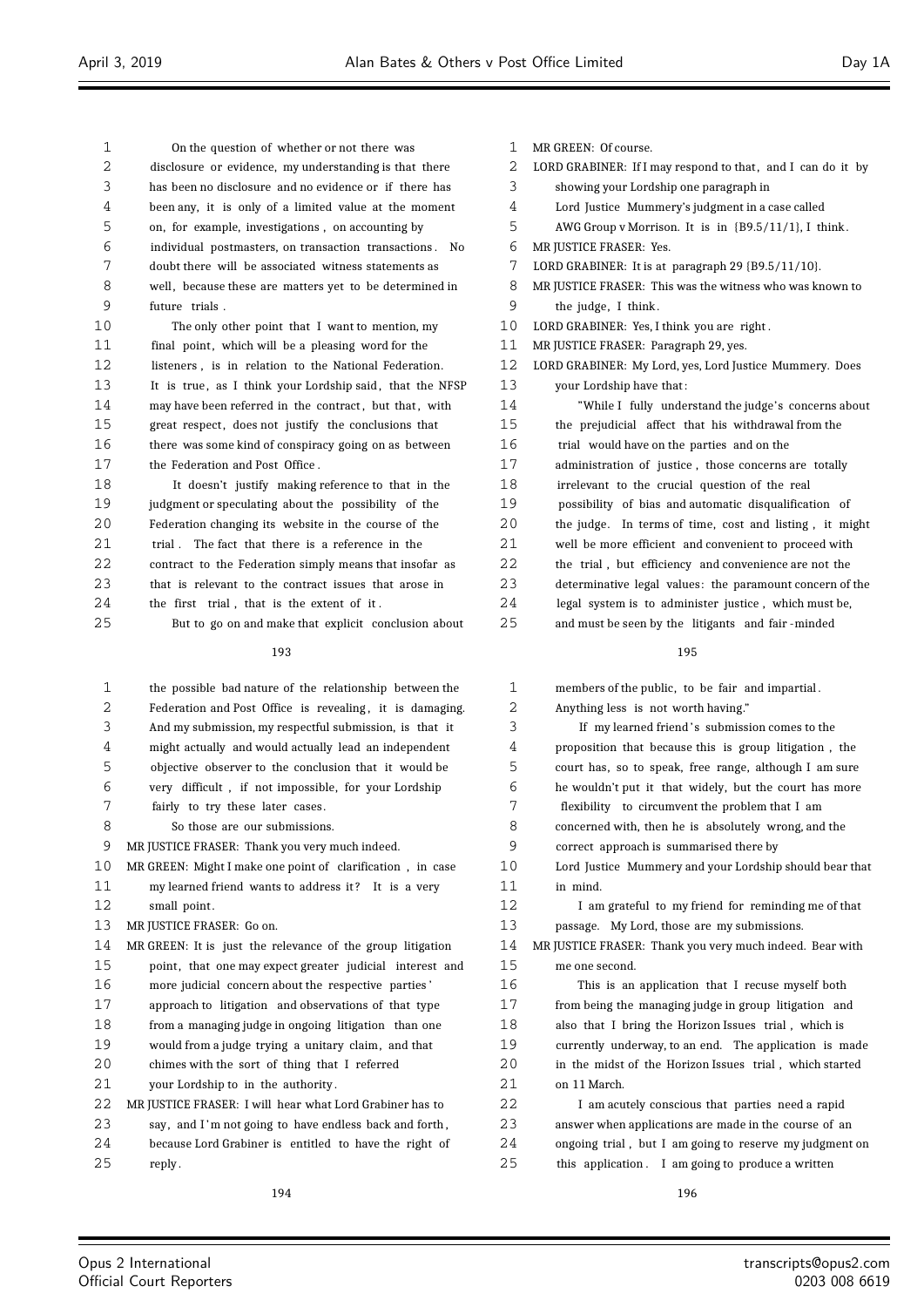$\overline{a}$ 

| 1        | reserved judgment, which will be judgment number 4.         | 1  | <b>INDEX</b>                               |      |
|----------|-------------------------------------------------------------|----|--------------------------------------------|------|
| 2        | I will endeavour to produce that written judgment as        | 2  |                                            | PAGE |
| 3        | soon as possible. It's highly unlikely to be this week,     | 3  | Housekeeping                               |      |
| 4        | so I am going to explain to the parties now that            | 4  | Application by LORD GRABINER               | 2    |
| 5        | judgment number 4 will not be handed down before            | 5  | Submissions by MR GREEN                    | 110  |
| 6        | Tuesday, 9 April, which is next Tuesday at 2.00 pm. But     | 6  | Reply submissions by LORD GRABINER 7711180 |      |
| 7        | the parties will be notified by my clerk on Monday,         | 7  |                                            |      |
| 8        | 8 April either confirming that time, either of              | 8  |                                            |      |
| 9        | a different time on that day or a different date and        | 9  |                                            |      |
| 10       | time, if that date is not going to be achievable. So        | 10 |                                            |      |
| 11       | there will be an update provided on Monday.                 | 11 |                                            |      |
| 12       | Depending upon the outcome, different matters will          | 12 |                                            |      |
| 13       | need to be dealt with. That obviously depends whether       | 13 |                                            |      |
| 14       | I recuse myself or not. I am not going to go into what      | 14 |                                            |      |
| 15       | those other matters might be, but they can be dealt with    | 15 |                                            |      |
| 16       | on the day that the judgment is handed down.                | 16 |                                            |      |
| 17       | Thank you all very much for your attention. Thank           | 17 |                                            |      |
| 18       | you for your helpful submissions, to all the counsel        | 18 |                                            |      |
| 19       | involved, and also thank you to the electronic trial        | 19 |                                            |      |
| 20       | bundle provider for re-activating my access to the          | 20 |                                            |      |
| 21       | electronic trial bundle.                                    | 21 |                                            |      |
| 22       | Anything necessary?                                         | 22 |                                            |      |
| 23       | LORD GRABINER: Just to thank your Lordship for dealing with | 23 |                                            |      |
| 24       | it in this way.                                             | 24 |                                            |      |
| 25       | MR JUSTICE FRASER: Pleasure. So until an indeterminate      | 25 |                                            |      |
|          |                                                             |    |                                            |      |
|          | 197                                                         |    | 199                                        |      |
| 1        | date and time, but hopefully the first part of next         |    | 200                                        |      |
| 2        | week.                                                       |    |                                            |      |
| 3        | $(4.20 \text{ pm})$                                         |    |                                            |      |
| 4        | (The hearing was adjourned until a date to be fixed)        |    |                                            |      |
| 5        |                                                             |    |                                            |      |
| 6        |                                                             |    |                                            |      |
| 7        |                                                             |    |                                            |      |
| $\Omega$ |                                                             |    |                                            |      |
| 9        |                                                             |    |                                            |      |
| 10       |                                                             |    |                                            |      |
| 11       |                                                             |    |                                            |      |
| 12       |                                                             |    |                                            |      |
| 13       |                                                             |    |                                            |      |
| 14       |                                                             |    |                                            |      |
| 15       |                                                             |    |                                            |      |
| 16       |                                                             |    |                                            |      |
| 17       |                                                             |    |                                            |      |
| 18       |                                                             |    |                                            |      |
| 19       |                                                             |    |                                            |      |
| 20       |                                                             |    |                                            |      |
| 21       |                                                             |    |                                            |      |
| 22       |                                                             |    |                                            |      |
| 23       |                                                             |    |                                            |      |
| 24       |                                                             |    |                                            |      |
| 25       |                                                             |    |                                            |      |
|          |                                                             |    |                                            |      |

 $\equiv$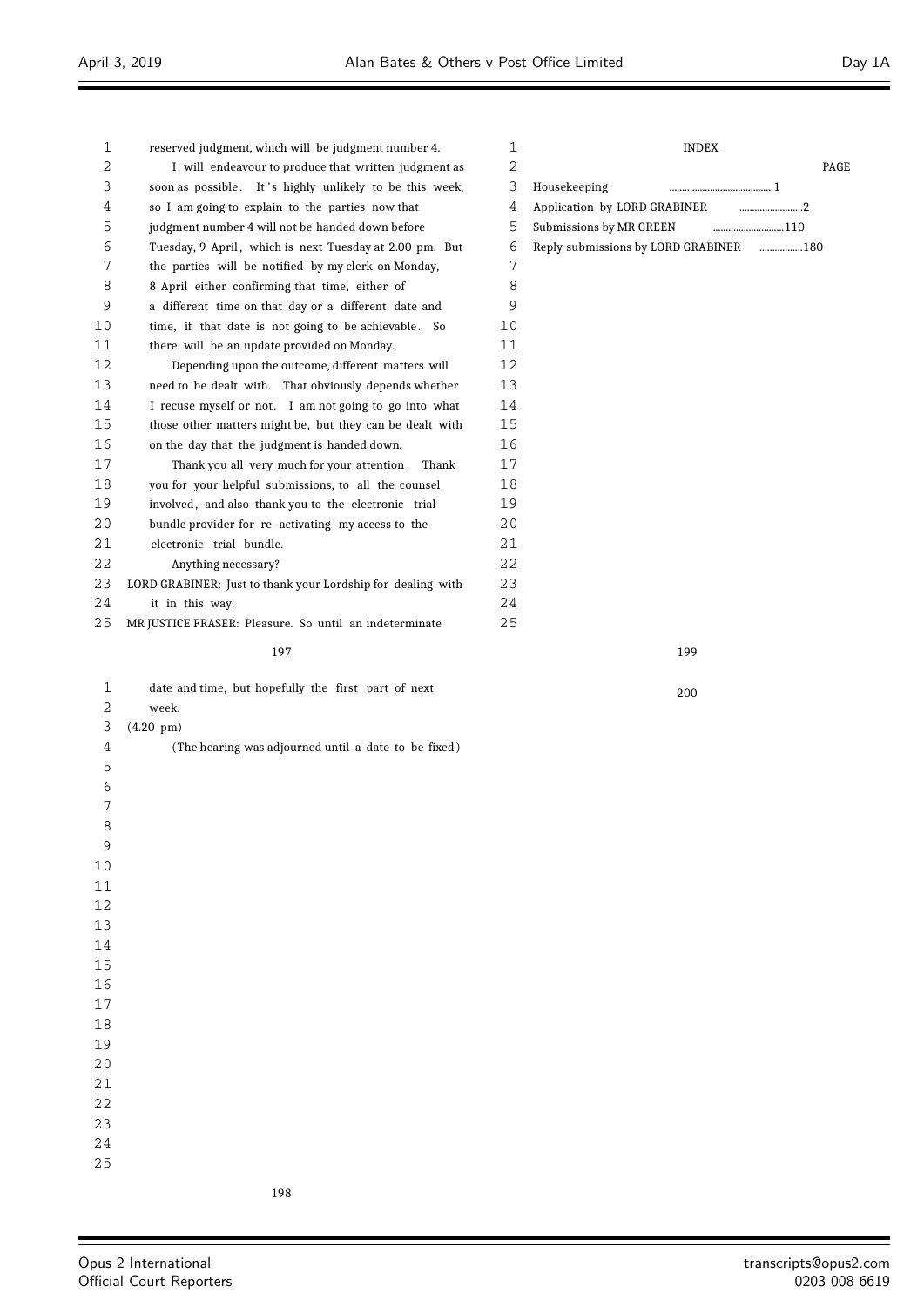| $\overline{\mathbf{A}}$                 | accepts (1) 145:15                       | additional (1) 178:25                      | 94:22 106:23 146:7                        | 52:8 55:23 58:4 64:16                      |
|-----------------------------------------|------------------------------------------|--------------------------------------------|-------------------------------------------|--------------------------------------------|
|                                         | access (2) 56:4 197:20                   | additionally (1) 72:5                      | 163:11,12,13 166:10                       | 69:12 70:5 71:18                           |
|                                         | $accessible(1)$ 56:20                    | address (5) 113:20                         | 175:19,20 176:2                           | 73:20 75:24 83:5 89:5                      |
| a181 (3) 135:2,5 187:4<br>a2(1)168:8    | accident (1) 70:17                       | 148:19 170:25 175:13                       | 178:22,23 179:22                          | 96:16 98:5 100:2,16                        |
| a27 (1) 168:9                           | accomplished (1) 45:25                   | 194:11                                     | 189:16 190:19                             | 106:1 115:1 121:25<br>122:17 124:12 129:23 |
| a28 (4) 168:6,8,9,17                    | $accordance(2)$ 120:1<br>170:2           | addressed (2) 45:15<br>147:8               | against (25) 1:25<br>4:11,18 5:22,25 8:11 | 131:19 138:10                              |
| a29 (1) 169:7                           | accords (1) 28:18                        | addresses (1) 113:9                        | 55:16 57:18 64:1 71:6                     | 156:1,13 160:18                            |
| a848 (2) 163:3 165:23                   | account (26) 22:8 25:21                  | addressing (1) 79:7                        | 79:14 89:7 91:3                           | 166:12,16 167:9                            |
| a849 (1) 164:11                         | 30:5 31:24 32:5 34:10                    | adduce (3) 17:22                           | 103:5,8,22 126:6                          | 173:20 180:18,22                           |
| abandon (5) 107:8                       | 42:10 50:2,4 68:12                       | 128:24 156:20                              | 128:14 137:5 139:8                        | 183:4 186:19 196:18                        |
| 115:4 125:6,9,12                        | 89:6 109:14 114:22                       | adduced (4) 15:3 17:19                     | 141:14 142:2 143:14                       | 197:19                                     |
| abdulla (24)                            | 115:21 126:5                             | 121:1 132:23                               | 164:3 169:15                              | altered (2) 27:4 100:9                     |
| 25:1,6,12,19,22,25                      | 136:4,8,14,19,21                         | adducing $(2)$ 58:5                        | agency (22) 48:14                         | altering (2) 38:19 45:9                    |
| 42:7 60:4 66:22 68:24                   | 140:10 147:4,8 169:18                    | 131:17                                     | 115:15,16,19,20                           | although (10) 2:11                         |
| 72:11 74:16 78:8                        | 170:9 183:4                              | adequacy (1) 28:11                         | 166:16,19                                 | 45:14 76:25 90:24                          |
| 91:15 96:24 97:4                        | $accounted(2)$ 86:8                      | adjacent (1) 112:6                         | 167:4,5,10,11,13,16,19                    | 114:3 143:7 149:4                          |
| 131:23,24 132:19                        | 136:25                                   | adjourn (4) 106:2,11,13                    | 168:2                                     | 150:21 157:14 196:5                        |
| 133:1 134:2,14 136:24<br>163:24         | accounting $(15)$ 25:6                   | 149:4                                      | 169:1,4,10,13,16,25                       | always (4) 31:9 69:8                       |
| abdullas (9) 24:22                      | 28:5 32:10 59:22                         | adjourned $(2)$ 1:17                       | 170:4                                     | 98:4 143:16                                |
| 42:9,24 68:19 132:14                    | 86:13 124:14 128:14<br>135:12,15 137:4   | 198:4<br>adjournment (4) 98:20             | agent (3) 115:21 164:17<br>169:19         | amenable (2) 126:25<br>127:17              |
| 136:17 137:2,16                         | 164:14,16 166:5                          | 102:3 110:10 181:8                         | agents (2) 168:24                         | amend (1) 18:6                             |
| 189:23                                  | 167:19 193:5                             | adjudication (1) 7:6                       | 169:12                                    | amendments (1) 83:21                       |
| ability (3) 28:1,16 36:16               | accounts (13) 25:5                       | adjunct (1) 28:5                           | aggregate $(1)$ 37:13                     | amjad (1) 104:17                           |
| able (10) 15:24 36:25                   | 31:20 38:23 48:19                        | administer (1) 195:24                      | aggressive $(1)$ 70:22                    | amount (3) 53:15 54:17                     |
| 37:17 64:23 78:19                       | 118:9,16                                 | administration (2)                         | ago (5) 20:5 26:21                        | 161:16                                     |
| 109:11 124:15 147:9                     | 123:15,16,20,25                          | 161:6 195:17                               | 149:4 152:17 190:25                       | amounted $(2)$ 27:6                        |
| 173:18 175:21                           | 124:19.22 164:5                          | admissibility (17) 8:10                    | agree (9) 14:1 19:1                       | 99:23                                      |
| ablyazov (7)                            | accuracy (2) 44:13 96:1                  | 114:25 117:4,8                             | 33:3,5 99:22 133:9                        | amounts (4) 64:11                          |
| 142:6,7,10,13,14,20                     | accurate (7) 12:9 13:14                  | 126:12,13,19,22                            | 139:17 175:21 185:22                      | 164:8 176:22 177:23                        |
| 150:3                                   | 44:9,19 78:1 118:8                       | 127:12,18 129:25                           | agreed (8) 36:19 48:25                    | amplification (1) 140:17                   |
| aborted (2) 8:13,24                     | 164:14                                   | 132:6 163:11                               | 113:25 116:19                             | analyse (2) 151:24                         |
| above (13) 8:21 17:25                   | accurately (2) 29:16                     | 166:14,24 170:19                           | 158:1,2,15 173:16                         | 184:18                                     |
| 56:15 81:15 99:5,21                     | 168:16                                   | 178:17                                     | agreement (6) 100:6                       | analysed (2) 50:19                         |
| 120:2,8 122:15 124:7<br>143:13,20 144:2 | accuse (1) 60:25                         | admissible (3) 13:20                       | 155:14 173:12,14,23                       | 162:9                                      |
| abrupt (1) 66:11                        | accused $(7)$ 34:1                       | 21:7 132:8                                 | 175:24                                    | analysing $(2)$ 110:21                     |
| absence (4) 22:15 72:7                  | 131:24,25 132:24<br>133:2 139:25 165:17  | admitted $(2)$ 25:6<br>163:24              | ah (1) 167:12<br>ahead (2) 105:18         | 112:15<br>analysis (10) 37:9 44:6          |
| 112:14 118:23                           | accusing $(1)$ 52:11                     | adopt (4) 65:18 85:1                       | 186:22                                    | 71:14 78:2,22 87:4                         |
| absent (2) 76:18 175:24                 | achievable (1) 197:10                    | 147:10 182:21                              | aim (1) 2:12                              | 96:18 139:20 140:18                        |
| absolute (4) 6:5,12 7:13                | achieve (1) 65:19                        | adopted (13) 16:25                         | aimed (1) 101:18                          | 155:6                                      |
| 58:24                                   | achievement $(1)$ 45:24                  | 70:22 71:16 82:1,13                        | air (2) 90:12 113:24                      | andor (13) 38:22 63:8                      |
| absolutely $(20)$ 18:16                 | acknowledged (1)                         | 87:15 93:25 163:8                          | albeit (3) 47:13 104:5                    | 66:7 88:9,9,10,13 89:1                     |
| 19:1 49:7,19 51:3 59:5                  | 127:19                                   | 165:9 167:2                                | 153:19                                    | 109:5 118:20                               |
| 63:16 79:25 83:19                       | across (1) 138:23                        | 183:8,8,14                                 | allegation (4) 80:1 91:2                  | 119:1,3,20                                 |
| 109:19,22 129:13                        | acted (2) 66:6 146:20                    | adopting (1) 100:19                        | 92:5 138:9                                | angela (3) 128:16                          |
| 131:5 161:14 164:19                     | acting (4) 10:19 99:12                   | adult (1) 127:10                           | allegations (5) 40:8                      | 164:20 170:16                              |
| 166:18 178:8,24 186:7                   | 104:5 169:19                             | advance (5) 70:20 72:5                     | 69:5 74:12 119:18                         | annex (5) 128:5                            |
| 196:8                                   | action (6) $28:863:9,12$                 | 120:22 153:21 176:24                       | 137:4                                     | 134:6,7,7 172:11                           |
| academic (1) 67:12<br>accede (1) 148:16 | 142:2 173:7 174:1                        | advanced (8) 17:20                         | alleged (11) 14:23                        | annexed $(1)$ 35:24                        |
| acceded (1) 147:6                       | actions (1) 66:18<br>acts (2) 65:25 66:1 | 20:2 120:12,24<br>126:2,10,11 171:11       | 19:20 28:3 39:8 40:6                      | another (11) 53:9 86:24                    |
| acceding (2) 146:9                      | actual (7) 16:10 79:21                   | adverse (4) 59:19 103:3                    | 50:25 80:3 122:18<br>143:19,21 155:14     | 87:15 92:5 95:14<br>106:24 117:15 145:17   |
| 147:20                                  | 83:7 103:10 160:9                        | 142:1 178:16                               | allegedly (2) 28:8 71:19                  | 150:12 180:22 183:6                        |
| accept (22) 5:20 11:10                  | 163:21 174:22                            | advertised (1) 152:25                      | alleging (1) 139:8                        | answer (10) 8:12 25:15                     |
| 26:8 30:5,15 42:13                      | actually (38) 20:2 21:21                 | advise (1) 53:18                           | allow (3) 27:9 34:22                      | 95:20 97:7 105:8                           |
| 43:20 44:3 48:1 59:5                    | 23:15 54:14 58:7                         | advisers (3) 42:20 91:3                    | 162:19                                    | 106:25 109:11,12                           |
| 64:21 73:17 81:7 96:3                   | 77:24 81:21 83:19                        | 96:21                                      | almost (3) 48:25 106:17                   | 151:1 196:23                               |
| 103:18 128:25 164:22                    | 91:5 93:25 102:15                        | afar (1) 111:5                             | 110:6                                     | answerable $(1)$ 81:23                     |
| 170:11 183:11,14                        | 110:23 111:3 116:6                       | affect (2) 38:22 195:15                    | alone (2) 9:1 62:10                       | answered (2) 155:13                        |
| 184:1 186:7                             | 120:17 127:14,19                         | afraid (5) 15:14 24:12                     | along (3) 53:3 85:2                       | 184:13                                     |
| acceptable (2) 10:2                     | 128:19 130:2,5,7,12                      | 31:17 85:22 180:9                          | 187:14                                    | answering (1) 140:7                        |
| 49:4                                    | 154:1 155:7 156:6,11                     | after (20) 9:20 31:25                      | alongside $(1)$ 33:18                     | answers (6) 26:22 86:7                     |
| acceptance $(3)$ 74:14<br>88:6 131:6    | 158:8 159:2,15 167:7                     | 50:9 51:2 60:18 61:6                       | already (12) 42:10                        | 113:18 133:17 140:3,8                      |
| accepted (15) 6:13                      | 172:5 177:12 183:5                       | 63:22 65:2,20 67:8                         | 52:12,15 79:12 107:17                     | antepenultimate (1)                        |
| 30:18 38:23 44:8                        | 188:8 191:23 192:14                      | 69:13,18 90:4,18                           | 108:11 120:9 156:15                       | 48:23                                      |
| 45:13 68:9 73:14 74:5                   | 194:4,4<br>acutely (1) 196:22            | 126:7 129:11 135:6<br>155:24 158:16 190:10 | 166:13 168:20 181:4<br>185:5              | anterior (1) 162:7<br>anticipate (1) 6:1   |
| 93:20 94:13 124:21                      | adams (1) 136:18                         | again (30) 8:3 33:19                       | also (49) 1:15 7:23                       | anticipated (2) 21:19                      |
| 151:13,25 156:5                         | add (2) 64:16 179:16                     | 46:10 55:3 56:22 57:1                      | 10:11,18 13:22 15:18                      | 26:20                                      |
| 171:11                                  | addition (3) 15:16 79:7                  | 66:4,14,19 72:18 73:4                      | 29:13 32:12,13 34:1                       | anyone (1) 100:13                          |
| accepting $(3)$ 42:24                   | 155:15                                   | 88:17 90:14 92:3,10                        | 37:25 38:20 48:13                         | anything (10) 3:15                         |
| 46:8 75:15                              |                                          |                                            |                                           |                                            |

 $64:16$ **amount (3)** 53:15 54:17 **amplification (1)** 140:17 13 89:1 **a** 86:24 140:3,8 34:10 73:23 96:11 106:6 165:5 176:15 179:15 196:2 197:22 **anyway (1)** 111:23 **anywhere (3)** 76:10 127:20 157:5 **apart (2)** 92:19 183:17 **apologise (5)** 79:23 81:5 89:12 91:24 184:15 **apparent (27)** 2:4 5:7 7:10 19:20 35:15 36:16,25 42:17 45:5 64:16 75:1 79:22 103:10,12 110:21 139:19 141:15 143:1,7 158:13 161:16 162:22 165:17 171:23 187:19,25 188:10 **apparently (2)** 38:14 100:23 **appeal (25)** 1:25 2:2 4:22 8:5,15,16,18,19,23 66:23 67:13,15,21,23 68:1 145:6 147:2,9,13,14,16 148:2,7 158:1,2 **appealed (2)** 145:9,10 **appeals (2)** 67:9 68:4 **appear (6)** 1:4,9 77:1 78:1 99:4 101:18 **appearance (11)** 9:10 36:23 71:2 79:17 104:3,3 105:22 138:18,20 146:1,20 **appeared (4)** 91:11 154:12 163:10 190:4 **appears (8)** 52:1 54:18 67:4 71:6 81:22 82:5 92:2 110:19 **appellants (1)** 6:14 **applicable (2)** 103:12 150:23 **applicant (5)** 158:7 160:20 161:17 162:5,19 **application (68)** 1:4,15,18 2:11,15 4:19 5:24 6:1 16:16 21:22 22:1,5,11,20 79:21 106:10,11 110:15 116:11 117:9 123:4,10 125:2,25 126:12,13,22,23 127:6,18,20 138:23 140:20 143:922 144:25 146:8,9,12 147:7,12,20 148:24 149:21 158:9 163:11 165:20 166:14 171:25 174:19 175:4 176:8 177:1,3,21 178:3 179:2,3,4,5 180:15,17,24 182:17 196:16,19,25 199:4 **applications (4)** 144:23 159:14 182:2 196:23 **applied (4)** 4:18 7:11 145:1 158:3 **applies (2)** 118:13,17 **apply (3)** 23:13 66:2 160:10 **appointed (2)** 34:6

65:15 **appointment (1)** 73:14 **appreciate (1)** 52:5 **apprehended (1)** 111:23 **apprehension (1)** 8:24 **approach (47)** 3:14 16:25 18:6 53:6 65:17 70:18 77:1 85:2,17 87:15 100:20 110:20 111:20 112:15 113:9 114:8 125:1 128:12 129:5 138:8 140:5,11 148:9 154:22 155:7,10 156:17 157:20 160:19 162:15,21 163:2,7 171:17 172:2 174:20 175:5 177:17 179:1 182:11,21 183:12,13,24 186:3 194:17 196:9 **approaching (1)** 158:12 **appropriate (8)** 20:20 31:13 39:4 118:25 119:3 129:1 164:15 181:17 **approval (2)** 150:23 156:14 **approved (1)** 116:19 **april (4)** 1:1 90:4 197:6,8 **arden (1)** 5:2 **area (3)** 21:12 22:10 116:4 **areas (1)** 183:21 **arguably (1)** 135:17 **argued (1)** 36:20 **argument (30)** 1:12 10:4,8 12:16 15:8 16:13,15 17:8 26:17 103:9 113:19 124:18 125:8,15 127:8,24 133:7,21 137:12 140:17 163:13 166:14 172:23 185:19,25 188:1,10,22,24 189:12 **arguments (5)** 15:2 163:14 164:25 185:1 187:8 **arise (11)** 9:15 23:5 40:15 44:10 61:17 69:20 113:21 119:5 143:16 144:17 192:25 **arisen (3)** 29:17 41:8 188:1 **arises (1)** 82:21 **arising (3)** 19:9 77:23 124:1 **arose (5)** 113:22 118:24 119:1 134:11 193:23 **around (1)** 45:9 **arrangement (2)** 14:15 59:2 **arrangements (1)** 181:5 **arrived (1)** 185:16 **arriving (1)** 153:21 **artificially (1)** 131:11 **aside (1)** 155:22 **ask (5)** 60:11 106:6 107:17 132:12 148:2 **asked (8)** 70:7 123:19 132:1 138:21 140:4 154:14 164:4 175:14 **asking (3)** 92:25 178:21

Opus 2 International Official Court Reporters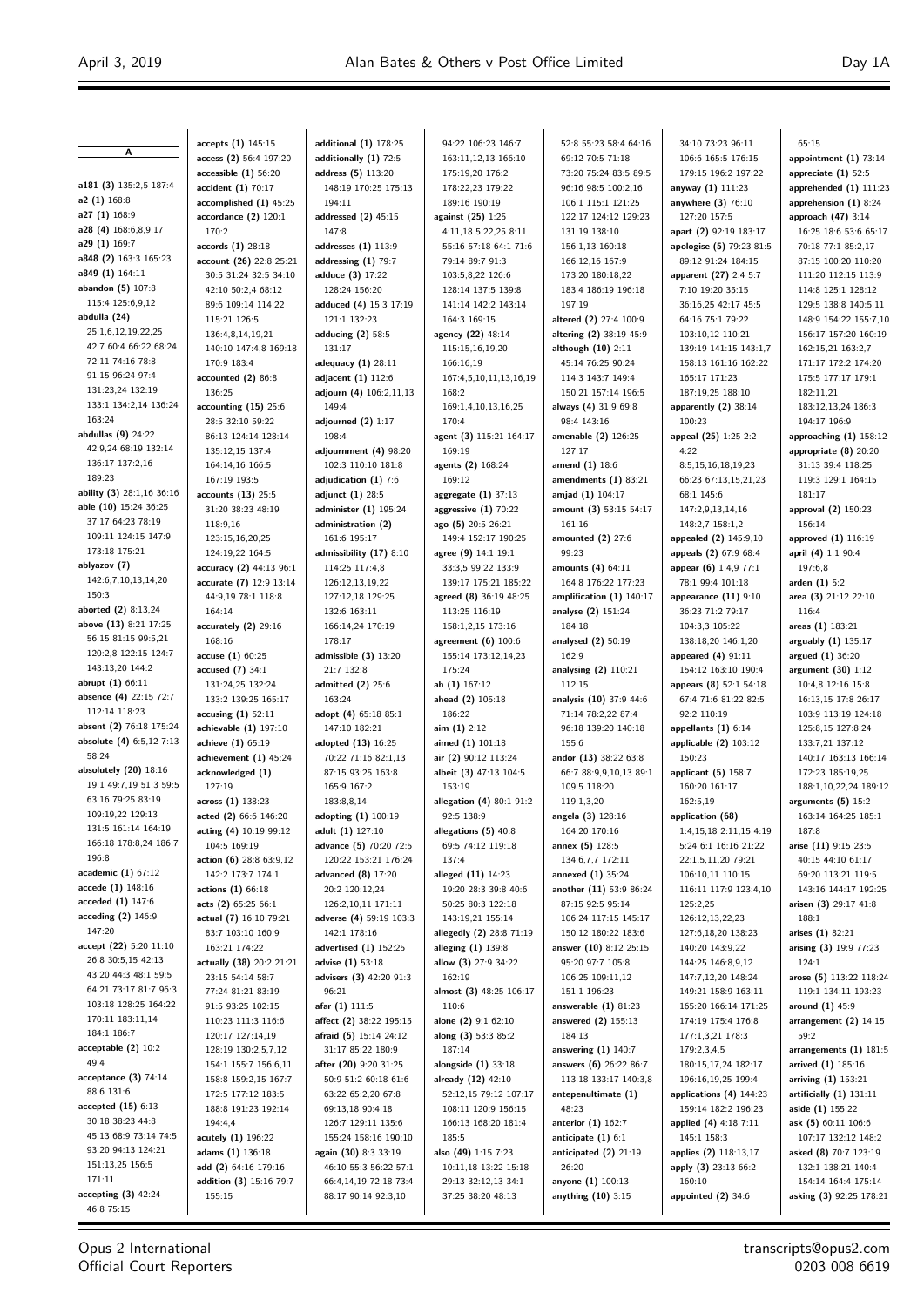| 182:17                                           | available (15) 32:22                                   | 165:23 173:21 179:24                          | 167:2 171:9,19 173:14                         | 188:10 195:19                                     | breedens $(1)$ 67:21                               | 156:18 160:23 161:1                           |
|--------------------------------------------------|--------------------------------------------------------|-----------------------------------------------|-----------------------------------------------|---------------------------------------------------|----------------------------------------------------|-----------------------------------------------|
| aspect (1) 159:18                                | 34:21 35:4,16                                          | 185:4 187:10                                  | 174:15 176:19 177:5,9                         | biased (3) 3:4 9:9 142:4                          | brief (5) 17:8 29:6,7                              | 162:20 167:15                                 |
| aspects (3) 113:2 121:7                          | 38:13,14,15 48:18                                      | 190:13,20 194:23                              | 180:23 182:15 197:5                           | big (3) 10:12 131:21                              | 109:12 158:16                                      | carelessness (1) 82:23                        |
| 151:20                                           | 63:19 72:13,16 90:6                                    | backdrop (1) 158:22                           | beg(1)89:9                                    | 183:20                                            | briefly (6) 7:23 114:15                            | caribbean $(1)$ 8:6                           |
| asserted (1) 125:20                              | 141:4 148:1 155:6                                      | background (13) 21:5<br>112:22 126:6          | began (3) 39:24 176:20<br>189:24              | binding (2) 50:6 145:14<br>bingham $(1)$ 105:6    | 115:2 116:7 123:8<br>163:1                         | carpenter (3) 69:12,24<br>81:20               |
| asserting $(1)$ 54:20<br>assertion (3) 93:17     | avoidance $(1)$ 1:17<br>avoided (3) 137:17             | 128:14,23 144:10                              | begin $(1)$ 85:7                              | binghams $(1)$ 105:4                              | bright (2) 58:25 138:8                             | carried (1) 118:4                             |
| 118:22 173:25                                    | 141:2 189:24                                           | 159:16 169:14,16                              | beginning $(6)$ 43:3                          | bit (12) 21:13 29:8 62:9                          | bring $(1)$ 196:18                                 | carry (4) 76:3 139:6                          |
| assertions $(5)$ 111:6                           | await (2) 32:4 37:23                                   | 170:18 172:22,24                              | 46:23 109:3,12 157:25                         | 68:9 87:20 98:19                                  | bringing $(1)$ 150:11                              | 155:15 156:6                                  |
| 114:20 115:12 156:21                             | aware (2) 85:11 100:22                                 | 182:24                                        | 178:12                                        | 108:12 126:7 130:11                               | british (1) 113:8                                  | carrying (2) 38:21 139:5                      |
| 163:9                                            | awareness (1) 39:14                                    | backstop (1) 149:5                            | begins (2) 143:2 178:13                       | 153:14 157:19 183:2                               | <b>broad</b> $(1)$ 33:18                           | cases (33) 2:18 18:3                          |
| asserts (2) 84:14 118:19                         | away (6) 19:12 20:4                                    | bad (5) 51:4 86:16 87:8                       | begs $(1)$ 150:25                             | bizarre (1) 138:22                                | broader (1) 187:17                                 | 19:6,24 20:1,2 54:9                           |
| assess (2) 140:1,13                              | 79:6 95:19 142:16                                      | 189:7 194:1                                   | behalf (3) 118:1                              | blood $(1)$ 173:12                                | broadly (2) 46:8 183:19                            | 57:22 82:19 103:12                            |
| assessing $(1)$ 136:19                           | 187:19                                                 | badly (2) 162:12 165:4                        | 169:6.19                                      | bluster $(1)$ 154:18                              | broke $(1)$ 157:19                                 | 105:8 112:21 144:17                           |
| assessment (16) 17:25                            | awg (1) 195:5                                          | <b>balance (5)</b> 6:3,16                     | behave (1) 149:17                             | board (1) 180:17                                  | broken (2) 5:4 43:4                                | 150:24,24 156:19,22                           |
| 18:7 19:24 30:1 76:20<br>110:23 139:6 150:2,8    | в                                                      | 45:10 74:24 75:24<br>balances (2) 42:18 45:5  | behaviour $(12)$ 4:24<br>63:17 71:2 79:10     | body (1) 169:11<br>bogerd (16) 38:23              | brook $(1)$ 65:17<br>brushed $(1)$ 155:22          | 158:10,11,18,23<br>160:14 161:8               |
| 155:4 156:9 157:3                                |                                                        | balancing $(2)$ 73:10                         | 80:14 81:9 84:22 87:5                         | 96:5,7,22 97:10 98:6                              | bug $(1)$ 119:9                                    | 164:18,21 167:9,15                            |
| 161:20,21 162:2                                  | $b(2)$ 111:14 136:14                                   | 74:18                                         | 92:21 100:16 127:10                           | 108:3 121:3 128:11,16                             | bunch $(1)$ 52:12                                  | 175:5 182:6 188:4,15                          |
| 174:14                                           | <b>b481 (1)</b> 186:18                                 | banging $(1)$ 52:10                           | 192:7                                         | 129:14 164:12                                     | bundle (14) 3:7,22 7:22                            | 189:1 194:7                                   |
| assessments $(1)$ 131:3                          | b7144(1)63:2                                           | bar (3) 145:15,19                             | behind (2) 39:18 93:17                        | 170:7,16 172:10,18                                | 8:2 113:8 139:10                                   | cash (3) 118:9 163:25                         |
| assets (1) 119:21                                | b7271 (1) 117:6                                        | 152:24                                        | being (39) 1:16 23:19                         | bogerds (4) 121:19                                | 150:19 151:2 157:24                                | 164:7                                         |
| assist (2) 122:22 175:11                         | <b>b72714 (1)</b> 117:7                                | barking (1) 41:9                              | 36:7 38:11 52:12                              | 122:7 125:22 164:20                               | 159:7 166:17 177:12                                | categories $(8)$ 15:21                        |
| assistance $(5)$ 56:17                           | <b>b72715 (1)</b> 117:22                               | barrister (2) 180:20                          | 68:21,23 79:18,24                             | <b>bold</b> $(1)$ 41:6                            | 197:20,21                                          | 29:2 51:9 130:15                              |
| 70:7 96:21 159:19,21                             | b729100 (1) 90:2                                       | 192:12                                        | 80:1 93:21 97:4                               | both (26) 15:21 16:19                             | burden (7) 114:9                                   | 141:2,10 146:13,19                            |
| assistant $(1)$ 164:7                            | b729129 (1) 90:14                                      | barristers (1) 191:10                         | 106:18 112:4 114:14                           | 19:24 27:1 36:17                                  | 118:14,21 119:11,22                                | category (12) 16:17                           |
| assistants (5) 88:10,13                          | <b>b729147 (1)</b> 68:7<br>b729148 (1) 68:18           | base (2) 129:16 137:2                         | 120:12 125:7                                  | 40:25 41:21 42:25                                 | 124:11 172:22                                      | 32:5 36:2,3 79:9                              |
| 119:5,7 123:17                                   | b729155 (1) 69:11                                      | based (3) 79:21 84:16<br>96:12                | 126:10,11 144:4                               | 49:24 57:22 63:21                                 | bury $(1)$ 80:11                                   | 130:16,17                                     |
| associated $(3)$ 135:14<br>136:9 193:7           | b729175 (1) 94:10                                      | basic (1) 169:4                               | 147:13,14,15 149:16<br>154:21,24 160:9        | 75:16 77:8,12 93:6<br>96:19 103:16,24 104:2       | <b>business (5) 76:25</b><br>152:17 168:25 169:4,5 | 131:13,13,14<br>141:10,11                     |
| association $(3)$ 1:14                           | <b>b72964 (1)</b> 28:25                                | basis (27) 4:15 19:19                         | 161:1,7 162:24 169:24                         | 116:24 128:8 151:20                               | button (3) 42:13 48:1                              | caught $(1)$ 4:2                              |
| 152:24,25                                        | b72974 (1) 55:15                                       | 20:1 35:6 37:16 54:5                          | 172:25,25 174:25                              | 156:12 167:6 173:13                               | 170:10                                             | causation $(7)$ 44:23                         |
| assume (6) 18:22 25:9                            | b7298(1)66:9                                           | 55:3 58:13 65:14                              | 181:1 183:11                                  | 196:16                                            |                                                    | 64:5 69:2 73:23                               |
| 52:18 108:16 139:11                              | b72990(1)66:21                                         | 83:21 93:22 94:1                              | 187:13,19 196:17                              | bottom (7) 32:22 33:17                            | $\overline{\mathsf{c}}$                            | 124:22 135:10 136:17                          |
| 179:20                                           | <b>b93011</b> (1) $178:11$                             | 108:15 118:22 120:18                          | belied $(1)$ 104:11                           | 85:24 122:4 123:13                                |                                                    | cause (13) 36:17,25                           |
| assumed (3) 57:17                                | <b>b9321 (1)</b> 12:9                                  | 123:3 128:10 140:20                           | belief $(1)$ 96:12                            | 137:21 155:25                                     | c $(1)$ 136:21                                     | 55:25 73:1,11 88:7                            |
| 158:21 175:25                                    | <b>b932271 (1)</b> 13:22                               | 148:9 151:14 156:22                           | believe (3) 63:15 96:4                        | bound (2) 30:15 131:1                             | c201 $(1)$ 121:11                                  | 95:21 124:9,11,15                             |
| assumption (2) 57:19                             | b932682 (1) 85:21                                      | 161:2 165:19 174:14                           | 138:5                                         | boundaries $(1)$ 162:1                            | c202 (1) 121:19                                    | 129:9,19 172:25                               |
| 88:6                                             | <b>b93285 (2)</b> 13:11 14:2                           | 178:16 186:12 192:23                          | <b>believed</b> (5) 20:14 40:2                | bounds (1) 161:19                                 | c211 (1) 122:11                                    | caused (5) 33:1 36:23                         |
| assured (1) 99:24                                | <b>b94251 (1)</b> 127:24                               | bates (15) 34:17 51:23                        | 75:16 102:5 104:9                             | branch (34) 25:5 29:22                            | c2123 (1) 123:12<br>c2137 (1) 123:23               | 40:3 80:13 119:9                              |
| atmosphere $(1)$ 140:2                           | <b>b94280 (1)</b> 134:9<br>b94282 (2) 137:12           | 53:11,22 55:1 66:12                           | belongs $(1)$ 98:8                            | 30:22 31:21 32:20                                 | c2139 (1) $124:6$                                  | causes (3) 28:2,16                            |
| atop (2) 115:18 169:11<br>attack (7) 56:14 83:20 | 189:22                                                 | 72:24 78:4 80:6,11<br>87:24 88:5 89:1 94:5    | below $(13)$ 5:17 7:9<br>9:14 29:21,24 42:16  | 34:22 35:15 38:20,23<br>42:9,12                   | c226 (1) 108:9                                     | 121:25<br>caution (3) 59:15 65:23             |
| 87:23 88:4 89:2                                  | b94293 (1) 172:12                                      | 136:7                                         | 95:22 100:2 117:14                            | 47:20,22,23,25 48:19                              | call (5) 25:2 79:9 108:8                           | 161:5                                         |
| 132:14 149:15                                    | b95111 (1) 195:5                                       | beal $(9)$ 97:25                              | 118:11 133:15 144:2                           | 64:22 65:2 73:19,21                               | 138:3 180:5                                        | caveat (1) 37:25                              |
| attacks (2) 98:21,23                             | b951110 (1) 195:7                                      | 107:17,18,22 108:2,4                          | 157:25                                        | 88:12 115:22 118:10                               | called (15) 4:9 12:3                               | cavender (18) 1:7 23:2                        |
| attempt (4) 12:1 29:15                           | <b>b95141 (1)</b> 102:11                               | 172:10,15 173:21                              | beneath (1) 129:16                            | 119:16 123:15,16,21                               | 24:24 29:20 45:14                                  | 24:25 57:9,11 58:12                           |
| 87:17 114:17                                     | b952125 (1) 143:4                                      | beals (6) 83:13,13,18                         | benefit $(6)$ 105:1                           | 124:18,22 128:15                                  | 47:7 86:25 102:3                                   | 59:8,18,21 60:11 61:1                         |
| attempted $(1)$ 29:19                            | b952127 (4) 142:15,23                                  | 95:16 96:13 108:10                            | 160:20 161:17                                 | 138:6 164:1 167:20                                | 105:12 138:2 151:21                                | 86:17,25 94:14 95:4                           |
| attempts (1) 29:16                               | 144:12 150:4                                           | bear (11) 10:11 25:23                         | 162:5,14,24                                   | 170:14                                            | 176:1 191:9,12 195:4                               | 130:7 132:18 133:25                           |
| attend (1) 75:23                                 | <b>b952223 (1)</b> 150:20                              | 61:24 71:20 96:18                             | best (7) 29:12 45:25                          | branches (6) 117:19                               | calling (1) 138:4                                  | cavenders $(1)$ 15:11                         |
| attended $(2)$ 74:6                              | <b>b95231</b> (1) 3:22<br><b>b95251 (3)</b> 3:7 139:14 | 107:3 119:11 121:8                            | 68:3 70:12 104:6                              | 118:1 119:3,17 121:24                             | came (13) 5:21 24:3,5<br>55:11,18 76:2 78:15       | central (3) 37:22                             |
| 179:10                                           | 159:5                                                  | 163:16 196:10,14                              | 124:8 129:9                                   | 122:5                                             | 108:24 115:24 170:14                               | 137:16 189:23                                 |
| attention $(12)$ 3:20<br>15:1 48:22 59:8 77:21   | <b>b952514 (1)</b> 141:23                              | bearing (3) 59:1 61:11<br>92:9                | between (22) 2:13 9:14<br>12:1,11 26:10 37:22 | branchs $(1)$ 37:18<br>brand $(2)$ 84:8,14        | 177:12 183:10 187:11                               | centrally $(5)$ 48:23<br>49:4,16 164:6 170:11 |
| 78:14 101:3 102:1                                | <b>b95258 (1)</b> 159:9                                | bears (1) 145:16                              | 46:13 50:1 58:25 78:5                         | branwhite $(1)$ 167:5                             | camelot $(1)$ 67:3                                 | centres (1) 37:22                             |
| 116:16 170:24 186:10                             | <b>b95281 (1)</b> 151:3                                | became (2) 35:15                              | 105:5,6,23 111:5                              | brazenly $(3)$ 137:17                             | campaigning (1) 89:7                               | certain (5) 8:10 41:4                         |
| 197:17                                           | b952810 (1) 154:4                                      | 132:12                                        | 113:25 115:21 141:13                          | 138:10 189:24                                     | cannot (7) 19:23 27:9                              | 77:7 145:12 164:24                            |
| attitude (1) 52:1                                | b952811 (1) 154:19                                     | become (2) 20:18 70:16                        | 145:16 180:13 191:4                           | breach (29) 15:6 24:7                             | 37:15 124:9 129:10                                 | cetera (6) 81:3,3                             |
| audit (3) 31:24 32:1                             | b952812(1)155:9                                        | before (59) 2:5 8:8                           | 193:16 194:1                                  | 32:3,14 38:15 44:22                               | 169:2 189:23                                       | 124:17 150:12 190:6,6                         |
| 76:3                                             | b95288 (1) 151:8                                       | 17:18,20 18:8                                 | beyond (6) 11:22 30:10                        | 46:11,20 48:5,8 50:8                              | cant (13) 17:21 23:4                               | chair (1) 5:3                                 |
| auditor (1) 92:25                                | <b>b95291</b> (1) 7:25                                 | 19:10,18 22:13                                | 103:1,9 161:19 185:18                         | 56:1 57:1 58:6,10                                 | 25:9 36:19 60:13 72:2                              | challenge (4) 57:4 87:1                       |
| auditors (2) 31:25 56:20                         | <b>b9568 (1)</b> 157:25                                | 26:8,13 27:1,15 29:25                         | bias (39) 2:4 3:9,13 5:7                      | 61:12 64:4 69:2,6                                 | 82:13 93:22 104:13                                 | 132:23 173:20                                 |
| authoritative (1) 148:15                         | b957480 (1) 105:4                                      | 33:25 34:5 37:16 38:6                         | 6:21 7:5,10 8:24 9:10                         | 71:20 73:23 78:17                                 | 137:16 175:25                                      | challengeable (1) 37:5                        |
| authorities (7) 139:5                            | b9581(1)2:24                                           | 45:19 46:5,25 51:8                            | 19:21 79:22                                   | 83:24 101:6 135:10                                | 185:16,17                                          | challenged $(4)$ 17:19                        |
| 141:25 143:11 149:23                             | back (33) 9:21 26:3<br>32:14 38:10 40:18               | 61:25 74:15 77:8                              | 103:10,10,12                                  | 136:17 163:19 171:14                              | canvass (1) 11:18<br>care (4) 52:23 61:14          | 30:13 112:16 130:24                           |
| 166:17 170:3 176:12                              | 44:24 48:20 51:14                                      | 88:21 97:3 98:17                              | 104:2,3,3 105:22                              | 188:5                                             | 188:11 192:22                                      | challenges (6) 19:9 57:6                      |
| authority (9) 101:25<br>131:4 140:12 149:24      | 73:25 75:25 76:2                                       | 110:24 112:21 113:22<br>116:6 124:21 125:4,23 | 110:21 138:18,21<br>139:8,19 141:15           | breaches $(6)$ 14:23 17:2<br>32:3 50:25 105:15,16 | careful (9) 29:11 44:19                            | 130:19 131:9 160:9<br>171:18                  |
| 157:24 160:24 162:1                              | 88:21 94:16 101:7                                      | 127:7 128:5 135:21                            | 143:2,7,15 146:1                              | break (9) 2:6 36:7,9                              | 88:9 91:18 112:14                                  | challenging $(2)$ 20:11                       |
| 164:24 194:21                                    | 109:2 110:7 120:23                                     | 150:2,9,13 152:3                              | 150:17 158:13 160:9                           | 61:20 62:8,15                                     | 126:18 136:10 151:21                               | 175:2                                         |
| automatic (1) 195:19                             | 124:17 137:25                                          | 155:4 156:11,19                               | 161:16 162:22 165:17                          | 157:6,13,17                                       | 182:14                                             | chambers (1) 177:11                           |
| autonomy (1) 168:15                              | 142:17,18 143:1                                        | 157:2,19 162:3 165:16                         | 171:23 187:19,25                              | breeden $(1)$ 96:4                                | carefully $(9)$ $96:20$                            | chance (1) 7:17                               |
|                                                  | 157:12 159:20,24                                       |                                               |                                               |                                                   | 138:7 139:4 153:6                                  |                                               |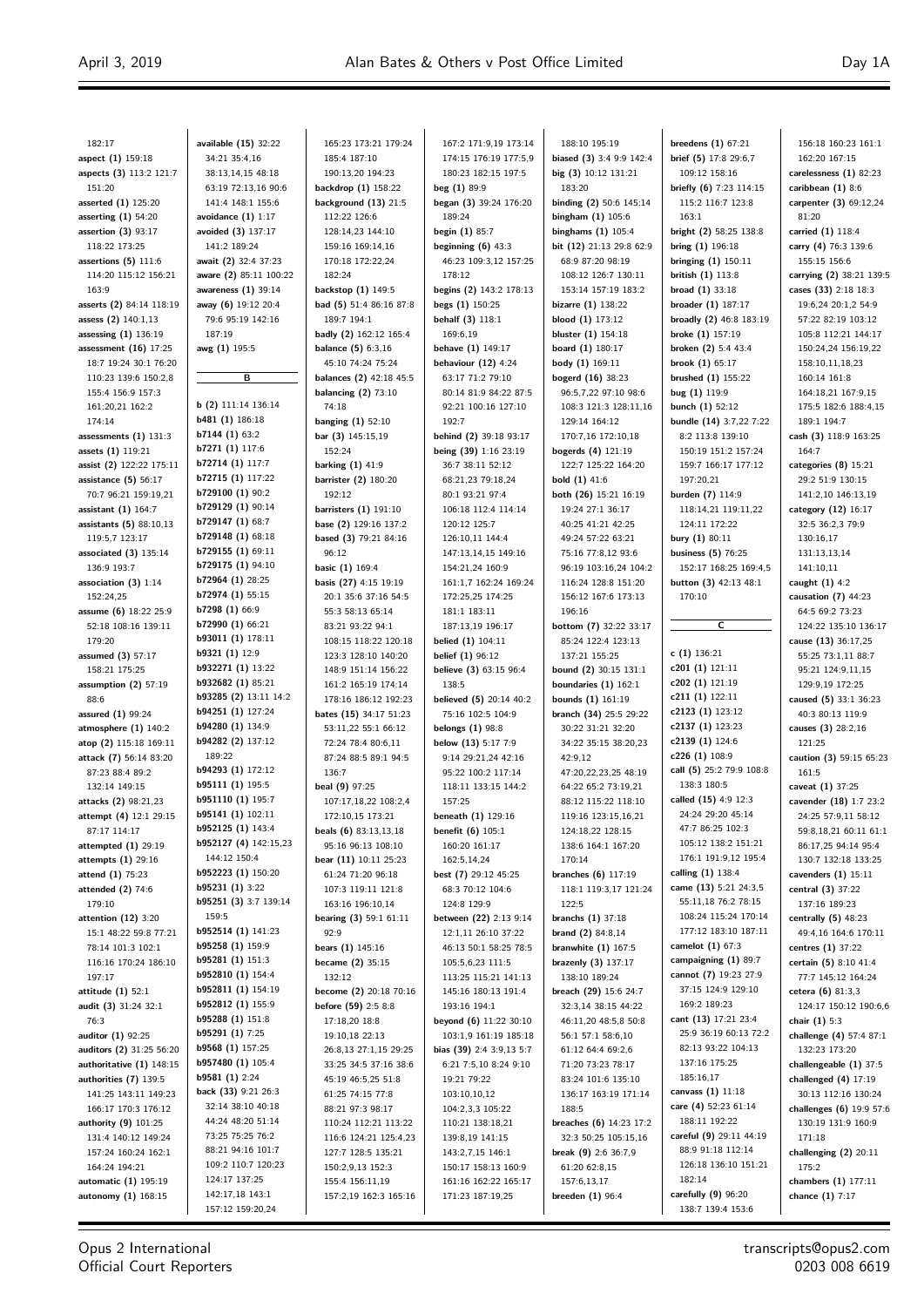17:17 77:16 159:3

**change (2)** 23:20 83:10 **changes (3)** 38:21 64:22 82:11 **changing (1)** 193:20 **characterised (2)** 73:19 171:13 **characteristics (2)** 17:1 88:14 **characters (1)** 1:6 **charge (3)** 47:18 158:13 187:16 **check (1)** 51:8 **checklists (1)** 91:20 **cherrypicked (1)** 185:19 **chief (1)** 99:18 **chimes (1)** 194:20 **choice (2)** 33:3,5 **chose (2)** 41:6 133:1 **chosen (2)** 115:5 154:14 **christine (2)** 136:18,18 **circulated (1)** 152:23 **circumstances (14)** 9:15 25:13 28:9 50:4 82:21 83:9 99:11 100:5 113:10 137:8 151:14 174:16 182:10 183:3 **circumvent (2)** 162:20 196:7 **citation (1)** 9:20 **cite (1)** 103:9 **cited (1)** 150:23 **civil (3)** 113:5 145:2 150:23 **claimant (6)** 10:13 24:24 33:19 64:23 69:25 135:23 **claimants (63)** 1:9 10:14,16,23 11:4,12,12,17,22 14:4 15:3 18:15 19:11 20:12 21:7 26:7,11 30:13 36:15,24 45:22 46:8 47:1,7 57:23,25 59:14 60:25 64:15,21 70:16 72:10 73:18 76:5,13,20 78:3 80:24 84:10,15 88:13 102:4 103:8,14 104:8 109:17 110:14 114:18 118:12 122:18 123:1 125:10 128:21 130:14,21,23 131:7 133:2 135:12,19 163:7 164:23 174:25 **claimed (3)** 138:2,4 190:2 **claims (5)** 11:23 96:14,18 163:23 173:8 **clarification (1)** 194:10 **clarify (2)** 51:2 165:13 **clarity (2)** 70:9 101:11 **classic (3)** 49:16 50:20 101:8 **classically (2)** 35:20 50:6 **classroom (1)** 74:6 **clause (5)** 65:21 82:21,24 118:13 119:25 **clauses (1)** 83:6 **cleanly (1)** 137:7 **clear (32)** 5:6 13:17 16:14 20:4 24:19 27:2 30:8 31:1 37:17 38:1,7

45:22 58:25 67:1 79:24,25 101:5 103:9 104:4 106:15 111:12 135:3 142:1 148:22 149:2 155:23 159:22 162:23 166:18 167:9 183:25 189:4 **cleared (1)** 135:2 **clearer (1)** 12:13 **clearly (5)** 43:21 63:11 72:4 122:24 173:9 **clerk (1)** 197:7 **clerks (1)** 177:11 **clicking (1)** 42:13 **client (1)** 180:18 **clients (4)** 37:23 118:2 184:19 186:13 **clock (1)** 157:14 **close (2)** 46:1 187:12 **closed (10)** 3:15 9:18 66:17 79:14,18,21 103:22 104:4 115:16 156:23 **closely (1)** 152:4 **closest (1)** 139:10 **closing (25)** 15:11,13 25:19 59:9 60:6,24 82:4 85:19,25 115:6 128:9 129:4 130:1,4 134:16 135:6 137:10 163:3,4,5,13,14 164:20 173:25 183:17 **clumsily (1)** 153:19 **cmc (2)** 171:2,3 **cmcs (1)** 125:7 **coal (1)** 113:8 **cohen (1)** 1:7 **collapse (2)** 88:16 89:23 **collateral (1)** 149:14 **collective (1)** 84:16 **colour (1)** 98:16 **combination (1)** 68:8 **come (26)** 9:21 25:25 30:8 31:5 32:14 38:9 44:24 46:1 53:4 73:25 75:25 85:22 94:16 98:17 110:7 115:2 123:21 138:22 142:18 144:13 151:15 157:11 159:19 188:21 191:11,14 **comes (4)** 50:15 97:18 190:20 196:3 **coming (3)** 24:18 26:3 142:17 **commas (1)** 48:22 **commenced (2)** 69:14 71:6 **commencement (3)** 71:12 180:8 181:3 **comment (1)** 99:1 **commentary (1)** 122:17 **commenting (1)** 111:4 **comments (6)** 73:7,22 79:10 83:11 102:5,6 **commercial (6)** 99:6,13 122:22 144:7 152:16 191:22 **committal (1)** 144:23 **committed (1)** 52:22 **common (90)** 1:19,21 10:15 12:4,4,10,14 13:3,7,18,21,24

14:6,8,19,25 15:5,17 16:22 18:1,12,13,25 20:3,20 21:12,25 22:9 23:5,19,21 24:2,17 27:3 34:25 47:8 48:12,17 49:18 50:17 52:14 54:7,19 55:5 65:5 66:5,20 69:7 71:11 72:20 81:13 87:7 98:13 100:25 103:24 108:8.9 109:7,15 110:24 113:21,23,25 114:5,10 115:8 116:17,18 129:22 131:5 135:9,18,21 136:5 137:3 140:8 146:21,22 147:2,21,23 149:15 169:13 178:20 184:2,9,10,11,13 186:14 **communicated (3)** 103:20 180:14 181:18 **compared (2)** 43:12 96:18 **compellingly (1)** 140:9 **compensation (1)** 99:24 **competence (1)** 76:21 **complain (4)** 2:2 15:18 19:16 171:22 **complaining (2)** 86:21 162:11 **complaint (8)** 15:21 47:24 48:2,7,8 145:25 182:13 187:14 **complete (1)** 123:14 **completely (10)** 25:17 126:5 140:11 153:5 156:8 162:20 165:11 167:14 178:19 191:24 **completeness (1)** 30:4 **completing (1)** 31:20 **complex (2)** 160:14,17 **complexifies (1)** 166:25 **comprehended (1)** 12:17 **comprehensively (1)** 65:11 **concealing (1)** 122:5 **concealment (1)** 40:9 **concept (2)** 3:13 187:19 **concern (13)** 6:8 15:2 47:11 71:11 79:13,15 85:11 100:21 109:25 128:12 184:18 194:16 195:23 **concerned (17)** 5:24 20:19 21:1 33:22 41:24 49:2 58:19 59:14 60:17 72:7 84:11 88:11 148:1,21 183:17 190:7 196:8 **concerning (3)** 24:21 68:12 79:4 **concerns (9)** 1:24 15:14 21:9 22:12 61:16 81:21 148:24 195:14,17 **concerted (1)** 29:16 **concertinaed (1)** 50:7 **concertinaing (1)** 69:8 **concessions (1)** 166:23 **concise (1)** 12:13

**conclude (3)** 3:3 9:8 15:23 **concluded (16)** 4:23 10:3 26:9 27:18 30:8 35:22 40:14 44:12,15 66:15 76:15 77:22 78:24,25 85:9 87:10 **concludes (1)** 55:9 **conclusion (17)** 5:6 6:11 24:4,6 30:11 34:24 36:21 41:11 63:24 86:20 88:17 92:19 127:23 180:22 192:4 193:25 194:5 **conclusions (21)** 11:16 27:13 32:5,11 33:15 37:12 39:5 47:17 49:11 50:24 69:22 78:20 89:15 98:10,15 105:18 144:14 152:1 185:15 188:12 193:15 **conclusive (1)** 53:6 **conclusory (2)** 47:6 92:22 **concocted (1)** 192:11 **concomitant (1)** 149:9 **concrete (1)** 129:8 **condition (1)** 99:13 **conduct (7)** 6:9 70:13 81:22 83:25 119:16 129:1 182:6 **conducted (7)** 26:19 27:1 58:3 85:6 116:6 130:5 174:24 **conducting (3)** 68:22 74:24 95:10 **confidence (1)** 161:23 **confine (1)** 186:24 **confined (2)** 98:13 190:22 **confirming (1)** 197:8 **confrontational (1)** 70:21 **confused (1)** 154:12 **conjunction (1)** 48:6 **connected (1)** 69:1 **connection (3)** 71:24 145:12 150:6 **conscious (1)** 196:22 **consent (1)** 124:19 **consented (1)** 166:22 **consequence (4)** 11:20 107:6 146:8 165:13 **consider (17)** 9:8 18:12 30:1 44:20 49:5 60:18 68:14 95:11,24 99:10 125:2 138:17 150:16 161:1 169:24 171:24 177:19 **considerable (4)** 69:21 71:9 81:16 97:5 **consideration (8)** 24:15 80:7 142:7 145:14 150:7 151:22 153:25 182:14 **considerations (1)** 144:17 **considered (13)** 3:3 25:20 45:10 75:5,10 99:11 112:10 121:4 128:13 132:15 145:6 162:21 169:15 **considering (5)**

120:13,24 140:25 165:24 178:19 **consist (1)** 67:22 **consisted (2)** 54:20 67:16 **consistent (1)** 53:24 **consists (1)** 69:3 **consonant (1)** 168:19 **conspiracy (4)** 100:20,23 138:5 193:16 **construct (1)** 89:24 **construction (11)** 13:8,24 18:5 49:18 98:3 114:8,14,21 115:7 116:4 171:12 **constructions (1)** 122:23 **construe (2)** 120:19 128:9 **construed (7)** 19:8 70:15 98:1 108:6 120:1,7 167:4 **construing (2)** 167:25 169:25 **consumption (1)** 95:25 **contact (2)** 42:13 75:2 **contacted (3)** 45:4 56:16 70:6 **contain (1)** 64:4 **contained (7)** 5:18 21:24 49:21 87:13 91:20 140:14 155:1 **contains (2)** 38:1 71:18 **contemporaneous (2)** 39:12 40:23 **contempt (2)** 142:9 145:1 **contended (2)** 47:1 122:23 **content (4)** 76:15 90:21 94:23 103:18 **contention (2)** 122:25 123:1 **contents (8)** 93:16 94:7,10,21 123:5 152:11,16 153:23 **contested (1)** 19:17 **context (51)** 24:7 31:15 46:16 55:7 62:19 66:10,21 67:8 74:10 77:21 81:10 83:12 87:20 89:10 90:15 91:4 92:10 99:7,16 100:22 110:19 111:21 112:1,5,6,8,9,18,23 113:14 120:16 126:4 142:9,13,25 143:10 144:6,9,10 150:21 156:18 158:23 168:10,14,19 174:21,22 181:1 188:7,9,18 **continue (2)** 115:6 154:4 **continued (2)** 43:8 70:23 **continues (1)** 177:20 **continuing (1)** 160:5 **contortions (1)** 133:19 **contract (55)** 13:25 14:9,12 17:2 18:18

19:8,13 20:4,25 21:2

24:1,7,22 30:5,19,23 33:21 46:16,21 48:8,10,13 50:6 51:1 57:5 58:6,19 66:3,7 69:6,8 83:2,17,21 89:18 96:17 105:15 108:13 128:9 130:25 166:19,21 167:3,10,13 172:7 186:25 188:5 189:21 190:3,7,23 103:14,22.23 **contracting (2)** 50:20 135:21 **contracts (8)** 28:10 65:8 114:15 120:6,19 122:19 166:5 169:14 **contractual (22)** 13:23 14:4 18:24 20:15 30:11 46:13,17 50:18 63:13 69:7 82:12 83:17 115:17,18 132:16 135:19 166:6,15 167:25 169:11,22 170:1 **contradict (1)** 128:25 **contradicted (2)** 43:13 104:9 **contradictions (1)** 165:1 **contraindicate (1)** 112:3 **contrary (5)** 36:20 76:24 95:10 140:5 171:12 **control (4)** 123:15 170:10 174:9 181:3 **controversial (2)** 10:10 192:3 **convenience (3)** 12:14 172:15 195:22 **convenient (7)** 12:9 28:18 62:3,3 117:3 157:6 195:21 **convention (1)** 103:24 **conventional (2)** 2:9  $24.25$ **conversely (1)** 135:16 **convey (1)** 153:19 **conveying (1)** 3:9 **convicted (1)** 8:15 **convince (1)** 101:21 **convinced (2)** 89:6 104:11 **cooperation (1)** 124:10 **cooperative (1)** 55:24 **copy (7)** 7:22 28:19 100:6 117:6 136:7,11 142:21 **core (1)** 169:22 **corner (2)** 85:24 86:3 **correct (22)** 10:24 13:17 22:23 57:19 61:4 64:24 96:3 97:1 106:24 108:7 110:20 125:1 148:23 149:20 153:16 170:7 174:20 176:9 177:17 186:3 191:7 196:9 **correction (3)** 64:24 94:13 148:7 **corrections (7)** 35:7 42:11 64:9 65:2 93:14 123:20 124:20 **correctly (4)** 12:22

**correctness (2)** 30:16 48:4 **correspondence (2)** 93:7,11 **cost (1)** 195:20 **costs (5)** 4:3,18 5:20,21,24 **couldnt (5)** 12:13 96:24 128:24 171:15 184:23 **council (2)** 8:5 9:4 **counsel (7)** 103:1,15,16,17 153:1 155:18 197:18 **count (2)** 51:14 160:16 **counted (1)** 55:16 **couple (13)** 9:14 17:9 29:24 34:19 68:11 74:23 77:2 81:24 106:8 111:21 123:8,11 192:14 **course (29)** 8:9,14 22:6 26:2 31:17 32:15 50:12 78:1 82:7 86:6 89:20 94:17 95:5 100:9,22 119:6 131:12 139:11 145:6 163:8 169:25 179:22 185:13 187:23 189:7 190:3 193:20 195:1 196:23 **courses (1)** 76:19 **courts (5)** 3:20 136:6 139:19 152:17 161:21 **cover (1)** 23:10 **covered (2)** 91:19 122:8 **create (4)** 6:21 7:4 124:12 141:15 **created (2)** 164:16 169:10 **creation (2)** 48:10,13 **credibility (23)** 24:6 30:9,12 32:12 33:19 59:17,20 86:1,5 98:11 130:21 133:16 135:23 136:2,15,20,22 137:1,2 142:9 144:19 154:8 165:14 **credible (1)** 86:9 **credit (24)** 20:24 23:25 24:21 25:8 34:9 56:14 57:3,7 58:18 60:16,23 61:2,5 86:18 116:4 130:20,23 131:1,5,14,19 132:14,23 140:13 **criminal (10)** 25:7,22 34:1 80:15 131:25 132:25 133:3 144:24 150:21,24 **criteria (1)** 68:6 **critical (4)** 143:23,24 145:22 150:7 **criticise (2)** 4:13 90:24 **criticised (12)** 4:8 19:23 58:4 97:25 98:5,7 107:22,23 108:4 156:25 174:13,22 **criticising (2)** 71:14 140:21 **criticism (10)** 6:8,12 7:13 71:16 85:5 93:24 95:13,14 120:22 192:6 **criticisms (23)** 5:14,22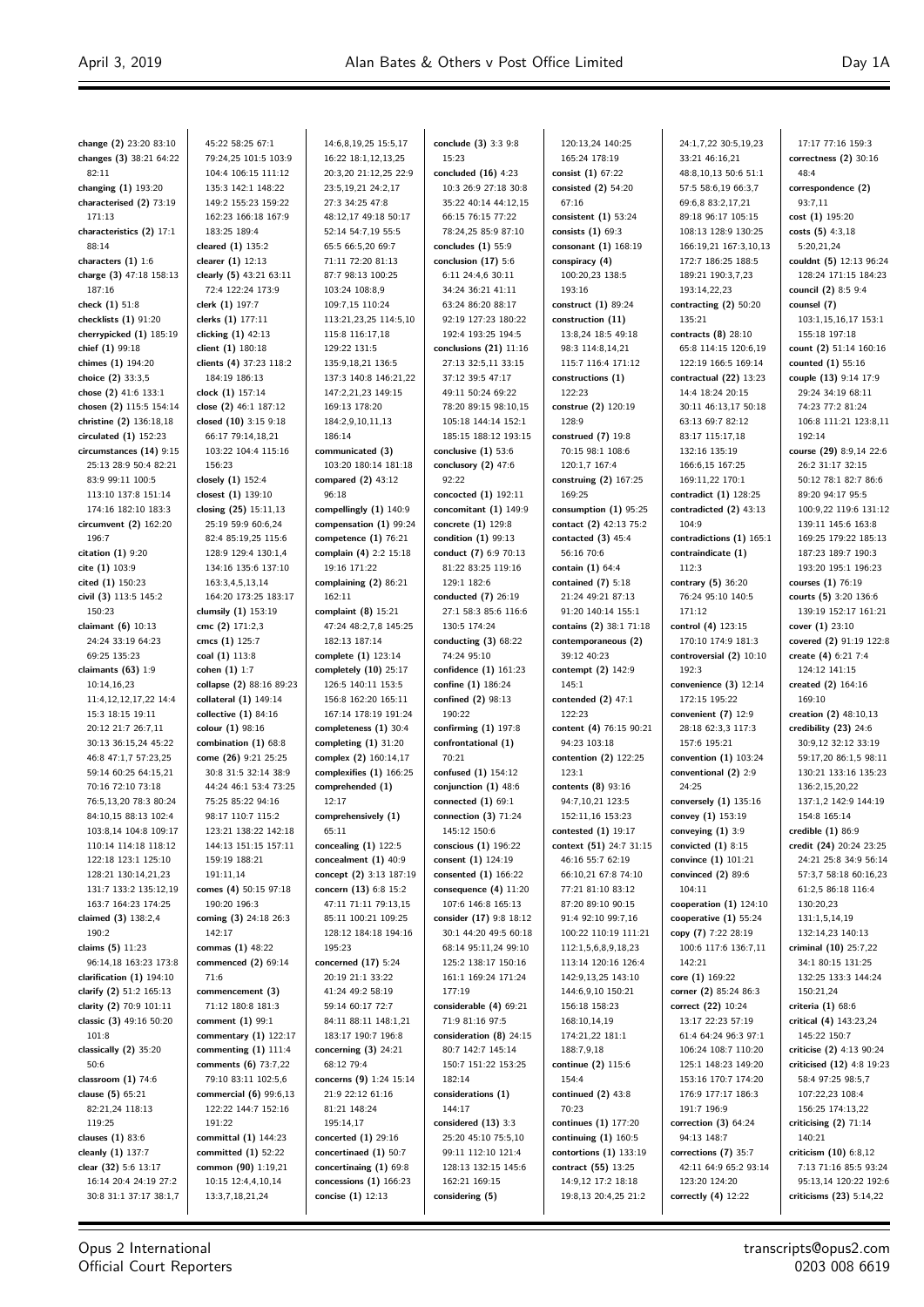6:5,8,14 15:16 69:3 72:18 84:21,21 89:9 97:21 101:19 152:4 155:2,19,22 156:1,4,5 164:22 165:7 184:20 **crossed (1)** 132:17 **crossexamination (29)** 19:11,13 20:9,17,19,22 21:3 22:4 23:3,7,16,22,25 25:12 34:2 58:22 89:1,17 90:22 96:23 108:25 126:8 130:5,10,13 136:9 144:20 163:12 183:22 **crossexamine (3)** 17:23 108:18 132:4 **crossexamined (8)** 20:7,12 25:1 57:12 109:5 130:11 132:10 153:11 **crossexamining (2)** 130:7 177:8 **crossheading (3)** 5:12  $6:4.7$ **crossing (1)** 127:4 **crucial (2)** 168:19 195:18 **crucially (1)** 169:7 **crystal (2)** 70:9 101:10 **cs (1)** 166:2 **culture (1)** 95:7 **curiously (1)** 99:21 **currency (1)** 164:9 **current (2)** 9:23 105:23 **currently (4)** 1:16 10:18 52:20 196:19 **custody (1)** 118:6 **cynical (1)** 82:9 **D d (1)** 144:3 **damages (1)** 188:5 **damaging (3)** 92:8,23  $104.2$ **danger (2)** 11:15 188:9 **dar (8)** 45:1 75:4,5,10,14,21 78:10 164:6 **dars (4)** 45:13 75:15,23 91:17 **data (9)** 37:22,22 38:20,22 93:15 94:6,13,19,24 **date (4)** 197:9,10 198:1,4 **dates (2)** 176:9 180:10 **day (19)** 2:12 35:18,18 59:9 60:1 70:2 75:24 85:20,23 103:4 110:2 128:19 173:24 175:16 177:4 186:8 191:23 197:9,16 **day143814 (1)** 60:3 **days (6)** 31:25 42:18 51:23 97:2 181:12 191:8 **de (4)** 4:12 161:4,10,15 **deal (29)** 2:17,20 20:20,21,23 26:1 27:20 32:6 69:16,17 76:10 86:24 90:7 95:3,4 96:24 108:2 126:1 146:18 154:13 155:21 156:1 172:3 180:4 181:15 182:7 184:7 188:15 189:3 **dealing (10)** 49:6 52:8 65:9 119:21 132:17 150:22 159:13 177:15 188:4 197:23 **dealings (2)** 71:17 130:16 **deals (8)** 15:17 31:14 42:6 54:10 65:22 78:5 82:22,24 **dealt (17)** 17:4 22:2 38:25 39:3 40:11 42:11 79:12 83:18 93:4 97:3 127:18 152:19 172:10 182:25 183:1 197:13,15 **debate (12)** 19:13 20:10 22:14 24:7,9 37:7 48:4 49:19 50:1 81:11 83:24 191:16 **debated (1)** 108:12 **debito (1)** 133:7 **debt (2)** 57:17 63:25 **debts (1)** 64:12 **deceit (2)** 40:9,18 **december (1)** 80:9 **decide (9)** 14:19 26:12,18 27:14 49:4 137:3 155:14 178:22 184:12 **decided (3)** 3:11 87:23 88:4 **deciding (2)** 16:21 46:17 **decision (11)** 9:18 68:23 69:12 142:6,7,13 166:24 180:14,23 182:15,20 **decisionmaking (1)** 71:15 **declarations (1)** 164:8 **declared (1)** 163:25 **deeply (1)** 67:16 **defendant (7)** 64:15 103:3,5,8,22 117:12  $142.2$ **defendants (6)** 8:15,20 102:25 103:15 104:8 131:16 **deficiencies (1)** 74:12 **defined (2)** 21:12 114:5 **definitely (2)** 41:14,17 **definition (8)** 23:18,20 27:7 49:9,9 50:24 129:21 184:11 **degree (5)** 39:14 82:5 167:1,2 174:3 **delay (4)** 176:13 180:5,6,25 **deliberate (1)** 40:9 **demand (1)** 65:12 **demanded (5)** 53:16,20 54:4 55:3 63:16 **demands (2)** 28:7 63:8 **demeanour (1)** 140:3 **demonstrably (2)** 141:19 158:20 **demonstrate (2)** 20:13 127:15 **demonstrated (1)** 21:16 **demonstrates (3)** 60:24 99:22 105:13 **den (19)** 38:23 96:5,7,22 97:10 98:6 108:3 121:3,19 122:7 125:22 128:11,16 129:14 164:12 170:7,16 172:10,18 **denying (1)** 189:25 **depart (2)** 37:12 47:17 **departure (2)** 20:4 34:10 **departures (1)** 73:21 **depend (2)** 47:23 129:7 **depended (1)** 115:8 **dependent (2)** 166:20,21 **depending (1)** 197:12 **depends (2)** 147:12 197:13 **deployed (2)** 54:19 146:15 **der (1)** 164:20 **derail (1)** 19:20 **derived (1)** 114:1 **describe (1)** 89:3 **described (6)** 86:25 89:2 97:7 121:20 128:15 182:20 **describes (3)** 33:9 84:7,23 **describing (1)** 109:25 **design (1)** 70:18 **designated (4)** 144:4,6 175:6 182:22 **designed (5)** 83:22 96:15 114:12,20 122:25 **desirable (1)** 90:23 **despite (2)** 151:17 164:5 **destroyed (1)** 90:11 **detail (10)** 74:18 97:5 116:10,13 121:4 127:8 151:16 155:12 158:21 169:3 **detailed (14)** 37:15 38:24 39:2 44:6 47:4,10 78:15 96:19,23,25 97:2 100:24 158:17 184:20 **details (1)** 12:2 **detected (1)** 36:22 **determination (2)** 44:9 77:23 **determinations (1)** 9:25 **determinative (2)** 167:11 195:23 **determine (1)** 130:1 **determined (4)** 14:20 49:17 54:8 193:8 **determining (4)** 69:4 115:22 124:11 170:1 **detriment (1)** 164:16 **develop (1)** 21:13 **developing (1)** 15:2 **devised (1)** 80:3 **dichotomy (2)** 61:2 171:16 **dickinson (2)** 121:25 122:4 **dictum (1)** 158:8 **didnt (12)** 9:3 48:12

102:22 128:25 133:12 76:11 191:4

148:18 149:17 153:9,20 171:22 174:5 178:18 **differ (1)** 67:23 **difference (6)** 22:10 26:10 83:3 108:12 145:15 189:6 **different (15)** 8:9 9:5 45:15 83:17 111:5 121:7 122:23 146:3,15 165:12 176:11 183:1 197:9,9,12 **differently (1)** 45:21 **difficult (12)** 32:9,25 33:16 59:4 139:2,4 146:10,25 147:10 188:16 192:17 194:6 **difficulties (1)** 39:20 **difficulty (5)** 58:24 60:19 140:6 163:6 164:15 **diligent (1)** 88:9 **diligently (1)** 123:25 **dimensions (1)** 158:11 **direct (1)** 145:21 **directed (5)** 98:14 112:20 153:24 170:16,24 **direction (1)** 179:11 **directions (1)** 165:12 **directly (13)** 19:9 38:20 69:5 71:3 72:6 90:8 95:9 112:3 126:3 140:7 142:8 159:15 164:19 **disagreed (1)** 35:8 **disagreement (1)** 21:13 **disapply (1)** 162:10 **disbelieve (1)** 97:17 **disbelieved (1)** 72:13 **discernible (1)** 77:4 **discharge (2)** 6:20 7:4 **disclaim (1)** 166:20 **disclosed (9)** 51:6 93:7,11 94:3 100:6 118:15 173:10,17,18 **disclosure (17)** 10:12,20,22,25 11:3,6 14:16 16:23 37:6 86:13 93:24 170:21,24 171:5 174:16 193:2,3 **discomfort (1)** 160:4 **discounted (1)** 82:14 **discourage (1)** 178:23 **discouraging (1)** 70:16 **discovered (1)** 31:21 **discrepancies (6)** 35:6,14 39:24 73:1 75:1 80:13 **discrepancy (2)** 64:2 **discussed (2)** 151:23 158:11 **discussing (1)** 161:8 **discussion (5)** 38:18 71:22 100:5 143:1 **disgraceful (1)** 52:12 **disguise (1)** 164:1 **dishonest (2)** 86:9 164:17 **dishonesty (2)** 132:25

 $140.1$ **disingenuous (1)** 97:8 **dismissing (1)** 66:22 **dispositive (1)** 139:17 **dispute (13)** 17:10 18:11 34:4,6 43:21 45:20 46:14 73:2 102:9,21 130:18 143:8 170:10 **disputed (9)** 32:6 42:11 64:11 65:12 73:12 76:11 115:23 116:2 151:15 **disputes (6)** 11:25 43:22 46:2,9 56:11 64:18 **disqualification (1)** 195:19 **disrespect (1)** 132:20 **disrespectfully (1)** 105:13 **disrupt (1)** 179:20 **dissent (1)** 65:18 **distinct (2)** 46:21 50:16 **distinction (3)** 21:15 46:13 145:22 **distract (1)** 62:2 **distracted (1)** 61:25 **distributed (1)** 176:5 **district (4)** 102:4,20 103:18 104:5 **dividing (1)** 135:4 **dock (1)** 8:11 **document (12)** 40:23 41:11,16,21 114:10 116:25 123:12 135:2 173:16 187:4,4 190:24 **documents (15)** 30:11 39:12,25 40:19 63:19 67:5 72:13 81:19 93:1 94:2 96:19 135:20,20 191:18,20 **does (49)** 6:20 7:4,19 19:15 20:16,18 26:14 31:8 38:3 43:18 44:10 45:18 46:1 60:5 64:4 70:2 80:20 82:25 86:2 88:17 89:14,24 94:20 99:4 123:12 133:9 142:3 144:22 150:1,1,7,8,14 160:24 169:2 173:6,7 174:20 175:18 177:16 181:24 183:14 184:9,10 189:9,14 191:25 193:15 195:12 **doesnt (16)** 23:5,17,20 77:6 87:10 93:2 109:6 131:20 140:18 160:10 186:4,25 189:2,6 192:3 193:18 **doing (10)** 6:19 7:3 34:9 63:14 75:13 96:11 151:15 157:9 170:5 186:12 **domain (2)** 111:18 153:4 **done (30)** 16:23 20:23 23:17 37:21 38:24 41:13 57:18 63:20 70:23 72:14 77:24,24 78:21 83:20 87:9 93:15 98:19 100:14,14

161:7,19 162:8 165:18 177:10,20 182:16 184:16 **donnelly (2)** 1:8 168:7 **dont (36)** 8:3 10:20 11:5 13:9 23:12 52:18,23 55:20 60:6,11 61:1,19 62:10 66:1 89:11 90:24 99:10 116:1,11 121:17 123:3 139:11 156:8 160:13 162:10 167:22 168:12 176:8,22 178:1 179:19,20 180:9 181:10 183:14 186:17 **door (1)** 7:16 **dos (2)** 21:2 24:3 **doubt (20)** 1:18 43:21 96:20 105:1,10,10 117:10 147:5 151:11,18 154:25 160:20 161:2,17 162:6,13,14,25 188:16 193:7 **down (22)** 2:11 6:18 7:1 23:4 31:16,18 32:2 33:10 54:11 62:9 67:24 70:11,25 76:22 77:2 90:18 91:14,21 116:18 148:13 197:5,16 **draft (5)** 1:12 176:4,18,23 180:7 **drafted (3)** 90:19 96:20 116:18 **drafting (3)** 96:14,19 149:18 **dramatically (1)** 23:19 **draw (2)** 3:20 116:15 **drawing (4)** 48:21 77:20 78:13 137:7 **drawn (1)** 135:4 **draws (1)** 59:8 **drew (3)** 15:1 101:3 186:10 **driven (1)** 21:5 **drop (1)** 43:12 **drum (1)** 52:10 **due (6)** 8:14 14:8 104:22 112:13 174:21 179:22 **during (12)** 14:25 23:3 27:2 31:9 70:13 81:17 90:9 95:2 110:24 116:23 173:10 184:6 **duties (4)** 4:16 5:23 17:3 169:12 **duty (4)** 14:23 105:16 156:10 163:19 **dutybound (1)** 151:1 **E earlier (11)** 8:25 42:8 43:13 58:15 86:20 101:1 143:10 157:19 159:19 162:1 190:20 **early (3)** 70:14 73:21 92:13 **ease (1)** 147:20 **easy (5)** 32:9 33:16

103:7 157:10 159:25

**educate (1)** 4:15 **effect (9)** 3:9 27:12 54:2 70:2 83:17 101:4 149:9,14 170:4 **effecting (1)** 66:18 **effectively (14)** 16:9 25:3 58:20 64:23 83:15 110:16 135:1 141:15,17 149:23 171:21,24 183:21 187:15 **effectiveness (2)** 51:1 58:11 **effects (1)** 122:18 **efficiency (1)** 195:22 **efficient (1)** 195:21 **eight (1)** 6:18 **eighth (1)** 137:9 **either (27)** 22:2 23:6,11 27:13 32:22 37:19 67:3 72:9 77:2 80:18 88:12 106:2,16 112:1,3 127:20 133:13 145:10 147:14,15 162:17 172:2 173:14 174:21 187:20 197:8,8 **eject (1)** 138:5 **el (2)** 177:16 181:16 **elaborate (1)** 47:14 **elaborated (1)** 159:2 **elected (4)** 17:22 19:17 115:3 125:15 **election (2)** 18:5 125:15 **electronic (2)** 197:19,21 **electronics (1)** 4:1 **element (1)** 128:18 **elided (1)** 19:12 **else (6)** 72:14 76:10 91:13 149:5 154:16 175:19 **email (4)** 40:24 41:6 99:21 173:10 **emails (5)** 93:6,16,20 94:10,21 **embarked (1)** 100:4 **embarrassment (1)** 160:4 **emboldened (2)** 97:9 99:17 **emphasise (5)** 5:13 7:8 18:2,9 81:8 **emphasised (3)** 29:8,10 72:23 **emphasising (2)** 40:4 172:16 **enable (2)** 5:15 48:7 **enabled (2)** 56:25 151:18 **encompassed (1)** 163:17 **encouraged (1)** 4:17 **end (49)** 31:6 32:7 35:15 43:18,25 44:21 46:4 47:3,10 58:1 63:18 65:2 68:2,16,25 70:4 74:1 75:11,21 76:21 80:17 82:8 84:13,24 85:13 87:2,14,16,21 88:22 89:8,10,14 91:10,21,25 92:12 99:17,19 100:11 110:2 123:22 151:13 177:21

Opus 2 International Official Court Reporters transcripts@opus2.com 0203 008 6619

172:23 189:1 190:21 **edifice (2)** 88:15 89:22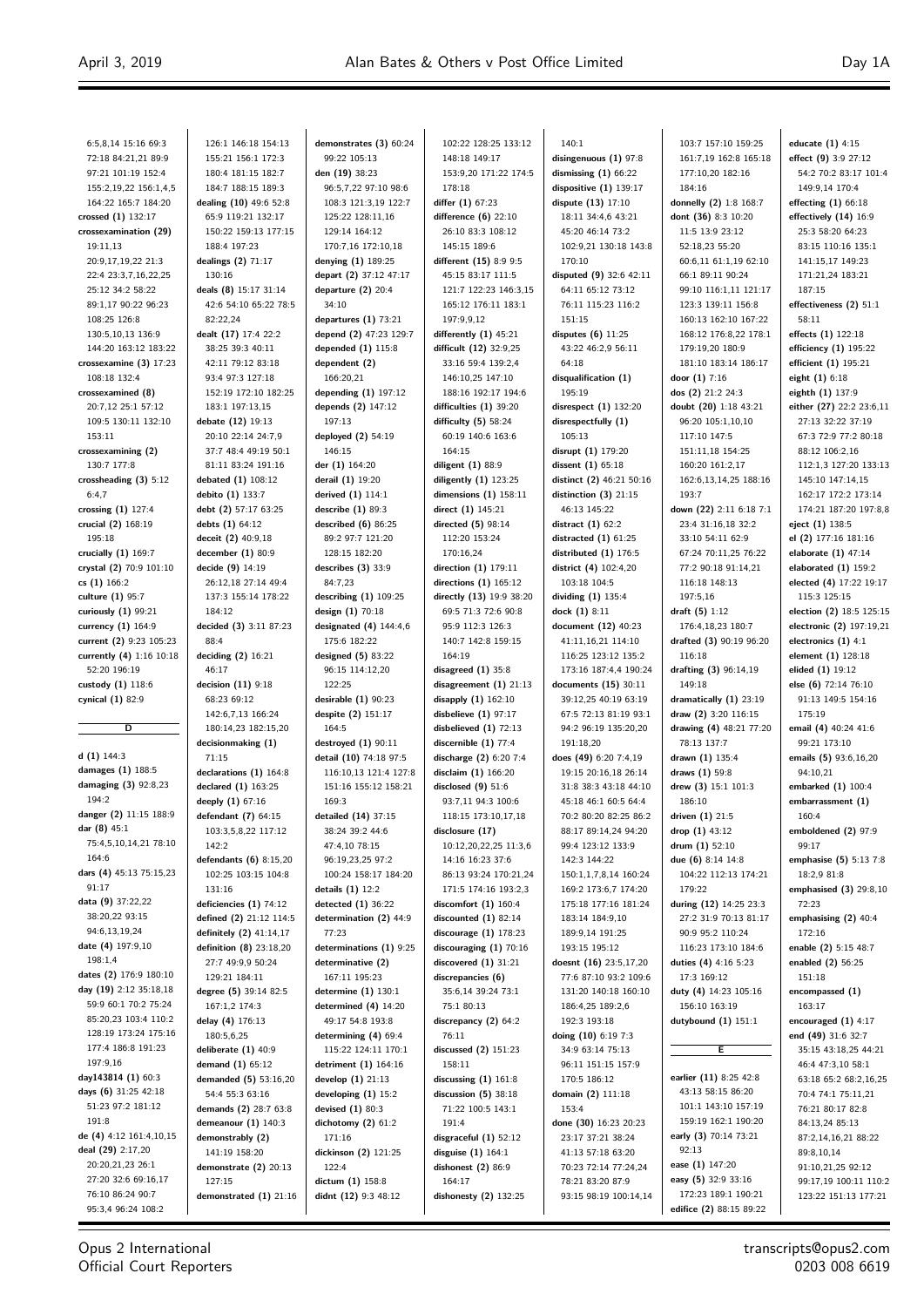180:4 181:15 186:8 191:23 196:19 **endeavour (1)** 197:2 **ended (1)** 48:24 **endless (1)** 194:23 **endorse (1)** 173:7 **endorsing (1)** 174:1 **engage (1)** 164:7 **engaged (1)** 191:4 **engaging (1)** 49:10 **enlarge (2)** 109:6 184:11 **enlarged (1)** 186:13 **enlargement (1)** 27:6 **enormous (3)** 61:14 182:23 192:22 **enough (10)** 5:1 6:17 9:12 17:7,12 89:12 90:15 92:11 99:15 188:11 **ensure (1)** 61:16 **entails (1)** 169:1 **enter (1)** 123:16 **entered (2)** 24:9 170:8 **entering (1)** 123:20 **enters (1)** 124:19 **entertaining (1)** 141:16 **entire (4)** 19:20 115:8,17 146:11 **entirely (16)** 2:9 11:11 20:20 46:15,21 50:16 51:21 61:18 65:14 82:14 91:6 94:13 103:17 138:25 188:17 192:13 **entitled (9)** 13:17 34:8 109:13 125:21 132:12 133:8 145:18 171:17 194:24 **entitlement (2)** 67:22 133:11 **entity (1)** 63:11 **erred (1)** 156:6 **erring (1)** 161:5 **error (5)** 119:6,9 140:25 145:11,23 **errors (3)** 36:23,24 173:1 **especially (3)** 97:13 100:8 179:5 **essential (2)** 26:10 120:16 **essentially (5)** 21:5 48:25 131:16 165:10 173:21 **establish (3)** 55:25 56:25 118:21 **established (3)** 161:3,14,18 **estoppels (1)** 145:13 **et (6)** 81:3,3 124:17 150:12 190:6,6 **ethiopia (1)** 4:11 **ethiopian (1)** 4:9 **evaluate (1)** 5:15 **evaluation (2)** 155:16 156:7 **evasiveness (1)** 154:7 **even (32)** 7:15 12:1 42:10 43:22 45:21 64:11 65:7,15 70:1,12,22 72:4 76:5 82:3,9 87:9 93:5

111:17,18 133:10 136:25 144:22 145:9 146:16 150:11 161:15 166:11,19 184:21 191:10 192:7,8 **event (11)** 15:13 19:5 22:1,4 50:9 51:2 124:7 145:3,10 155:24 173:19 **events (8)** 22:25 50:8,8,24 71:11 127:14 155:1,24 **eventual (1)** 68:20 **ever (3)** 27:4 117:10 187:20 **every (4)** 12:17 104:1,12 152:23 **everybody (3)** 93:3 184:3 192:20 **everything (4)** 16:14 33:22 89:19 169:3 **evidence (196)** 4:8 5:16 8:11 10:12,21 13:3,20,23 14:22 15:2 16:24 17:19,23 19:24 21:11 22:12,14,16,22 24:25 27:9,10 29:25 30:9,16,18 32:4 36:18 37:6,16 41:22 42:25 43:17,20 44:3,7,8,15,16 45:13,19,22 46:5,24 47:15 49:21,23 54:10 58:6 59:14,24 64:17 67:21 69:21,23 70:1 73:6,17,18 74:11,14 75:16 76:5 77:8,12 78:3,5,22 79:1 81:20 83:4,8,13,13,18 84:23 85:3 89:3,17 90:11,12 91:9,16,17,23 92:2 95:16,18,23 97:16,18,23 98:5,7,8,12 100:13,20,24 102:4 103:3 106:17 107:23,24 108:11,15,17 112:16 114:11,18 115:4,4 118:23 120:14 121:1,3,5,7,19 122:5 124:17 125:17,22 126:3 127:3,9 128:10,21,24 129:15,24 130:2 131:7,14,15,16,17 132:7 134:15 135:24 136:4,8,14,17,21 137:4,16 141:6,16 144:13 147:5,8 151:11,14,20,24,25 152:2,4,8 153:20 154:1 155:10,16,19 156:2,7,20 163:2,22 164:12,21,23 165:2,10 167:6 170:6,12,15 171:10,19 172:9 174:15 175:1,16,22,23 179:8 183:22 189:23 190:16 191:12,24 192:10 193:2,3 **evidenceinchief (2)** 153:17,18

**evidential (5)** 11:17,18 118:21 163:20 164:15 **evidently (1)** 68:10 **evolution (1)** 83:1 **ex (2)** 58:21 133:7 **exact (1)** 69:15 **exactly (16)** 11:7 14:13 51:11 52:5 60:5 74:3 94:3 102:7 116:21 131:1 134:15 137:15 172:14 178:9 186:3 187:4 **examine (2)** 152:3 186:9 **examined (1)** 50:22 **example (47)** 14:22 15:5 24:14,20,20 40:22 44:5 47:24 48:20 49:15,16 51:1 53:9 58:16 64:9 92:5,14 101:8 105:15 112:13 114:6 121:24 124:18 128:7,11 129:7,8 131:23 132:2,10 133:2 135:10 136:6,10,17,23 137:1 139:2,5 140:6 144:4 161:9 164:19 182:12 184:24 185:6 193:5 **examples (8)** 10:19 79:9 95:7 113:18 124:5 154:6,9 163:23 **excel (1)** 68:14 **exceptional (1)** 5:7 **exceptions (1)** 96:13 **excessive (1)** 95:8 **exchange (2)** 26:21 60:23 **exchanges (1)** 58:23 **exclude (1)** 166:5 **excuse (1)** 63:10 **executive (1)** 99:18 **exercise (5)** 27:23 77:24,25 187:16 188:16 **exhaustively (1)** 156:9 **existence (1)** 72:15 **exists (1)** 167:12 **expanded (1)** 23:20 **expect (3)** 37:11 155:23 194:15 **expectation (1)** 92:9 **expecting (1)** 75:14 **experience (8)** 32:20 42:17 45:3,25 53:11 84:17 88:10 190:1 **experienced (1)** 146:4 **experiences (2)** 27:25 28:15 **experiencing (1)** 43:15 **expert (2)** 4:9,16 **explain (5)** 72:11 123:9 141:20 151:17 197:4 **explained (8)** 26:24 33:11 60:21 83:1 95:1 99:14 125:8 132:13 **explaining (1)** 121:6 **explanation (13)** 5:23 7:16,18 29:20 53:22 60:20 72:25 74:9 83:9 92:17,21 95:12 154:17 **explanations (2)** 25:4 32:19

**explanatory (1)** 112:5 **explicit (1)** 193:25 **explored (1)** 58:15 **express (8)** 7:20 40:5 63:12 65:12 144:18 167:10 169:8,10 **expressed (12)** 1:24 4:24 6:5 7:13 41:18 81:15 103:2 105:19 126:24 127:16 143:17 151:11 **expresses (2)** 24:13 76:14 **expressing (5)** 52:19 61:17 78:24 85:9 175:24 **expression (5)** 20:9 53:7 81:8,9,10 **expressly (11)** 18:4 19:7,18 44:8 63:20 70:5 82:22 114:14 115:15 169:9 192:4 **extant (1)** 148:25 **extends (2)** 3:13 11:22 **extension (1)** 82:11 **extensive (3)** 78:2 152:15 155:19 **extensively (1)** 25:1 **extent (7)** 48:5 56:25 63:13 83:10 122:8 167:17 193:24 **extract (3)** 40:23 41:21 69:17 **extracts (4)** 15:10,12 40:19 97:14 **extraneous (1)** 150:10 **extraordinarily (4)** 80:16,22 81:8 85:1 **extraordinary (2)** 80:15 133:19 **extreme (4)** 7:14 96:14 142:12 160:8 **extremely (11)** 32:24 33:7 81:12 96:8 125:24 127:16 146:24 165:15 174:17 176:17 180:16 **eyecatching (1)** 81:10 **eyes (3)** 41:25 104:20 105:20 **F f (5)** 8:21 9:14,14,14 99:14 **face (7)** 22:25 72:3,10 75:16 126:1 140:14 163:9 **faced (1)** 179:1 **facet (3)** 115:10,14 140:23 **facets (2)** 115:9 116:3 **facilitate (1)** 137:7 **factor (3)** 67:20,25 166:25 **factors (1)** 9:22 **factsensitive (1)** 143:9 **factual (33)** 13:3 35:24 36:3 38:2 48:25 50:14,15,21 51:3 64:7,9,14,20,25 74:9 76:4 95:25 114:13,20 115:12 118:22 120:8 128:14,23 129:2

130:24 156:21 163:8,16 165:24 173:7 174:1 175:16 **factually (2)** 48:16 70:5 **failed (9)** 4:15 90:7,11 151:17,24 155:12,15,21 191:13 **failing (3)** 68:5 155:3 156:6 **fails (2)** 156:1 174:23 **failure (1)** 48:6 **fair (7)** 21:2 24:3 71:13 89:12,13 158:7 196:1 **fairly (13)** 19:23 27:5 31:9 47:16 53:5 71:13 109:24 113:2 123:5 150:14 159:22 179:13 194:7 **fairminded (20)** 3:2 7:15 9:7,17 15:22 42:1 44:11 52:23 53:2 79:3 87:11 100:21 101:18 105:21 109:14 142:3 146:1 150:15 158:5 195:25 **fall (5)** 14:20 54:8 101:22 119:19 187:19 **fallen (1)** 140:25 **falls (3)** 50:19 112:7 162:9 **false (9)** 25:6 50:10 94:1 124:14 135:12,15 137:4 164:16 171:16 **falsely (1)** 136:24 **falsified (2)** 31:19 164:7 **familiar (10)** 1:6 3:19 8:4 11:25 14:13 31:17 91:4 101:9 113:11 158:17 **famous (2)** 35:23 114:7 **fanciful (1)** 89:24 **far (14)** 11:22 30:10 49:2 58:18 59:14 60:16 81:20 84:10,16 88:11 106:10 147:25 148:21 183:16 **faraghy (2)** 177:16 181:16 **fashion (1)** 70:24 **fast (1)** 62:5 **fault (10)** 45:11 64:2 65:10 82:23 83:5 88:7 108:12,13 119:6 130:10 **favour (10)** 68:1 85:16 86:19 103:8 105:2,10 109:16,17 110:3 112:12 **favourable (2)** 95:23 104:7 **fearlessly (1)** 7:11 **fears (1)** 87:4 **feature (2)** 76:18 160:2 **february (5)** 13:5,10 14:1 171:2,2 **fed (1)** 166:23 **federation (6)** 98:24 193:12,17,20,22 194:2 **feel (1)** 43:15 **feet (1)** 147:19 **fell (2)** 133:15 185:23 **felt (3)** 33:3 160:4 184:7

**few (13)** 5:17 20:5 26:21 32:23 36:5 63:23 70:11,25 90:3,18 97:2 181:12 190:25 **fewer (1)** 54:11 **fiduciary (1)** 119:20 **fiduciarys (1)** 163:19 **fifth (2)** 7:12 75:5 **fifthly (2)** 28:7 144:4 **figure (1)** 180:20 **figured (1)** 24:16 **figures (2)** 45:9 190:1 **file (1)** 121:10 **final (10)** 7:24 37:25 109:10 128:3,5 139:22 148:13 169:21 178:1 193:11 **finalise (1)** 51:22 **finally (3)** 45:24 75:4 171:8 **find (20)** 33:4 38:18 57:20 65:23 67:21 70:7 97:5 99:25 100:2,15 121:17 124:9,15 129:9,19 139:2,5 157:24 175:2 181:19 **finding (14)** 34:8,9 38:1,4,7 55:23 57:2 60:16 80:21 83:5 90:23 133:8 144:25 184:12 **findings (94)** 5:12 7:7,8 16:19 17:21 19:19 20:21 26:9,11 27:19 32:3,14 33:18 35:2 36:3 37:3,15 38:24 39:2 40:7,12,17 44:22 47:4,12,15 50:9 54:2,6 55:4 56:22 57:1 59:17,19,22 60:11,22 61:1,5 64:4,7 69:1 71:18 73:7,23 79:9 80:18 83:16 85:15 86:11,18 89:8,9 92:4,15 101:5 105:14,18 110:3 111:5,24 112:12 115:19 121:5 125:18 129:6 133:12 135:7,11,13,16,22 136:2,6,24 137:2 141:3,5,8,14 142:2 143:14 145:3,12,16 156:25 157:4 165:15 171:12,18 185:2,6,9,15 **fine (1)** 81:4 **finish (2)** 2:12 61:4 **finished (2)** 61:22 106:17 **firm (4)** 7:20 32:11 103:2 130:19 **firmly (2)** 16:1 130:9 **first (57)** 2:17,22 4:6 6:24 11:15 16:17,20 22:11,12 24:25 26:24 27:19,24 28:14,24 29:1 40:22 43:5 44:10 51:17 53:10 75:23 80:3 96:13 97:15 107:14 108:20 110:18

111:24 113:23 115:10 117:18,25 130:7 145:17,19,23 146:2 149:25 150:7 151:5 155:12 159:12 160:3,12 177:2 182:11,19 183:25 188:19 189:5 190:2,9 191:18 192:23 193:24 198:1 **five (7)** 2:7 7:9 32:2 62:6,8,13 157:13 **fix (1)** 75:12 **fixed (1)** 198:4 **flawed (1)** 165:19 **flexibility (1)** 196:7 **flick (1)** 9:12 **flipside (1)** 125:17 **flow (1)** 179:20 **focus (2)** 16:2 176:5 **focused (1)** 85:12 **folder (1)** 117:6 **follow (4)** 11:14 113:13 172:24 190:18 **followed (2)** 114:11,17 **following (9)** 23:17 59:25 60:20 69:20 82:21 89:4 118:16 137:24 190:12 **follows (4)** 26:10 27:24 134:20 135:10 **foot (6)** 105:4 119:24 122:14 124:3 143:6 154:9 **footing (5)** 115:16 146:23 147:7 171:5,23 **force (1)** 188:24 **forced (1)** 47:25 **foreign (1)** 164:9 **forget (1)** 178:19 **form (8)** 10:2 83:2 94:4 101:17 124:21 144:18 148:13 182:20 **formation (11)** 18:18 20:25 21:2 24:22 30:5,19 33:21 57:5 58:19 130:25 132:16 **formed (4)** 10:3 20:16 68:5 104:7 **forms (2)** 83:17 108:14 **formula (1)** 103:11 **formulation (1)** 104:11 **forth (8)** 115:6 119:23 122:6 150:12 164:10 168:15,16 194:23 **fortiori (5)** 132:24 144:7 162:18 175:6,7 **forward (4)** 39:21 44:17 181:2 185:1 **found (12)** 40:18 44:19 58:2 68:12 69:21 70:1 103:5 133:20 140:12 144:5 153:10 157:5 **foundation (3)** 110:16 139:8 141:6 **founded (1)** 97:22 **four (6)** 2:18 7:9 12:15 61:22 86:3 88:24 **fourth (9)** 7:12,21,23 51:12,15 75:5,9 112:22 144:9 **fourthly (1)** 28:6 **framework (1)** 173:22

Opus 2 International Official Court Reporters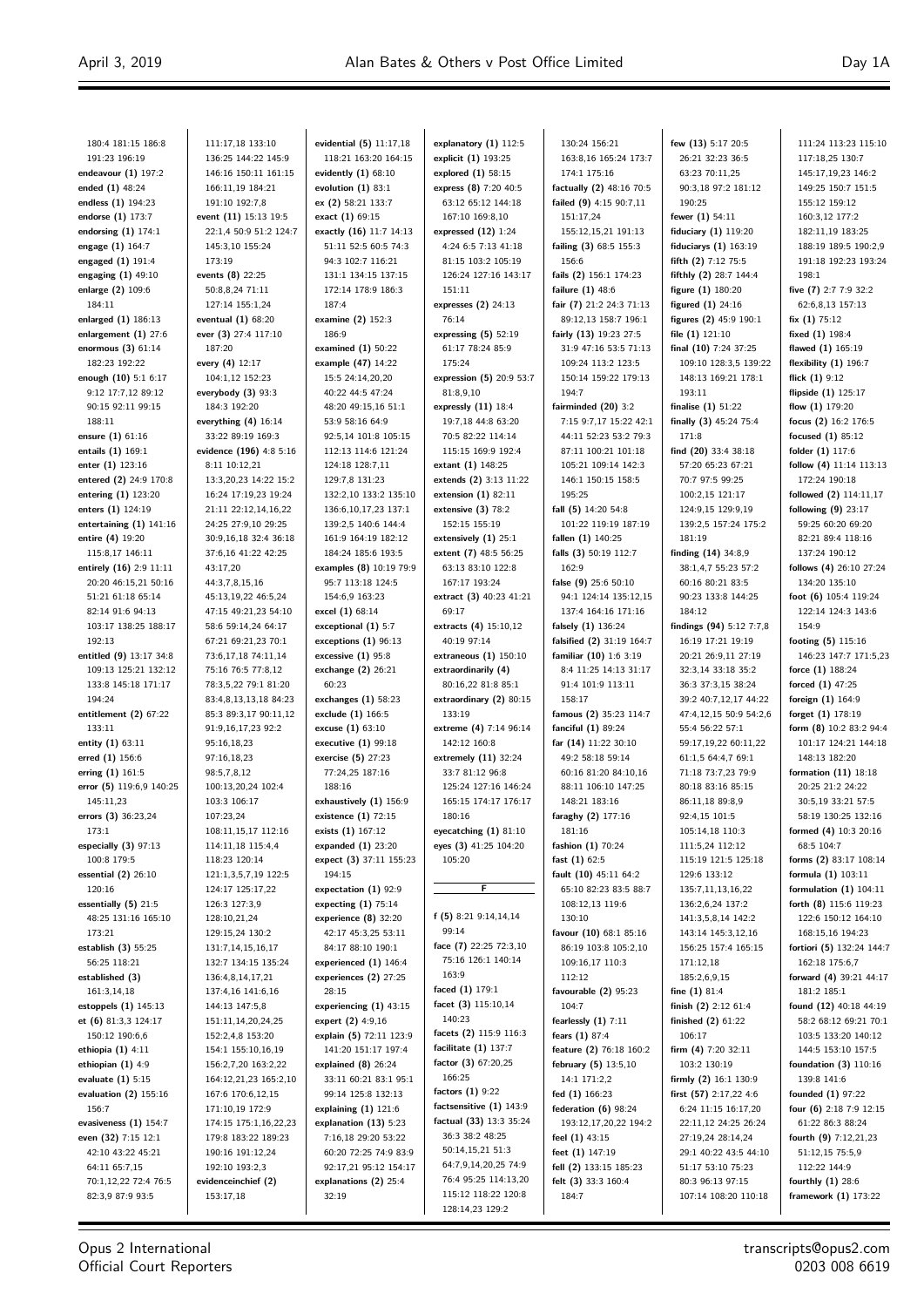| frank (2) 40:25 95:20                    | 195:6,8,11 196:14                                 | generated $(1)$ 36:23                              | 196:24,25 197:4,10,14                            | 47:21 106:4 167:1                         | 58:17 59:23 69:13                             | helplines $(1)$ 42:19                            |
|------------------------------------------|---------------------------------------------------|----------------------------------------------------|--------------------------------------------------|-------------------------------------------|-----------------------------------------------|--------------------------------------------------|
| fraser (308) 1:10,21                     | 197:25                                            | generic (10) 13:1                                  | gone (7) 29:5 49:5                               | 188:13 193:15                             | 75:18 111:4 130:12                            | here (26) 6:13 32:13                             |
| 2:5,11 3:23,25 4:3                       | fraud (2) 63:24 122:5                             | 114:1,7 115:11 116:8                               | 51:14 59:16 161:19                               | greater (3) 37:17                         | 166:1 167:16 171:10                           | 38:11 40:9 42:24                                 |
| 5:3,10 6:23 7:2 8:1                      | free (2) 104:2 196:5                              | 117:13 120:3,4,5                                   | 188:11 191:15                                    | 124:13 194:15                             | 175:3 183:18 192:2,5                          | 45:13 50:22 58:2,23                              |
| 10:22 11:1,6,8,11                        | freedom (1) 100:7                                 | 186:11                                             | good (16) 4:1 36:9 44:5                          | green (137) 1:8 23:7                      | happening $(4)$ 29:13                         | 75:15 80:20 86:1,5                               |
| 12:20 14:7,10 16:9                       | freedoms (1) 103:25                               | generosity (1) 113:9                               | 45:7 51:4 53:18 55:23                            | 52:17,23                                  | 46:18 49:12 147:14                            | 100:19 125:12 128:19                             |
| 17:13,15                                 | frequent $(1)$ 182:2                              | genuine (1) 96:12                                  | 61:19 69:16,17 74:25                             | 60:1,10,12,15 108:17                      | happens (5) 127:11                            | 143:15 159:15 160:10                             |
| 18:11,14,17,20,22                        | frequently $(6)$ 112:24                           | genuinely (1) 102:13                               | 86:16 114:15 131:3                               | 110:8,12,13,14 111:12                     | 129:3 135:1 147:22                            | 180:9 183:10,11,18                               |
| 19:2 20:8,23 22:11,18                    | 137:17 138:2,10 153:5                             | gestae (1) 145:4                                   | 164:6 188:23                                     | 116:14,21                                 | 175:18                                        | 186:8 188:3 192:19                               |
| 24:19,24 25:16,18                        | 189:24                                            | get (20) 24:12 32:22                               | grabiner (213)                                   | 117:1,3,22,24                             | happy (2) 32:20 106:7                         | hermetically (1) 113:1                           |
| 26:2,6,16 28:21                          | friday (2) 180:7,12                               | 33:17 42:19 43:2 45:8                              | 1:4,11,22 2:5,10,15,16                           | 121:8,11,14,17,22                         | harb (7) 151:2,25                             | herself (3) 45:8 144:5                           |
| 29:1,4,9 30:24 31:7,11                   | friends (14) 1:7,8 10:7                           | 47:13 49:1 62:4 73:11                              | 3:24 4:1,5 5:5,11 6:24                           | 122:4,14 123:7                            | 154:4,23 155:15,23                            | 182:8                                            |
| 33:25 34:4,13,15,18                      | 17:7,9 23:3 26:4                                  | 98:19 116:24 126:16                                | 7:3 8:3 10:24                                    | 124:3,5 125:10,14                         | 192:16                                        | hesitate (1) 130:6                               |
| 35:11,13 36:2,7,12                       | 127:21 183:16                                     | 139:12 142:12 156:12                               | 11:2,7,9,14 12:24                                | 128:2,5,7 131:1,21                        | harbs (4) 151:11,14                           | high (2) 23:11 174:2                             |
| 38:3,6,9,16 39:9 40:16                   | 185:1,24 189:11,18                                | 162:10,13 166:11                                   | 14:9,13 16:12                                    | 132:4,9,20,23                             | 154:7 155:19                                  | higher (1) 145:2                                 |
| 41:15,20 42:3,5 43:24                    | 196:3                                             | 171:22                                             | 17:14,16                                         | 133:5,7,14,23                             | hard (4) 7:22 117:5<br>142:21 159:6           | highest (1) 149:24                               |
| 44:2,4 47:19 48:12,16<br>49:8,20 50:3,11 | frightfully $(1)$ 165:6<br>front (5) 55:21 106:24 | getting (2) 45:23 188:8<br>give (25) 2:19 5:3 8:23 | 18:13, 16, 19, 21 19:1, 3<br>20:19 21:1 22:17,24 | 134:4,7,9,11,20,24<br>137:15,19 138:16,20 | hardedged $(1)$ 152:6                         | highlighted (1) 117:9<br>highlighting (1) 129:23 |
| 51:8,12,16,19 52:15                      | 149:5 175:19 183:1                                | 10:2 12:20 27:19                                   | 24:23 25:15,17,23                                | 139:1,13,15,17,25                         | hardened (1) 82:10                            | highly (5) 70:24 92:23                           |
| 53:8                                     | fujitsu (5) 29:20 37:17                           | 35:13 42:21 75:25                                  | 26:3,7,17 28:22                                  | 140:16,19,23 141:23                       | hardly (1) 180:15                             | 95:23 100:16 197:3                               |
| 55:12,14,16,19,22                        | 38:15,21 54:20                                    | 91:17 95:23 96:23                                  | 29:3,5,10 31:5,8,12                              | 142:12,18,21,23,25                        | harsh (1) 165:6                               | himself (11) 4:21,23 5:9                         |
| 56:2 57:2,6,11 58:12                     | fujitsus $(1)$ 37:15                              | 101:12 103:16                                      | 34:3,12,14,16,19                                 | 143:4,6,13,23                             | hashim (1) 157:23                             | 7:20 56:24 89:6                                  |
| 59:7,10,19 60:9,12,16                    | fulfilled $(1)$ 46:20                             | 109:11,12,25 112:6                                 | 35:12,14 36:5,10,13                              | 144:1,16 147:17,24                        | havent (3) 51:14 59:23                        | 143:17 144:5 159:23                              |
| 61:9,13,15,18,22,25                      | full (8) 10:4 28:23                               | 114:19 129:7 145:12                                | 38:5,8,11,17 39:10                               | 148:3,6,9,11,14,19                        | 147:17                                        | 160:8 182:8                                      |
| 62:6,8,12,21,23 63:1,3                   | 59:23 80:6 86:13                                  | 161:16 168:10,11                                   | 41:14,17,23 42:4,6                               | 149:1,8,12,22 151:5,8                     | having (24) 3:3,10 9:7                        | historic (1) 10:18                               |
| 74:1 75:7                                | 127:8 186:4,5                                     | 189:15                                             | 43:25 44:3,5 47:21                               | 152:13,22                                 | 10:3 41:4 52:21 71:3                          | history (4) 158:17,22                            |
| 77:5,12,15,19                            | fully (3) 100:2 151:12                            | given (44) 11:21,21                                | 48:15 49:7,9,25                                  | 153:2,5,14,18 154:4                       | 79:23 102:3 111:7                             | 182:24 188:25                                    |
| 79:17,20,24 80:24                        | 195:14                                            | 16:4 28:23 41:15                                   | 50:4,12                                          | 157:10,19,23                              | 112:13 123:24 125:15                          | hold $(1)$ 52:20                                 |
| 81:6 82:20 84:2,5                        | function (2) 6:20 7:4                             | 51:23 53:6,7 67:4                                  | 51:11,14,17,20 52:21                             | 159:2,5,8,11                              | 126:24 127:15 155:17                          | holding $(1)$ 9:6                                |
| 85:22 86:4 87:25                         | functionality (3)                                 | 68:8,24 77:8 79:2                                  | 53:9                                             | 160:1,6,11,15,18,25                       | 161:9 164:5 165:17,20                         | holdings (1) 40:13                               |
| 88:2,21,24 90:1,16                       | 28:1,15 85:9                                      | 80:7,15 86:11 92:13                                | 55:13,15,18,20,23                                | 161:12,14 163:5                           | 176:17,23 184:16                              | honest (7) 29:11 30:2,3                          |
| 91:23 92:25 93:8,12                      | functioned $(1)$ 46:9                             | 93:20 99:12 100:13                                 | 56:3 57:4,9,15 58:21                             | 168:1,4,9,13 172:7,14                     | 196:2                                         | 88:9 134:14 140:9                                |
| 94:7,17,20 95:5                          | functioning $(2)$ 49:11                           | 108:15 112:16 113:17                               | 59:8,12                                          | 175:20                                    | heading (4) 39:7 57:15                        | 164:13                                           |
| 101:12,14<br>102:2,12,14,19              | 50:2                                              | 116:12 130:2 133:18<br>134:14 136:4 137:23         | 61:8,10,14,16,19,24<br>62:2,7,11,17,22,24        | 176:3,7,10,14,17<br>177:4,8,16            | 95:14 98:21                                   | honesty $(1)$ 140:2                              |
| 106:8,10,15,23                           | functions $(1)$ 4:16<br>fundamental $(1)$ 103:25  | 151:18 153:17,18                                   | 63:2,4 74:3 75:8                                 | 178:6,8,13,24                             | headings (4) 5:11 12:15<br>13:1 80:2          | hope (8) 2:23,25 24:17<br>28:18 77:25 105:12     |
| 107:2,5,8,11,13                          | fundamentality (1)                                | 154:20 160:20                                      | 77:10,14,18,20                                   | 179:4,17 194:10,14                        | headnote (3) 4:7 8:7                          | 113:17 185:21                                    |
| 108:1,7,23 109:1,8,20                    | 104:1                                             | 162:5,24 171:5 174:16                              | 79:19,23,25 80:24                                | 195:1 199:5                               | 9:6                                           | hopefully (1) 198:1                              |
| 110:1,5,13 111:9                         | fundamentally (1)                                 | 179:7 182:14 184:12                                | 81:4,7 82:20 83:19                               | greens (2) 17:13 23:3                     | headon $(1)$ 126:1                            | hopeless (2) 132:21                              |
| 116:11,15,22                             | 56:15                                             | 188:18 190:11 191:16                               | 84:3,6 85:23 86:5                                | ground (9) 9:11 18:13                     | heads (2) 80:12 149:7                         | 167:12                                           |
| 117:2,20,23                              | further (21) 3:13 6:7                             | gives (4) 79:17 108:10                             | 88:1,3,23 89:12                                  | 83:20 91:19 105:10                        | hear (5) 110:7 141:7                          | horizon (73) 1:15 14:22                          |
| 121:8,12,15,20                           | 21:14 37:6 38:24                                  | 122:5 159:16                                       | 90:2,17 91:24                                    | 114:22 143:15 170:5                       | 159:20 182:18 194:22                          | 15:6 17:2,4 24:11,14                             |
| 122:3,13 123:3                           | 43:19 67:2,24 75:25                               | giving (14) 15:4 52:8                              | 93:2,9,13                                        | 171:10                                    | heard (11) 1:16 67:22                         | 27:25 28:4,15 31:3                               |
| 124:2,4 125:9,11                         | 76:6,22,24 91:25                                  | 68:12 70:20 71:1                                   | 94:9,15,18,23 95:6                               | groundhog (1) 128:19                      | 102:3 103:4 126:1                             | 32:8,10 33:17 34:22                              |
| 127:25 128:3,6 130:23                    | 97:7,8 100:17 106:20                              | 95:16 97:16 98:7,12                                | 101:13,15                                        | grounds (5) 21:23                         | 127:8 144:13 145:20                           | 35:5,17,20                                       |
| 131:19,23 132:5,10,22                    | 144:21 148:20 175:7                               | 103:1 107:22 139:7                                 | 102:9,13,17,21                                   | 72:3,6,8 155:20                           | 163:22 166:13 170:12                          | 36:15,21,23 37:2,23                              |
| 133:1,6,12,22                            | 192:21                                            | 152:9 154:25                                       | 106:9,14,22,25                                   | group (17) 10:14,21                       | hearing (14) 4:21 8:16                        | 38:1,3,7,9,22                                    |
| 134:3,5,8,10,18,22                       | furthermore $(2)$ 173:4                           | glance (4) 6:3 12:19                               | 107:3,6,10,12,25                                 | 19:20 84:11 106:19                        | 10:4 13:5,10,21 14:1                          | 39:8,14,20,23 40:3,6                             |
| 137:13.18                                | 175:4                                             | 31:16 55:6                                         | 108:4,20,24                                      | 112:23 144:8 149:6                        | 16:7 61:7 68:19,22                            | 41:5,5 56:5,24 57:1                              |
| 138:14,19,25                             | future (23) 17:4 33:23                            | glide (1) 95:19                                    | 109:2,19,22 110:2                                | 158:23 162:18 175:8                       | 127:12 170:19 198:4                           | 58:10 62:18,24 75:13                             |
| 139:9,15,24<br>140:13,17,22 141:22       | 37:8 41:19 44:11 47:9<br>53:6 59:3 71:21 72:21    | gloriously (2) 149:10,13<br>godeseth (1) 177:9     | 120:17 123:4 125:19<br>132:13 133:23 134:18      | 187:12,15 194:14<br>195:5 196:4,17        | hearings $(5)$ 13:16<br>15:10 126:22 127:7,17 | 78:18 80:14 82:11<br>84:17 85:10 97:3            |
| 142:10,16,20,22,24                       | 78:17 82:19 83:23                                 | goes (11) 23:25 40:18                              | 138:19,20 146:6                                  | grumbling $(1)$ 21:18                     | heavily (2) 93:16 94:11                       | 98:7,8,8 101:6                                   |
| 143:3,5,12,21,24                         | 92:9 99:24 105:23                                 | 41:7 69:16 109:2                                   | 147:19 148:23                                    | guidance (1) 25:11                        | heed $(1)$ 174:21                             | 105:15,23 106:2,11,20                            |
| 144:15 147:11,22,25                      | 136:16,23 141:16                                  | 119:10 127:12 129:24                               | 151:10,19 152:7 153:8                            | guilty (2) 25:22 135:12                   | held (4) 4:22 118:10                          | 107:8 119:9 121:24                               |
| 148:4,7,10,12,18,21                      | 143:15 147:12 173:13                              | 131:19 144:9 155:25                                | 154:6 157:11 175:14                              | guthrie (4)                               | 137:24 190:12                                 | 148:25 172:20,25                                 |
| 149:2,9,19 151:4,7                       | 193:9                                             | going (69) 2:18 4:7                                | 179:19,23 180:3,4,13                             | 75:12,21,23,24                            | helen (2) 121:25 122:4                        | 175:15 176:19,25                                 |
| 152:11,15,23                             | $\overline{\mathsf{G}}$                           | 6:4,16 12:1 27:20 29:6                             | 181:10,14,22 182:4,19                            |                                           | help $(6)$ 41:10                              | 180:8 181:4 185:7                                |
| 153:4,13,15 154:3                        |                                                   | 31:5,12 36:11 37:5,10                              | 186:7,21 189:7,17,20                             | н                                         | 55:7,11,18 106:7                              | 188:5 196:18,20                                  |
| 157:8,11,22 158:25                       | g (3) 9:14 105:5,7                                | 40:7,15,17 47:14,16                                | 190:9,17,19 191:3                                |                                           | 186:25                                        | horses $(1)$ 165:11                              |
| 159:4,6,10,21                            | gained (1) 104:14                                 | 51:12 52:9 53:3 59:2                               | 194:22,24                                        | h $(2)$ 105:5,7                           | helpful (8) 7:21 17:6                         | hostile (1) 71:19                                |
| 160:2,7,12,16,24                         | garmac (1) 167:5                                  | 61:20 62:9 63:5,6                                  | 195:2,7,10,12 197:23                             | half (1) 175:16                           | 95:21 109:8,21 121:21                         | hotly (1) 151:15                                 |
| 161:11,13 163:4                          | gather (1) 10:15                                  | 69:18 90:17 93:3 95:2                              | 199:4,6                                          | halfway $(1)$ 67:11                       | 165:2 197:18                                  | hours $(1)$ 33:11                                |
| 167:22 168:2,8,11                        | gave (11) 12:9 60:17                              | 101:4 104:8 107:1                                  | grant (2) 100:6 173:22                           | hand (8) 24:5 60:24                       | helpfully (2) 12:6 17:10                      | house $(1)$ 95:17                                |
| 172:5,13 175:12,24                       | 95:18 104:6 127:3<br>136:8 138:4 140:8            | 113:15 116:9,15                                    | granted (4) 4:19                                 | 66:15 80:12 81:1                          | helpline (37) 28:5 29:14                      | housekeeping (2) 1:3                             |
| 176:4,8,11,15                            | 170:16 179:11 190:16                              | 123:2,8 131:21 132:17                              | 147:14,15 173:14                                 | 117:18,25 145:3<br>handed (3) 148:12      | 30:21 42:4,14,23                              | 199:3                                            |
| 177:2,7,14,25                            | geared (2) 14:17 188:4                            | 134:3 135:8,9,17,17                                | grateful (8) 11:14 25:10<br>60:15 62:7 116:14    | 197:5,16                                  | 43:2,11,13                                    | housestyle $(1)$ 97:16                           |
| 178:7,12,21<br>179:3,15,18 180:1,11      | general (6) 37:3 83:25                            | 142:8,16,18 146:22<br>147:3 153:2,2,11,22          | 168:6 186:22 196:12                              | handy (3) 17:11 28:20                     | 45:3,14,16,18,20,23<br>46:9,14,25 47:7 48:2,6 | howarth (1) 164:14<br>however (16) 9:22 32:4     |
| 181:7,13,21 182:1,17                     | 97:15 158:9 162:17                                | 162:13 165:11 168:13                               | gravamen $(2)$ 47:18                             | 189:14                                    | 49:6,12,23 50:2,19                            | 37:16 47:4 64:11                                 |
| 186:6,19 189:4,15,19                     | 185:9                                             | 171:3 182:19 185:4                                 | 165:21                                           | happen (3) 114:22                         | 51:2 56:10,16                                 | 70:12,22 73:22 82:13                             |
| 190:9,18 191:2                           | generally (6) 54:24 85:2                          | 190:15 191:10 192:21                               | grave (1) 100:21                                 | 187:20 189:9                              | 57:16,22 64:18 75:3                           | 85:15 92:17 93:20                                |
| 194:9,13,22                              | 118:14 124:9 131:5<br>136:10                      | 193:16 194:23                                      | great (7) 11:21,21                               | happened $(17)$ 23:1<br>45:14 47:7 50:22  | 138:2,12 170:25 171:6                         | 140:13 143:16,18                                 |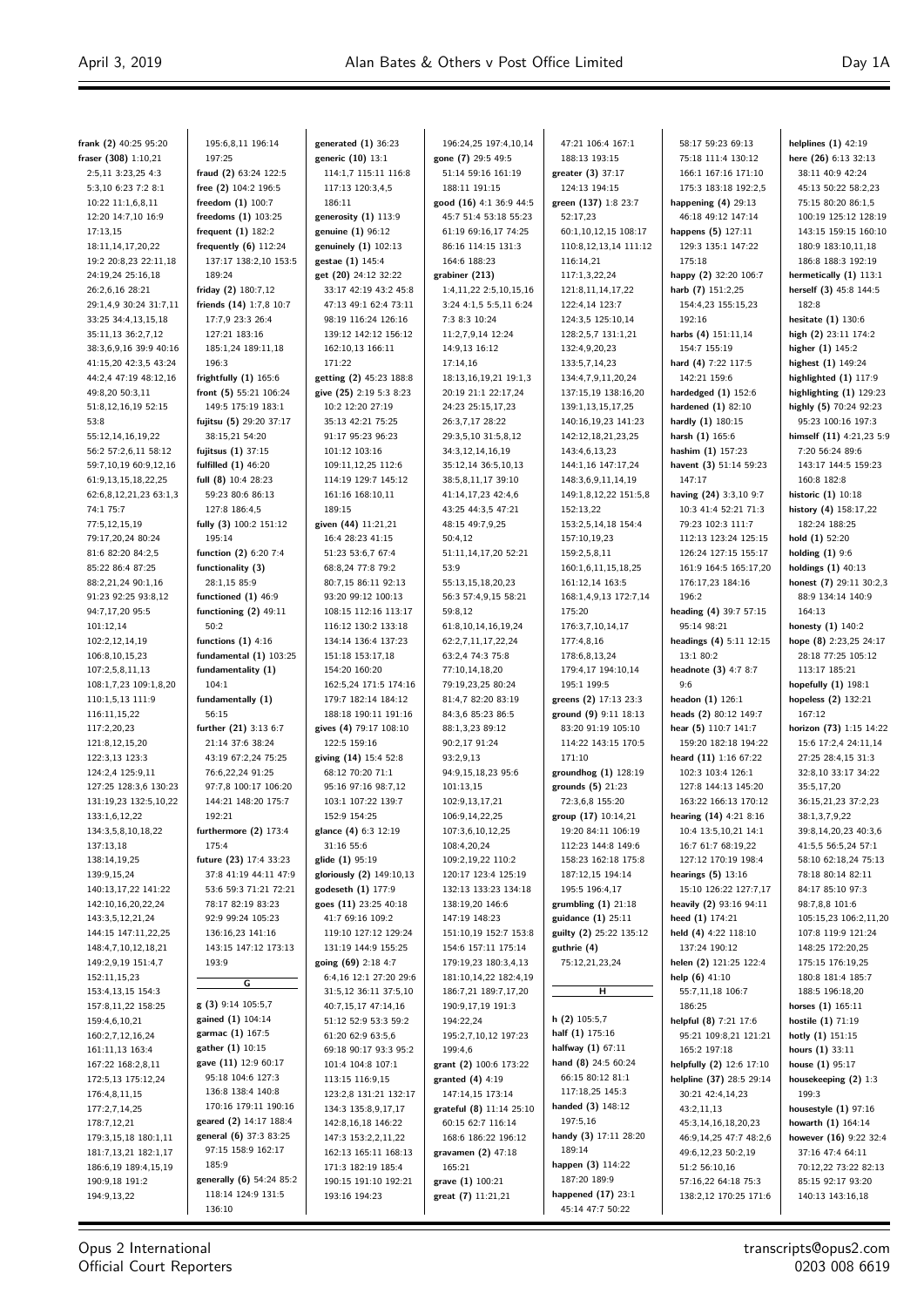| 145:22                                        | importantly (2) 168:23                            | 119:8                                           | 49:13 54:7 58:3 59:12                           | 18:1,5,12,17,18,25                           | 142:1,4 143:17                               | justitiae $(1)$ 133:8                             |
|-----------------------------------------------|---------------------------------------------------|-------------------------------------------------|-------------------------------------------------|----------------------------------------------|----------------------------------------------|---------------------------------------------------|
| human (1) 103:25                              | 184:10                                            | inference (1) 119:2                             | 68:7 69:8 73:16 83:10                           | 19:9 20:3,20                                 | 144:4,6,8,13,18,21                           |                                                   |
| hundreds (1) 191:21                           | impossible $(3)$ 37:10                            | inflated $(1)$ 163:25                           | 91:7 109:4 112:5                                | 21:3,12,25 22:9                              | 145:1,4,8,8,11,14,16,17,18,19,23             | κ                                                 |
| hypothesi (1) 58:21                           | 129:13 194:6                                      | influenced $(1)$ 71:3                           | 136:7,19 140:25                                 | 23:5,19,21 24:2,17,21                        | 146:2,3 149:6 150:1,7                        |                                                   |
| hypothetical (2) 109:14<br>158:15             | impression $(15)$ 3:10<br>6:21 7:5,15 10:3,8      | informal (1) 182:11<br>information (15) 34:20   | 145:13 147:4,7 166:23<br>183:3 188:12 191:25    | 26:13,15 27:3,7 31:3<br>33:21 34:25 45:19    | 151:11,13,23 154:14<br>156:6 159:17,23 160:3 | <b>keep</b> $(1)$ 42:2<br>keeping (2) 29:14 58:24 |
|                                               | 42:21,25 91:17 96:23                              | 35:4,16 37:18 38:12                             | 192:15 197:14                                   | 46:10,16,16 47:8                             | 161:18 175:7,8                               | kept (2) 33:13 123:25                             |
|                                               | 104:7,14 137:23                                   | 56:8,18,23 67:2                                 | introduced $(2)$ 39:23                          | 48:12,13,17 49:18                            | 182:5,7,12,22 183:1,6                        | key $(11)$ 41:19 50:1                             |
| idea (5) 24:11 47:16                          | 138:12 190:11                                     | 68:10,21,23 72:6,16                             | 153:7                                           | 50:17 52:14 54:7,19                          | 187:16 189:2 191:9                           | 104:23 114:2 116:3                                |
| 123:25 130:8 182:24                           | improbably $(1)$ 4:9                              | 100:7                                           | introduction $(1)$ 36:15                        | 55:5 58:8 62:19,24,25                        | 194:18,19 195:9,20                           | 130:16,17 166:23                                  |
| dentification (1) 8:11                        | impropriety $(4)$ 91:3                            | informed (17) 3:2 9:7,17                        | introductory (1) 77:5                           | 65:5 66:5,20 69:7                            | 196:17                                       | 192:20,24,24                                      |
| dentified (19) 12:22                          | 92:6,20 191:6                                     | 111:2,2,13,14,14,19,20                          | invariably $(1)$ 29:7                           | 71:11,20 72:20 81:13                         | judged $(1)$ 144:24                          | kind (21) 5:1 6:17 9:12                           |
| 39:6 40:21 42:10 55:8                         | improve $(1)$ 51:2                                | 125:2 126:25 142:3                              | invective (2) 143:23,24                         | 89:18 97:3 98:13                             | judges (10) 5:14 6:8                         | 17:7,12 23:18 27:6                                |
| 56:15 72:4,8 113:12                           | impugned $(1)$ 141:5                              | 146:1 150:16 157:21                             | inverted $(1)$ 48:22                            | 100:25 101:22 106:21                         | 9:2,17 23:12 112:24                          | 31:8 45:11 50:15 52:5                             |
| 114:4,9 121:18 126:4<br>144:10 151:19,22      | impunity $(1)$ 82:6                               | 158:21                                          | investigate $(6)$ 33:13                         | 108:9 109:7,15,16                            | 155:10 160:12 162:16                         | 80:15 90:15 92:11                                 |
| 154:6 156:21 174:11                           | inadequacy $(1)$ 185:10<br>inadequate $(7)$ 42:15 | initial (1) 103:1<br>initially (1) 177:17       | 36:16 48:9 50:8 75:1<br>124:8                   | 110:24 112:19<br>113:21,23,25 114:5,10       | 195:14<br>judging (2) 10:7 150:13            | 99:15 155:14 158:18<br>163:16 188:7,9 193:16      |
| identifies $(1)$ $12:25$                      | 43:16 54:4 55:2                                   | input (1) 29:19                                 | investigated (4) 14:20                          | 115:8 116:17,18 125:3                        | judgment (131) 2:1 3:8                       | kit $(1)$ 54:21                                   |
| identify (13) 16:9 18:23                      | 75:6,10 77:3                                      | inserted $(1)$ 192:15                           | 50:17 59:4 135:14                               | 128:12 129:2,22,24                           | 4:13,25 5:2,14 6:15                          | knew (4) 51:6 166:2                               |
| 28:2,16 35:5,17 36:25                         | inadmissible $(3)$ 5:18                           | insertion (1) 191:25                            | investigation (19) 49:10                        | 130:2,24                                     | 7:20 9:13 12:5                               | 191:10 192:21                                     |
| 72:25 123:8 127:22                            | 58:5 166:4                                        | insofar $(5)$ 18:17,23                          | 50:14,15,23                                     | 135:8,9,10,14,18,21                          | 15:4,17,19                                   | knock (1) 139:11                                  |
| 129:10 139:18 155:12                          | inappropriate $(3)$ 91:6                          | 21:2 132:15 193:22                              | 54:3,14,17,18,22 55:2                           | 136:5,9,16 137:3                             | 16:3,11,18,25 17:17                          | know (28) 2:8,8 8:3                               |
| dentifying (1) 170:3                          | 92:18 192:14                                      | install $(1)$ 41:8                              | 57:18,21 58:1,3,13,17                           | 146:21,22 147:2,21,23                        | 21:15,16 22:19 24:16                         | 11:5 23:12 31:2 32:25                             |
| dentity (3) 93:5,23                           | inbranch (1) 76:25                                | instance (3) 99:10                              | 67:1,2 81:2                                     | 149:15 164:20 165:24                         | 25:25 27:16,21 28:19                         | 36:10 54:8 61:19                                  |
| 94:12                                         | include (6) 9:22 15:9                             | 160:3,12                                        | investigations (3) 28:7                         | 170:22 171:6 175:15                          | 30:14 31:10,17                               | 62:10,18 67:15,19                                 |
| ie (5) 26:25 30:23 46:20<br>72:2 97:23        | 73:10,11 74:18 106:19                             | instances $(1)$ 38:18                           | 51:5 193:5                                      | 176:19 178:20                                | 36:8,20 41:25 46:7                           | 69:24 111:4 114:6<br>125:3 133:23 150:4           |
| ignore (1) 41:2                               | included (7) 37:21 67:1<br>74:24 89:3 115:25      | instant (1) 143:21<br>instead (1) 119:9         | invidious $(1)$ 182:5<br>invite $(5)$ 1:13 95:3 | 184:2,9,10,11,13<br>185:18 186:14,25         | 52:7,13 53:5 54:22<br>56:14 63:10,14 64:4    | 157:14 158:12,21                                  |
| ignored (1) 65:11                             | 127:5 190:1                                       | instructed $(1)$ 125:7                          | 102:1 105:25 171:24                             | 192:24 193:23                                | 66:8 76:24 80:19 82:3                        | 177:18 180:9 181:10                               |
| ignores (2) 56:15                             | includes $(3)$ 3:9 104:3                          | instructive $(1)$ 4:5                           | invited $(7)$ 19:18 21:21                       | 196:18,20                                    | 85:8 87:8 91:7 95:7                          | 191:19 192:2                                      |
| 110:18                                        | 124:20                                            | integrity (1) 79:10                             | 120:18 125:9,11                                 | issuing (1) 182:17                           | 99:1,3,14 101:2,8                            | knowing (6) 22:7 41:19                            |
| iii (1) 154:10                                | including $(8)$ 17:1                              | intemperate $(2)$ 143:18                        | 131:11 169:24                                   | item (2) 12:17 28:14                         | 102:6,15,16 103:4                            | 103:6 111:17 153:11                               |
| ill (1) 149:12                                | 28:1,16 33:12 112:11                              | 145:24                                          | invites $(1)$ 130:1                             | items (5) 12:18 13:4                         | 104:12 105:4 108:1                           | 158:5                                             |
| illinformed (1) 42:20                         | 129:17 138:11 166:1                               | intend $(1)$ 25:25                              | inviting $(3)$ 59:16                            | 27:19 68:8 79:7                              | 109:15,24 111:7,11,25                        | knowledge $(13)$ 13:24                            |
| illustrate (1) 163:21                         | incomplete $(4)$ 10:12                            | intended (3) 14:19 83:5                         | 164:22 182:13                                   | ithink (1) 61:4                              | 112:10 113:15                                | 28:3 30:7 39:8 40:6                               |
| illustrates (2) 156:8<br>166:8                | 11:16 68:21 163:19                                | 96:16                                           | invocation $(1)$ 128:8                          | its (49) 15:2,20 18:5                        | 115:1,1,24 117:4,4,8                         | 96:25 119:14,19                                   |
| illustration (1) 163:24                       | inconsistent (2) 155:20<br>165:9                  | intention $(1)$ 83:2<br>interest (4) 69:21 71:9 | involve (2) 48:12 89:14<br>involved (12) 29:18  | 24:25 27:2,25 28:15<br>46:20 52:2 58:10 67:1 | 120:23 121:13 123:6<br>126:7,13,19 129:25    | 123:17 182:23 185:7<br>186:4,5                    |
| illustrations (1) 164:23                      | incorporate $(1)$ 91:7                            | 76:23 194:15                                    | 46:13 48:13 70:17                               | 70:12 71:15,17 84:14                         | 133:9 139:7 140:14,21                        | known (1) 195:8                                   |
| illustrative (1) 113:18                       | incorporated $(3)$ 14:11                          | interested $(3)$ 69:14                          | 99:13 115:22 180:18                             | 87:5 95:18                                   | 146:14,21,23                                 | knows $(9)$ 69:9 93:3                             |
| im (7) 5:4 6:23 44:22                         | 21:6 109:4                                        | 87:20 100:8                                     | 181:11,12 186:8 191:6                           | 99:5,5,13,23,24                              | 147:3,11,25 148:2,12                         | 104:24 111:15 130:20                              |
| 53:15 60:2 188:13                             | incorporation $(2)$ 14:11                         | interesting $(2)$ 78:4                          | 197:19                                          | 100:1,2,6 115:6                              | 149:10,15,18 151:23                          | 184:4 185:16,17,17                                |
| 194:23                                        | 82:18                                             | 192:16                                          | involvement $(4)$ 9:16                          | 116:12 118:1 121:1                           | 157:5 158:16 160:7                           |                                                   |
| imagine (2) 84:18                             | increase (2) 5:20 99:23                           | interests $(7)$ 16:4                            | 106:20 144:21 174:8                             | 125:23 126:2,3,18                            | 166:24 170:23,23                             | п                                                 |
| 192:17                                        | increased $(1)$ 23:20                             | 99:5,6,12,13 100:1                              | irony (3) 126:20 127:19                         | 128:10 131:17 137:10                         | 174:21,23 176:4,18,23                        |                                                   |
| immediate (5) 49:14                           | increases $(1)$ 81:21                             | 173:6                                           | 171:20                                          | 143:24 147:12 155:17                         | 178:3,18,20 180:7                            | lack (1) 154:7                                    |
| 112:1,8 145:21 174:22<br>mmediately (4) 36:18 | incredibly $(1)$ 92:22                            | interlocutory (4) 13:16                         | irrelevance (1) 138:8                           | 163:21 165:20                                | 181:24 182:5 183:19                          | lady (2) 5:2,5<br>language (3) 104:15             |
| 109:11 147:18 180:7                           | independence (2)<br>172:17 174:4                  | 127:14,17 159:14<br>internal (8) 39:13,25       | irrelevant $(45)$ 15:18<br>19:5 20:18 21:25     | 166:10,20 169:5,19<br>174:9 190:4 193:20     | 184:14 186:2,9,19<br>188:20 192:1,15,23      | 143:25 145:25                                     |
| immovable (1) 78:25                           | independent $(6)$ 99:4,11                         | 40:6 66:23 92:14                                | 22:8,8 23:22 24:8,15                            | 197:3                                        | 193:19 195:4 196:24                          | large (3) 116:5 164:8                             |
| impact (3) 37:4 145:20                        | 100:3,18 174:6 194:4                              | 93:1,6 166:3                                    | 25:12,16 26:25 27:9                             | itself (24) 7:14 10:13                       | 197:1,1,2,5,16                               | 167:20                                            |
| 192:24                                        | indeterminate (1)                                 | internally $(3)$ 38:19                          | 34:25 52:25 53:1                                | 11:17 19:17 20:24                            | judicial (21) 6:20 7:4                       | larger (1) 11:18                                  |
| impacting (1) 82:19                           | 197:25                                            | 80:8 165:9                                      | 58:22 66:5,19 72:19                             | 31:25 39:15 41:21                            | 18:7 19:24 110:23                            | last (12) 34:19 55:9,15                           |
| impartial (1) 196:1                           | index (2) 122:15 199:1                            | interpret (1) 148:18                            | 73:5 97:23,23 98:2,6                            | 45:24 71:1,2 73:21                           | 131:2 139:6 145:23                           | 61:25 74:23 87:21                                 |
| impartially (3) 15:25                         | indicated $(1)$ 28:12                             | interpretation (3) 98:3                         | 102:11 107:22,24                                | 81:18,22,23 84:7,20                          | 150:1,8 153:25 155:4                         | 88:3,24 89:20 90:3                                |
| 146:20 149:17                                 | indication (3) 103:2,17                           | 122:19 166:7                                    | 108:22,25 109:4,6,22                            | 95:11,13 102:15                              | 156:9 157:3 161:19,21                        | 175:3 181:24                                      |
| impermissible (2) 51:3                        | 104:4                                             | interpreted $(2)$ 143:24                        | 110:4 127:3 140:25                              | 106:11 120:18                                | 162:2 174:14 180:20                          | late (2) 173:17 174:17<br>later (24) 9:21 14:21   |
| 120:21<br>implication (3) 39:1                | indications $(3)$ 13:17                           | 160:9                                           | 141:7 146:13 147:5,8                            | 126:12,13                                    | 194:15.16                                    | 31:3 32:4 37:5 38:25                              |
| 47:11 90:10                                   | 127:6 162:16<br>individual $(6)$ 78:12            | interrupt $(1)$ 60:2<br>interrupted (3) 60:8    | 149:17 166:4 175:2<br>188:2 195:18              | iv (1) 154:14                                | judicially (1) 150:15<br>july (2) 53:17 76:2 | 39:3 40:12,15 44:24                               |
| implications (1) 80:15                        | 79:6 84:16 166:2                                  | 133:24 134:15                                   | irritating $(1)$ 23:6                           | J                                            | jump (1) 39:21                               | 46:22 47:5,14 49:13                               |
| implicit (1) 92:5                             | 191:24 193:6                                      | interrupting (2)                                | islandhopping (1) 111:5                         |                                              | jumping (1) 23:4                             | 54:8 75:19 76:2 79:2                              |
| implicitly (1) 174:5                          | individually $(1)$ 114:19                         | 134:23,25                                       | isnt (5) 3:23 47:21                             | jones $(6)$ 4:10,11,14                       | june (1) 13:21                               | 91:20 93:13 98:18                                 |
| implied (4) 91:2                              | individuals $(1)$ 86:7                            | intervening $(1)$ 46:3                          | 138:14 149:10 159:10                            | 5:15,23,25                                   | jurisdiction (1) 148:10                      | 138:16 192:25 194:7                               |
| 169:8,14 174:10                               | induction $(1)$ 75:13                             | interview (18) 25:2,5                           | isolated $(1)$ 53:12                            | judge (89) 1:14 3:14                         | jurisdictionally (1)                         | latest $(1)$ 2:14                                 |
| impliedly (1) 192:4                           | indulge $(1)$ 23:15                               | 34:5,7 68:15 71:23                              | issued (3) 35:8 71:3                            | 4:17,19,22 5:9,15,22                         | 148:11                                       | lay (1) 83:20                                     |
| important (22) 13:13                          | inescapable $(1)$ 104:6                           | 72:11 76:9 90:3 91:19                           | 176:9                                           | 6:13,19 7:3                                  | jury (1) 8:9                                 | layer (1) 129:16                                  |
| 14:24 32:8 40:12                              | inevitably $(5)$ 37:8                             | 132:2,11 137:24                                 | issues $(140)$ 1:19,21                          | 8:9,10,17,22,25 9:21                         | justification (1) 82:17                      | lead (31) 10:14                                   |
| 68:23 90:8 102:23                             | 98:16 114:3 186:22                                | 138:13,14 163:25                                | 9:23 10:15                                      | 10:2 15:24                                   | justified (5) 68:4 72:1                      | 11:12,17,22 14:3<br>15:3,22 18:15 19:11           |
| 112:22 113:20 114:2<br>115:9 130:15 144:19    | 192:25                                            | 189:25 190:12                                   | 12:4,4,10,11,14,25                              | 17:17,21,25 19:16<br>23:8,13 52:19 96:8      | 86:22 140:11 151:12                          | 20:11 45:22 46:25                                 |
| 146:5 158:14 160:13                           | infected $(1)$ 9:4<br>infecting $(1)$ 105:22      | interviewer $(1)$ 72:16<br>into (29) 6:24 19:13 | 13:3,7,18,21<br>14:6,8,17,19,20,23,25           | 102:4,20,25 103:16,18                        | justify (6) 185:2,15<br>191:25 192:3         | 57:23,25 60:25 63:15                              |
| 163:16 165:25 166:13                          | infer (3) 103:6 118:25                            | 20:6 21:6 28:7 32:5                             | 15:5,6,17,17 16:22                              | 104:5,15 106:18,24                           | 193:15,18                                    | 72:9 73:18 76:5,12,19                             |
| 167:8 169:13 188:18                           |                                                   |                                                 |                                                 | 113:5,10 139:5                               |                                              | 78:3 114:18                                       |
|                                               |                                                   |                                                 |                                                 |                                              |                                              |                                                   |

Opus 2 International Official Court Reporters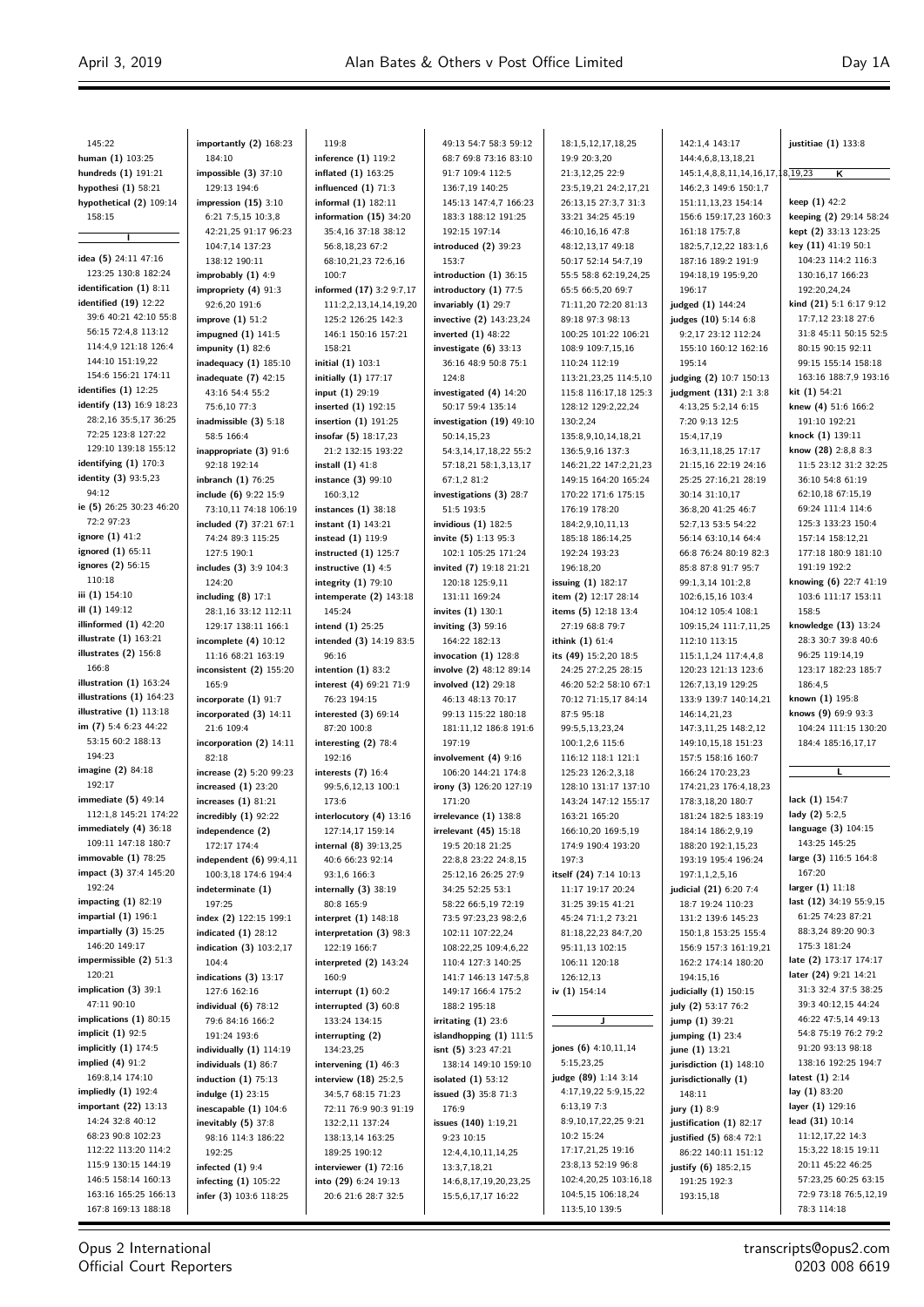| 130:13,21,23 131:6                      | 37:6 47:15 120:7                                | 191:22                                      | 121:4,22 123:2,12,19                   | maintained $(1)$ 56:11                        | 130:14,22 132:16,18            | minded (2) 175:17                             |
|-----------------------------------------|-------------------------------------------------|---------------------------------------------|----------------------------------------|-----------------------------------------------|--------------------------------|-----------------------------------------------|
| 133:2 163:23 164:22                     | 130:2 133:16 140:2                              | longer (1) 10:19                            | 124:25 125:25 126:24                   | maintaining $(1)$ 93:22                       | 133:17 135:8,9,17,25           | 183:5                                         |
| 194:4                                   | 151:10 165:16 167:4                             | longest $(1)$ 36:8                          | 127:2,8,17,23                          | makes (8) 17:21 38:7                          | 136:5,14,25 138:11,16          | minds $(1) 88:18$                             |
| earned (59) 1:7,8 6:10                  | 168:2                                           | longmore $(1)$ 3:8                          | 128:22,25 129:5                        | 82:3 97:15 113:6                              | 142:8 149:17                   | mindset (2) 82:18 88:19                       |
| 9:21 10:7 17:7,9 19:4                   | lightly (2) 153:14                              | longmores $(1)$ 3:11                        | 130:20 131:9,10,22                     | 129:5 158:13.16                               | 150:10,12 154:24               | minimis (3) 161:4,10,15                       |
| 23:2,3,8 26:4 60:3                      | 162:16                                          | longrunning $(1)$ 162:17                    | 133:15,16 134:21                       | making (29) 5:22 11:20                        | 155:4 157:1,12 178:19          | minute (3) 62:8 142:18                        |
| 86:17 103:11,23                         | like (14) 6:6 27:16 43:3                        | look (43) 7:23 19:3                         | 137:21 138:17,17,21                    | 15:25 19:23 30:19                             | 179:14 184:8,9 185:2           | 157:13                                        |
| 120:17 123:19 125:18                    | 52:11 86:6 89:24                                | 21:14 28:12 40:19,21                        | 139:3 140:24 141:8,16                  | 32:13 44:22 46:12                             | 186:24 188:5,19,20             | minutes (4) 2:7 62:6,13                       |
| 126:6 127:20 130:6                      | 106:6 114:7 161:9,12                            | 41:3 48:20 53:2 66:9                        | 142:5,14 143:6,20                      | 47:12 68:22 73:22                             | 190:16,23 192:18               | 190:25                                        |
| 131:22 132:20                           | 170:25 171:6 175:13                             | 67:7 85:19 87:19                            | 144:2 146:9,14,20                      | 79:8 101:5,20 134:12                          | 193:8 197:12,15                | misapprehension (2)                           |
| 133:23,25 134:12                        | 182:6                                           | 90:15 92:11 94:9                            | 147:4,6,17 148:15,19                   | 135:7 136:1 151:9                             | maybe (6) 25:10 38:9           | 110:20,22                                     |
| 141:12 145:20 146:5                     | likelihood $(1)$ 172:24                         | 99:16 104:18 105:3                          | 149:14,16 150:4 151:1                  | 156:25 164:6 171:18                           | 54:11 102:6 117:3              | misbehaviour (1) 80:22                        |
| 147:18 151:9 152:6                      | likely (5) 5:20 9:22 77:3                       | 107:25 112:18                               | 152:5,7 153:23                         | 174:14 176:25 180:17                          | 162:4                          | misconceived (1)                              |
| 153:8,23 155:8 160:21                   | 97:17 124:14                                    | 117:3,7,17 120:23                           | 154:20,21 156:16,25                    | 182:13 184:25                                 | mean (15) 20:16 41:23          | 175:10                                        |
| 165:22 173:20 177:2                     | limitation $(2)$ 82:25                          | 122:11 133:22 139:21                        | 157:3,20,23 163:1                      | 187:6,12 193:18                               | 52:16 57:4 58:14,22            | misfortune $(1)$ 164:7                        |
| 178:14 179:9 181:14                     | 188:6                                           | 151:5 156:17,18 159:8                       | 165:4,12 166:13                        | manage (2) 165:13                             | 69:9 79:17 84:18               | misgivings $(1)$ 81:16                        |
| 183:16,18 185:1,13,24                   | limited (3) 36:15 184:7                         | 162:4 163:15                                | 168:1,4,13 169:24                      | 188:15                                        | 94:20 96:7 142:3               | misjudgment $(1)$ 145:25                      |
| 186:10,25 187:2,11                      | 193:4                                           | 167:15,16 168:22                            | 170:18,22 171:4,14,17                  | management $(4)$ 14:15                        | 146:22 147:21 179:3            | mislaid (1) 121:10                            |
| 189:8,11,17 191:4,7                     | limits $(1)$ 27:3                               | 170:4 174:5 178:2                           | 172:21 174:10                          | 59:2 95:18 119:4                              | meaning $(4)$ 48:22            | mislead (1) 97:6                              |
| 194:11 196:3                            | line (20) 8:6 32:2 48:23                        | 179:24 186:1 187:7                          | 177:5,13 178:10,18                     | managing $(12)$ 1:13<br>106:18 112:24 113:4,9 | 49:15 54:23 143:25             | missed (2) 30:24 190:4                        |
| learning (1) 101:24<br>learnt (1) 177:5 | 53:10 58:25 59:6 60:1<br>75:5,9 85:24 86:2 94:9 | looked (5) 16:8 159:13<br>180:21,22 183:19  | 179:24 181:22,24<br>182:22 183:4,9     |                                               | meaningful $(1)$ 191:22        | missing $(1)$ 81:24                           |
| least (25) 15:23 26:20                  |                                                 |                                             |                                        | 144:8 149:6 159:16                            | meaningless (2) 89:4<br>162:19 | misspoken (1) 79:23                           |
| 39:14,18 40:2 52:2                      | 127:4,5 132:17 135:4<br>137:7 138:8 141:24      | looking (11) 13:3 40:22<br>66:12 73:13 92:8 | 185:16,20,23<br>186:16,21 187:6,9      | 175:7 182:22 194:18<br>196:17                 | means (9) 23:21 45:8           | misstate (2) 63:11<br>65:14                   |
| 57:7 58:13 66:17                        | 169:21                                          | 102:15 139:22                               | 189:14 191:5,17                        | manner (2) 47:1 118:3                         | 59:24 63:24 90:6               | misstated $(1)$ 31:20                         |
| 71:11 72:6,9 74:13                      | lines (32) 5:17 6:18,25                         | 144:12,15 173:21                            | 192:18 193:13                          | manning $(1)$ 40:25                           | 123:14 149:5 161:4             | mistake (2) 11:20 31:22                       |
| 76:1 78:18 81:22                        | 7:9 9:14 29:21.24                               | 179:21                                      | 194:6,21 195:3,13                      | mantra (5) 44:24 73:25                        | 193:22                         | mistreatment $(1)$ 80:4                       |
| 86:9,12 88:13 92:19                     | 33:10 39:16 54:11                               | looks (6) 89:24 119:24                      | 196:10 197:23                          | 101:20 104:18 105:13                          | meant (4) 5:8 49:4             | mistresses $(1)$ 80:4                         |
| 98:11 113:17 125:7                      | 63:23 68:11 70:11,25                            | 137:21 168:1,4 179:24                       | lordships (46) 1:25 3:21               | many (11) 10:17                               | 57:17 106:16                   | misunderstanding (3)                          |
| 130:9 159:20                            | 77:2 81:24 85:2,20,23                           | loomed (2) 116:4                            | 12:5 16:3 23:24 30:14                  | 16:19,25 19:6 29:23                           | measures (3) 33:8,9            | 174:20 175:5 183:9                            |
| eave (8) 21:9 53:13                     | 87:21 88:3,24 90:3,18                           | 167:20                                      | 35:2 44:15 47:9                        | 57:20 105:18                                  | 65:18                          | misunderstood (1)                             |
| 126:5 138:9,11 140:10                   | 91:14,21 112:1,4,5                              | lordship (286)                              | 52:6,13,16 54:3 59:13                  | 109:16,17 125:18                              | mechanism $(3)$ 49:5           | 108:18                                        |
| 149:12 179:14                           | 123:13 141:13 187:14                            | 1:5,11,13,13,16 2:19                        | 66:15,16 71:7                          | 182:6                                         | 71:24 174:9                    | moderate (1) 144:23                           |
| leaves (1) 137:15                       | link $(1)$ 99:9                                 | 3:18 4:6 5:1 6:2,6,17                       | 77:10,21 78:13 79:13                   | march (3) 80:10 176:6                         | meet (2) 6:8 171:17            | modest (1) 158:11                             |
| leaving (1) 165:14                      | linked (1) 99:8                                 | 7:19 8:4 9:12 10:6,9                        | 81:7 89:15 94:15                       | 196:21                                        | member $(1)$ 8:18              | modify (1) 166:5                              |
| led (3) 82:11 163:19                    | listeners (1) 193:12                            | 11:24 12:19                                 | 98:10,16 99:1 100:11                   | marginal (1) 187:20                           | members (4) 99:5,23            | modus (1) 179:13                              |
| 178:3                                   | listening $(1)$ 153:21                          | 13:6,14,19,22 14:13                         | 102:1 105:12 112:12                    | master (1) 159:12                             | 100:1 196:1                    | moment (25) 10:7 20:9                         |
| left (6) 7:16 22:6 90:12                | listing (1) 195:20                              | 15:3,8,24 16:5,8,18,24                      | 113:14 117:8 125:16                    | matches (1) 73:18                             | mengiste $(1)$ 3:21            | 31:13 53:4 57:13                              |
| 137:19 138:16 175:16                    | literally $(1)$ 181:12                          | 17:6,11,12 19:3 20:5                        | 126:17 140:21 141:14                   | material $(20)$ 5:19                          | mention $(3)$ 112:3            | 61:20,24 62:3 101:12                          |
| legal (13) 2:22 12:11                   | litigant (4) 82:1 85:17                         | 21:20 22:2,5,7                              | 153:25 154:22 155:5                    | 20:13,17 21:6,8 22:8                          | 150:18 193:10                  | 106:12 107:4 114:16                           |
| 28:8 63:8,12 65:14                      | 161:11,12                                       | 24:3,5,13,17 25:23                          | 156:10 166:24                          | 23:23 53:3 54:19                              | mentioned $(9)$ 22:12          | 115:2,13 117:20                               |
| 71:23 91:3 96:21                        | litigants $(3)$ 90:20                           | 26:7,9,18,21 27:13,18                       | 170:23,24 178:17                       | 57:10 58:7,9,22 92:15                         | 112:4 121:12 157:20            | 121:8,9 122:24 131:4                          |
| 118:20 119:11                           | 104:1 195:25                                    | 28:19 30:8,15,18                            | 190:19                                 | 109:4 124:1 141:1                             | 172:5,7,8,9 186:19             | 139:4 142:14 151:16                           |
| 195:23,24                               | litigated $(1)$ 78:17                           | 31:8,16 32:11,13                            | lose (1) 165:25                        | 146:13 152:20 184:1                           | mere (2) 7:13 142:1            | 157:6 188:14 193:4                            |
| legitimate $(1)$ 50:13                  | litigation $(46)$ 1:14                          | 33:9,15,18 35:21,25                         | losing (1) 139:7                       | materiality $(1)$ 162:4                       | merely (1) 103:9               | moments (2) 20:5 26:21                        |
| lengthy (1) 100:4                       | 11:13,22,24 14:15                               | 36:14 37:9,11 38:17                         | loss (7) 33:1 44:23                    | materially $(1)$ 161:24                       | merit (2) 110:15 175:10        | monday (4) 180:8,12                           |
| less (11) 14:21 19:19                   | 19:20 40:1 63:19                                | 39:4,11,22 42:2,24                          | 53:19 64:5 69:2 73:24                  | matrix (14) 35:24 36:3                        | met $(1)$ 184:21               | 197:7,11                                      |
| 23:7 35:18 68:23                        | 69:14 70:14,17 71:12                            | 43:18,19 44:6,8,12,18                       | 119:8                                  | 38:2,17 50:21 51:3                            | meticulous $(1)$ 112:15        | money (3) 53:20 137:25                        |
| 70:21 76:12 124:14                      | 81:18 84:1,11,22 85:6                           | 45:1,13,17 46:3,7,12                        | losses (15) 39:24 63:14                | 64:7,10,14,20,25 65:5                         | middle (7) 30:25 35:9          | 190:13                                        |
| 167:8 174:2 196:2                       | 90:8 92:13 95:9                                 | 51:20,25 52:25 53:5                         | 65:9,13 74:25                          | 76:4 120:8                                    | 55:19,22 73:9 123:13           | monitor (2) 117:18,25                         |
| let (4) 60:2 107:25<br>133:22 145:24    | 106:19 112:23<br>144:8,22 146:4 148:25          | 54:12 55:1,6,9 56:7<br>57:24 58:2,4 60:8    | 82:12,22,25 96:15<br>118:24 119:1,5,12 | matter (26) 9:3 24:1<br>44:9 45:15 51:23      | 130:3<br>midst (1) 196:20      | month (2) 42:14 45:4<br>months (3) 51:22 76:2 |
| lets (5) 57:13 132:5                    | 149:7 150:2,9,11                                | 62:18 64:3,6 65:21                          | 128:13 135:14                          | 53:17 83:24 84:10                             | midtrial (1) 158:8             | 142:11                                        |
| 139:13 148:9 149:20                     | 152:24 158:23 161:21                            | 66:9,10,23,25 67:7                          | lost (4) 43:24 162:12,12               | 93:2 95:9 98:4 100:21                         | might (44) 3:17                | more (36) 6:20 7:3                            |
| letter (9) 53:16 57:17                  | 162:18 165:16 173:2                             | 68:16 69:9,16,19                            | 164:8                                  | 104:13 112:18,22                              | 6:2,6,11 9:16 11:2             | 12:13 23:6 29:15 39:2                         |
| 66:22,24 177:18                         | 175:8 182:23                                    | 70:10 71:8,13,14,25                         | lot (3) 22:14 23:2 62:4                | 116:12 119:14 126:4                           | 12:19 15:3 21:2 22:15          | 41:24 54:20 67:12                             |
| 181:18 182:12,19                        | 187:13,15,16                                    | 73:7,9 75:15 78:2,5,19                      | lots (3) 35:24 36:1                    | 135:1 140:9,18 150:13                         | 36:7 54:13 60:4,13             | 68:13 78:22 83:24                             |
| 190:3                                   | 194:14,17,18 196:4,17                           | 80:20 84:6,18,23,25                         | 131:14                                 | 154:15 179:14 183:5                           | 72:20 79:1 84:11 87:9          | 95:17,24 96:14 114:7                          |
| letters (4) 63:12                       | litmus (1) 149:25                               | 85:11,14,19                                 | <b>lottery (1) 72:12</b>               | 191:3                                         | 103:7 125:14 126:14            | 115:4 118:14 130:9                            |
| 65:11,13 185:8                          | little (10) 13:2 21:13                          | 86:2,10,20                                  | lowest (1) 126:18                      | matters (89) 2:1 15:4                         | 127:9 132:4 136:25             | 142:12 145:21 146:4                           |
| level (2) 149:24 180:17                 | 42:7 108:12 130:11                              | 87:8,10,14,19 88:19                         | luck (1) 98:19                         | 16:22 17:1,18 18:1                            | 140:6 145:12,25 149:9          | 151:16 152:3 154:17                           |
| leveled (1) 155:2                       | 151:15 154:16,17                                | 90:14 91:4 92:11,20                         | lunch (3) 102:20                       | 19:5,16 20:6 21:10,24                         | 153:14,15 161:16,24            | 158:14 161:10,24                              |
| liabilities (1) 169:1                   | 174:2 183:2                                     | 93:10,19 95:2,6 96:6                        | 177:6,9                                | 23:14 26:8,18                                 | 175:20,21 178:1,10             | 165:25 181:17 182:2                           |
| liability (11) 65:9,13,14               | Iloydjones $(1)$ 9:13                           | 97:7,15 99:15,19                            | lying (3) 25:19 60:25                  | 27:14,17,24 28:23                             | 181:7 188:1,8 192:24           | 184:3 192:7 194:16                            |
| 82:12,22,24 83:4,10                     | loads (1) 191:20                                | 100:4,8,12,19                               | 131:24                                 | 33:22 37:2 40:11,14                           | 194:4,10 195:20                | 195:21 196:6                                  |
| 98:1 108:5,13                           | locabail (2) 9:20 104:24                        | 101:3,9,15,21,23                            |                                        | 43:4,5 45:20 48:9                             | 197:15                         | moreover (1) 137:21                           |
| liable (2) 118:2,20                     | lock $(1)$ 40:25                                | 104:16,22,24                                | м                                      | 49:13 50:16,25 54:7                           | miletic (1) 1:9                | morning (8) 58:24 62:18                       |
| lie (2) 19:15 114:9                     | logic (1) 76:25                                 | 105:17,25 107:3                             |                                        | 58:25 59:3 69:1,7,8                           | mind (17) 3:15 9:18            | 126:1 132:13 134:19                           |
| lied (4) 60:5 137:17                    | logistics $(1)$ 2:6                             | 110:14,24 111:16,22                         | mackenzie (1) 1:9                      | 77:23 79:12 89:19                             | 10:11 42:2 59:1 61:11          | 141:12 146:6 178:15                           |
| 138:9 189:24                            | $logs(1)$ 138:3                                 | 112:19 113:7,11,16,22                       | magazines (1) 152:25                   | 93:3 97:4,11 99:8                             | 66:16 78:20 79:13              | morrison (1) 195:5                            |
| lies (1) 119:14                         | london (1) 152:24                               | 114:6,25 115:12,24                          | magill (2) 2:23 7:11                   | 104:22 108:22 109:23                          | 92:9 103:22 104:4              | most (11) 45:6 69:14                          |
| life (2) 83:22 147:12                   | long (6) 68:7 73:16                             | 116:7,8,10 117:5                            | magnified $(1)$ $11:16$                | 115:5 119:18 122:8                            | 127:19 145:16 163:16           | 82:9 84:8 105:8 117:3                         |
| light (12) 17:19 18:3                   | 106:25 160:14,16                                | 119:24 120:11,24                            | magnitude $(1)$ 76:12                  | 126:14,15 129:6,6                             | 165:20 196:11                  | 152:6 158:10 168:23                           |
|                                         |                                                 |                                             | maintain (1) 93:15                     |                                               |                                |                                               |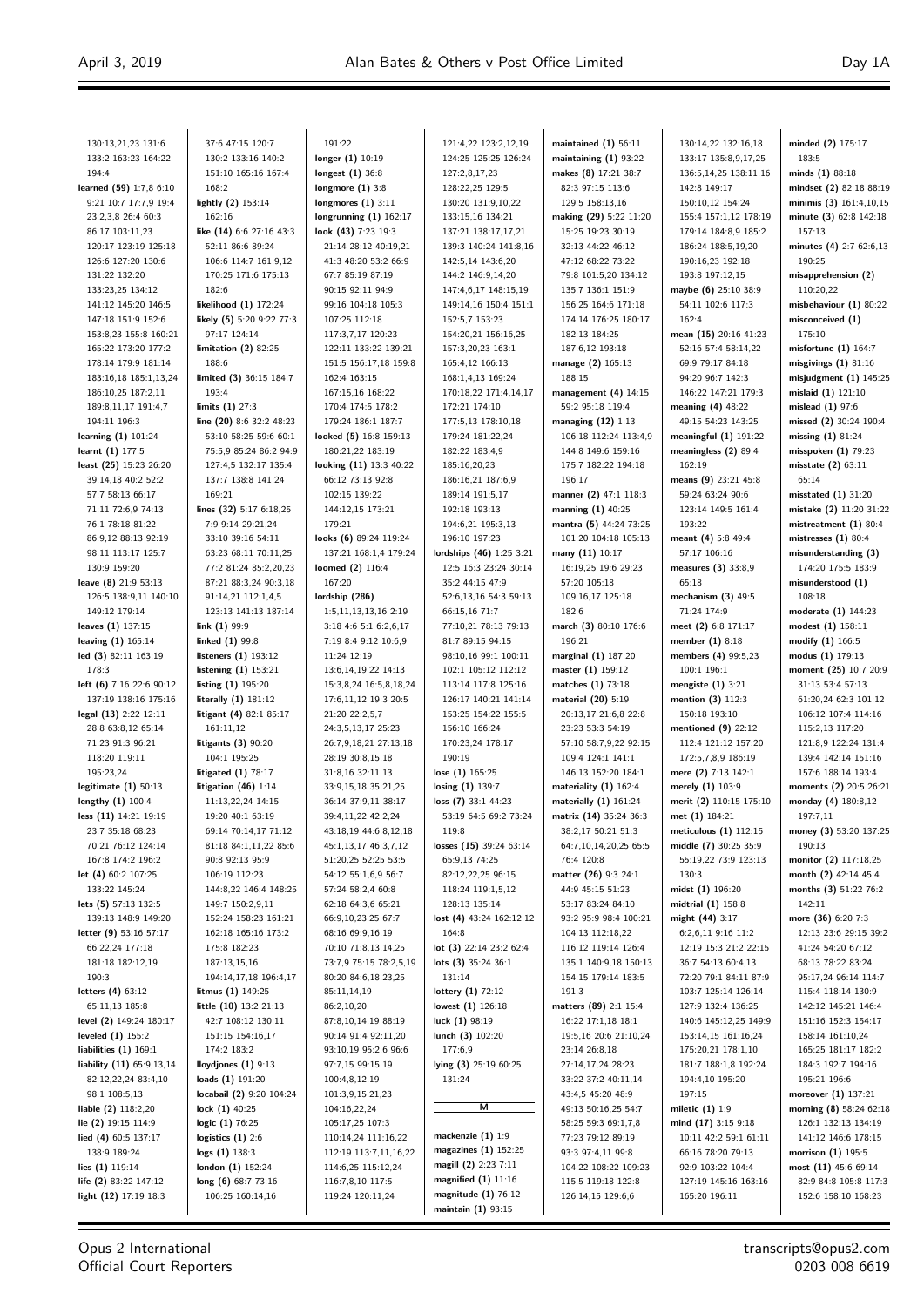184:10 191:12 **motivation (1)** 81:16 **motives (1)** 104:6 **mount (1)** 146:25 **mounted (2)** 19:10 182:25 **mouth (2)** 19:15 191:11 **move (3)** 51:8 88:21 149:12 **ms (3)** 1:8,9 168:7 **much (28)** 14:3 34:15 41:20,24 42:3 50:11 63:1,3 77:19 83:22 91:20 95:16 107:13 109:21 110:1,5 140:18 148:16 172:4 175:1 179:18 180:1 181:17 182:2 187:17 194:9 196:14 197:17 **mummery (2)** 195:12 196:10 **mummerys (1)** 195:4 **mundane (1)** 107:15 **murder (1)** 8:5 **must (21)** 7:11 9:19 10:18 31:16 32:3 37:23 47:4 50:21 63:15 70:9 87:23 88:4,13 91:16 96:7 124:20 138:23 145:18 162:13 195:24,25 **mustafahasan (2)** 151:21,25 **mylchreest (1)** 67:4 **myself (8)** 106:18,20 149:3 173:13 175:18,25 196:16 197:14 **N namely (7)** 14:3 46:19 70:6 80:11 86:21 103:16 158:4 **narrow (2)** 26:14 85:2 **narrower (1)** 14:3 **narrows (1)** 17:10 **nation (1)** 84:15 **national (2)** 98:24 193:12 **nations (1)** 84:7 **nationwide (1)** 173:6 **naturally (1)** 161:15 **nature (9)** 9:23 86:11 115:20 156:9 167:11,16 169:25 170:3 194:1 **nbsc (1)** 70:6 **nearly (2)** 149:3 152:18 **necessarily (11)** 115:21 131:2 132:3 135:22 149:20 152:9 159:21 164:13 175:25 176:21 178:2 **necessary (27)** 5:15 10:11 16:21 18:7,25 26:12 27:14 30:10 49:3 52:7 65:18 81:13 90:22 113:7 116:1,12 127:4 137:3 152:3 155:3,7 156:7 169:15 173:13 184:12 192:22 197:22

**need (19)** 2:3 13:9 28:12 94:21 117:20 123:4 135:16 145:6 166:18 169:9,14 178:2 180:15,18 185:14 186:8,17 196:22 197:13 **needed (6)** 49:17 56:18 61:3 132:4,5 155:13 **neednt (2)** 148:16,19 **needs (4)** 14:16 157:11 160:22,25 **negative (1)** 79:9 **negligence (2)** 65:9 82:23 **neither (7)** 57:23 72:15 90:22 96:18 125:12,24 191:9 **neutrally (1)** 175:25 **never (15)** 10:22 14:19 27:4 30:6 55:11,18 56:20 57:9 113:1 138:22 184:5,21 188:1 192:8,9 **nevertheless (3)** 89:13 103:21 105:17 **next (21)** 6:4 27:16 39:7 42:4,12,16 51:4 63:4,7 66:6 72:22 91:11 92:10 98:21 103:4 117:22 150:19 186:10 190:18 197:6 198:1 **nfsp (23)** 96:17 08:5, 21, 22 99:3,9,10,22 100:1,2,6,17 107:21 172:3,4,5,19 173:4,14,25 174:5,8 193:13 **nfsps (2)** 100:9 172:16 **nice (1)** 192:2 **nicety (1)** 67:12 **nine (1)** 154:6 **noble (2)** 120:16 153:8 **nom (1)** 4:12 **non (1)** 27:12 **nonbinding (2)** 77:7,10 **none (4)** 29:17 65:4 162:15 184:25 **nonetheless (1)** 77:25 **nonjudicial (1)** 143:25 **nonparty (1)** 7:17 **nonsensical (1)** 89:4 **nor (11)** 30:6 31:2 72:15 90:23 99:4 125:12,25 135:12 137:1 183:14 191:9 **normal (3)** 54:22 127:10 143:14 **normally (2)** 134:1,13 **notable (1)** 40:17 **notably (1)** 177:20 **note (16)** 102:14,16 109:20 113:23 120:16 121:6,10,11,12,18,21,23 135:5 144:2 173:12 187:3 **noted (2)** 134:25 173:4 **notes (2)** 118:12,16 **nothing (11)** 23:6,11 27:5 33:20 54:20,21 69:6 85:8 89:18 147:23 148:8

67:13 70:21 **notified (5)** 14:4 29:13 56:12 57:22 197:7 **notify (1)** 56:10 **notifying (1)** 46:14 **notion (1)** 24:11 **notwithstanding (6)** 11:3 37:25 75:18 125:6 127:15 174:7 **nowhere (2)** 76:9 139:20 **nt (1)** 173:14 **ntc (9)** 82:13,24 83:4,11 96:14 98:1 108:6 169:9 172:6 **nuanced (1)** 146:7 **number (38)** 13:15 14:7 15:1 36:12 39:12,15,18 56:5,18 61:22 64:6 111:11 114:24 115:1 117:4 123:6 126:7,19 127:7,16 140:15 141:9 147:12,25 149:10,15 150:19 152:10 155:11 166:8,25 170:23 176:4 178:3 186:20 189:16 197:1,5 **numbered (1)** 29:1 **numbers (1)** 185:3 **numerous (5)** 16:19 29:14,16 80:13 116:22 **nutshell (2)** 105:20 187:8 **O objection (2)** 8:20 179:20 **objectionable (1)** 179:8 **objections (1)** 178:14 **objective (10)** 3:5,16 53:2 87:4,4 97:20 104:2 111:14 162:11 194:5 **objectively (1)** 162:9 **obligation (5)** 46:13,17 63:13 168:25 189:2 **obligations (2)** 46:20 119:21 **obliged (1)** 169:18 **observation (8)** 3:11 82:16 87:13 90:13 108:2,3 177:16 185:23 **observations (21)** 15:19 16:19 30:20 77:7,22 78:14 101:3 105:19 107:16,21 111:6,25 145:17 153:22 155:6 156:13 159:12 178:17 182:15 183:17 194:17 **observe (1)** 181:7 **observer (40)** 3:2 7:15 9:7,17 15:22 42:1 44:11 53:2 79:3,16 87:11 88:18 92:8 97:20 100:21 101:18,21 103:5,21 104:10,14,21 105:21 109:14 111:2,2,10,13,15,20 125:3 126:25 142:3

**notice (4)** 16:4 28:23

146:2 150:16 157:21 158:15,21 186:1 194:5 **observing (1)** 73:20 **obtain (4)** 29:19 37:17 56:24 179:10 **obtained (1)** 39:25 **obvious (5)** 36:18 52:14 78:16 99:3 105:9 **obviously (21)** 11:24 14:5 25:7 30:13 32:24 52:9 58:8 71:10 81:19 83:24 85:5,11 101:15 106:12,19 108:21 163:8 181:4 182:9 189:21 197:13 **occasion (2)** 6:13 36:22 **occasions (5)** 13:19 15:1 29:14 42:19 154:23 **occurred (3)** 53:21,23 88:12 **occurring (1)** 33:13 **occurs (1)** 7:6 **ocean (1)** 43:12 **oclock (2)** 2:13 157:10 **october (2)** 12:8 43:8 **odd (2)** 68:8,9 **offence (5)** 25:7,22 34:1 131:25 132:25 **offences (1)** 133:3 **offensive (2)** 82:16 88:17 **office (201)** 1:5 15:1,19 17:3 19:15,17 20:11,15 22:20 25:3,18,21 26:19,25 27:2,8 28:9 29:18 32:6 34:11 36:22 37:19,23 38:13,19,21 39:13,15,19 40:2,10 41:1 46:6,19 47:1 49:21 51:6,22 52:2,11 53:16,16,20,25 54:4,17 55:2,24 56:8,10,11,20,22 57:24 58:2,4 60:17,21,22 61:6 63:7,11,24 64:12,17,21 65:1,11,17,24 66:2,6 67:19 68:3,24 70:7,13,19,23 71:1,15,17,19,23 72:7 76:19 77:4 79:14 80:8,10,23 81:21 82:1,7,10,16 83:1,25 84:7,14 85:1,3,6,15 87:3,9,15,23 88:4,6,8,11,15,25 89:3,22 90:7,10 92:25 93:1,25 94:1 95:8,10,15,17,24 96:10,16 97:12,19,21 99:4,9,19 100:5,13,17,23 114:12 115:3,15 117:11,18,25 118:2,8,12,16 119:17 120:13,15,18,25 121:1,6 122:9 124:9,15 125:20,21 126:2,15,16,21 128:15,20 130:3,13 131:11 133:20

135:14,24 136:12 137:8 148:22 150:14 153:24 163:7,18,20 164:13,18 165:3 166:10 167:2 168:24 169:2,5,18,20 171:8,13 174:7 176:24 179:1 183:25 184:7 185:8 193:17 194:2 **offices (64)** 15:12 18:4 19:7,10 28:3,6 31:19 39:8 40:5 43:22 49:22 51:5 54:3 55:1 65:7 66:18 67:15 69:3 70:20 72:18 79:10 80:3 81:16 84:22 85:16 86:19 89:5 91:3 92:21 95:21 97:16,18 98:22,23 100:15 108:16 109:16 112:13 114:17,20 115:7,14 122:1,10 128:8 129:11 135:5 136:1 146:6 147:1 152:9 163:5 164:2 166:3 167:24 168:4,24 169:19 171:20 172:19 173:3,16 183:22 185:6 **official (1)** 65:25 **offstage (2)** 149:10,13 **often (5)** 42:17,21 45:5 90:20 191:10 **okay (3)** 77:14 142:22 178:1 **old (2)** 7:22 8:1 **omission (1)** 120:22 **omit (1)** 154:15 **omitted (1)** 112:2 **once (5)** 45:8 70:22 132:10 161:14,24 **oneill (2)** 150:19 156:15 **onerous (2)** 14:8,10 **ones (3)** 36:13 39:2 76:23 **onesided (4)** 87:12 128:22 171:22,25 **oneway (1)** 85:17 **ongoing (2)** 194:18 196:24 **onlooker (1)** 66:16 **onwards (3)** 39:24 117:17 172:11 **open (7)** 7:16 42:2 49:18 78:20 127:18 176:24 183:4 **opened (2)** 115:16 156:23 **opening (17)** 15:11 41:22 86:25 115:6 128:9 129:3,25 130:4 144:11 167:3,24 168:5,5,6 172:8 173:3 185:23 **openings (1)** 180:12 **openly (2)** 133:8,10 **operandi (1)** 179:13 **operate (1)** 46:25 **operated (2)** 45:18 167:17 **operating (2)** 48:6 169:4 **operation (4)** 28:4 42:9 49:11,22

**operations (1)** 119:16 **opinion (1)** 53:7 **opportunity (2)** 60:17 98:25 **opposite (1)** 26:13 **oppressive (3)** 63:17 65:24 70:15 **option (3)** 63:16 82:13 182:7 **options (2)** 33:4 48:18 **opus (2)** 117:6 121:11 **oral (3)** 15:11 60:18 180:12 **orally (3)** 61:1 153:17,18 **order (20)** 1:12,15 4:18 5:25 12:7,21 61:16 76:11 83:22 114:5 116:18 132:8 148:1,4 155:16 171:2,3 179:10,11 185:21 **orders (1)** 170:25 **ordinary (2)** 119:5 168:25 **organisation (2)** 82:2 173:5 **organisations (1)** 174:3 **original (1)** 94:5 **originally (2)** 94:4 152:14 **originals (1)** 94:25 **osmosis (1)** 23:18 **others (4)** 11:4 80:9,9 130:11 **otherwise (5)** 48:4 58:11 88:15 89:22 141:3 **otkritie (8)** 3:6 139:10,13,21 141:21 142:16 159:1,18 **ought (3)** 67:25 123:4 159:24 **outcome (3)** 31:2 57:20 197:12 **outline (1)** 47:13 **outset (1)** 21:19 **outside (4)** 15:4,17 135:8 162:1 **over (23)** 5:22 30:22 39:15 41:3 43:9 53:13 59:6 60:19 77:5 80:25 81:4 102:3,20 121:18 123:15 153:20 154:2,4,19 164:11 168:17 169:7 181:3 **overall (1)** 112:6 **overcome (1)** 151:19 **overlap (1)** 131:21 **overlong (1)** 191:19 **overlook (1)** 7:12 **owed (1)** 64:12 **own (18)** 19:10 29:15 33:12 65:7 67:15 78:20 89:6 99:5,13,24 100:1,2 129:12 145:16 152:10,21 173:16 182:6 **P pages (2)** 36:12 191:21 **paid (3)** 53:15 137:25 190:13 **painstakingly (2)** 184:15,16

**panel (1)** 9:1 **pantheon (1)** 139:18 **paper (2)** 29:15 33:12 **paragraph (178)** 2:25 3:8 5:2,5 6:3,6,18 9:13 10:1 12:5,7,10,15,18,22,24 17:12,16,24 18:10 19:3,22 26:12 28:24 30:9,25 31:14 32:17 33:10 35:10,23,23,25 36:1,8,21 39:10,21 42:6 43:19,25 44:17,21 46:7,19,23 47:3,10 48:21 51:17 55:7,21 60:6 61:25 62:20 63:9 64:8 66:8,8,21 67:8,11 68:2,17,25 69:23 70:4,10 72:22,23 73:8,9,13,16 74:11,16 75:7,8,11,20,22 76:4,14,22 80:5,17 82:8 84:6,13,23,24 85:7,13 86:21,23 87:2,14,10,21 88:1,20,22 91:10,22 92:1,10,12,12 93:5,9 101:7,9,11 102:19,24 103:13,23 108:1 112:2,7 113:16,17 117:7,12,16 118:11,13 120:2,4,8,9 121:20  $123 \cdot 1222$  124:36 128:3,5 134:5,17 137:10,14,22 141:20,24 143:4 144:16 146:17 150:3,20 151:4,5,7 155:9,18,25 156:15 157:25 159:4,10,11 163:2 165:22 168:18 169:21 172:13,16 173:3 181:23,24 185:3 189:11,13,16,17 195:3,7,11 **paragraphs (58)** 16:3,18 17:9 21:14,16 24:12 26:4 27:21 28:13,22 29:6 32:23 35:3 36:11 40:5 77:20 78:1,6,6,7,7,8,8,9,9,10,10,11,1 101:2 112:6 114:3,4,7 115:11 116:23 117:10,13 122:10 128:16 133:21 134:8 146:17 159:22 168:14 170:16 174:11 184:14,17,22 185:7,9,11,12,14 186:11 190:2 **paramount (1)** 195:23 **parcel (3)** 150:1,8 161:20 **pardon (1)** 89:9 **parity (1)** 135:13 **parse (1)** 131:10 **parsed (1)** 138:8 **parsons (8)** 16:6 26:24 113:12 127:13 146:17 178:4,15 179:21 **part (32)** 11:17 17:3 18:7,25 26:20 40:10

Opus 2 International Official Court Reporters

**necessity (1)** 5:12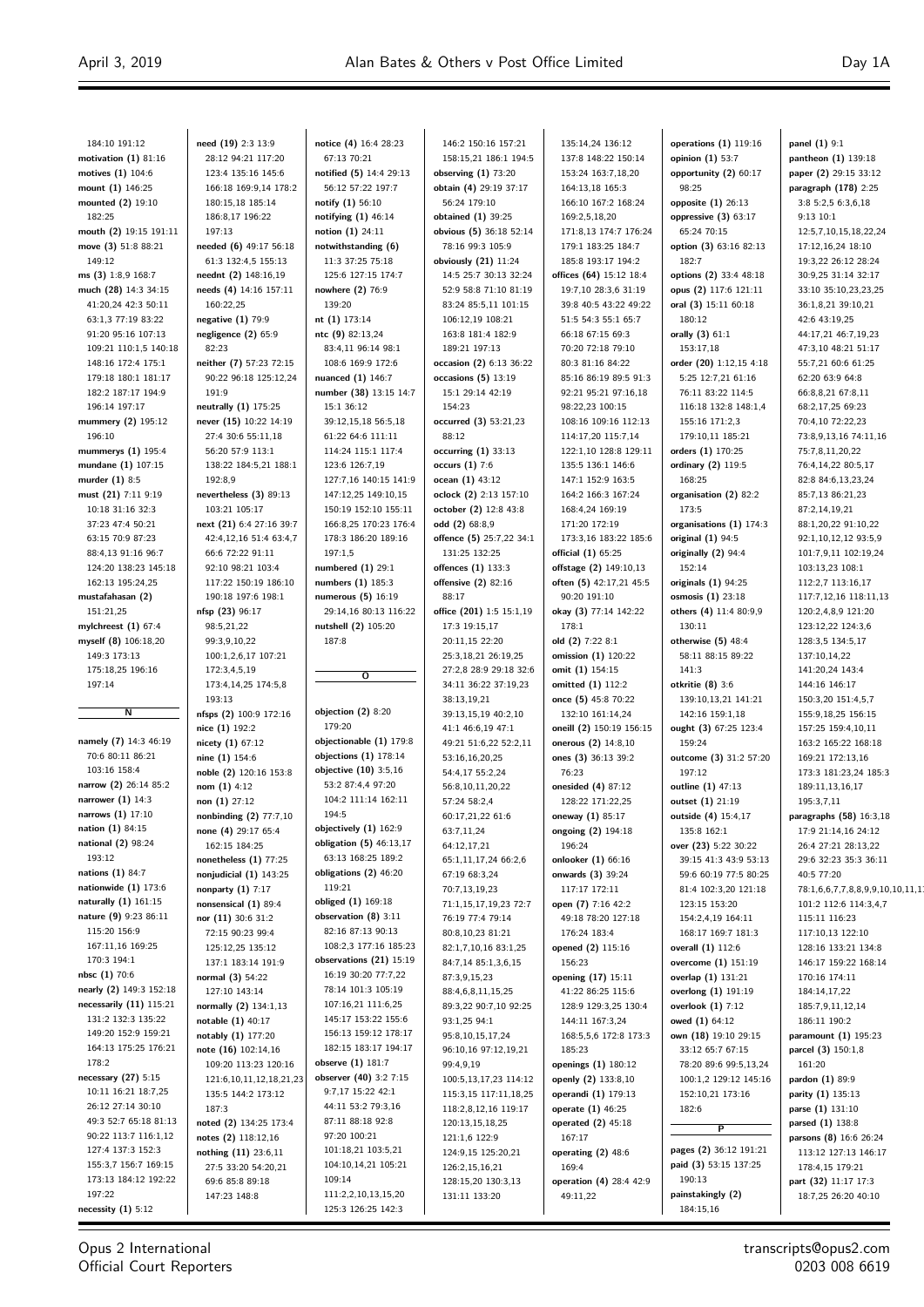98:8 99:11 151:24 154:1 155:3 161:2

65:10 68:6 69:23 73:3 74:2 80:23 82:23 88:8,19 91:16 93:20 97:9 99:14 110:6 113:5 114:12 116:16 119:6 124:21 127:10 145:4 149:21 150:1,8 161:20 198:1 **partial (1)** 74:14 **participate (1)** 50:13 **participation (1)** 8:22 **particular (17)** 13:1 14:18 18:4 20:11,12 28:5 37:18 41:23 43:16 47:22 80:2 112:7 117:17 128:10 130:15 135:18 175:22 **particularity (1)** 107:18 **particularly (8)** 19:25 30:20 36:9,16 89:20 115:9 153:3 174:15 **particulars (5)** 72:3 179:7,12 186:16,23 **parties (35)** 10:4 11:4 12:1,12 13:16,24 17:20 18:3 19:24 20:1 49:24 102:2 104:6 105:24 112:20 113:25 114:1 116:19,24 156:19,20,23 157:1 158:1,2 166:10,22 167:7 175:21 176:6 194:16 195:16 196:22 197:4,7 **partly (1)** 126:9 **parts (5)** 65:22 112:25 146:17 148:24 179:7 **party (12)** 4:14 7:17 11:6 17:21,22 94:19 100:22 139:7 142:2 143:14 144:19 148:1 **passage (26)** 29:10 30:14 32:11 37:14,25 38:2 46:12 72:23 80:25 82:18,20 84:20 90:17 92:2 99:17 133:24 134:18 150:21,22 158:25 178:13 180:13 190:7,10 192:14 196:13 **passages (19)** 3:19 15:7,10 16:10,11 33:15 40:4 46:4 71:8 79:11 107:20 109:24 112:9 113:11 117:15 124:25 139:22 152:10 192:14 **passing (1)** 150:18 **past (3)** 110:7 146:21 157:10 **path (1)** 70:22 **paula (2)** 99:18 173:13 **pause (4)** 5:4 107:5 117:20 121:9 **pausing (11)** 20:8 25:9 46:14 128:18 137:6 138:7 152:5 155:2 156:4 166:8 182:9 **pay (4)** 45:8 53:19 63:16 174:20 **payment (5)** 28:8 54:4 55:3 63:8 99:25

**peculiarity (2)** 187:10,23 **peculiarly (4)** 85:17 119:14,19 129:19 **pedantic (1)** 157:15 **people (2)** 10:19 39:19 **peoples (2)** 43:12 192:7 **perceive (1)** 79:4 **perfectly (8)** 23:23 29:22 30:17 89:13 110:6 113:1 188:23 191:7 **perform (2)** 42:18 48:19 **performed (4)** 5:19 20:18 57:21 165:4 **perhaps (9)** 7:23 58:14 66:9 82:9 105:3 111:18 141:11 142:25 188:11 **perilously (1)** 187:11 **period (8)** 30:22 31:21 35:15 42:12 65:2 80:9 176:18,23 **permissible (1)** 133:11 **permission (5)** 4:19 147:13,14,15 148:2 **permit (2)** 182:10 187:17 **persist (1)** 125:15 **person (7)** 68:21 119:20,22 136:19 158:5 180:23 186:4 **personal (1)** 160:4 **personnel (3)** 29:18 40:1 95:18 **persons (1)** 119:15 **persuasion (1)** 127:1 **pertinent (2)** 69:20 95:19 **perverse (1)** 124:12 **peter (1)** 4:8 **phoned (1)** 43:10 **phrase (2)** 41:5 48:22 **pick (2)** 36:13 99:17 **picture (4)** 10:12 11:17 163:20 183:20 **piece (3)** 35:2 56:17 73:3 **pitched (1)** 174:2 **place (11)** 8:8,25 16:20 54:6 55:4 61:4 65:3 90:4 117:3 137:15 181:6 **placed (5)** 124:8 126:21 129:9,19,19 **plain (1)** 105:21 **plainly (3)** 83:6 99:8 172:1 **platform (1)** 14:21 **play (5)** 26:19 126:8 137:19 172:22 187:22 **pleaded (23)** 18:3,4 19:7 20:1,6 114:13,21 115:10 117:12 120:8 122:10,10 125:5,13,14,16,23 126:15 128:24 131:17 156:19,22 168:20 **pleading (3)** 116:16,23 163:10 **pleadings (6)** 114:2 116:8,13 126:3 129:22 186:15

**please (6)** 41:10 108:9 110:14 142:15 173:12 175:13 **pleased (1)** 179:23 **pleasing (1)** 193:11 **pleasure (1)** 197:25 **plucked (1)** 113:24 **plume (1)** 4:12 **pm (7)** 110:9,11 157:16,18 180:2 197:6 198:3 **points (31)** 11:14 13:8 26:20 35:24 43:1 60:13 62:22 69:20 71:9,13,20 78:17 79:8 111:8,21,22 113:20 114:15 123:8,11 133:13 148:8 149:20 157:12 166:9 173:15 175:11,13 184:24 185:22 187:11 **policy (1)** 53:24 **politely (2)** 134:22,24 **poor (2)** 96:8 185:11 **poorly (1)** 5:19 **pore (1)** 153:20 **porter (2)** 2:23 7:11 **portray (1)** 154:12 **position (38)** 18:22 24:14 27:2,4 31:15 32:10,25 46:6 47:16 48:25 50:18 60:4,16,18 64:1 66:12,13 71:1 81:25 86:6,12 108:17 112:24 128:20 134:1,13 135:6 136:1 146:3,7 147:1,10,11 165:15 171:21 174:9 176:21 184:5 **positions (3)** 61:2 146:7 165:9 **positive (4)** 45:3 58:16 120:12 125:5 **positively (5)** 125:19,20 126:2,10 127:15 **possessed (1)** 79:16 **possibility (15)** 3:4,14,16 7:13 9:9 11:9 15:23 21:21 78:18 80:22 104:21 150:17 188:10 193:19 195:19 **possible (12)** 4:11 11:3 30:18 31:2 35:16 42:2 137:8 145:11 158:7 165:14 194:1 197:3 **possibly (3)** 66:2 139:10 152:6 **post (264)** 1:5 15:1,12,19 17:3 18:4 19:7,10,15,17 20:11,15 22:20 25:3,18,21 26:19,25 27:2,8 28:3,6,9 29:18 31:19 32:6 34:11 36:22 37:19,23 38:13,19,21 39:7,13,15,19 40:2,5,10 41:1 43:22 46:6,19 47:1 49:21,22 51:5,6,22 52:2,11

53:16,16,20,25

54:3,4,17 55:1,2,24 56:8,10,11,20,22 57:24 58:2,4 60:17,21,22 61:6 63:7,11,24 64:12,17,21 65:1,7,11,17,24 66:2,6,18 67:14,19 68:3,24 69:3 70:7,13,19,20,23 71:1,15,17,19,23 72:7,18 76:19 77:4 79:10,14 80:3,8,10,23 81:16,21 82:1,7,10,16 83:1,25 84:7,14,22 85:1,3,6,15,16 86:19 87:3,9,15,23 88:4,5,8,11,15,25 89:3,5,22 90:7,10 91:3 92:21,25 93:1,25 94:1 95:8,10,15,17,21,24 96:10,16 97:12,16,18,19,21 98:22,23 99:4,9,19 100:5,13,15,17,23 108:16 109:16 112:13 114:12,17,20 115:3,7,14,15 117:11,18,25 118:2,8,12,16 119:17 120:13,15,18,25 121:1,6 122:1,9,10 124:9,15 125:20,21 126:2,15,16,21 128:8,15,20 129:11 130:3,13 131:11 133:20 135:5,14,24 136:1,12 137:8 146:6 147:1 148:22 152:9 153:24 163:5,7,18,20 164:2,13,18 165:3 166:3,10 167:2,24 168:4,24,24 169:2,5,18,19,20 171:8,13,20 172:19 173:3,16 174:7 176:24 179:1 183:22,25 184:7 185:6,8 193:17 194:2 **postcontractual (5)** 50:14,24 73:5 138:11 190:16 **postcontractually (1)** 30:23 **postdating (1)** 71:12 **postmaster (1)** 69:5 **postmasters (1)** 193:6 **postmistress (1)** 41:9 **postscript (1)** 181:23 **posttrial (2)** 187:2 190:24 **potential (4)** 70:16 72:4 99:23 126:18 **potentially (4)** 65:24 70:14,15 88:14 **power (1)** 82:5 **powerful (2)** 133:7 145:21 **practice (6)** 102:14,16 166:1,21 167:7,18 **prearranged (1)** 187:25 **precede (1)** 113:13 **precedes (1)** 117:15 **preceding (1)** 36:18

**precis (1)** 12:9 **precise (1)** 174:3 **precisely (22)** 1:22 22:24 29:17 74:3 77:18 107:12 132:9 134:20 135:3 137:19 140:16 142:12 152:13,22 160:1,18 172:7 176:14 179:1 188:7 190:24 191:1 **precision (1)** 112:15 **precontract (2)** 130:16 131:13 **precontractual (1)** 132:15 **predetermination (1)** 9:10 **predetermined (1)** 181:5 **predilections (1)** 150:10 **predominant (1)** 88:7 **preempting (1)** 101:19 **prefer (1)** 16:12 **preferences (1)** 150:11 **prejudged (4)** 3:10,17 101:22 104:22 **prejudges (1)** 16:25 **prejudging (1)** 150:9 **prejudgment (1)** 9:11 **prejudice (1)** 103:7 **prejudicial (6)** 15:18 81:12 84:4 87:12 92:23 195:15 **preliminary (1)** 111:1 **premature (2)** 11:15 27:18 **prematurely (1)** 104:4 **premise (4)** 115:7 126:23 146:11 174:1 **premised (1)** 174:19 **premises (2)** 114:13 173:8 **prepare (1)** 179:6 **prepared (5)** 16:7 31:25 80:21 99:22 104:19 **prescribe (1)** 169:3 **presence (1)** 112:14 **present (3)** 67:14 141:1 154:15 **presented (9)** 33:4 111:15 112:21 125:4 156:11 161:22 165:16 186:1 192:18 **preserve (1)** 90:11 **press (4)** 48:1 80:12,12 149:22 **pressed (1)** 124:24 **pressing (1)** 57:20 **presumably (1)** 136:7 **presume (2)** 119:1,8 **presumed (1)** 111:3 **presumption (1)** 119:3 **pretrial (4)** 13:5 15:9 16:9 144:13 **pretty (2)** 138:24 148:21 **prevention (1)** 63:25 **previous (4)** 9:23,25 188:23 189:25 **previously (1)** 143:17 **primarily (1)** 5:20 **primary (1)** 149:22 **prime (1)** 46:10

**prince (1)** 155:18 **principal (1)** 115:21 **principals (1)** 169:12 **principle (6)** 6:19,25,25 10:24 163:17,18 **principles (8)** 7:12 118:17 120:2 143:7 166:6,15 167:19 169:13 **print (1)** 52:22 **printed (1)** 177:11 **prior (8)** 9:16 10:4 14:25 42:12 103:7 142:7 165:25 180:7 **prism (1)** 169:9 **privilege (2)** 93:18 164:3 **privileged (1)** 93:21 **privy (2)** 8:5 9:4 **probably (9)** 7:21 13:11 36:8 61:5 100:10 150:4 157:8 177:24 191:10 **problem (9)** 21:20 45:9 56:10 86:1,5 123:7 124:1 164:24 196:7 **problems (11)** 28:3 39:8,14 40:6 41:4,8 43:12,15 75:13 82:11 185:7 **procedural (1)** 18:5 **procedure (3)** 72:19 113:5 183:8 **procedures (2)** 63:25 72:10 **proceed (5)** 4:20 23:9 110:19 171:4 195:21 **proceeded (1)** 68:20 **proceedings (21)** 15:25 18:8 71:4,6 80:19 90:9 94:2,3 106:1 110:23 112:19 116:5 145:4,7 154:16 158:18,22 162:2,18 174:24 186:6 **proceeds (3)** 93:25 110:21 175:4 **process (9)** 23:18 27:22 46:9 67:9 68:19 69:4 71:24 74:13 93:25 **processes (1)** 185:10 **produce (3)** 57:24 196:25 197:2 **produced (2)** 58:6 67:5 **product (3)** 32:25 35:18 58:1 **production (1)** 192:23 **professed (1)** 154:23 **professional (3)** 91:2 92:6 192:6 **pronounced (1)** 9:25 **proof (9)** 114:9 118:14,21 119:11 144:24 145:2 172:23 191:12,14 **proper (24)** 4:16 12:3 18:6 27:3 54:5,13 55:3 72:3 98:3 110:18,22 128:12 131:2 139:8,20 141:6 155:16 156:5 161:5,19 162:2 170:13 174:14 184:18 **properly (11)** 14:4 25:20 66:6 72:8 90:7

**property (2)** 118:6 152:17 **proportion (2)** 10:13,17 **proposals (1)** 53:18 **propose (3)** 1:25 16:2 28:17 **proposing (1)** 16:5 **proposition (8)** 27:11,12 129:11,17 146:11 186:13 188:25 196:4 **proprietary (1)** 66:17 **prospects (1)** 187:13 **protect (1)** 4:10 **protection (5)** 93:15 94:6,13,24 103:25 **prove (2)** 64:23 119:18 **provide (5)** 14:21 81:19 97:10 122:17 154:16 **provided (11)** 38:12 53:22 56:9,21 60:21 68:21 72:8 76:7 94:4 179:12 197:11 **provider (1)** 197:20 **provides (1)** 168:19 **providing (4)** 7:18 37:21 82:2 152:19 **provision (4)** 65:8 113:6 190:3,8 **provisional (1)** 40:13 **provisions (2)** 98:1 108:5 **proximity (1)** 9:24 **public (6)** 82:2 95:25 96:17 111:18 153:4 196:1 **publication (1)** 173:22 **publicity (1)** 178:16 **publicly (1)** 172:19 **pull (1)** 59:10 **purely (2)** 13:8 190:15 **purport (1)** 122:9 **purpose (5)** 16:21 44:17 50:21 53:1 174:9 **purposes (10)** 22:9 34:25 52:7 58:9 81:13 94:2 146:15 161:6 163:13 164:25 **pursued (1)** 90:22 **puts (2)** 12:25 123:4 **putting (7)** 25:24 51:21 70:12 89:8 127:3 153:16 163:22 **Q qbd (1)** 158:4 **qualification (2)** 143:13 174:7 **quality (7)** 28:4,6 46:8 75:17 76:15 156:2 185:11 **quandary (3)** 22:6,21 126:7

**quarter (1)** 2:7 **queen (1)** 7:24 **question (26)** 5:18 49:14,15 50:6 54:1 56:1 59:13 72:5 79:24 103:19 104:20,23 107:14,15,18 140:7 150:25 154:13 162:8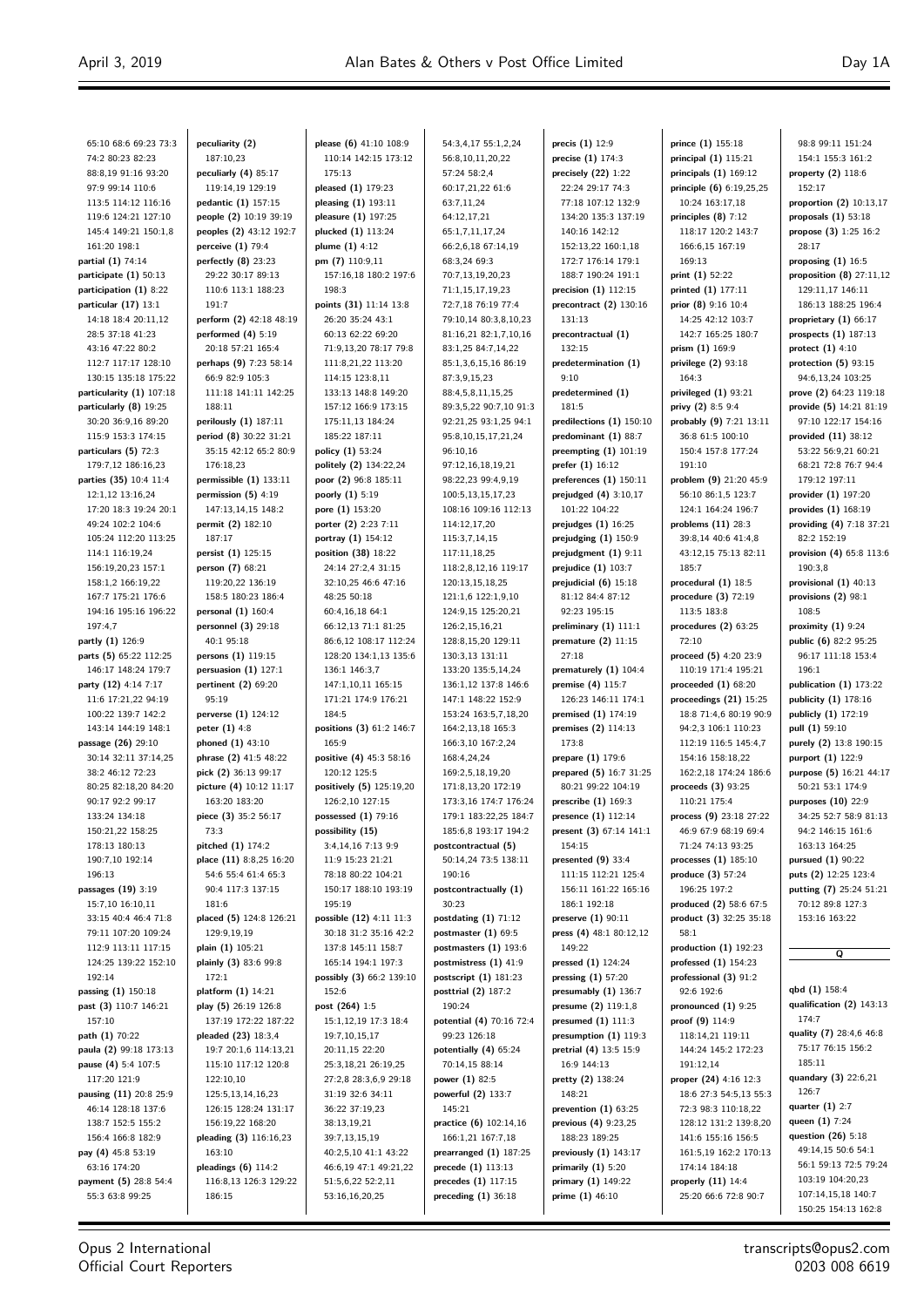166:4,6 167:9 177:24 184:13 193:1 195:18 **questioned (2)** 76:6 154:11 **questioning (1)** 23:14 **questions (13)** 49:18 95:19,19 106:8 132:12 140:4 152:19,21 155:13 156:3 166:16 175:12 183:20 **quintessential (1)** 113:4 **quite (20)** 10:24 25:1 31:1 62:4,10,11 92:7 98:2 102:17 128:7 140:5 143:23 146:5 156:24 160:11,22 161:1,7 174:13 191:17 **quotation (1)** 189:12 **quote (4)** 3:1,12 13:6,7 **quoted (2)** 117:14 158:25 **quotes (2)** 2:20 191:21 **R raise (1)** 162:13 **raised (5)** 43:23 92:16 136:9 176:19 180:4 **rambling (1)** 154:12 **ran (2)** 29:22 166:10 **range (2)** 185:2 196:5 **rapid (1)** 196:22 **rarely (1)** 42:19 **rather (13)** 30:24 46:18 47:11 73:20 75:13 77:5 95:25 99:21 116:9 123:18 131:11 153:19 181:18 **rational (3)** 92:16,21 95:12 **rattle (1)** 185:3 **reach (2)** 30:10 87:10 **reached (13)** 5:6 6:11,23 26:9 27:13,18 32:11 33:15 35:21 44:12 86:20 147:16 152:1 **reaching (5)** 11:15 32:5 49:10 180:21 192:3 **reactivating (1)** 197:20 **read (19)** 6:4,6,16 16:13 46:3 59:12 60:24 68:16 74:2 83:12 89:10 111:11 112:11 124:2 133:23 165:22,23 178:22 190:2 **readily (5)** 11:10 36:19 56:19 77:3 160:14 **reading (10)** 42:21 71:13 121:5,10,11,12,18,21,23 178:23 **reads (1)** 145:17 **ready (2)** 151:1 161:4 **real (15)** 3:4,13,16 9:8 15:23 78:18 79:4 89:16 104:20,21 105:1,9 188:9,9 195:18 **realised (3)** 34:20 39:19  $05:20$ **realistic (1)** 114:22 **realistically (1)** 37:5 **reality (6)** 56:16 80:10 104:19 131:15 146:24 170:5 **really (15)** 18:2 26:22 27:17 50:8 54:25 96:24 107:8 140:18 149:4,25 162:21 165:5 184:21 186:25 187:7 **realworld (1)** 122:18 **reason (14)** 39:4 48:3 63:14 70:18 96:10 105:25 130:17 134:11 178:21 185:13 186:12 187:25 188:3,22 **reasonable (13)** 8:24 14:12 23:23 24:4 66:15 79:16 103:5,21 104:10,21 111:10 158:4,6 **reasonably (1)** 111:13 **reasoning (1)** 135:13 **reasons (14)** 29:13 40:20 59:16 81:15 87:6 93:16 94:6 114:24 124:7 129:17 141:9 175:9 183:7,25 **reassuring (1)** 148:14 **recall (7)** 35:25 66:23 70:10 93:10 101:15 107:24 184:3 **recalled (1)** 103:15 **receive (2)** 74:8 135:19 **received (10)** 30:6,12 43:1 57:17 73:15 78:23 84:24 136:7 152:18 180:6 **recipients (5)** 63:15 93:6,23 94:8,12 **recitation (1)** 78:2 **recite (1)** 69:17 **recited (1)** 120:3 **recognise (2)** 104:1 158:14 **recognised (2)** 9:11 139:19 **recognising (1)** 174:5 **recognition (2)** 47:12 76:10 **recollection (3)** 96:12 155:1,24 **recommendation (1)** 70:3 **recommended (1)** 69:25 **record (7)** 36:7,9 43:4 56:4 78:4 90:8 168:16 **recorded (2)** 103:14 170:22 **recording (1)** 90:6 **records (6)** 29:15 33:12,12 64:22 115:24 189:25 **recount (1)** 45:6 **recounted (1)** 103:6 **recovery (3)** 57:17 63:25 64:15 **rectified (1)** 2:2 **recusal (14)** 9:11 105:2,11 138:23 139:3 143:16 144:21 146:9 147:6,20 162:20 171:24 182:1,13 **recuse (11)** 1:13 4:20 106:1,18 144:5 159:23

160:13 162:16 175:18 196:16 197:14 **recused (2)** 4:22 5:9 **recusing (2)** 106:19 160:8 **redact (1)** 94:1 **redacted (8)** 93:7,11,16,21 94:5,7,11,12 **redaction (1)** 93:23 **redactions (5)** 94:18,19,21,23,24 **reexamination (1)** 173:23 **refer (7)** 51:17 79:11 112:7 120:17 153:2 183:5 186:15 **referable (1)** 189:21 **reference (38)** 2:18,20,23 13:8,12 17:8 25:1 36:6 42:7 65:20 67:9,10 73:4 90:18 91:14 97:10 101:2 105:1 121:15 129:22 131:4 150:10 154:15 163:21 167:22,23 168:11 173:11,24 178:7,15,22 184:14 186:15 189:10 190:25 193:18,21 **references (3)** 116:23 176:11 191:20 **referred (13)** 62:24 114:3 120:10 122:11 141:25 155:17 167:24 168:17,21 187:2 191:17 193:14 194:20 **referring (2)** 62:19 125:19 **refers (1)** 124:17 **reflected (4)** 94:24 133:20 134:11 148:4 **reflects (1)** 187:5 **refrain (1)** 135:7 **refusal (1)** 81:19 **refused (2)** 4:20 125:6 **regard (9)** 111:7 112:10,14 120:12 131:9 146:14 149:16 171:15 174:23 **regarded (2)** 126:25 180:16 **regarding (2)** 67:3 72:12 **regardless (5)** 64:17 72:1 79:1 80:12 89:16 **regards (2)** 118:15 119:21 **register (1)** 48:2 **registered (1)** 48:8 **regret (1)** 15:25 **regrettable (1)** 70:24 **regrettably (1)** 191:14 **regularly (2)** 31:9 52:2 **regulating (1)** 169:12 **reheard (1)** 107:11 **rehearing (1)** 67:10 **rehearse (1)** 12:2 **reinforce (1)** 79:13 **reinforced (1)** 44:16 **reinforces (1)** 47:11 **reinstated (2)** 138:1 190:14

**reject (1)** 91:9 **rejected (5)** 8:19 22:5 83:7,12 171:12 **rejection (1)** 131:6 **related (3)** 41:5 94:18 140:7 **relates (1)** 10:13 **relating (3)** 8:10 12:11 119:18 **relation (49)** 20:21 24:14 29:7 30:21 32:17 34:16 41:4 45:1,5 49:11 50:25 55:8 57:5 63:22 66:22 72:24 73:8 74:20,22 90:2 96:5 99:18 111:20,21 113:21 116:3 118:2 121:5 123:19 130:20,21,24 139:22 141:15 146:8 152:8 160:19 162:23 163:1 165:10 167:19 170:21 171:6 179:2 180:5 181:16 191:5,6 193:12 **relations (3)** 18:24 20:15 95:25 **relationship (20)** 12:11 50:1 86:14 98:22,23 107:21 115:15,17,18,18,19,20 167:4,5,25 168:3 169:10,23 170:1 194:1 **relevance (15)** 23:13 85:2 96:8 117:9 120:13 121:7 122:21 126:18 132:7 138:8 145:7 163:9 165:10 192:17 194:14 **relevant (69)** 5:21 9:18,22 13:23,25 15:7 19:6,8 20:18 21:8,11 27:10 28:12 29:5 47:8,9,19 49:13 58:8,9 65:4,7 66:8 67:20 71:10 72:6,21 81:19 85:4 90:8 100:25 108:17 109:23 114:14 117:15 118:4 120:7 121:1 123:9 124:25 125:1 126:15 127:9 129:24 131:2,6 132:3,7 135:20 136:25 138:25 139:16 144:9 157:2 158:6 160:2 167:7 171:11,14 172:22 173:10 174:8 178:14 184:2,8,9,14 188:3 193:23 **reliability (1)** 44:13 **reliable (2)** 30:2 114:21 **reliance (7)** 122:1 126:20 164:12,13 168:15,17,18 **relied (10)** 4:14 40:7,18 41:21 50:5 52:9 57:10 164:3,24 174:8 **relief (1)** 106:10 **relies (3)** 118:8 169:20 174:24 **relieved (1)** 36:10 **reluctance (1)** 160:8 **reluctant (1)** 27:8

**rely (10)** 13:17 16:3,14 21:17 28:24 30:13 86:7 103:14 182:9,10 **relying (3)** 52:17 127:14 163:18 **remain (1)** 139:15 **remainder (1)** 15:24 **remains (3)** 3:10 20:18 103:20 **remark (1)** 103:14 **remember (13)** 100:10 114:25 116:9,10,17 127:2 152:5 154:24 159:3 170:19,22 172:21 181:22 **remembered (1)** 134:21 **remind (2)** 66:10 159:6 **reminded (1)** 13:6 **reminding (1)** 196:12 **remotely (1)** 99:4 **repeated (3)** 13:14 127:7 174:2 **repeatedly (4)** 125:6 161:25 184:4 187:21 **repercussions (1)** 4:11 **repetition (2)** 6:7 156:14 **replacement (2)** 90:4,5 **replete (2)** 165:1 191:20 **replicate (1)** 96:15 **replies (1)** 154:11 **reply (6)** 51:24 109:13 148:24 180:3 194:25 199:6 **report (3)** 4:3 31:25 151:8 **reported (5)** 39:25 45:20,22 54:14 64:18 **reporting (1)** 118:8 **reports (1)** 5:18 **representation (2)** 71:23 72:2 **represented (1)** 98:25 **represents (1)** 173:5 **reproduced (1)** 137:11 **reputation (2)** 67:20 68:3 **request (1)** 100:7 **requested (2)** 56:8 181:8 **require (4)** 83:5 86:10 135:22 144:20 **required (8)** 61:14 64:21 116:24 119:18 139:6 144:5 150:13 167:14 **requirement (1)** 65:23 **requires (4)** 65:9 82:23 88:6 170:4 **reread (1)** 101:10 **rerun (3)** 1:20,23 147:21 **res (1)** 145:4 **reserve (1)** 196:24 **reserved (1)** 197:1 **resisted (1)** 77:16 **resolution (2)** 19:9 46:10 **resolve (4)** 18:12 42:23 51:23 75:1 **resolved (11)** 17:17 18:1,23 19:16 26:8 57:18 61:3 105:2,10

109:16,17 **resolving (2)** 34:6 46:1 **resorted (1)** 154:17 **respect (26)** 9:18 14:16 18:14 20:17,25 21:22 22:21 23:25 24:20 27:17 44:22 47:21 48:18 58:18 59:5 68:19 87:7 107:17,20,23 133:12 170:7,15 173:2 188:13 193:15 **respectful (8)** 33:20 37:10 54:5 101:17 104:5 131:8 186:2 194:3 **respectfully (24)** 14:1 19:1 59:6 61:10 105:25 120:21 126:9 139:20,25 140:20 155:5 156:24 157:4 162:7 165:7,19 167:1 170:2 171:8 172:1 174:18 178:18 185:22 188:17 **respective (2)** 20:1 194:16 **respects (1)** 155:11 **respond (1)** 195:2 **responded (1)** 156:3 **response (4)** 71:5 100:7 108:20 114:19 **responses (1)** 152:18 **responsibility (5)** 96:15 118:4 119:15 122:2 128:13 **responsible (8)** 35:19 69:12 82:2 90:20 118:20,25 119:2,13 **responsive (1)** 131:16 **rest (2)** 67:7 188:6 **restart (1)** 149:5 **result (7)** 9:10 22:19 109:15 119:12 144:20 152:1 174:18 **resulted (1)** 144:25 **retrial (2)** 2:3 148:7 **reveal (3)** 77:21 88:19 89:25 **revealed (1)** 58:23 **revealing (3)** 89:15,21 194:2 **reveals (2)** 46:7 82:18 **revelation (2)** 137:24 190:12 **reversal (1)** 124:11 **review (1)** 32:7 **reviewed (1)** 94:22 **revisit (1)** 78:19 **rid (1)** 116:24 **ride (1)** 165:11 **ridge (3)** 67:3,10 138:13 **ridges (2)** 91:23 132:2 **righthand (2)** 85:24 86:3 **rightly (5)** 13:19 17:25 41:9 134:21 191:17 **rights (1)** 103:25 **rigorously (1)** 104:19 **rimmer (2)** 90:19,24 **rimmers (1)** 90:18 **rise (6)** 8:23 109:25 145:12 151:18 154:25

191:16 **risible (1)** 89:4 **risk (7)** 23:12 67:19 79:5 88:16 89:23 105:22 136:15 **risks (1)** 136:22 **rix (2)** 150:5 156:13 **robust (5)** 126:24 127:6,16 172:20,25 **rocked (2)** 153:9,15 **rocking (1)** 153:13 **role (6)** 37:16 110:18 113:4 115:20 149:6 159:16 **rolls (1)** 159:12 **root (5)** 73:11 124:9,11,15 129:9 **rose (1)** 147:19 **roughly (1)** 35:9 **round (2)** 2:7 140:2 **routine (1)** 66:1 **routinely (1)** 65:10 **rubric (2)** 24:2 84:21 **ruled (1)** 8:11 **rules (1)** 113:5 **rulings (1)** 8:10 **run (5)** 60:2 76:19 88:15 89:23 126:22 **running (2)** 30:21 32:20 **runs (2)** 36:12 146:12

```
S
```
**sabir (12)** 31:15,19 32:12 55:9 56:4,23 57:12 58:15 73:13,14 74:23 78:7 **sabirs (4)** 31:24 56:14 57:7 73:17 **same (21)** 6:11 8:22 13:15 17:22 33:10 38:1 45:12 54:25 57:15 58:14 64:6 91:19 94:4 112:2 118:6 136:19 145:8 166:12 175:14 179:1,13 **sandwich (1)** 130:4 **sat (2)** 8:17 115:18 **satisfactorily (1)** 29:22 **satisfactory (2)** 30:21 154:17 **satisfied (1)** 53:15 **satisfying (1)** 81:20 **save (1)** 4:7 **saw (2)** 54:25 161:25 **saying (18)** 21:23 23:4 52:17 55:1 60:3,13 84:19 102:25 129:4,12 133:14,25 138:18,19,20 140:20 155:22 174:6 **scale (2)** 124:13 158:12 **scenes (1)** 39:18 **schedule (4)** 12:21 114:4 116:17,17 **scheduled (1)** 15:7 **scheme (1)** 14:15 **school (2)** 7:22 8:2 **scope (13)** 12:3 13:2,18 22:12,14 27:3 83:3 130:10 135:8 136:5 167:11,16 170:3 **scratch (1)** 107:11

Opus 2 International Official Court Reporters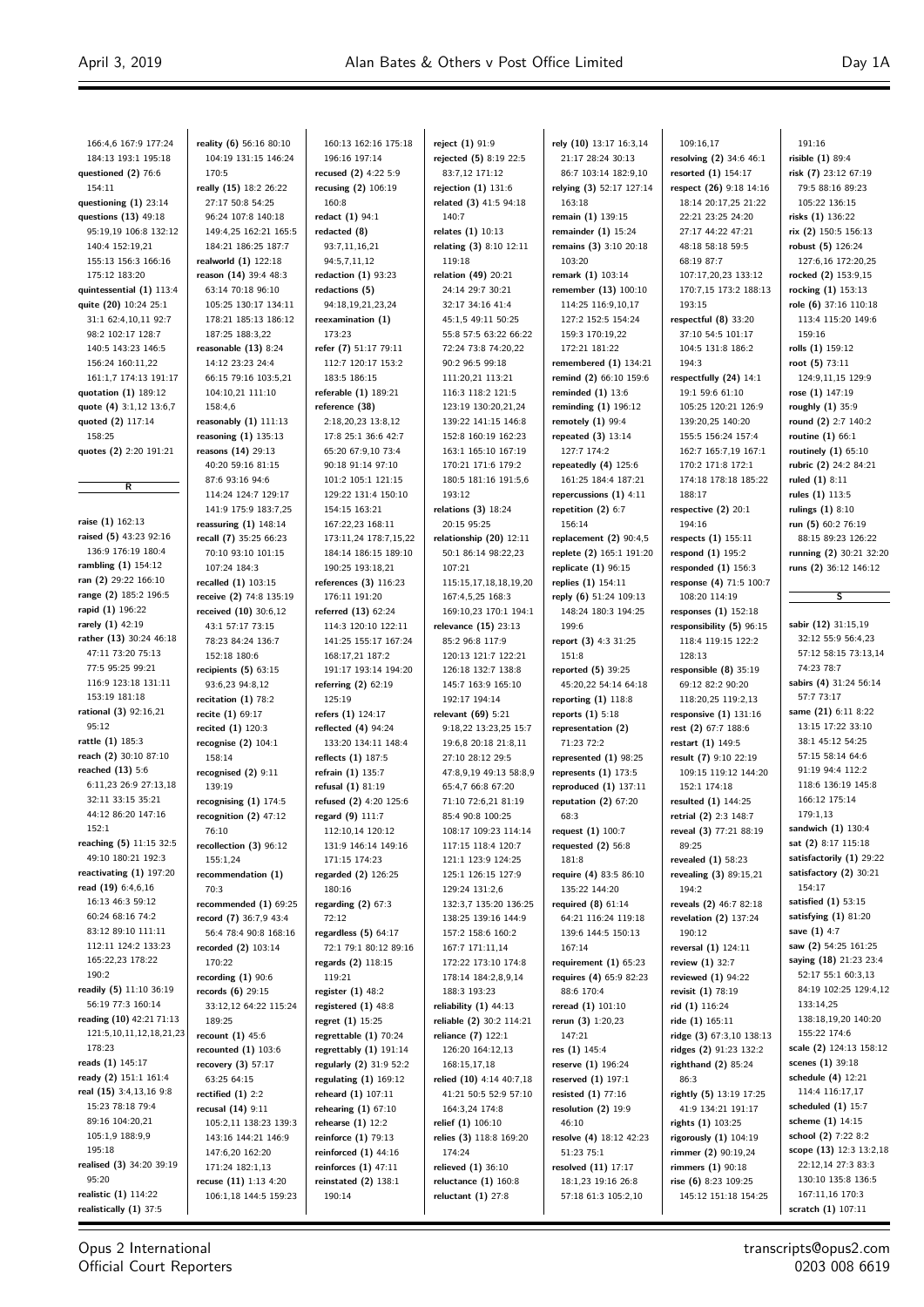**scratchcards (2)** 56:5,18 **screen (3)** 59:11 108:8 187:3 **script (1)** 42:21 **scrutiny (2)** 78:15 87:5 **sealed (3)** 113:2 148:5,13 **second (29)** 3:6 5:3 6:19,25 8:6,8,18,23 12:20 35:13 39:16 53:14 74:16 96:22 99:7 107:15 110:19 112:9 140:23 141:10,24 146:3,18 149:19 159:13 171:2 190:2,4 196:15 **secondly (9)** 11:20 16:24 27:8 28:2 39:12 97:21 126:11 184:6 191:19 **secrecy (1)** 95:8 **secrets (1)** 65:25 **section (5)** 64:7 65:20,22 118:13 119:25 **secure (1)** 187:17 **sedley (4)** 102:7,10,22 103:13 **see (25)** 6:24 7:2 8:6 19:12 21:15 24:11 52:13 62:9,12 66:1 93:22 105:6 121:22,25 122:4,24 141:24 143:6,20 150:15 161:4,13 163:15 177:12 187:7 **seeing (1)** 22:15 **seek (8)** 1:12,15 19:19 65:25 147:1 169:2 171:21 175:21 **seeking (4)** 103:19 163:20 171:9 187:9 **seeks (1)** 120:22 **seem (3)** 45:18 46:1 70:2 **seemed (5)** 9:3 76:18 85:1,15 87:17 **seemingly (1)** 164:8 **seems (9)** 5:3,21 53:25 62:10 100:19 128:19 139:10 145:22 150:6 **seen (9)** 1:11 15:8 77:2 127:23 142:5 161:7 168:18 177:10 195:25 **sees (2)** 161:8 174:11 **selfcontained (1)** 46:21 **selfincrimination (1)** 164:4 **sender (4)** 41:6 93:6,23 94:11 **senders (1)** 94:8 **senior (2)** 95:17 180:23 **sense (7)** 52:25 122:22 131:5 147:22 165:2,7 176:22 **sensible (5)** 33:7 68:1 93:22 95:11 162:9 **sensibly (6)** 36:19 113:1,3 116:2 129:10 130:18 **sent (6)** 63:7 65:11 66:22 159:24 180:11

185:8 **sentence (14)** 32:18 52:11 53:14 55:10,15 74:13,17,17 77:6 82:4 89:20 96:2 99:7 190:10 **sentenced (1)** 142:10 **sentences (6)** 30:25 32:15 34:19 74:23 137:10 190:18 **separate (8)** 29:15 56:4 77:24,25 79:8 99:5 117:5 191:3 **separated (1)** 112:25 **separately (1)** 15:21 **september (2)** 179:9 186:17 **sequence (2)** 69:15 127:14 **sequitur (1)** 27:12 **series (2)** 130:14 188:15 **serious (11)** 71:16 80:16,22 81:9 85:5 91:6 93:24 179:4,14 180:16 192:6 **seriousness (3)** 153:17 165:21 181:1 **served (4)** 16:7 22:13,15 68:4 **service (4)** 37:22 43:1 82:2 114:11 **serving (1)** 10:18 **set (13)** 2:11 12:4 14:14 69:22 102:7 116:18 118:12 120:2 124:7 145:25 154:24 167:10 174:10 **sets (3)** 66:24 102:19 117:16 **setting (1)** 69:18 **settle (1)** 170:11 **settled (3)** 48:23 49:4,15 **settling (1)** 164:6 **seven (12)** 6:18 8:25 27:17,19,24 29:1 42:14 51:4,9,13 61:23 79:6 **seventh (1)** 137:9 **seventhly (1)** 28:11 **several (5)** 13:15 29:21 33:10 91:21 151:19 **severe (1)** 67:13 **shall (4)** 7:19 24:11 62:6 149:12 **shared (1)** 79:15 **shareholding (1)** 161:9 **sharpen (1)** 125:14 **shocked (2)** 42:14 45:10 **short (9)** 2:20 26:14 62:15 98:20 102:3 110:10 111:21 157:6,17 **shortage (1)** 76:11 **shortfall (17)** 25:4 43:16,21 45:7 53:23 55:25 56:25 64:2 80:8 81:1 118:20,24 119:1,8,12 124:10,16 **shortfalls (37)** 28:2,7,17 29:17 32:21 33:13,17 35:6,14 36:16,24 37:1 42:17 43:8,9 45:5

51:5,7 58:4 64:16 73:1,11 75:2 80:13 88:7,10,12 118:15 121:25 122:2,6 124:8,12 129:10,20  $164.1,5$ **shorthand (3)** 2:8 20:10 157:13 **shortly (1)** 2:17 **should (67)** 1:16 4:22 5:9 16:13 19:8 20:13 22:21 24:9,16 30:15 33:21 34:7 38:12,13 41:18 50:16 54:15 56:5,11,19 58:17 60:22 65:24 67:20 68:5 73:12 77:16 79:25 83:16 85:8 86:18 90:25 95:10 98:1 99:8 102:11 105:1,10,14 108:6 111:25 112:10 114:9 120:1 122:20 128:13 131:9 132:14 135:7,11,13 136:3,23 137:1 141:8 144:20 160:20 162:5,13 165:25 173:4 177:19 182:12,14 183:13 190:22 196:10 **shouldnt (6)** 21:10 34:9 41:13,15 49:5 165:5 **show (20)** 3:18 10:6 16:18 39:13 40:1 57:25 63:19 64:1,8 72:13 80:7 85:18 122:25 124:24 139:3 157:23 163:1 167:6 168:13 183:20 **showed (3)** 138:1 170:6,12 **showing (4)** 10:9 30:14 56:19 195:3 **shown (3)** 145:23 156:15 169:15 **shows (6)** 41:12 57:12 66:14 97:17 100:1 104:17 **side (19)** 1:25 4:17 21:9,23 22:6 25:4 37:9 40:8 51:21 52:9,10 78:21 110:3 115:13 125:12 132:6 149:21 161:5 184:21 **sides (3)** 27:11 77:8,13 **sidewind (2)** 162:11 164:21 **sight (1)** 165:25 **signed (2)** 97:2 173:12 **significance (2)** 129:23 172:4 **significant (1)** 155:11 **significantly (1)** 154:20 **similar (4)** 32:15 73:7 91:14 189:1 **similarly (4)** 16:12 24:10 108:25 161:18 **simple (2)** 188:14,15 **since (4)** 8:24 41:8 60:3 153:6 **sing (1)** 149:24 **single (1)** 6:13 **sit (3)** 169:11 177:20

182:5 **sitting (4)** 9:1 127:4 158:5 177:15 **situation (7)** 7:6 67:3 72:12 76:23 124:12 161:17 163:17 **six (12)** 6:14,25 10:14 11:12 18:15,20,24 32:2 42:14 76:5,12 130:25 **sixthly (1)** 28:9 **skeleton (25)** 1:11 10:8 12:15,23,24 15:7,10 16:13,15 17:7,10,11,13 26:5,24 113:19 125:8 127:24 128:1 133:21 137:12 142:6 176:12 189:12,18 **skipped (2)** 80:25 81:4 **skips (1)** 77:5 **slanted (1)** 95:24 **slightest (1)** 23:21 **slightly (3)** 107:15 153:19 159:2 **small (3)** 10:16 161:10 194:12 **smith (1)** 4:8 **society (1)** 54:23 **sole (1)** 170:9 **solicitor (1)** 192:11 **solicitors (11)** 4:14,15,18,24 5:22 6:14 70:20,21 90:20 152:19,24 **somebody (2)** 175:19 188:8 **somebodys (1)** 153:20 **somehow (4)** 130:9 187:17,18 189:1 **someone (8)** 60:4 86:6 91:12 111:3 132:24 134:1,13 149:5 **something (10)** 4:6 31:12 41:12 49:17 62:12 91:5 96:24 161:12 181:9 191:11 **sometime (1)** 2:6 **sometimes (2)** 65:1 66:11 **somewhat (2)** 26:15 65:23 **son (1)** 74:7 **soon (2)** 161:23 197:3 **sophisticated (1)** 96:21 **sophistication (1)** 124:13 **sort (13)** 8:6 13:1 55:7 75:8 76:20 148:14 157:5 163:6 164:21 165:1,20 175:6 194:20 **sorts (1)** 171:6 **sought (16)** 25:3 53:17 56:17 64:15 91:17 95:23 109:2 120:14 128:20 129:14 135:1 156:20 164:18 183:20 187:5 190:20 **sound (1)** 43:3 **sounds (1)** 157:15 **speak (2)** 52:22 196:5 **speaks (2)** 84:20 95:13 **special (1)** 144:17

**specialist (1)** 152:23 **specially (1)** 83:21 **specific (8)** 16:11 32:3 72:3 73:3 92:15 107:18 111:24 152:19 **specifically (12)** 16:7 43:5 76:6 80:20 101:4 110:22 135:9 137:18,20 138:10 146:19 188:4 **speculate (3)** 31:1 80:21 92:6 **speculating (3)** 87:8 91:5 193:19 **speculation (1)** 87:12 **speculations (1)** 152:8 **speculative (2)** 82:16 90:13 **speed (4)** 63:5 81:5 106:4 180:19 **spelt (2)** 126:12,14 **spend (1)** 113:15 **spent (4)** 23:2 33:11 75:12 191:12 **split (1)** 6:24 **spm (11)** 35:5,17 43:14 63:13 64:1,13 65:13 72:5,9 74:5 82:24 **spmc (12)** 30:7 65:8,10,15,21 67:14 82:22 83:10 96:16 119:25 136:11 169:8 **spms (22)** 39:25 52:3 54:1 63:9 64:1 65:14 66:7 67:22 80:13,16 82:12 84:15 88:8,9 96:15 99:12 168:15,23 169:3,5,18 173:5 **spreadsheet (1)** 68:14 **squarely (1)** 123:5 **stage (14)** 4:20,21 21:20 42:12 48:10 53:20 70:14 80:18 84:3 126:11 135:6 148:24 174:25 181:11 **stages (1)** 111:8 **standalone (1)** 116:25 **standard (2)** 144:24 145:1 **standing (2)** 180:9,19 **start (7)** 61:4 106:23 142:25 168:9 175:18,20 180:19 **started (4)** 153:7,8 174:6 196:20 **starting (4)** 12:2 39:10 120:11 170:13 **starts (1)** 134:9 **stated (4)** 2:22 70:5 158:4 184:4 **statement (47)** 13:14 43:13 47:6,20,22,24,25 48:7 50:2,5,18 52:4,5 67:9 91:1,12,18 92:22,23,24 97:2,11,15 108:10,16,21 113:13 115:23 122:7,13,14 123:2,21 127:13 129:15 146:18 152:20 154:25,25 155:21 167:20 170:14,17

172:15,17 178:4 179:21 **statements (22)** 14:17 16:6,15 21:7,23,24 22:13 31:21 49:22 70:6 71:19 90:21 98:14 109:5 121:2 152:12,14,16 153:6,24 191:7 193:7 **states (1)** 187:4 **stating (1)** 96:11 **status (3)** 47:19,21,22 **stay (3)** 6:15 106:2,13 **stayed (1)** 1:16 **staying (1)** 137:1 **steadmanbyrne (1)** 101:25 **steer (1)** 126:18 **stemming (1)** 5:8 **step (4)** 48:11 50:10 67:13 187:10 **stephens (1)** 136:18 **stepped (1)** 162:1 **still (23)** 14:21 17:3 19:19 23:7 35:18 45:7,16 57:15 62:4 68:23 75:20 76:12 87:11 101:22 104:22 123:25 126:10 129:4 148:1 162:9 165:14 174:7 192:11 **stock (3)** 31:20 45:9 118:10 **stockdale (19)** 32:18,24 33:7 34:1 43:10,20 44:7,19 57:16 63:22 69:13,25 70:13 74:5 78:9 81:17 90:3 133:3 164:3 **stockdales (3)** 44:14 58:3 74:11 **stole (1)** 164:8 **stood (2)** 153:10 191:8 **stop (4)** 58:19 107:8 134:22,24 **stopped (1)** 138:4 **store (1)** 60:14 **story (5)** 1:6 25:4,25 44:11 79:4 **straight (1)** 53:13 **strands (1)** 110:17 **strategy (1)** 23:12 **strengths (1)** 155:17 **strict (2)** 65:13 132:6 **strike (4)** 22:3 114:18 128:21 137:13 **strikeout (6)** 21:22 22:4,11,20 178:3 179:4 **striking (4)** 97:13 122:7 128:7 191:13 **strong (3)** 52:4 81:9 83:20 **strongly (2)** 103:14 105:19 **struck (4)** 22:22 87:11 120:14 190:10 **structure (1)** 14:14 **stubbs (14)** 7:24 29:11,19,22 30:1 41:4 54:10,15,16 57:19 58:12 66:12 73:8 78:6 **studiously (1)** 141:2

**style (1)** 95:17 **sub2 (3)** 53:14 56:3 71:22 **subject (15)** 16:22 23:14 33:23 59:1 69:10 71:21 84:10 95:9 101:25 109:7 116:12 119:20 145:6 188:19 192:3 **subjective (2)** 42:25  $08.2$ **submit (7)** 27:18 59:6 61:10 79:15 117:11 162:7 188:17 **submits (3)** 145:19 151:10,21 **submitted (2)** 94:14 121:6 **submitting (4)** 7:19 52:21 86:17 148:22 **subparagraph (8)** 31:18 53:10 65:16 93:5,9 94:10 118:18 154:10 **subparagraphs (2)** 36:1 117:16 **subpostmaster (10)** 34:21 37:19 38:14 48:18 118:19,23 123:14,24 124:8,14 **subpostmasters (34)** 10:17,20,23 27:25 28:1,10,14,16 32:9 33:16 51:7 71:17 80:4 83:23 98:24 118:5,9,15,17 119:4,7,11,15,19 120:6 121:23 122:1,19,25 123:16 124:10,21 129:9 170:9 **subsequent (7)** 30:12 43:6 46:11 77:23 80:6 145:7 167:6 **subsequently (2)** 79:1  $93.4$ **substance (2)** 104:12,14 **substantial (1)** 99:25 **substantiated (1)** 31:24 **substantive (2)** 4:21 101:19 **succeed (1)** 188:10 **succeeding (2)** 68:1,4 **succeeds (1)** 1:19 **successful (2)** 1:22 187:13 **successive (3)** 14:14 187:24 188:4 **succour (1)** 125:22 **suddenly (2)** 23:19 27:10 **sue (1)** 40:25 **sufficient (3)** 111:10 155:12 170:21 **sufficiently (1)** 113:18 **suffused (1)** 115:17 **suffuses (1)** 169:22 **suggest (6)** 9:16 10:11 82:10 103:21 118:24 165:19 **suggested (8)** 66:2 67:6 80:11 92:19 126:6 130:8 140:8 183:12 **suggesting (3)** 122:21 186:3 188:14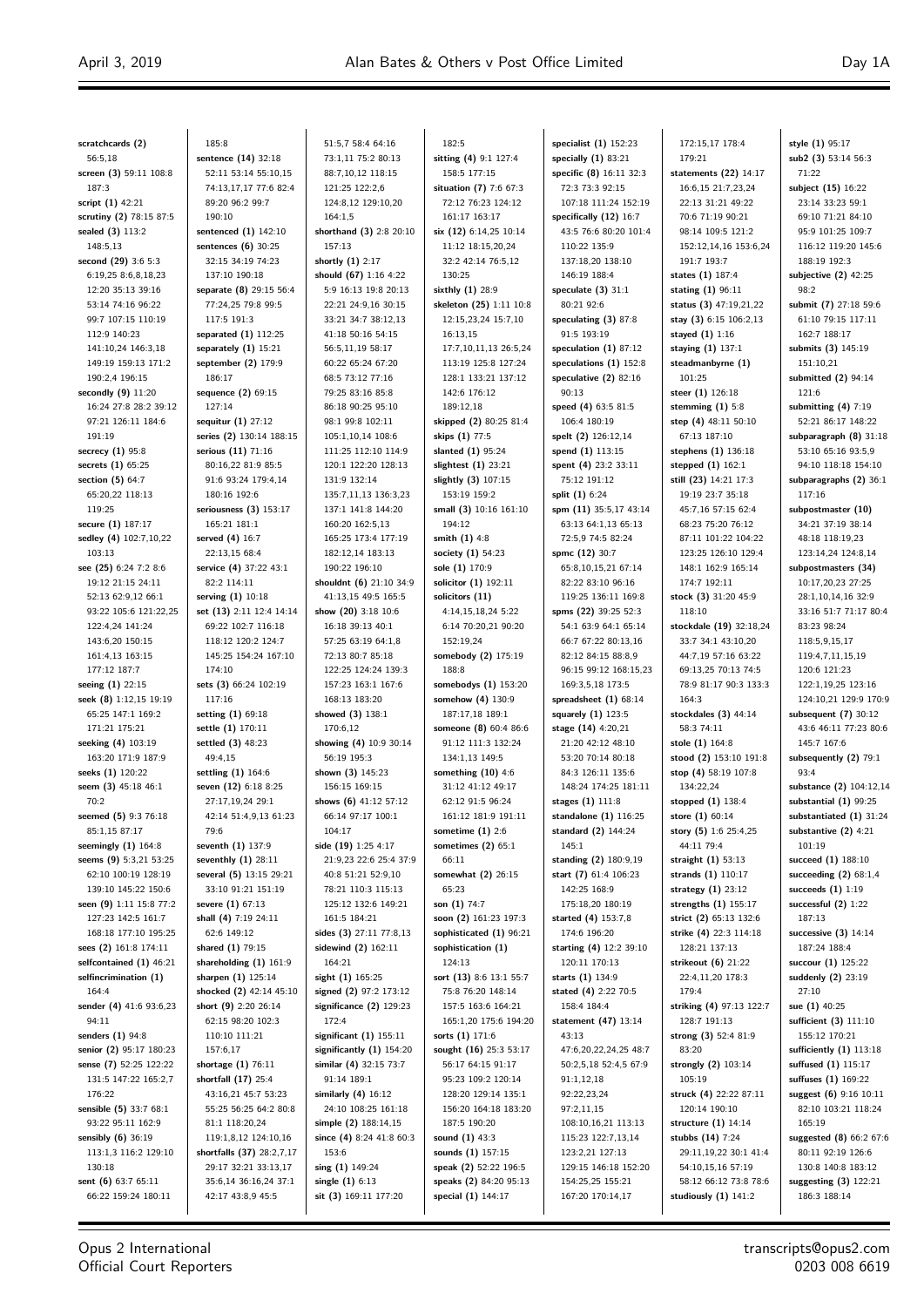**undertake (1)** 156:10

| suggestion (11) 129:7,8                       | 142:21 150:19 151:2                              | theirs (2) 152:14 15                           |
|-----------------------------------------------|--------------------------------------------------|------------------------------------------------|
| 141:2,5 147:4 148:15                          | 157:24 159:8 181:20                              | theme $(1)$ 87:7                               |
| 160:19 162:24 170:20                          | taken (20) 8:25 15:21                            | themselves $(11)$ 10:                          |
| 192:1,8                                       | 34:10 51:22 65:3                                 | 36:24 83:6 90:9 94                             |
| suggests (1) 53:11                            | 70:19 79:11 85:8                                 | 112:19 113:21 114                              |
| suited (1) 100:14                             | 111:25 125:3 136:19                              | 133:20 160:14 162                              |
| summarise (3) 26:22<br>88:24 184:24           | 145:13 147:7 175:22<br>178:10 180:23             | theoretical $(1)$ 11:9<br>theory (2) 11:2 100: |
| summarised (4) 12:14                          | 182:15,21 183:19                                 | thereafter $(2)$ 13:16                         |
| 41:12 74:12 196:9                             | 189:13                                           | 73:14                                          |
| summarises (1) 12:18                          | taking (6) 25:20 28:14                           | thereby (2) 109:6                              |
| summarising $(3)$ 52:17                       | 107:20 111:8 113:16                              | 186:13                                         |
| 69:18 87:15                                   | 136:2                                            | therefore (11) 46:24                           |
| summary (4) 15:9 41:15                        | talking (1) 132:6                                | 59:15 68:20 88:11                              |
| 44:16 187:8                                   | tallying (1) 190:1                               | 94:20 96:7 99:21                               |
| sums (4) 54:1 63:16                           | task (1) 59:4                                    | 103:4 152:3 171:1                              |
| 65:12 99:25                                   | tasked (1) 68:22                                 | 172:25                                         |
| supervise (1) 169:2<br>supply (1) 56:23       | tc $(1)$ 76:11<br>tcs (4) 35:7 59:23             | thereof (1) 36:17<br>theres (1) 138:18         |
| support (16) 16:15                            | 72:12,15                                         | theyre (1) 133:8                               |
| 26:17 40:8 42:15 76:1                         | team (1) 90:18                                   | thing (1) 194:20                               |
| 114:13,20 120:25                              | teare (1) 142:10                                 | thinking $(4)$ 23:13                           |
| 121:25 122:9 125:23                           | teases (1) 123:18                                | 84:12 89:15 103:2                              |
| 128:23 131:17 140:12                          | technical $(1)$ 17:1                             | thinks (1) 52:25                               |
| 156:20 173:7                                  | tedious (1) 27:22                                | third (19) 3:18 8:14                           |
| supported (2) 172:19                          | telephoned $(1)$ 57:16                           | 11:6 32:18 39:16 5                             |
| 178:4                                         | telling (6) 44:20 52:18                          | 74:13,17 75:9 94:1                             |
| supporting $(1)$ 174:1                        | 54:18 72:14 134:2                                | 110:21 112:18 116                              |
| suppose (4) 11:2 47:24                        | 173:21                                           | 141:11 146:19                                  |
| 160:16 181:7                                  | temperature $(1)$ 62:9<br>temptation $(1)$ 77:17 | 168:22,23 171:3                                |
| supposed (6) 17:2<br>67:14 74:20 75:24        | ten (1) 2:7                                      | thirdly (1) 28:4<br>thorough $(3)$ 30:2 3      |
| 98:12 172:21                                  | tentatively (1) 130:9                            | 78:22                                          |
| suppression (1) 92:14                         | term (1) 20:10                                   | though (18) 33:25                              |
| supreme (1) 150:22                            | terminate (1) 69:5                               | 47:19 57:3 65:7,12                             |
| supremely (2) 109:6                           | terminated $(1)$ 28:10                           | 70:1 77:6 81:22 87                             |
| 188:2                                         | terminating (2) 66:7                             | 91:12 111:9 131:1                              |
| sure (12) 4:1 12:21 16:8                      | 67:12                                            | 132:13 136:25 138                              |
| 61:2 69:24 104:24                             | termination (6)                                  | 143:22 146:16 161                              |
| 149:19 153:13,15                              | 66:11,11 68:20                                   | thought (11) 39:4 4                            |
| 186:21 189:8 196:5<br>surprised (2) 17:21     | 72:4,19 132:1<br>terminations $(1)$ 66:19        | 54:13 84:12 102:1<br>134:5 153:6 160:7         |
| 177:4                                         | terms (45) 2:6 6:5,12                            | 161:16 169:2                                   |
| surprising (3) 125:24                         | 7:14,20 9:24 11:6                                | thoughts (2) 103:17                            |
| 130:12 146:10                                 | 14:5,8,9,10,10,12                                | thousand $(1)$ 152:18                          |
| surrounding (1) 47:23                         | 19:13 20:5 24:1 34:6                             | thousands $(1)$ 10:17                          |
| survey (2) 152:15 153:3                       | 37:4 43:17 60:22 61:5                            | thread (1) 146:12                              |
| suspend (3) 69:4,13                           | 63:12 65:12 77:8                                 | threaten (1) 63:12                             |
| 70:3                                          | 81:18 89:2,8 100:14                              | threatening (2) 70:1                           |
| suspended (3) 25:14                           | 106:16 107:15 109:15                             | 185:8                                          |
| 28:10 70:23                                   | 139:2 143:18 144:23                              | threats (3) 28:8 63:                           |
| suspending (1) 66:7<br>suspension $(12)$ 25:2 | 148:10,18 157:9 163:9<br>169:8,11,14 172:5       | 71:18<br>three (7) 9:4 45:4 4                  |
| 66:18 67:25 68:20                             | 174:10 189:22 195:20                             | 110:16 123:13 141                              |
| 70:1 71:15,24                                 | terribly (1) 102:22                              | 146:12                                         |
| 132:1,2,11 138:14                             | terrorem (1) 87:18                               | through (44) 4:7 6:6                           |
| 185:10                                        | test (19) 2:22,25 3:5                            | 16:5 21:18 27:20                               |
| suspicion (1) 158:6                           | 7:10 53:2 67:16 76:20                            | 36:2,11 41:25                                  |
| suspicious (1) 100:16                         | 104:19 111:2,13,20                               | 42:19.23 43:2.17                               |
| sustained (1) 89:2                            | 122:22 129:10 149:25                             | 45:23 48:2 53:4 56                             |
| swapping $(1)$ 5:4                            | 155:17 158:3,10                                  | 59:16 62:4 67:11                               |
| sympathetic (1) 188:17                        | 162:11 185:25                                    | 69:16,18 85:12 91                              |
| symptomatic (1) 52:1                          | testimony (2) 44:14                              | 104:18 107:20 113                              |
| system (10) 17:2 28:6                         | 78:16                                            | 116:9,13 121:1 12                              |
| 34:22 35:17 39:20                             | text (1) 174:22                                  | 137:13 146:12 166                              |
|                                               |                                                  |                                                |
| 45:11 56:19 59:22                             | thank (23) 34:15 41:20                           | 168:14 169:9 172:                              |
| 80:14 195:24                                  | 42:3 44:2,4 50:11                                | 184:5,16,22 185:1                              |
|                                               | 63:1,3 77:19 101:14                              | 186:14 187:7 190:                              |
|                                               | 107:13 109:9,20<br>110:1,5 179:18 180:1          | 191:13<br>throughout (4) 101:                  |
| systems (2) 71:16 85:10<br>т                  | 194:9 196:14                                     | 143:11 184:1 185:                              |
|                                               | 197:17,17,19,23                                  | thursday (2) 177:7,8                           |

**theirs (2)** 152:14 154:1 **themselve** 10:16 0:9 94:11 114.5 14 162:17  $11:9$ 2 100:20 **thereafter (2)** 13:16 **thereby (2)** 109:6 **therefore (11)** 46:24 88:11  $9:21$ 171:14 there is 12<br> **there t**-18 **theyre (1)** 133:8 **zo 3:13**  $103:2$ **thinks (1)** 52:25 **third (19)** 3:18 8:14,19  $9:16.51:9$  $0.94 \cdot 19$ 18 116:4 141:11 146:19  $71:3$ **thorough (3)** 30:2 33:8 8.25  $5:7.12$  $:2287:9$ 131:19 25 138:25 161:15 **thought (11)** 39:4 42:20  $102:10$ 160.7.22 **thoughts (2)** 103:17,20 **thousand (1)** 152:18 **10:17**  $5:12$  $3.12$ **threatening (2)** 70:15 **threats (3)** 28:8 63:8 **three (7)** 9:4 45:4 48:17 13 141:1 **through (44)** 4:7 6:6  $20:20$ 36:2,11 41:25  $2.17$ 3:4 56:24  $57:11$ 12 91:18 20 113:16 1:1 123:2 12 166:11  $172:14$  $185.19$ 190:10 **throughout (4)** 101:20 185:19 **thursday (2)** 177:7,8

23:1,2 29:12,18 33:4 35:18 40:2 45:6 48:24,24,50:19,22 55:17 57:13 63:6 72:17 75:12 94:12 101:1,2 113:15 135:21 157:11 166:2,2 176:18,23 180:13 189:5 191:13 195:20 197:8,9,10 198:1 **timed (1)** 110:6 **times (6)** 13:15 27:1 42:14 45:4 81:22 184:3 **timescale (1)** 67:4 **timing (1)** 179:5 **tiny (2)** 10:13 180:25 **today (6)** 106:13 176:5 182:25 183:1 187:5,9 **todays (1)** 107:19 **together (2)** 15:22 79:11 **told (18)** 43:11,14 45:6,8 57:9 74:8,24,25 75:2 83:2 94:18 129:18 134:22,24 147:18 159:24 174:25 177:10 **tonnes (1)** 191:21 **too (9)** 8:1 82:9 98:6 127:22 131:19 148:16 160:14 162:16 179:23 **took (10)** 8:8 9:5 33:7 48:23 49:1 90:4 133:16 134:19 147:4 153:23 **topic (8)** 51:4 61:21 63:4,7 66:6 72:22 74:14 98:21 **topics (1)** 185:4 **topping (1)** 158:4 **totality (1)** 152:2 **totally (2)** 168:19 195:17 **tougher (1)** 83:22 **towards (11)** 31:6 63:18 68:25 70:13 71:2 85:13 87:21 91:21,25 95:24 100:11 **traced (1)** 172:14 **track (1)** 43:16 **trading (11)** 31:21 35:15 42:12 47:20,22 50:18 65:2 115:22 123:21 167:20 170:14 **trailblazer (1)** 139:1 **trainers (2)** 73:20,21 **training (32)** 28:11 72:22 73:10,15,19,20 74:6,6,7,13,20 75:6,10,14,17,18,25 76:6,9,16,19,21 77:1,3,9 115:5 121:24 129:12,15,18 170:25 185:12 **transact (1)** 168:16 **transacting (2)** 168:24 169:5 **transaction (12)** 35:7 38:20,22 42:11 64:8,24 65:1,3 123:20 124:19,20 193:6 **transactions (11)** 37:18

64:22 117:19 118:1,3,9 119:16 123:15 170:8,8 193:6 **transcript (18)** 2:24 12:8 13:11 16:10 57:11 59:9,12,25 69:17,19 85:20 107:19 132:11 133:24 134:12 138:1 141:13 173:24 **transcripts (2)** 15:9 126:21 **transfer (1)** 37:22 **transpired (1)** 8:17 **traversed (1)** 183:21 **treat (1)** 59:15 **treated (4)** 45:21 52:2 64:9,12 **treatment (3)** 81:17,18 142:5 **trespass (4)** 15:4 54:7 147:3 188:20 **trespassing (3)** 49:13 136:15,22 **trial (145)** 1:15,19,21,23 8:5,8,12,14,18,19,23,24 10:15 12:4 13:3,18 14:3,14,16,18,19,21,25 15:10,12,13 16:23 17:4 18:25 20:3 21:4 22:9 23:1,6 26:20 27:1,2,4 29:25 30:12 31:3 32:4,8 33:21 37:2,8,24 38:25 39:3,5 41:19 43:5 44:10,11 45:15,20 46:11,22 47:5,9,14 48:17,24 49:18 50:17 54:7,16,19 55:5 58:7,8,10,10 59:1 61:12 65:5 66:5 67:6 69:10 72:13 74:15 75:19 80:6 86:12 95:2 97:3,24 98:9 100:10,25 105:23 106:2,12,21,25 107:9 108:9,22 109:7 110:25 111:4,15,19 116:24 128:22 129:1,3 135:9 136:5,16,23 143:15 145:2,7,14 147:21,23 148:25 158:7 171:9,21,25 173:10 175:3,15 176:1,20,25 177:15 179:6 180:8 182:7 184:2,6 190:23 191:22 193:21,24 195:16,22 196:18,20,24 197:19,21 **trials (21)** 17:5 33:23 37:5 40:12,15 43:6 53:6 59:3 71:21 72:21 77:23 79:2 92:9 98:18 105:23 112:25 136:23 141:17 187:24 192:21 193:9 **tribunal (3)** 3:4 9:9  $104.2$ **tried (12)** 15:5 48:2 72:11 89:19 96:22 101:22 104:23 112:20 113:2,2 158:19 165:11

**trite (2)** 50:12 167:15 **trotter (2)** 91:9,13 **trouble (3)** 2:18 86:9 175:2 **true (4)** 38:2 63:20 155:1 193:13 **truly (1)** 147:1 **trust (1)** 84:15 **trusted (2)** 84:8,14 **truth (7)** 44:20 72:14 89:6 119:13 134:2 173:22 190:15 **truthful (1)** 68:14 **try (5)** 29:12 63:5 106:7 165:12 194:7 **trying (10)** 33:12 55:24 75:12 81:5 97:5 126:16 139:17 153:19 179:6 194:19 **tuesday (2)** 197:6,6 **turn (6)** 2:4,19 27:16 62:9 79:6 186:17 **turned (1)** 15:14 **turning (4)** 11:24 42:9 63:4 95:14 **type (3)** 138:23 158:23 194:17 **types (1)** 139:18 **typographical (1)** 93:13 **U ultimately (1)** 169:1 **unable (4)** 48:3 117:18,25 154:24 **unattractive (1)** 22:25 **unbalanced (1)** 7:14 **unchallenged (2)** 21:10  $27.0$ **uncontroversial (1)** 167:14 **uncooperative (1)** 55:24 **uncritically (1)** 152:1 **underline (1)** 111:19 **underlined (1)** 173:6 **underlining (2)** 41:2,3 **underlying (2)** 36:17 156:12 **undermines (1)** 100:16 **underneath (1)** 69:23 **underpin (1)** 40:20 **underpinned (2)** 143:11 155:7 **underpinning (1)** 129:16 **understand (24)** 21:4 22:18 25:24 31:7 35:6 50:11 59:7 60:7 61:9,13,15,18 77:15 81:6 83:15 84:2,5 94:15 109:8 158:14 170:13,15 191:24 195:14 **understandable (1)** 46:15 **understandably (1)** 48:9 **understanding (11)** 43:22 54:23 95:1 97:25 98:2 105:14 108:5 180:6 182:23 192:8 193:2 **understands (3)** 24:17 161:7 189:8 **understood (8)** 38:16 42:3 62:6 70:9 90:1

**undertaken (4)** 30:22 106:4 117:19 118:1 **undertaking (2)** 44:6 157:3 **underway (3)** 106:12 175:15 196:19 **undisputed (1)** 162:21 **undone (1)** 146:23 **undoubtedly (1)** 40:14 **unexplained (4)** 32:21 35:14 39:24 43:9 **unexplored (1)** 11:18 **unfair (4)** 14:9,12 98:11 165:6 **unfavourable (2)** 85:3 97:11 **unfounded (1)** 120:23 **unheralded (1)** 177:21 **uniform (1)** 77:2 **unilaterally (1)** 70:19 **unique (2)** 138:24 139:16 **unitary (1)** 194:19 **unjudicial (1)** 145:24 **unjust (1)** 119:17 **unjustified (2)** 63:8 67:25 **unless (5)** 64:1,22 145:23 157:2 179:15 **unlikely (6)** 67:5 123:24 146:2 183:2 187:20 197:3 **unnecessary (3)** 82:15 84:4 92:7 **unqualified (1)** 37:3 **unravel (1)** 48:24 **unrealistic (3)** 37:11 132:21 155:23 **unsatisfactory (6)** 67:17 155:11 165:15 166:9 167:1 176:17 **unsought (2)** 7:6,8 **unsuccessful (1)** 114:24 **unsurprising (1)** 184:23 **unsurprisingly (1)** 101:24 **unsustainable (1)** 152:2 **until (4)** 76:1 176:9 197:25 198:4 **untrue (3)** 70:5 138:1 190:14 **unusual (2)** 14:8 65:23 **unwillingness (1)** 154:13 **unworkable (1)** 123:1 **update (1)** 197:11 **upheld (1)** 145:10 **upon (26)** 19:19 21:17 24:9 28:24 29:25 30:13 40:7,18 47:23 50:5 52:9 63:13 81:1 82:19 85:12 115:7 120:18 140:5 155:8 156:22 164:24 182:9,10 188:20 192:24 197:12 **urge (2)** 140:5 182:11 **urged (2)** 140:10 155:8 **urgency (1)** 53:17 **urumov (1)** 3:6 **used (7)** 55:17 56:9 63:25 89:2 104:15

4:3 102:12 139:13

108:23 181:13 191:2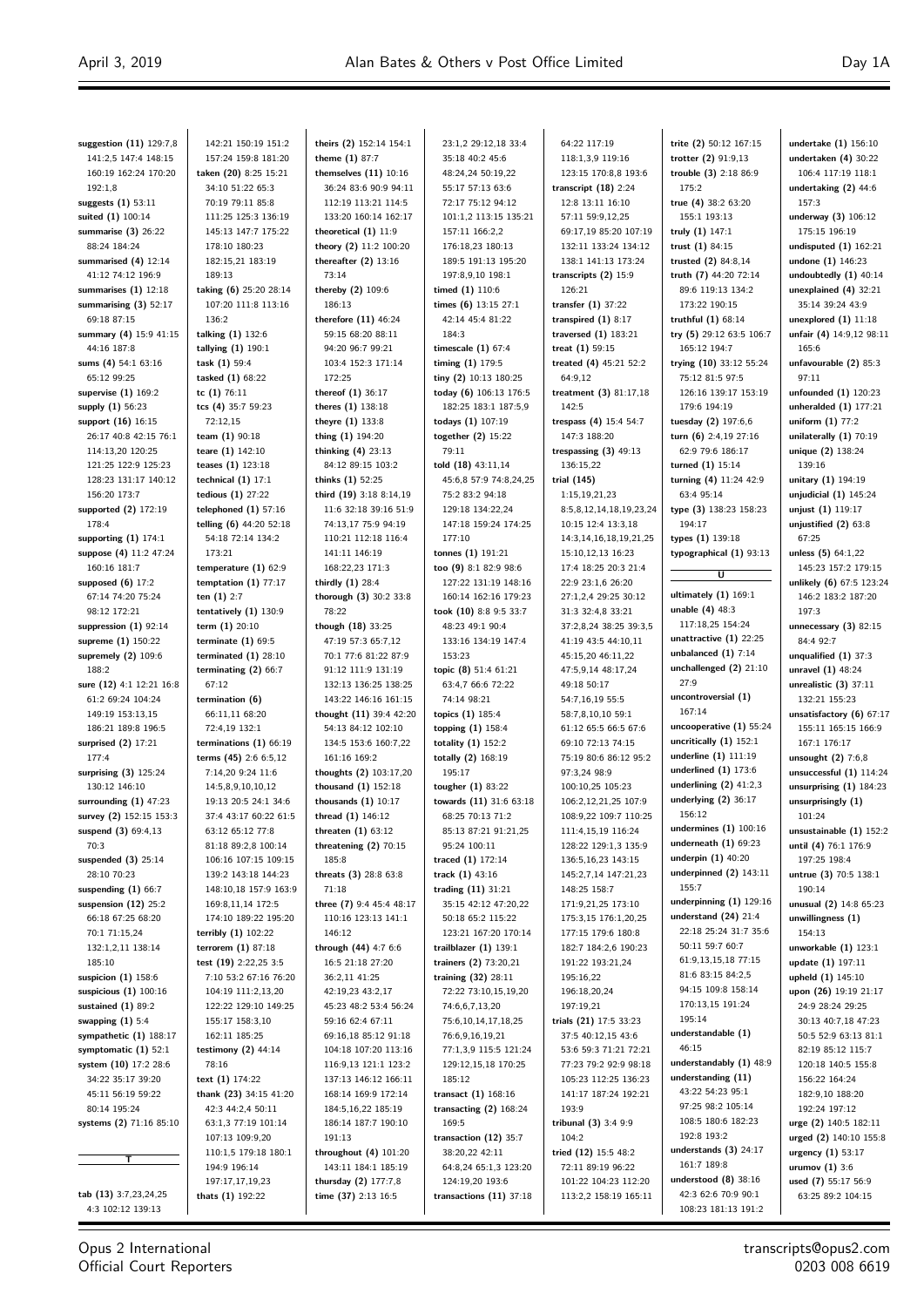| 182:2 186:12                                   | 56:11 57:12 64:12                             | 29:11 30:1 44:20                              | y(1)20:16                                   | 15th (3) 16:6,10 113:12                      | 275 (1) 78:10                         |                                            |
|------------------------------------------------|-----------------------------------------------|-----------------------------------------------|---------------------------------------------|----------------------------------------------|---------------------------------------|--------------------------------------------|
| useful (2) 20:10 68:10                         | 65:25 66:2,15 68:7                            | 49:22 58:16,18 83:1                           | year (3) 31:4 152:17                        | 16 (5) 9:13 51:23 53:17                      | 28 (3) 86:23 151:5,8                  | 5                                          |
| usefulness $(1)$ 191:18                        | 70:19 73:16 78:14                             | 90:21 91:12,18 95:20                          | 175:3                                       | 102:6 103:23                                 | 29 (3) 151:2 195:7,11                 | 5 (13) 13:21 53:24                         |
| using (4) 8:1 27:25                            | 80:18 85:5 92:14                              | 97:2,11 98:14                                 | years (6) 8:25 29:23                        | 165 (1) 54:10                                | 295 (2) 88:20 90:2                    | 69:23 93:5,9 94:9,10                       |
| 28:15 103:11                                   | 95:16 99:9,12,14                              | 108:10,16,21 109:5                            | 39:15 57:20 89:7                            | 17 (9) 10:1 19:22                            | 297 (1) 74:5                          | 102:24 110:7 157:10                        |
| usual (2) 14:10 19:25                          | 101:4 105:8 123:11                            | 113:12 121:2                                  | 155:24                                      | 85:20,23,24 86:2                             |                                       | 177:13,14 179:9                            |
| usually $(1)$ 2:6                              | 127:12 128:10 129:1                           | 122:13,14 127:13                              | yet (13) 6:2 7:17 15:5                      | 168:14,15,18                                 | $\overline{\mathbf{3}}$               | 50 (3) 36:17 78:8,9                        |
|                                                | 131:11 132:12 144:10                          | 129:15 139:25                                 | 33:23 45:15 61:11                           | 172 (3) 28:25 29:10                          | 3 (14) 1:1 36:3 53:22                 | 51 (5) 36:14 127:24,25                     |
| $\overline{\mathsf{v}}$                        | 153:16 156:2,18<br>158:18 159:14 162:10       | 140:1,3,4,6 144:19<br>146:18                  | 85:22 89:19 100:16<br>103:3 147:16 188:20   | 78:7<br>173 (1) 78:8                         | 111:11 119:7,20 123:6                 | 150:20 156:15                              |
| $\mathbf{v}$ (6) 2:23 3:6 7:11,24              | 166:9,11 170:11                               | 152:11,13,16,20,21                            | 193:8                                       | 18 (7) 12:15,18,22,24                        | 131:14 140:15                         | 514 (2) 69:11 185:11                       |
| 154:19 195:5                                   | 172:22 183:10                                 | 153:6,9,24 154:24                             | yourself (5) 13:7                           | 159:10,11 168:17                             | 147:12,25 149:10,15                   | 515 (2) 69:19,23                           |
| validity (2) 185:25                            | 184:4,7,18 185:19,25                          | 155:20 170:17                                 | 23:11,15 52:22 106:1                        | 180 (1) 199:6                                | 176:4                                 | 516 (1) 70:4                               |
| 188:24                                         | 189:2 197:24                                  | 172:15,17 173:18                              |                                             | 19 (3) 65:21 113:5                           | 30 (1) 87:14                          | 517 (5) 70:8                               |
| value (2) 75:16 193:4                          | ways (1) 191:15                               | 178:4 179:21                                  | z                                           | 141:13                                       | 3000 (1) 43:11                        | 101:7,10,13 185:11<br>519 (1) 70:25        |
| values (1) 195:23                              | weak (1) 89:5                                 | 191:6,9,11,13                                 |                                             | 193 (3) 73:13 74:1                           | 302 (2) 32:17,17                      | 523 (1) 81:14                              |
| van (20) 38:23                                 | weaknesses $(1)$ 155:17                       | 192:9,10 193:7 195:8                          | $z(1)$ 20:16                                | 185:12                                       | 303 (3) 43:7,25 51:10                 | 53 (1) 78:10                               |
| 96:5,7,22 97:10 98:6                           | website (2) 100:9                             | witnessbox $(1)$ 97:1                         | zero (2) 164:5 187:15                       | 197 (1) 134:9                                | 309 (1) 32:23                         | 532 (2) 91:8,10                            |
| 108:3 121:3,19 122:7                           | 193:20                                        | witnesses (27) 15:20                          |                                             |                                              | 31 (1) 159:22                         | 54 (3) 37:13 38:6 62:22                    |
| 125:22 128:11,16<br>129:14 164:12,20           | wednesday $(1)$ 1:1                           | 16:20 19:25 23:4                              | $\mathbf{1}$                                | $\overline{2}$                               | 310 $(1)$ 33:2                        | 541 (4) 39:10 40:21,21                     |
| 170:7,16 172:10,18                             | week (4) 177:21 181:8<br>197:3 198:2          | 24:13 29:20 33:19<br>67:15 78:16,23 95:15     | $1(17)$ 2:13 3:8 4:20                       | 2 (22) 4:21 36:2 53:13                       | 311 (1) 33:6<br>317 (1) 157:16        | 185:7                                      |
| variable $(1)$ 45:25                           | weeks (5) 48:17 49:1                          | 96:11 97:21 98:11,17                          | 12:7,10 14:6 53:10,13                       | 110:7 115:1 117:4                            | 32 (3) 159:23 160:12                  | 542 (2) 40:19,22                           |
| various (13) 5:11 11:25                        | 107:2 149:4 153:20                            | 112:13 135:24                                 | 116:17 118:18                               | 119:5,17 121:22                              | 181:23                                | 543 (3) 39:16 41:12                        |
| 13:19 21:14 57:6 68:8                          | weigh (1) 58:17                               | 136:4,15 140:14                               | 119:3,13 131:13 134:7                       | 126:7,19 131:13                              | 322 (1) 157:14                        | 185:7                                      |
| 101:2 102:5 129:17                             | weight (1) 110:3                              | 141:12,14 152:9 165:3                         | 178:12 190:23 199:3                         | 150:19 166:25 170:23                         | 323 (1) 157:18                        | 544 (2) 96:9 108:1<br>55 (2) 78:6 118:13   |
| 135:11,18,19 154:9                             | wellestablished $(3)$ 6:22                    | 172:9 175:22 176:1                            | 10 (2) 91:14 154:2                          | 171:2 172:11                                 | 327 (1) 63:18                         | 550odd (2) 10:15,16                        |
| vein $(1)$ 64:6                                | 7:5 143:8                                     | witnesss (1) 136:22                           | 100 (2) 69:24 110:9                         | 177:13,14 178:3                              | 328 (2) 44:17 78:10                   | 556 (3) 45:16,16 51:10                     |
| vennells $(1)$ 99:18                           | wellfounded $(1)$ 15:15                       | wonderful $(1)$ 191:8                         | 1030 $(1)$ 1:2                              | 186:20 199:4                                 | 329 (1) 78:11                         | 557 (4) 11:12 57:15,15                     |
| veracity $(1)$ 20:12                           | wellinformed $(1)$ 111:10                     | wont (3) 52:24 143:14                         | 104 (1) 72:22                               | 20 (3) 54:11,11 66:8                         | 34 (3) 84:23 86:22                    | 62:1                                       |
| version (3) 4:4 13:14<br>163:22                | wellknown $(1)$ 2:22                          | 147:8                                         | 105 (2) 2:25 73:3<br>1059 (3) 82:8,20 83:11 | 200 (2) 137:14 197:6<br>2000 (2) 39:23 80:10 | 155:9                                 | 558 (3) 46:23 48:21                        |
| versions $(1)$ 94:5                            | went (15) 4:13 13:20<br>14:7 18:20 21:3       | wording $(1)$ 91:18<br>work (5) 29:12,16 32:9 | 1092 (2) 68:9,13                            | 2001 (1) 53:17                               | 345 (1) 174:11<br>346 (2) 75:8 174:11 | 51:10                                      |
| via $(1)$ 46:14                                | 25:7,13 30:10 51:10                           | 33:14 40:25                                   | 11 (1) 196:21                               | 2002 (1) 80:10                               | 35 (2) 64:10 78:11                    | 560 (3) 93:5,9 94:9                        |
| viewed (2) 97:20 169:9                         | 59:6 103:1 105:17                             | worked (3) 24:20                              | 110 (1) 199:5                               | 2007 (1) 8:8                                 | 3500 (1) 43:9                         | 561 (1) 95:6                               |
| views $(9)$ 4:23 30:10                         | 132:15 184:16,22                              | 131:15 164:16                                 | 1111 (1) 84:6                               | 2014 (1) 43:8                                | 352 (2) 75:20,22                      | 569 (5) 35:23 38:2                         |
| 40:14 77:22 78:24,25                           | werent (2) 10:23 111:18                       | working (3) 12:21 24:10                       | 1115 (2) 39:21 185:8                        | 2015 (1) 76:2                                | 355 (1) 180:2                         | 62:20 64:8 76:4<br>57 (3) 37:13 38:7 62:22 |
| 103:2 127:16 166:3                             | whatever (10) 7:16 48:3                       | 46:16                                         | 112 (1) 165:22                              | 2016 (1) 90:4                                | 357 (2) 45:1 51:10                    | 576 (1) 99:16                              |
| visavis (1) 147:11                             | 57:21 65:18 69:6                              | works (1) 128:14                              | 114 (2) 163:2,15                            | 2017 (2) 12:8 92:13                          | 36 (3) 85:23 86:2                     | 577 (3) 99:16,17,19                        |
| visit $(1)$ 158:16                             | 72:14 108:24 149:9                            | world (1) 191:14                              | 115 (3) 51:18,19 53:10                      | 2018 (6) 13:5,10,21                          | 172:16                                | 57e (1) 13:22                              |
| vital (1) 56:17                                | 174:3 179:24                                  | worry (1) 148:16                              | 1150 (1) 62:14                              | 14:1 96:12 186:17                            | 364 (1) 78:11                         | 589 (2) 100:11,11                          |
| vituperative $(1)$ 143:17                      | whereby $(1)$ 124:13                          | worrying $(1)$ 81:25                          | 1155 (1) 62:16<br>117 (1) 80:5              | 2019(1)1:1<br>205 (1) 110:11                 | 365 (1) 121:20<br>368 (1) 99:2        | 59 (5) 5:2,5 38:2,5,17                     |
| voice $(1)$ 149:24<br>voluntarily $(1)$ 186:16 | whole (14) 2:12 35:4<br>55:20 84:1 85:13 88:5 | worse (2) 82:3 88:8<br>worst $(1)$ 192:11     | 11th (1) 180:12                             | 208 (4) 55:6,10,13,14                        | 369 (1) 99:7                          | 592 (5) 60:6 134:17                        |
| voluntary (1) 186:23                           | 95:8 111:7 112:11,11                          | worth (1) 196:2                               | 12 (9) 2:7 19:3 60:1                        | 21 (3) 85:7 86:21                            | 37 (1) 123:22                         | 137:10 189:13,17                           |
|                                                | 120:7 174:23 182:24                           | wouldnt (6) 9:1 109:20                        | 91:14 103:13                                | 168:22                                       | 370 (1) 99:7                          |                                            |
| $\overline{w}$                                 | 185:2                                         | 159:21 176:2 178:23                           | 118:13,13 119:25,25                         | 217 (4) 31:14,14,18                          | 375 (1) 95:15                         | 6                                          |
|                                                | wholly (11) 21:25 24:8                        | 196:6                                         | 121 (2) 88:22 89:10                         | 56:3                                         | 39 (2) 120:5 124:5                    | 6 (3) 118:7 157:24                         |
| wait (1) 47:5                                  | 34:24 66:19 76:18                             | write (1) 177:17                              | 123 (5) 87:19 88:1,2                        | 218 (1) 31:23                                | 393 (2) 90:14,16                      | 173:24                                     |
| waived (1) 184:5                               | 84:12 91:8,9 92:18                            | writers (2) 2:8 157:13                        | 89:11,14                                    | 219 (1) 32:2                                 | 394 (1) 90:17                         | 61(1)36:21                                 |
| waiver (4) 27:6                                | 110:18 143:9                                  | writing (2) 134:16                            | 1230 $(1)$ 2:13                             | 21st (2) 176:9 177:7                         |                                       | 63 (3) 6:18,23,24                          |
| 176:12,22 177:23                               | whom $(1)$ 42:7                               | 136:11                                        | 124 (1) 78:6                                | 22 (8) 13:5,10 14:1                          | $\overline{4}$                        | 65 (1) 143:4                               |
| wall (1) 145:5<br>wants (2) 165:22 194:11      | whose (2) 103:3 163:4                         | writings (1) 145:5                            | 125 (1) 78:7<br>126 (1) 128:16              | 142:11,21 169:17,21<br>171:2                 | 4 (8) 65:16 102:19                    | 66 (2) 143:13,13                           |
| ward (3) 181:23                                | widely (2) 152:25 196:6<br>widened $(1)$ 11:3 | written (15) 15:13<br>60:20 61:6 90:25        | 13 (3) 19:14 155:24                         | 222 (2) 63:9 185:9                           | 117:17 141:24                         | 68 (2) 144:12,16                           |
| 183:12,15                                      | wider $(3)$ 10:21 21:3                        | 91:12,16 92:3 113:19                          | 173:3                                       | 223 (3) 56:13 57:14                          | 157:10,10 197:1,5                     | 69 (1) 78:6                                |
| warn $(1)$ 5:24                                | 132:17                                        | 120:6 145:18,20 173:3                         | 130 $(1)$ 2:14                              | 78:8                                         | 40 (5) 64:14 117:7                    | 7                                          |
| warnings $(1)$ 127:2                           | wideranging $(3)$ 14:22                       | 190:24 196:25 197:2                           | 135 (2) 123:22 124:3                        | 224 (1) 78:9                                 | 141:20,23 172:16                      |                                            |
| warrant $(1)$ 81:11                            | 37:4 130:14                                   | wrong (16) 48:10 54:21                        | 14 (7) 26:24 85:23                          | 23 (2) 123:11 150:20                         | 400 (1) 96:2                          | 7 (2) 12:24 62:25                          |
| warwick (2) 1:8 179:10                         | widespread $(1)$ 130:13                       | 126:5 132:21                                  | 102:12,13                                   | 235 (1) 172:13                               | 402 (1) 67:8                          | 70 (2) 76:4 150:3                          |
| wasnt (16) 4:1 6:16                            | wield $(1)$ 82:5                              | 140:5,11,21 141:19                            | 141:13,22,23                                | 2353 (1) 173:2                               | 403 (2) 67:18 185:11                  | 723 (2) 65:16 71:22                        |
| 69:24 81:13 83:7                               | willing (1) 68:13                             | 156:24 166:12 167:21                          | 140 (1) 128:17                              | 24 (4) 3:23,24,25 4:3                        | 41 (1) 172:16                         | 7231 (2) 65:6 185:9                        |
| 92:16 100:25 117:11                            | wise $(1)$ 8:3                                | 168:8 171:4 174:13                            | 142 (2) 73:8 124:18                         | 246 (1) 74:16                                | 42 (1) 64:20                          | 724 (1) 82:4                               |
| 134:2 137:18 152:20<br>153:2 160:2 166:15      | wished $(1)$ 183:6                            | 183:24 196:8                                  | 143 (1) 124:22<br>1436 (1) 85:20            | 247 (1) 74:22<br>248 (2) 42:6 51:10          | 420 (1) 198:3<br>425 (1) 96:5         | 73 (1) 128:16                              |
| 172:1 181:11                                   | wishful (1) 84:12                             | wrongdoing $(2)$ 137:25<br>190:13             | 1446 (1) 59:9                               | 249 (1) 42:22                                | 43 (1) 64:25                          | 76 (4) 115:11 117:16,16                    |
| waste $(1)$ 57:13                              | withdrawal $(1)$ 195:15<br>withdrawn (2)      | wrongly (3) 146:14                            | 145 (1) 124:6                               | 25 (7) 3:7 85:20,23                          | 437 (2) 76:8 185:12                   | 120:8<br>78 (1) 123:12                     |
| wasted (2) 4:18 5:24                           | 137:18,20                                     | 148:19 174:19                                 | 1451 (1) 60:1                               | 143:1,3,4 146:17                             | 45 (2) 12:5 172:17                    |                                            |
| watcher (1) 82:10                              | withdraws $(1)$ 137:9                         |                                               | 14th (3) 16:6 127:13                        | 26 (3) 139:13 159:8                          | 462 (2) 63:22 185:9                   | 8                                          |
| way (60) 3:17 15:16                            | witness (69) 4:9 5:19                         | $\overline{\mathbf{x}}$                       | 146:18                                      | 186:17                                       | 47 (1) 78:7                           |                                            |
| 19:25 20:2 21:18                               | 14:17 16:6,14,24                              |                                               | 15 (11) 43:8 51:22                          | 263 (2) 66:21,24                             | 476 (1) 91:14                         | 8 (10) 17:12,16 31:18                      |
| 22:3,3 23:8,10                                 | 20:13,15,24                                   | $x(1)$ 20:16                                  | 54:11 65:20,22 76:2                         | 264 (1) 66:24                                | 479 (1) 68:7                          | 128:12 151:6 159:8                         |
| 26:19,25 27:22 28:17                           | 21:7,22,24 22:13 24:6                         |                                               | 87:21 88:3 117:21                           | 27 (2) 12:8 144:16                           | 480 (1) 68:18                         | 164:20 168:5 176:6                         |
| 32:21 45:19 50:7                               |                                               | Y                                             | 168:14 181:20                               | 274 (1) 78:9                                 | 483 (1) 92:10                         | 197:8                                      |

Opus 2 International Official Court Reporters